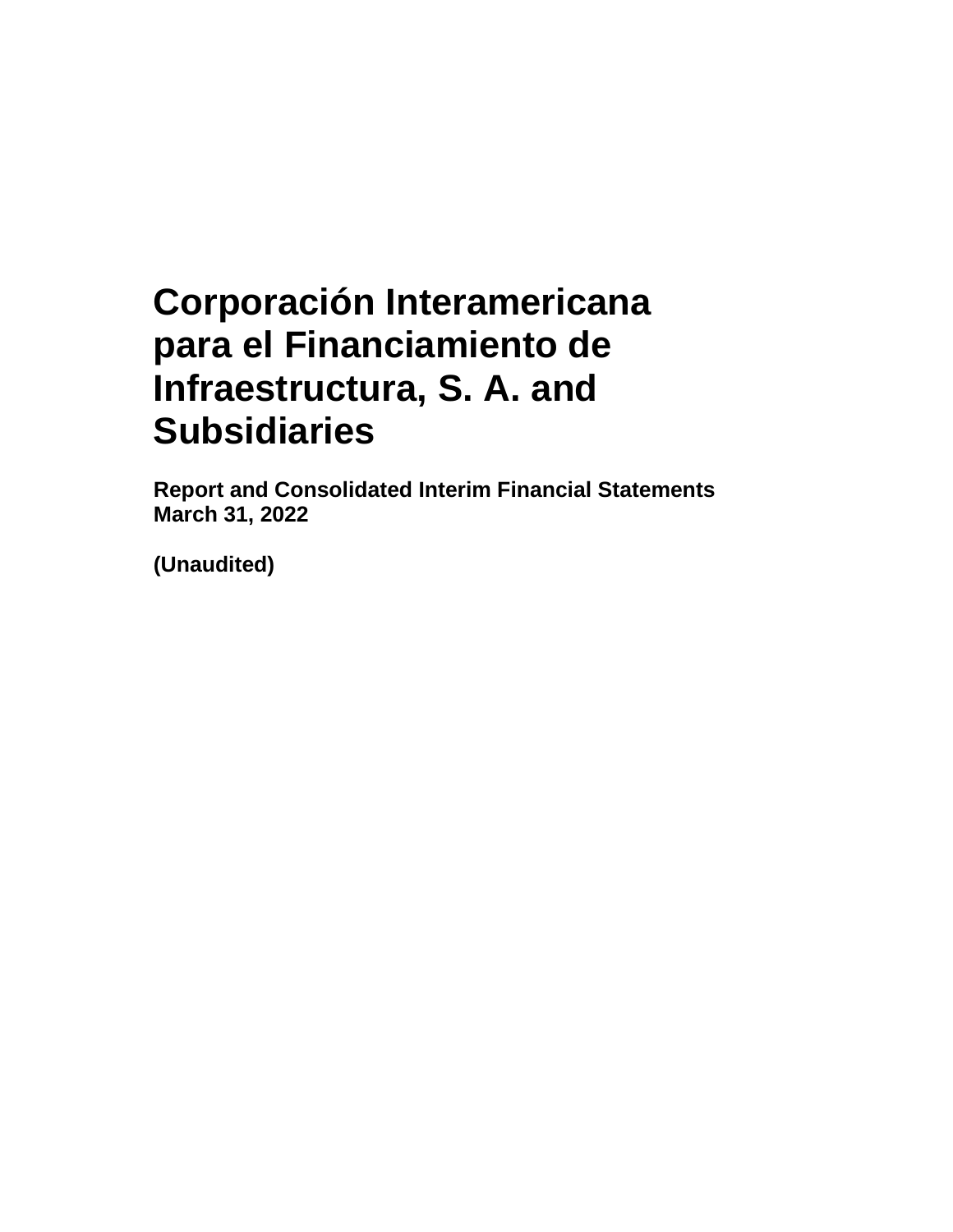# **Index to the Consolidated Interim Financial Statements March 31, 2022**

|                                                       | Page  |
|-------------------------------------------------------|-------|
| <b>Consolidated Financial Statements:</b>             |       |
| <b>Consolidated Statement of Financial Position</b>   | 6     |
| <b>Consolidated Statement of Comprehensive Income</b> | 7     |
| Consolidated Statement of Changes in Equity           | 8     |
| <b>Consolidated Statement of Cash Flows</b>           | 9     |
| Notes to the Consolidated Financial Statements        | 10-80 |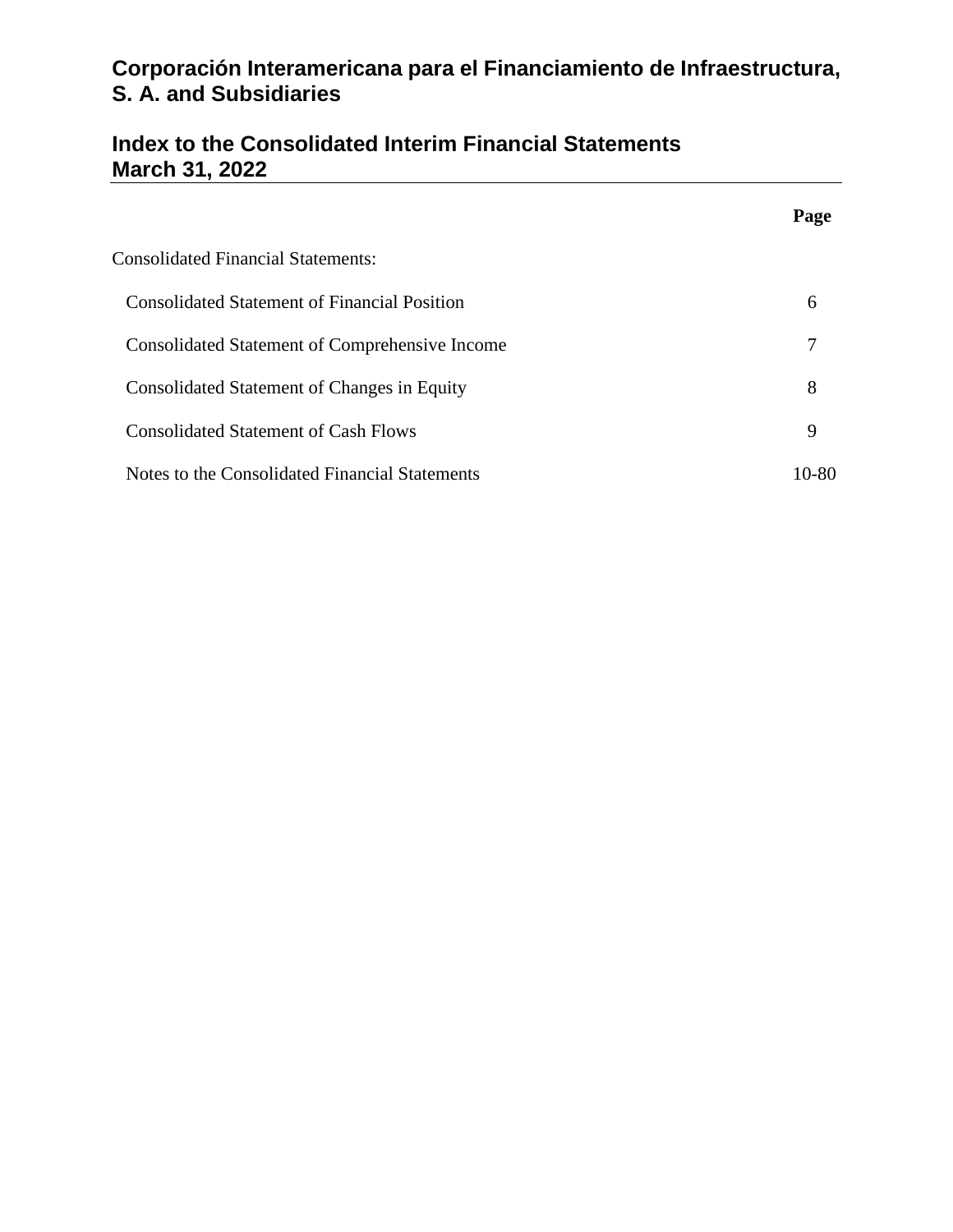#### **Consolidated Statement of Financial Position March 31, 2022**

*(Expressed in US Dollars)*

|                                                         |             | March 31,<br>2022 | December 31,<br>2021 |
|---------------------------------------------------------|-------------|-------------------|----------------------|
|                                                         | <b>Note</b> | (Unaudited)       | (Audited)            |
| <b>Assets</b>                                           |             |                   |                      |
| Cash                                                    | 6,7         | 37,273,823        | 51,598,072           |
| Investment securities at amortized cost                 | 6           | 5,706,131         | 4,081,560            |
| Loans receivable, net at amortized cost                 | 6           | 379,634,051       | 357, 321, 168        |
| Securitized loans                                       | 6, 21       | 23,941,084        | 24,117,501           |
| Furniture, equipment and improvements, net              | 9           | 1,408,500         | 1,482,646            |
| Receivables from advisory and structuring services, net | 6           | 2,741,542         | 6,381,439            |
| Derivative assets held for risk management              | 6, 18       | 195,399           |                      |
| Investment property                                     | 10          | 15,756,299        | 15,756,299           |
| Margin call                                             | 6           | 9,420,000         | 6,230,000            |
| Other assets                                            | 11          | 5,880,460         | 6,110,450            |
| Total assets                                            |             | 481,957,289       | 473,079,135          |
| <b>Liabilities and Equity</b>                           |             |                   |                      |
| Liabilities                                             |             |                   |                      |
| At amortized cost:                                      |             |                   |                      |
| Loans                                                   | 6, 8, 12    | 152,567,207       | 149,374,504          |
| <b>Bonds</b>                                            | 6, 8, 13    | 157,591,826       | 154,084,363          |
| Commercial paper                                        | 6, 8, 14    | 23,732,780        | 20,211,988           |
| Accrued interest payable                                |             | 1,479,345         | 1,275,647            |
| Securitization liabilities                              | 6, 21       | 23,941,084        | 24,117,501           |
| Derivative liabilities held for risk management         | 18          | 9,860,658         | 9,534,884            |
| Lease liabilities                                       |             | 782,649           | 830,306              |
| Other liabilities                                       | 15          | 2,209,587         | 4,713,635            |
| <b>Total liabilities</b>                                |             | 372,165,136       | 364,142,828          |
| Equity                                                  |             |                   |                      |
| Share capital                                           | 16          | 54,000,001        | 54,000,001           |
| Treasury shares                                         | 16          | (3,673,618)       | (3,673,618)          |
| Additional paid-in capital                              |             | 85,000            | 85,000               |
| Retained earnings                                       |             | 59,380,770        | 58,524,924           |
| Total equity                                            |             | 109,792,153       | 108,936,307          |
| Total liabilities and equity                            |             | 481,957,289       | 473,079,135          |
| Commitments and contingencies                           |             |                   |                      |
| Loans pending disbursement                              | 20          | 38,585,075        | 50,986,307           |
| Undrawn balance of credit facilities                    | 6, 12       | 7,500,000         | 27,100,000           |
| Notional amount of swaps                                | 18          | 150,684,167       | 150,961,945          |
| Credit letter stand by                                  |             | 5,000,000         | 5,000,000            |
|                                                         |             |                   |                      |

The accompanying notes are an integral part of these consolidated interim financial statements.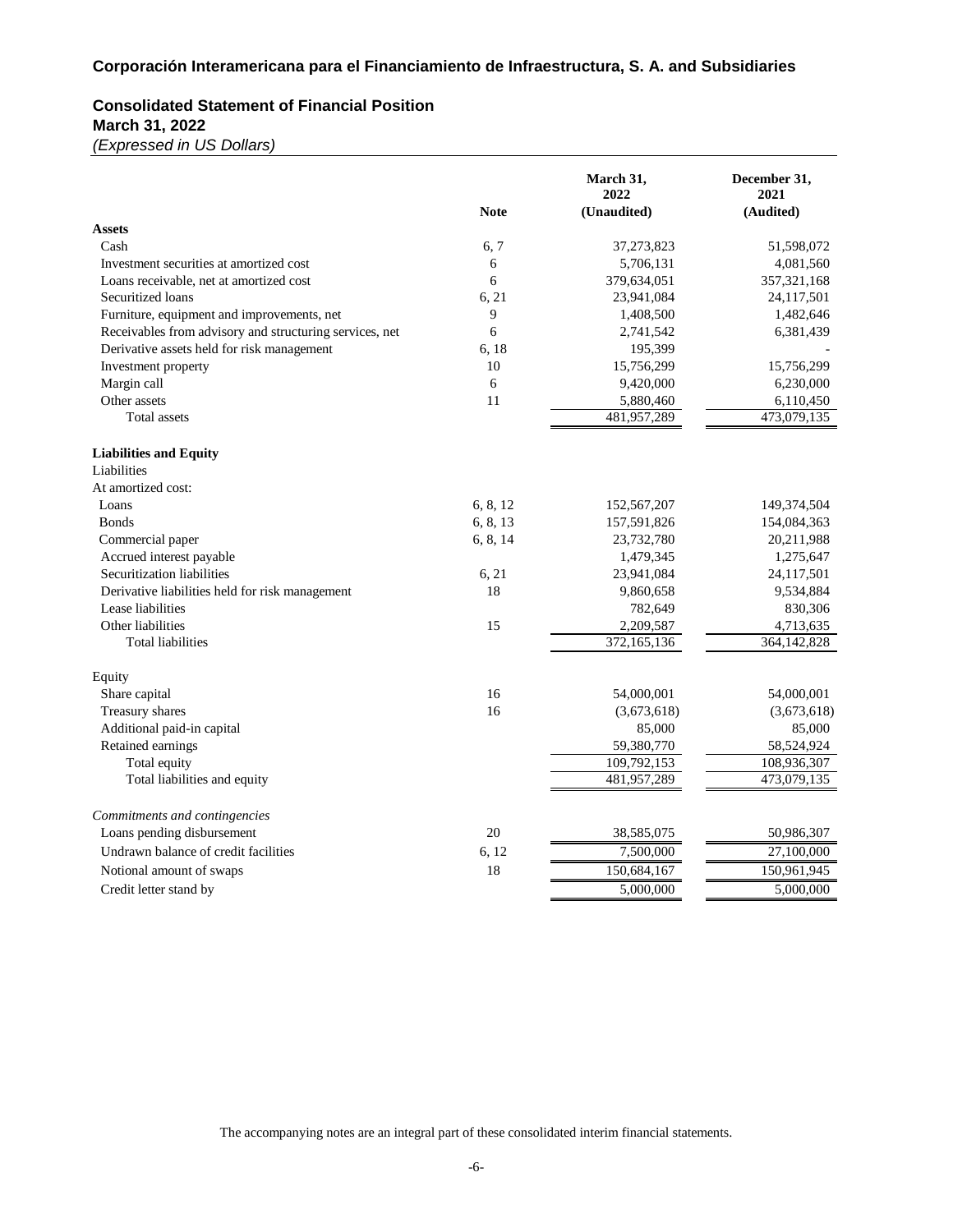#### **Consolidated Statement of Comprehensive Income For the three months ended on March 31, 2022**

*(Expressed in US Dollars)*

|                                                                                           | <b>Note</b> | March 31,<br>2022<br>(Unaudited) | March 31,<br>2021<br>(Unaudited) |
|-------------------------------------------------------------------------------------------|-------------|----------------------------------|----------------------------------|
| <b>Interest income:</b>                                                                   |             |                                  |                                  |
| Cash and cash equivalents                                                                 |             | 30,773                           | 127,046                          |
| Investment securities                                                                     |             | 33,032                           | 51,207                           |
| Loans receivable                                                                          |             | 6,497,034                        | 6,989,469                        |
| Total interest income                                                                     |             | 6,560,839                        | 7,167,722                        |
| <b>Interest expense:</b>                                                                  |             |                                  |                                  |
| Loans payable                                                                             |             | (1,856,076)                      | (1,826,706)                      |
| Debt securities                                                                           |             | (2,042,391)                      | (2,166,800)                      |
| Lease liability                                                                           |             | (11,935)                         | (20, 744)                        |
| Total interest expense                                                                    |             | (3,910,402)                      | (4,014,250)                      |
| Net interest income                                                                       |             | 2,650,437                        | 3,153,472                        |
| Other income:                                                                             |             |                                  |                                  |
| Advisory and structuring fees and others, net<br>Gain on derivative instruments and other |             | 753,603                          | 714,160                          |
| financial instruments, net                                                                |             | (106, 101)                       | 453,170                          |
| Total other income                                                                        |             | 647,502                          | 1,167,330                        |
| Operating income                                                                          |             | 3,297,939                        | 4,320,802                        |
| Provision for loan losses                                                                 | 6           | (58, 433)                        | (254, 175)                       |
| Impairment loss on receivable                                                             | 6           | (110, 262)                       | (73, 352)                        |
| Depreciation and amortization expense                                                     | 9           | (90, 817)                        | (116, 846)                       |
| Personnel expenses                                                                        |             | (1,415,625)                      | (1,214,429)                      |
| Other administrative expenses                                                             |             | (762, 124)                       | (745, 906)                       |
| Net income before tax                                                                     |             | 860,678                          | 1,916,094                        |
| Total comprehensive income for the period                                                 |             | 860,678                          | 1,916,094                        |
| Basic earnings per share                                                                  | 17          | 0.02                             | 0.04                             |

The accompanying notes are an integral part of these consolidated interim financial statements.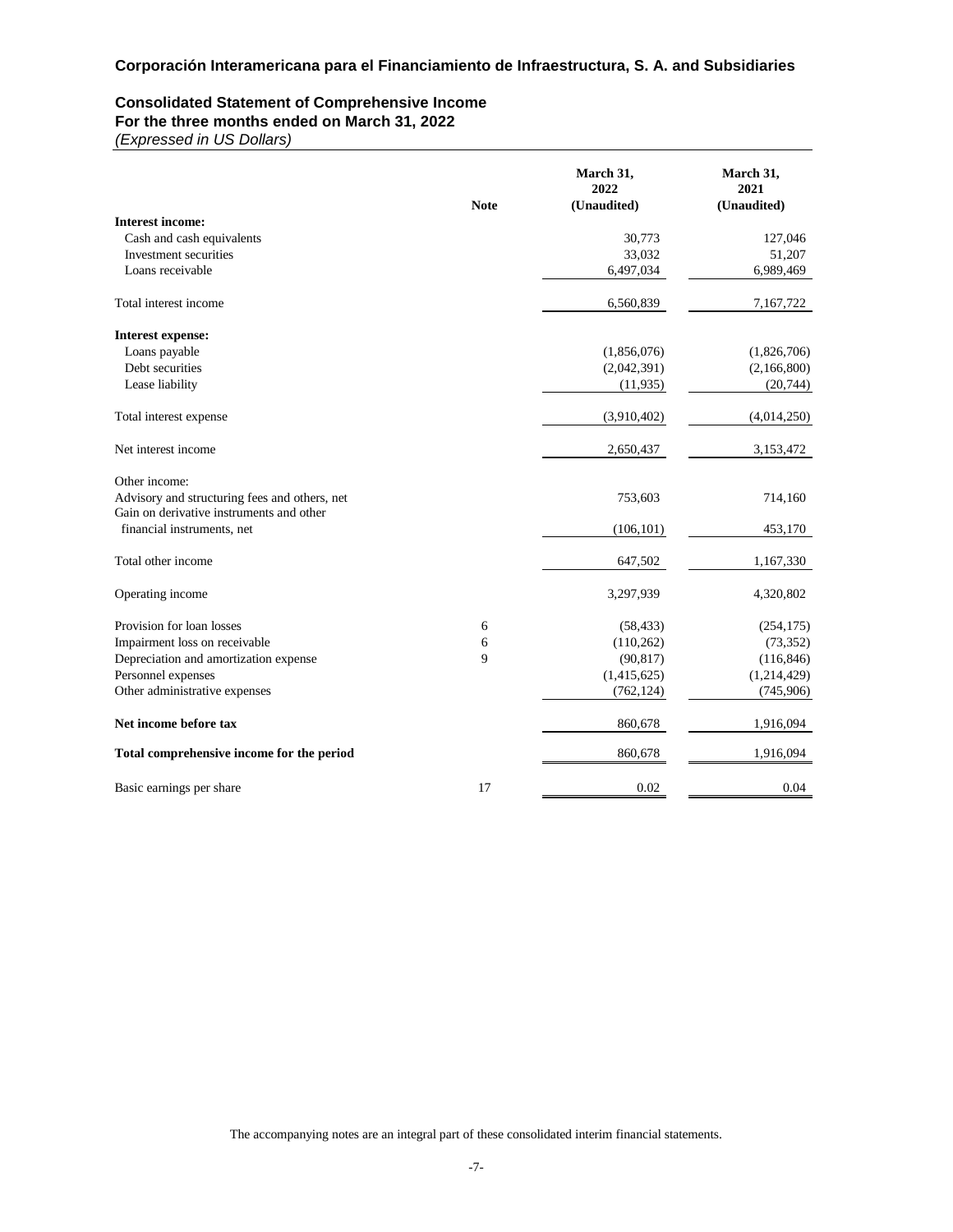#### **Consolidated Statement of Change in Equity For the three months ended on March 31, 2022**

*(Expressed in US Dollars)*

|                                                                              | <b>Share</b><br>capital | <b>Treasury</b><br>shares | <b>Additional</b><br>paid-in<br>capital | <b>Retained</b><br>earnings | Total<br>equity |
|------------------------------------------------------------------------------|-------------------------|---------------------------|-----------------------------------------|-----------------------------|-----------------|
| Balance at December 31, 2020 (Audited)                                       | 54,000,001              | (3,673,618)               | 85,000                                  | 54,458,090                  | 104,869,473     |
| Net income for the period                                                    |                         |                           |                                         | 1,916,094                   | 1,916,094       |
| Total comprehensive income for the period                                    |                         |                           |                                         | 1,916,094                   | 1,916,094       |
| Balance at March 31, 2021 (Unaudited)                                        | 54,000,001              | (3,673,618)               | 85,000                                  | 56,374,184                  | 106,785,567     |
| Balance at December 31, 2021 (Audited)                                       | 54,000,001              | (3,673,618)               | 85,000                                  | 58,524,924                  | 108,936,307     |
| Net income for the period                                                    |                         |                           |                                         | 860,678                     | 860,678         |
| Total comprehensive income for the period                                    |                         |                           |                                         | 860,678                     | 860,678         |
| Transactions with owners of the Corporation<br>Dividends declared adjustment |                         |                           |                                         | (4,832)                     | (4,832)         |
| Balance at March 31, 2022 (Unaudited)                                        | 54,000,001              | (3,673,618)               | 85,000                                  | 59,380,770                  | 109,792,153     |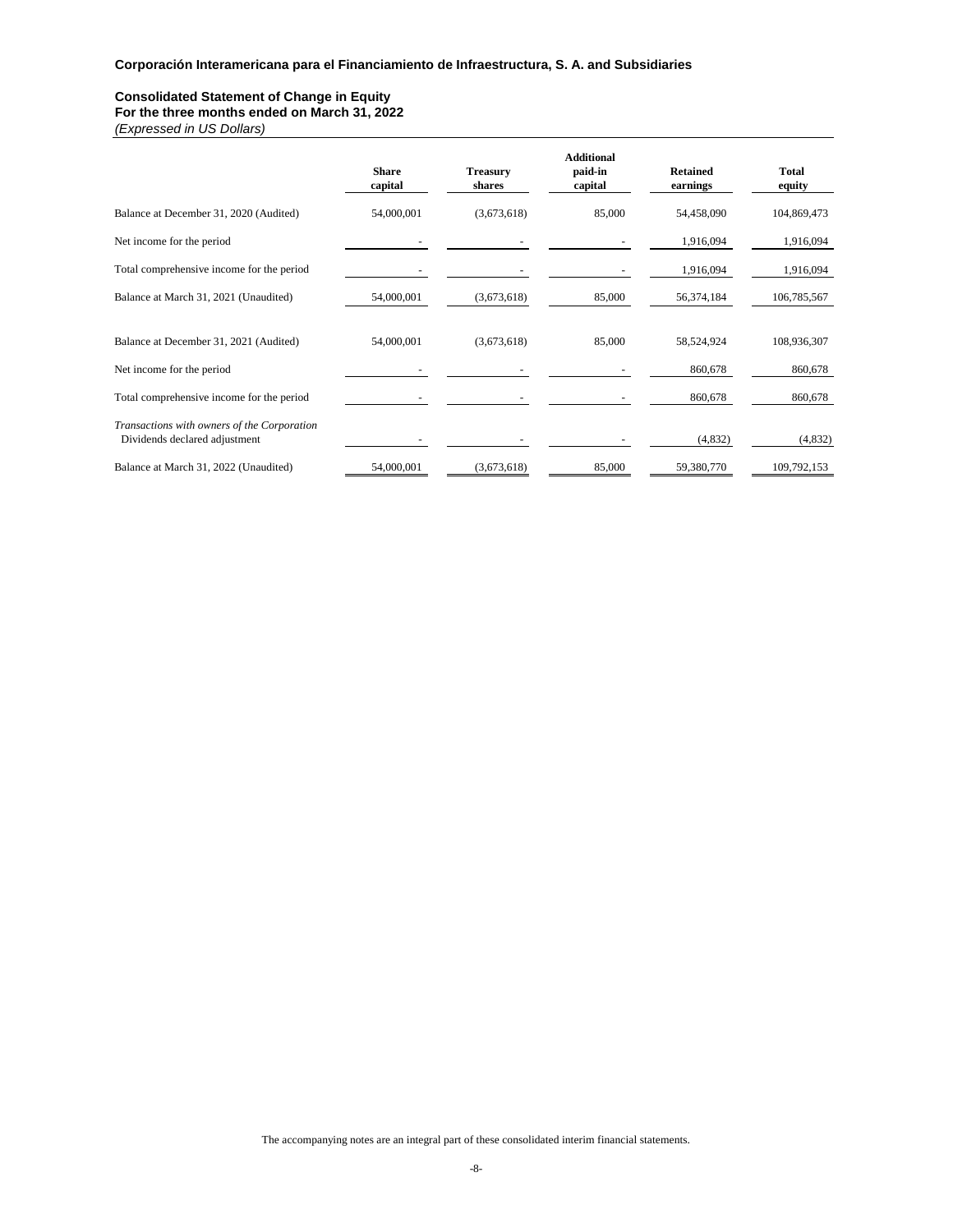#### **Consolidated Statement of Cash Flows For the three months ended on March 31, 2022**

*(Expressed in US Dollars)*

|                                                                |             | March 31,<br>2022 | March 31,<br>2021 |
|----------------------------------------------------------------|-------------|-------------------|-------------------|
| <b>Cash flows from operating activities</b>                    | <b>Note</b> | (Unaudited)       | (Unaudited)       |
| Net income for the year                                        |             | 860,678           | 1,916,094         |
| Gain on derivative instruments and other financial assets, net |             | (106, 101)        | (453, 170)        |
| Provision for loan losses                                      | 6           | 58,433            | 254,175           |
| Impairment loss on assets held-for-sale                        | 6           |                   |                   |
| Impairment loss on receivables                                 | 6           | 110,262           | 73,352            |
| Depreciation and amortization expense                          | 9           | 90,817            | 116,846           |
| Net interest income                                            |             | (2,650,437)       | (3,153,473)       |
| Income tax expense                                             |             |                   |                   |
|                                                                |             | (1,636,348)       | (1,246,176)       |
| Changes in:                                                    |             |                   |                   |
| Deposit more than ninety days                                  |             | (2,000,000)       |                   |
| Other assets                                                   |             | 3,674,793         | 177,649           |
| Other account payable                                          |             | (2,508,880)       | (1,292,479)       |
| Loan collections                                               |             | 8,292,671         | 27,432,646        |
| Loan disbursements                                             |             | (28, 904, 275)    | (31,518,914)      |
|                                                                |             | (21, 445, 691)    | (5,201,098)       |
| Income tax paid                                                |             | (79, 193)         |                   |
| Interest received                                              |             | 4,832,882         | 5,918,925         |
| Interest paid                                                  |             | (3,706,704)       | (3,399,840)       |
|                                                                |             | 1,046,985         | 2,519,086         |
| Net cash provided by (used in) from operating activities       |             | (22,035,054)      | (3,928,188)       |
| <b>Cash flows from investing activities</b>                    |             |                   |                   |
| Acquisition of investment securities                           |             | (1,849,000)       | (1,000,000)       |
| Proceeds form sales, redemption and amortization of securities |             | 225,000           |                   |
| Acquisition of furniture, equipment and improvements           | 9           | (12, 234)         |                   |
| Proceeds from sale of computer equipment                       | 9           | 21                | 1,007             |
| Adjustments of furniture, equipment and improvements           | 9           | (4, 458)          |                   |
| Net cash provided by (used in) from investing activities       |             | (1,640,671)       | (998, 993)        |
| <b>Cash flows from financing activities</b>                    |             |                   |                   |
| Proceeds from loans payable                                    | 8           | 19,600,000        | 25,000,000        |
| Repayment of loans payable                                     | 8           | (16, 407, 297)    | (19,041,461)      |
| Proceeds from bonds                                            | 8           | 4,000,000         | 19,495,000        |
| Repayment of bonds                                             | 8           | (172,020)         | (17,800,000)      |
| Proceeds from commercial paper issued                          | 8           | 12,791,000        | 10,550,000        |
| Repayment of commercial paper                                  | 8           | (9,270,207)       | (9,455,000)       |
| Margin calls                                                   | 18          | (3,190,000)       | (2,472,000)       |
| Complementary tax paid<br>Dividends paid                       |             |                   |                   |
| Net cash (used in) provided by from financing activities       |             | 7,351,476         | 6,276,539         |
| Net (decrease) increase in cash and cash equivalents           |             | (16, 324, 249)    | 1,349,358         |
| Cash and cash equivalents at the beginning of the year         |             | 51,598,072        | 53,245,966        |
| Cash and cash equivalents at the end of the year               |             | 35,273,823        | 54, 595, 325      |

The accompanying notes are an integral part of these consolidated interim financial statements.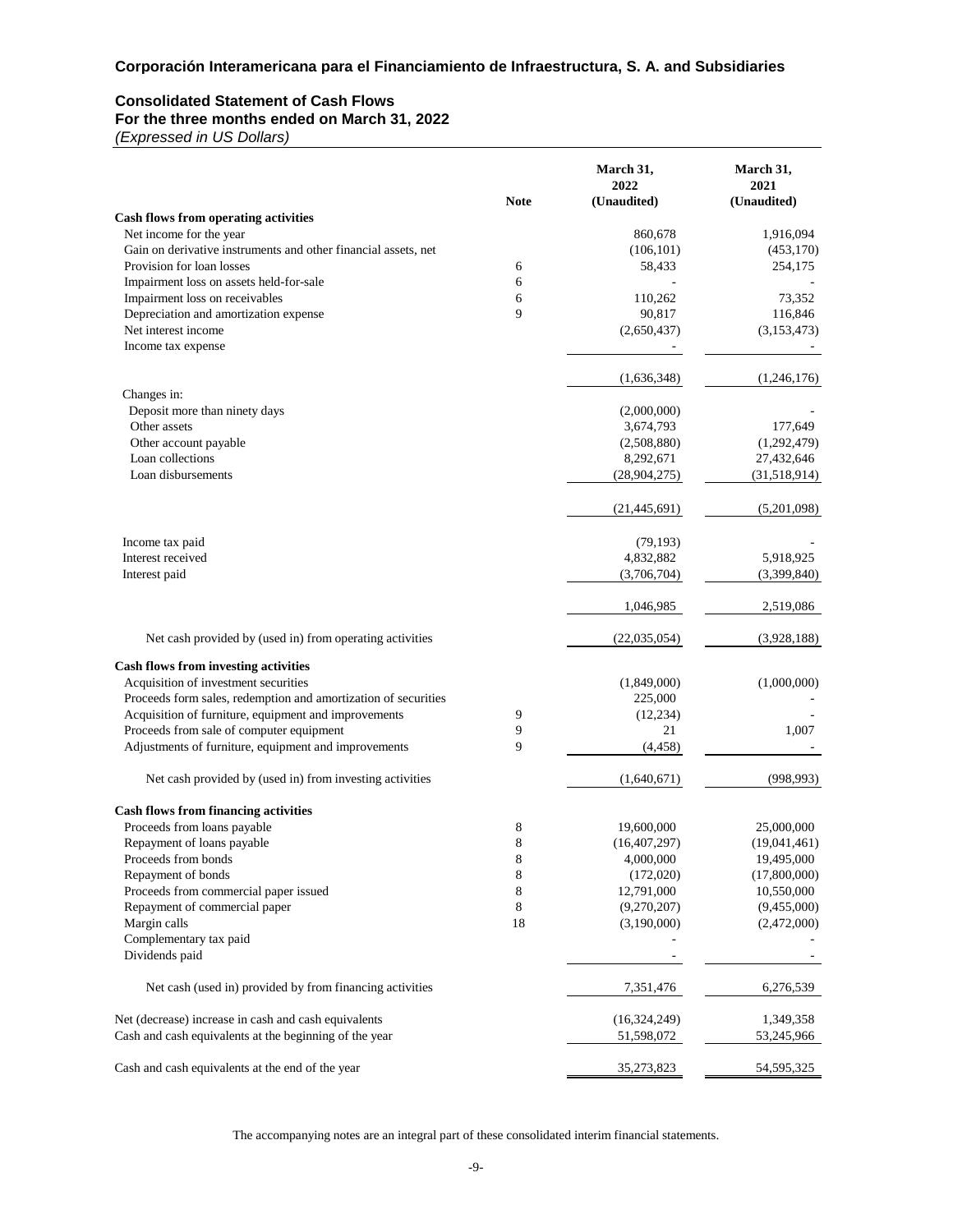### **Notes to the Consolidated Interim Financial Statements March 31, 2022**

*(All amounts in US\$ unless otherwise stated)* 

#### **1. Reporting Entity**

Corporación Interamericana para el Financiamiento de Infraestructura, S. A. ("CIFI") was organized on August 10, 2001, under the laws of the Republic of Costa Rica and began operations in July 2002. As of April 4, 2011, CIFI was legally redomiciled under the laws of the Republic of Panama.

CIFI's business structure is based on one segment, as its primary line of business is granting loans to finance infrastructure projects in Latin America. However, it also offers other services such as "Advisory & Structuring", which are not evaluated as a separate segment of the CIFI's business but instead assessed in conjunction with its lending activities.

Effective July 1, 2016, CIFI moved its headquarters from Arlington, Virginia to Panama City, Republic of Panama; the presence in Panama has allowed CIFI to be closer to CIFI's Latin America and Caribbean operations, which is its center stage. Panama is an important financial center in Latin America and the Caribbean, and also it is a logistical enclave that allows quick access to the region.

CIFI's main offices are located at MMG Tower, 13th Floor, Office 13A, Paseo Roberto Motta Avenue, Costa del Este, Panama City, Republic of Panama.

CIFI owns or controls the following subsidiary companies incorporated in 2017:

|                                          | Activity                                  | Country of<br><b>Incorporation</b> | <b>Controlling Ownership</b> |      |
|------------------------------------------|-------------------------------------------|------------------------------------|------------------------------|------|
|                                          |                                           |                                    | 2022                         | 2021 |
| CIFI SEM, S. A.                          | Personnel Management                      | Panama                             | 100%                         | 100% |
| CIFI PANAMA, S. A.                       | Lending & Financing Structuring           | Panama                             | 100%                         | 100% |
| CIFI LATAM, S. A.                        | Lending & Financing Structuring           | Panama                             | 100\%                        | 100% |
| CIFI SERVICE, S. A.<br><b>CIFI ASSET</b> | <b>Advisor Service</b>                    | Panama                             | 100%                         | 100% |
| <b>MANAGEMENT LTD.</b>                   | <b>Administration of Investment Funds</b> | Cayman Islands                     | 100%                         | 100% |

These group of companies are denominated the "Corporation".

#### **2. Basis of Preparation**

*(a) Statement of compliance* 

These consolidated financial statements have been prepared in accordance with International Financial Reporting Standards (IFRS) as issued by the International Accounting Standards Board (IASB).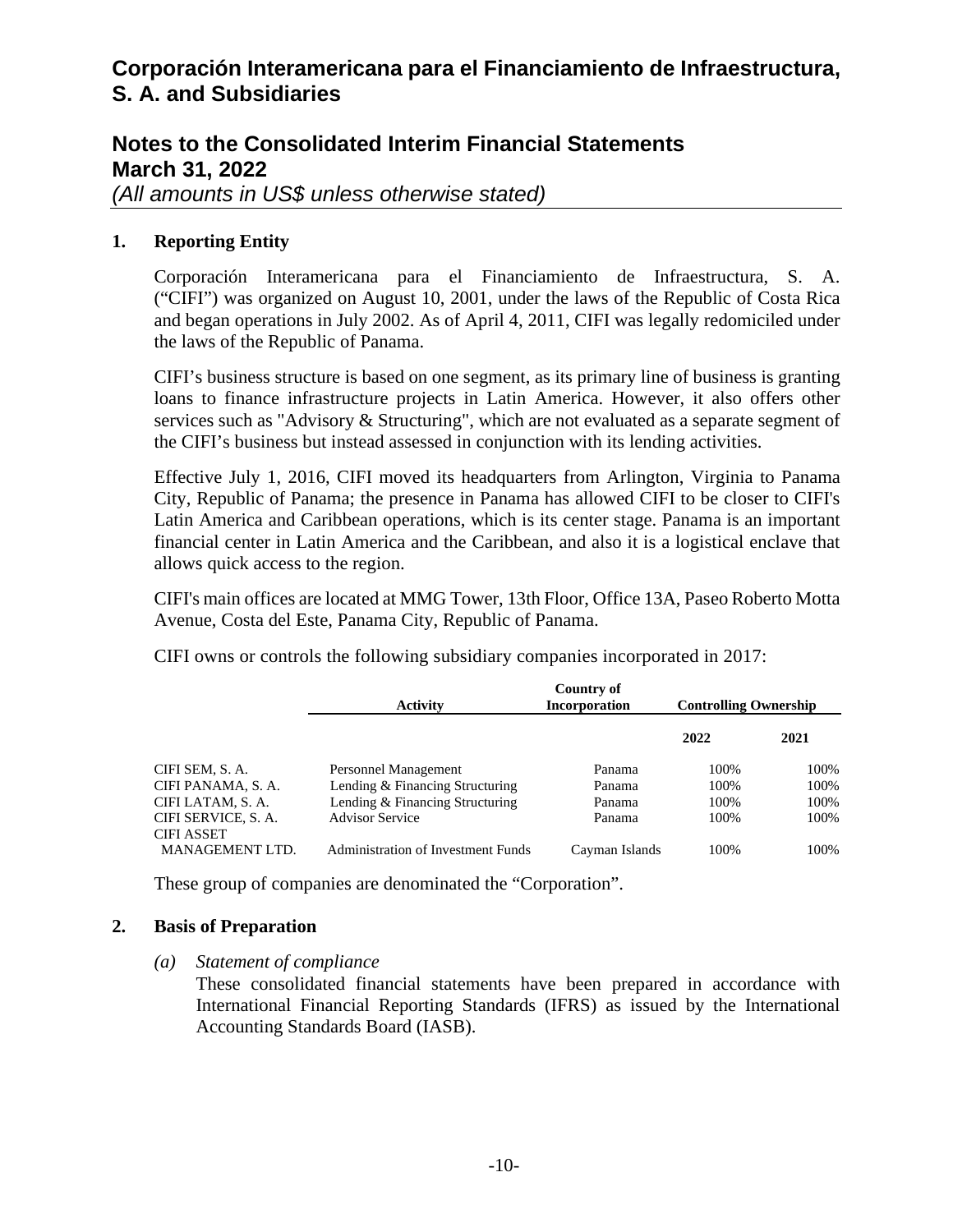# **Notes to the Consolidated Interim Financial Statements March 31, 2022**

*(All amounts in US\$ unless otherwise stated)* 

#### **2. Basis of Preparation (Continued)**

*(b) Basis of measurement* 

These consolidated financial statements have been prepared on the historical cost basis, except for derivative financial instruments and certain investment securities that are measured at fair value, assets held-for-sale measured at fair value less costs to sell, investment property at fair value and bonds designated as hedged items in qualifying fair value hedging relationships which are measured at amortized cost adjusted for hedging gains or losses. The consolidated statement of comprehensive income is presented in order of the liquidity position.

#### *(c) Functional and presentation currency*

The amounts included in the financial statements of each of the entities that make up the Corporation are measured in the currency of the primary economic environment in which each entity operates, that is, its functional currency. The consolidated financial statements are presented in dollars of the United States of America (US\$), the Corporation's functional and presentation currency.

The monetary unit of the Republic of Panama is the balboa, which is at par and is freely exchangeable with the dollar (US\$) of the United States of America. The Republic of Panama does not issue its own paper money and, instead, the dollar (US\$) of the United States of America is used as the legal and functional currency. All the Corporation's assets and liabilities are denominated in U.S. dollars. Additionally, shareholders contributions and ordinary shares are denominated in that currency.

#### *(d) Use of estimates and judgments*

The preparation of consolidated financial statements in conformity with IFRS requires Management to make judgments, estimates, and assumptions that affect the application of accounting policies and the reported amounts of assets, liabilities, income, and expenses. Actual results may differ from these estimates.

Estimates and underlying assumptions are reviewed on an ongoing basis. Revisions to accounting estimates are recognized in the year in which the estimate is reviewed and in any future years affected.

Information about significant areas of estimation uncertainty and critical judgments in applying accounting policies that have the most significant effect on the amounts recognized in the consolidated financial statements are included in the following notes:

- Allowance for loan losses and accrued interest receivable Note 6; and
- Fair value of financial instruments Note 19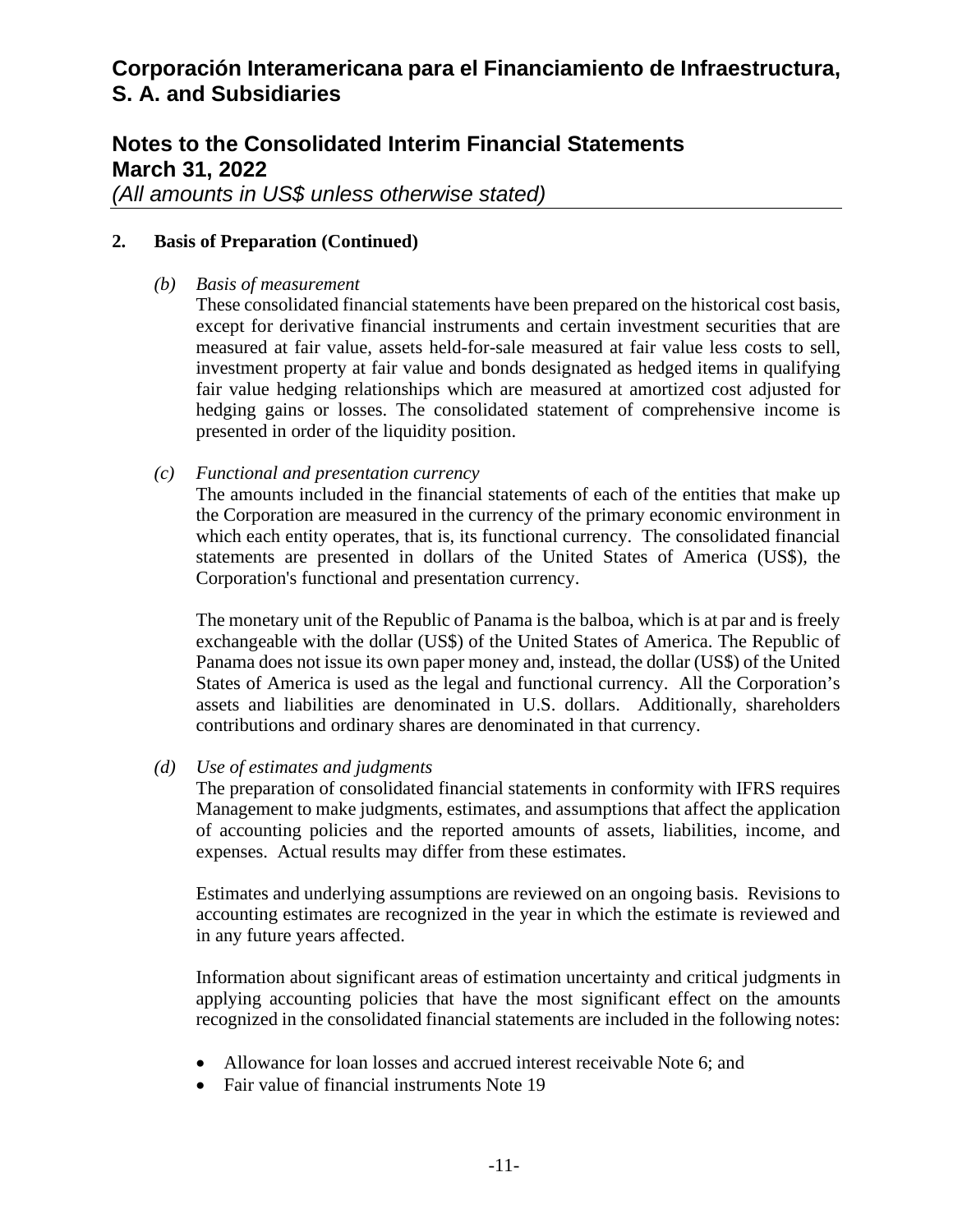# **Notes to the Consolidated Interim Financial Statements March 31, 2022**

*(All amounts in US\$ unless otherwise stated)* 

#### **3. Significant Accounting Policies**

*(a) New standards and amendments adopted by the Corporation*

Amendment to IFRS 16 Leases - COVID-19 Related Lease Concessions: The International Standards Board (IASB) issued the amendment to IFRS 16 in March 2021, where the availability of the practical solution in paragraph 46A of IFRS 16 Leases (amendment published in May 2020). was extended by one year. In this way, the Council proposes as a practical solution to allow the tenants to choose not to evaluate whether the reductions in the terms of the leases related to the COVID-19 pandemic are a modification to the contract itself as established in the standard.

The 2021 amendment has resulted in the practical solution being applied to rental concessions in which any reduction in lease payments affects only payments that were originally due on June 30, 2022, provided the requirements are met. other conditions for the application of the practical solution. This amendment has an application date for annual periods beginning on April 1, 2021, allowing its early application.

Above said practical solution was evaluated by the Management and as a result of the situation of the health emergency declared under COVID-19, there are no significant impacts on the consolidated financial statements due to the application of this practical solution.

*(b) New standards, interpretations and amendments issued but not yet adopted by the Corporation*

New standards, interpretations and amendments have been published, which are not effective for the period ended March 31, 2022, and have not been early adopted by the Corporation. The main changes to these new rules are presented below:

Benchmark Interest Rate Reform - Phase 2 - Amendments to IFRS 9 Financial Instruments, IAS 39 Financial Instruments: recognition and measurement, IFRS 7 Financial Instruments: disclosure, IFRS 4 Insurance Contracts and IFRS 16 Leases: in August 2020, the Board issued amendments that complement those issued in 2019, on topics discussed that could affect financial information during the reform of a benchmark interest rate, including the effects of changes in contractual cash flows, coverage, insurance and leasing contracts arising from the replacement of a benchmark interest rate with an alternative benchmark rate.

Affected entities need to disclose information about the nature and extent of the risks arising from the IBOR reform to which the entity is exposed, how the entity manages those risks, and the entity's progress in completing the transition to benchmark rates. alternatives and how they manage that transition.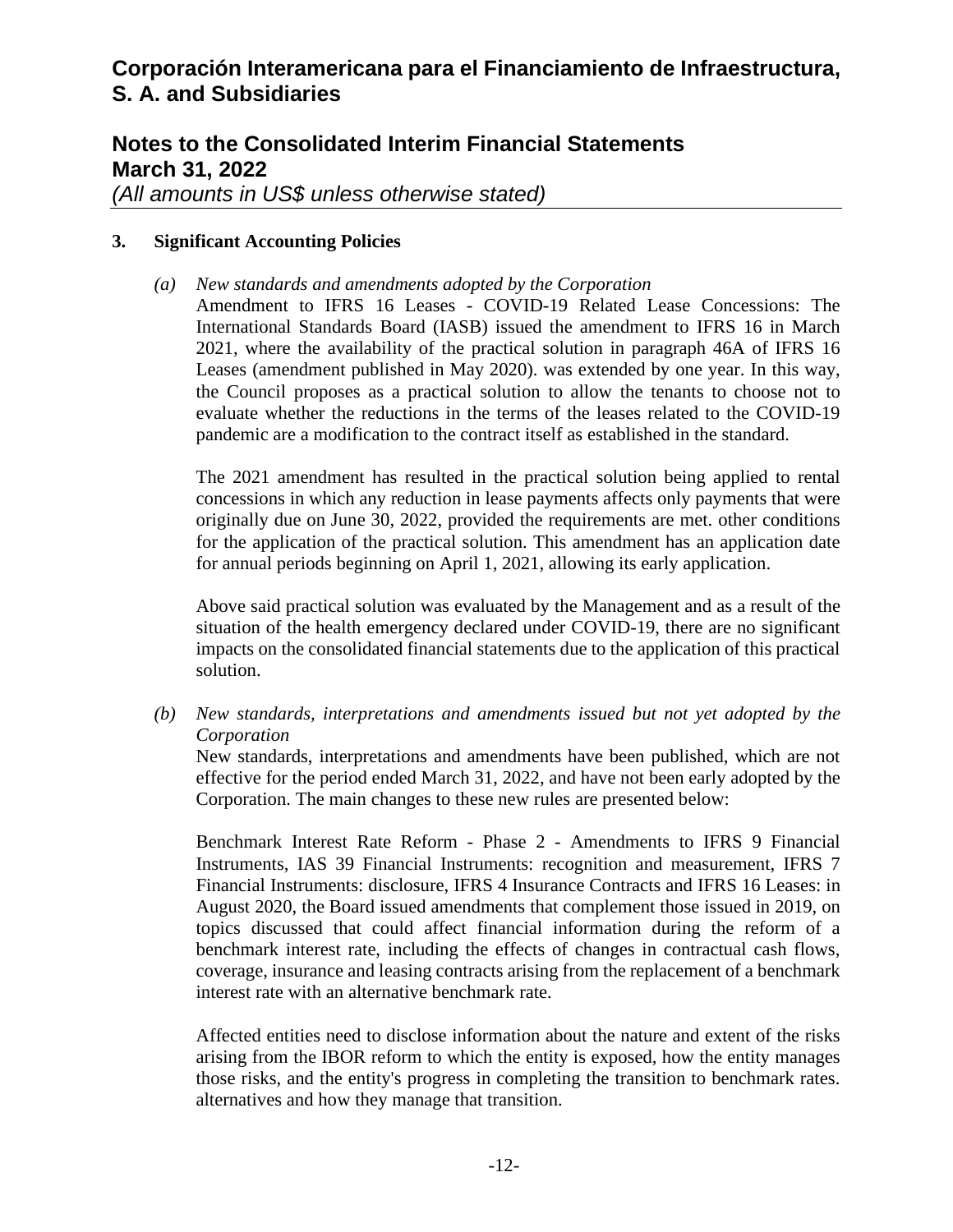# **Notes to the Consolidated Interim Financial Statements March 31, 2022**

*(All amounts in US\$ unless otherwise stated)* 

#### **3. Significant Accounting Policies (Continued)**

*(b) New standards and amendments issued but not yet adopted by the Corporation (continued)*

Management is in the process of applying for a retrospective adoption to address the discontinuation of LIBOR from different work fronts focused on structuring and executing work plans.

Amendments to IAS 1 Presentation of Financial Statements and Statement of Practice 2 of IFRS - Making Materiality Judgments - Disclosure of Accounting Policies: in February 2021, the IASB issued amendments to IAS 1 Presentation of Financial Statements and Statement of Practice 2 of IFRS, in order to replace the term "significant" with "material" to require entities to disclose material information about their accounting policies, rather than their significant accounting policies. Thus, information on accounting policies can be considered material when considered together with other information in a complete set of financial statements. In the Board's view, information on accounting policies is expected to be material if its disclosure is necessary for primary users to understand the information provided on material transactions, other events, or conditions in the financial statements. The amendments to IAS 1 and Statement of Practice 2 of IFRS are effective for annual periods beginning on or after January 1, 2023. Early application is permitted.

Management is evaluating the impact of the changes that this amendment would have on the Corporation 's consolidated financial statements and disclosures.

Amendment to IAS 8 Accounting Policies, Changes in Accounting Estimates and Errors - Definition of accounting estimate: in February 2021, the IASB issued amendments to IAS 8 Accounting Policies, Changes in Accounting Estimates and Errors, in order to include the definition of accounting estimates in paragraph 5 and include other amendments to IAS 8 to help entities distinguish changes in accounting estimates from changes in accounting policies. The amendments to IAS 8 are effective for annual periods beginning on or after January 1, 2023.

The accounting policies set out below have been applied consistently to all years presented in these consolidated financial statements.

#### *(c) Basis of consolidation*

*(i) Subsidiaries* 

The Corporation has control over a subsidiary when it is exposed, or has rights, to variable returns from its involvement with the investee; and could use its power to affect its returns. The financial statements of the subsidiaries, described in Note 1, are included in the consolidated financial statements since the date the Corporation obtains control and ceases when the Corporation loses control.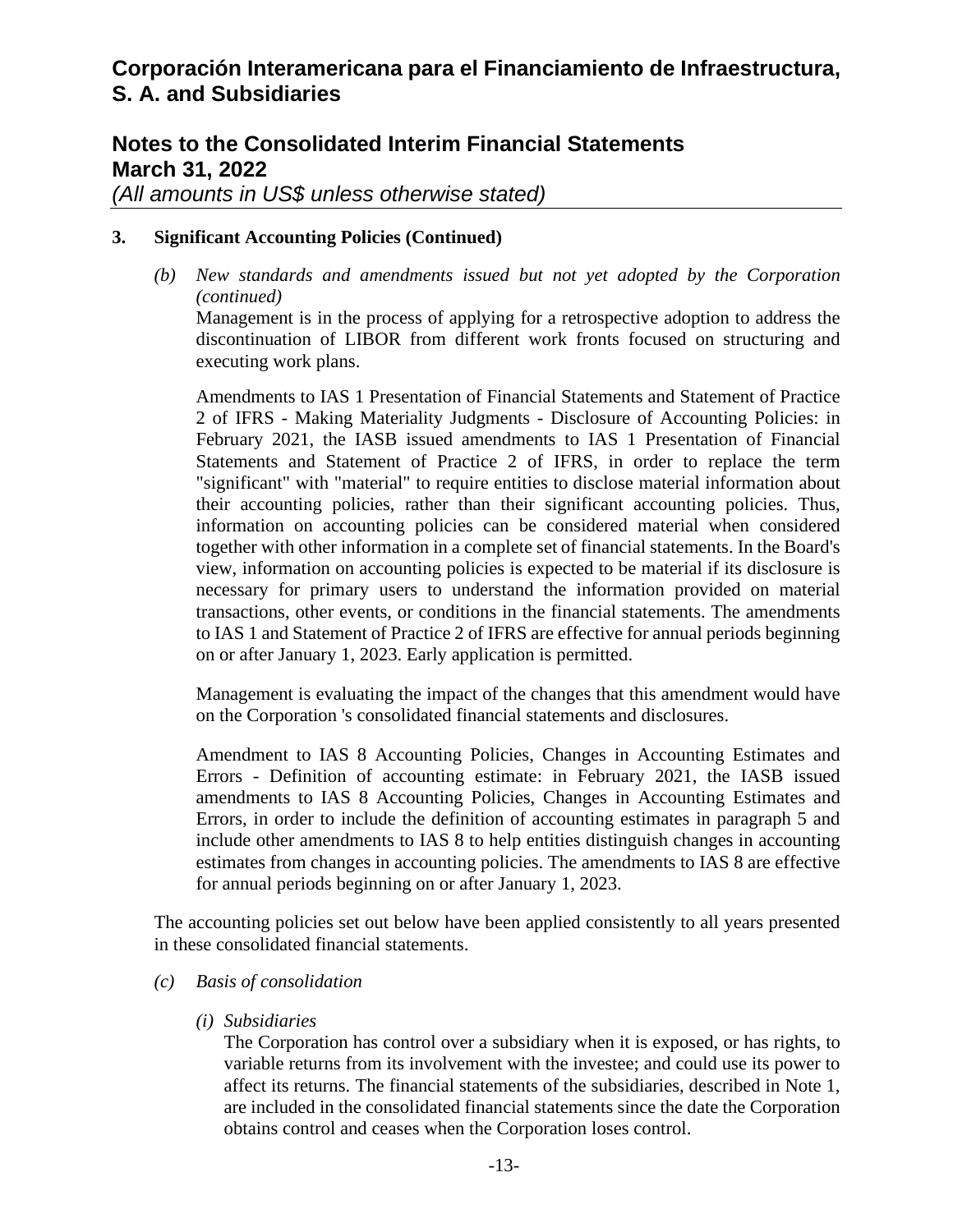# **Notes to the Consolidated Interim Financial Statements March 31, 2022**

*(All amounts in US\$ unless otherwise stated)* 

#### **3. Significant Accounting Policies (Continued)**

- *(c) Basis of consolidation (continued)* 
	- *(i) Subsidiaries (continued)*

Income and expenses of a subsidiary acquired or disposed of during the year are included in the consolidated statement of comprehensive income from the effective acquisition/inception date or until the effective disposal date, as applicable.

#### *(ii) Transactions eliminated in consolidation*

The consolidated financial statements include the assets, liabilities, equity, income and expenses of Corporación Interamericana para el Financiamiento de Infraestructura, S. A. and its subsidiaries CIFI SEM, S. A., CIFI Panamá, S. A., CIFI Latam, S.A. and CIFI Asset Management Ltd. These group of companies are denominated the "Corporation". All intragroup assets and liabilities, equity, income, expenses, and cash flows relating to transactions between the Corporation and its subsidiaries are eliminated in preparing the consolidated financial statements.

*(iii) Structured Entities*

Structured entities (SE) are entities created to achieve a specific and well-defined objective, such as the insurance of specific assets, or the execution of a specific loan or loan operation. An SE is consolidated if, based on an assessment of the substance of its relationship with the Corporation and the risks and rewards of the EE, the Corporation concludes that it controls the SE. The following circumstances may indicate a relationship in which, in essence, the Corporation controls and therefore consolidates an SE:

- The activities of the SE are carried out on behalf of the Corporation in accordance with its specific business needs in order for the Corporation to obtain benefits from the operation of the SE.
- The Corporation has the decision-making powers to obtain most of the benefits of SE activities or, by creating an "auto-pilot" mechanism, the Corporation has delegated those decision-making powers.
- The Corporation has the rights to obtain most of the benefits of the SE and, therefore, may be exposed to the risks related to the activities of the SE.
- The Corporation retains most of the SE-related property or residual risks of its assets in order to obtain benefits from its activities.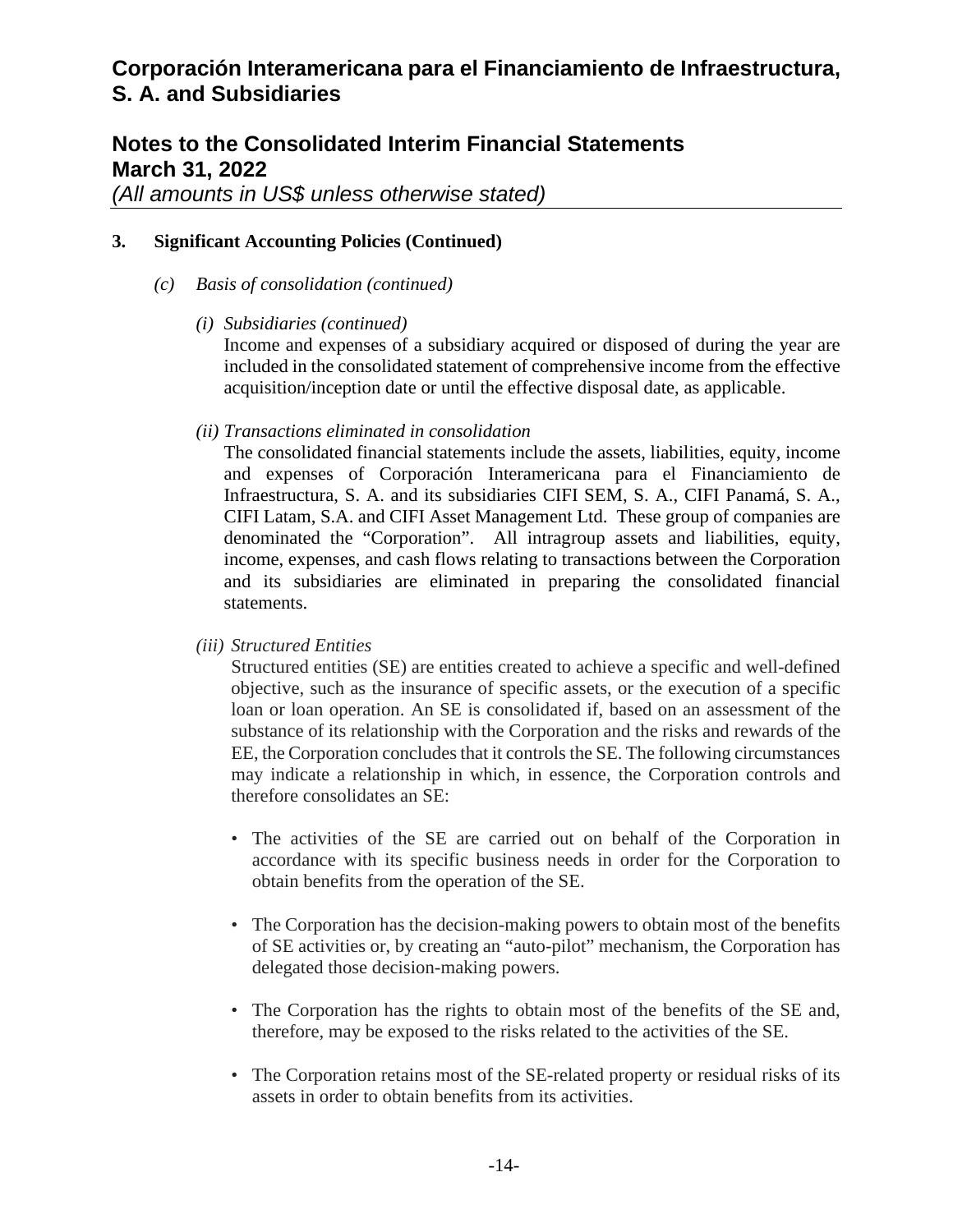# **Notes to the Consolidated Interim Financial Statements March 31, 2022**

*(All amounts in US\$ unless otherwise stated)* 

### **3. Significant Accounting Policies (Continued)**

- *(c) Basis of consolidation (continued)* 
	- *(iii) Structured Entities (continued)*

The assessment of whether the Corporation has control over an SE is carried out at inception, and a subsequent reassessment is not normally made in the absence of changes in the structure or terms of the SE, or additional transactions between the Corporation and the SE. Day-to-day changes in market conditions do not usually lead to a reassessment of control. However, sometimes changes in market conditions can alter the substance of the relationship between the Corporation and the SE and in these cases, the Company determines whether the change warrants a new control evaluation based on the specific facts and circumstances. If the Corporation's voluntary actions, such as lending amounts in excess of existing liquidity facilities or extending terms beyond those originally established, change the relationship between the Corporation and an SE, the Corporation conducts a new control assessment of the SE.

*(d) Foreign currency transactions* 

The functional currency of the Corporation is the U.S. dollar, and all assets and liabilities are denominated in U.S. dollars (US\$). In case the Corporation has assets and liabilities denominated in currencies other than the U.S. dollar, the Corporation translates the value of such assets or liabilities into U.S. dollars at the prevailing exchange rate between the currency in which the assets or liabilities are denominated and the U.S. dollar as of the reporting date. Transactions in foreign currency are translated at the foreign exchange rate in effect at the date of the transaction. Translation gains or losses are presented in profit or loss.

*(e) Cash and cash equivalents* 

Cash and cash equivalents include currency on hand, unrestricted cash balances held with banks, and highly liquid financial assets with original maturities of three months or less, which are subject to insignificant risk of changes in their fair value and are used by the Corporation for management of its short-term commitments.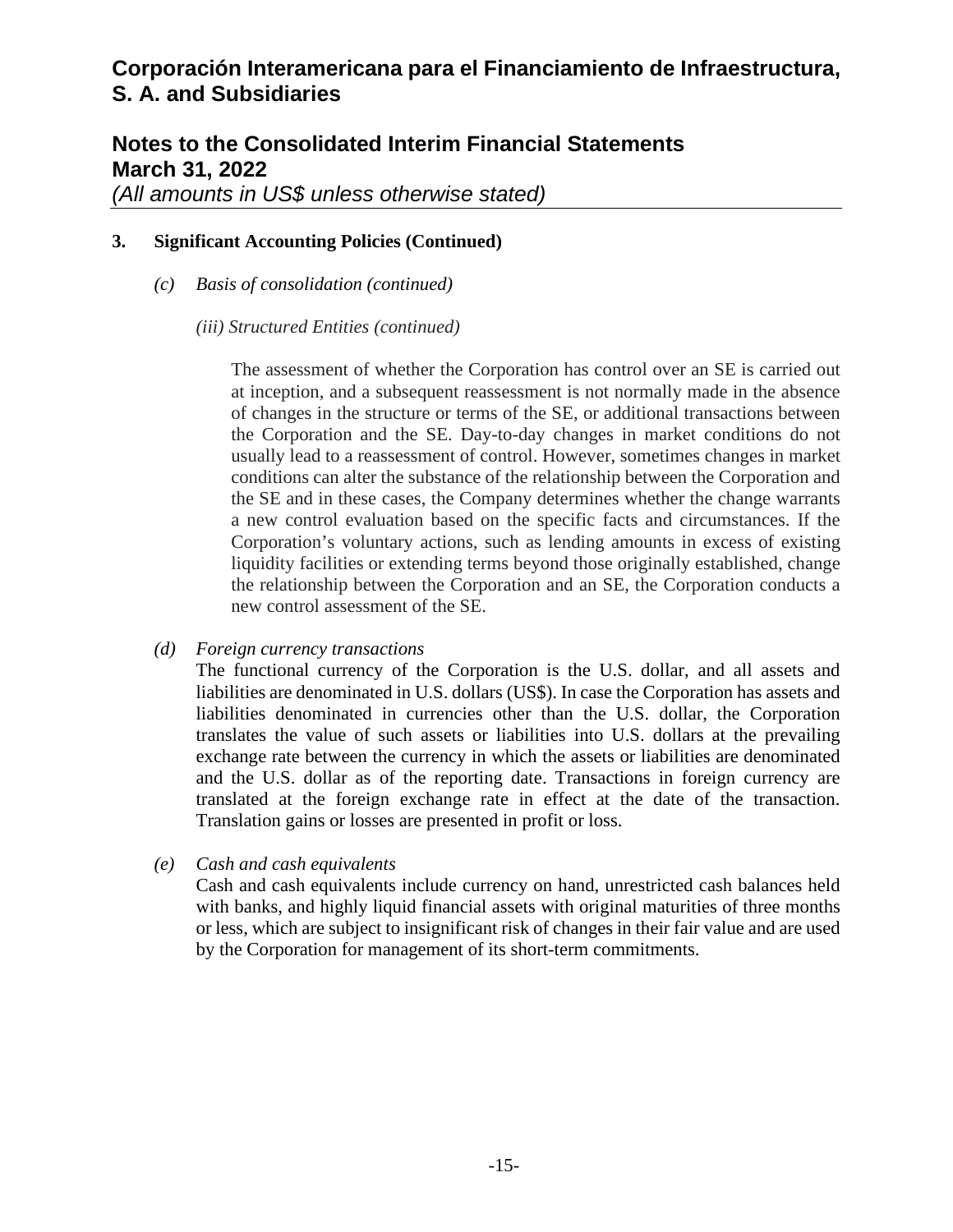### **Notes to the Consolidated Interim Financial Statements March 31, 2022**

*(All amounts in US\$ unless otherwise stated)* 

#### **3. Significant Accounting Policies (Continued)**

- *(f) Financial assets and financial liabilities* 
	- *(i) Recognition and initial measurement*

The Corporation initially recognizes loans receivable, debt securities issued and subordinated liabilities on the date on which they are originated. All other financial instruments are recognized on the trade date, which is the date on which the Corporation becomes a party to the contractual provisions of the instrument. A financial asset or financial liability is measured initially at fair value plus, for an item not at FVTPL, transaction costs that are directly attributable to its acquisition or issue.

*(ii) Classification* 

#### **Financial Assets**

IFRS 9 contains three principal classification categories for financial assets: measured at amortized cost, fair value through other comprehensive income (FVOCI) and fair value through profit or loss (FVTPL). A financial asset is measured at amortized cost if it meets both of the following conditions and is not designated as at FVTPL:

- The asset is held within a business model whose objective is to hold assets to collect contractual cash flows.
- The contractual terms of the financial asset give rise on specified dates to cash flows that are solely payments of principal and interest on the principal amount outstanding.

A debt instrument is measured at FVOCI only if it meets both of the following conditions and is not designated as at FVTPL:

- The asset is held within a business model whose objective is achieved by both collecting contractual cash flows and selling financial assets.
- The contractual terms of the financial asset give rise on specified dates to cash flows that are solely payments of principal and interest on the principal amount outstanding.

Derivatives embedded in contracts where the host is a financial asset in the scope of the standard are never bifurcated. Instead, the hybrid financial instrument as a whole is assessed for classification.

All other financial assets are classified as measured at FVTPL.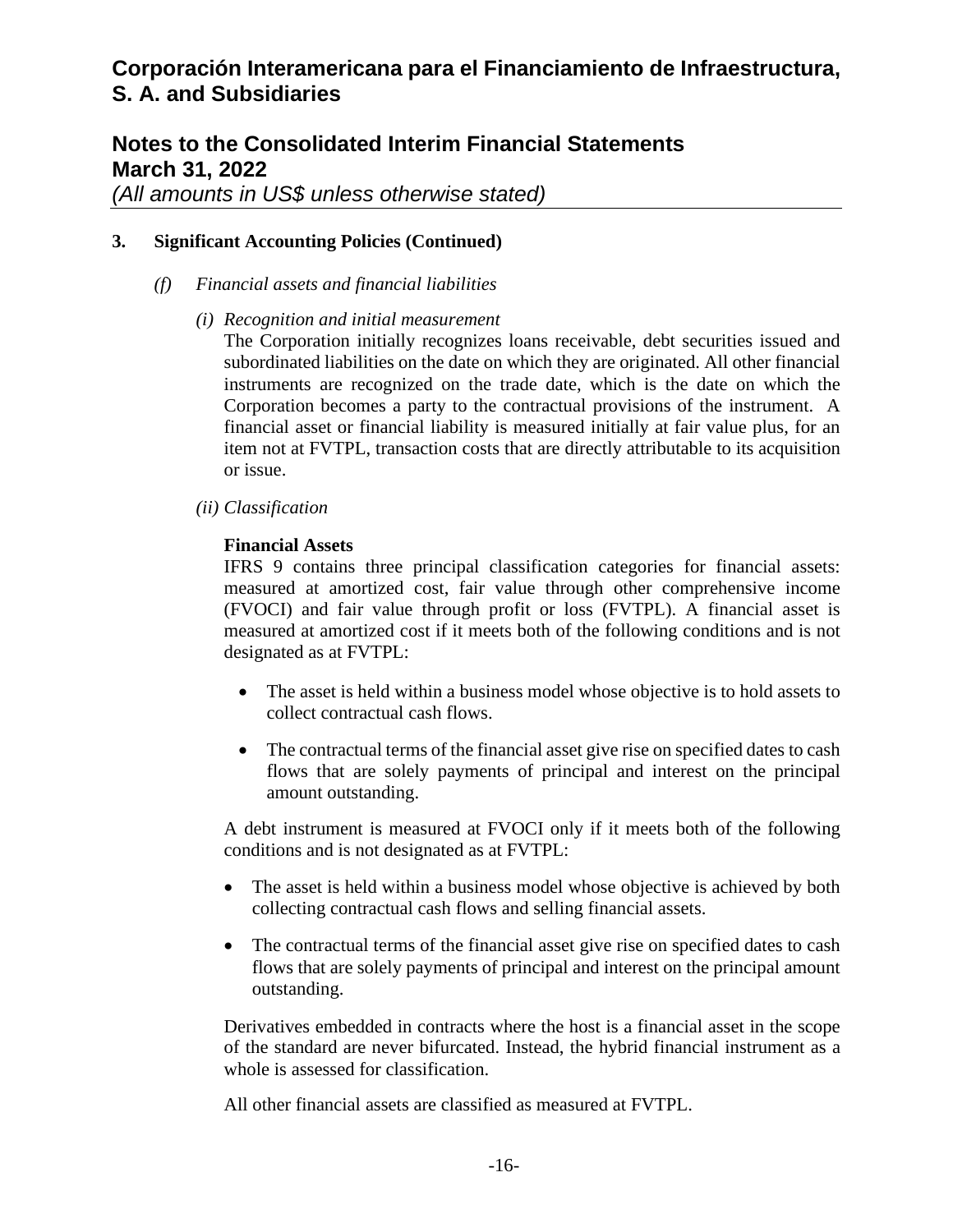### **Notes to the Consolidated Interim Financial Statements March 31, 2022**

*(All amounts in US\$ unless otherwise stated)* 

### **3. Significant Accounting Policies (Continued)**

- *(f) Financial assets and financial liabilities (continued)* 
	- *(ii) Classification (continued)*

#### **Financial Assets (continued)**

#### *Business model assessment*

The Corporation assesses the objective of a business model in which an asset is held at a portfolio level because this best reflects the way the business is managed, and information is provided to Management. The information considered includes:

- The stated policies and objectives for the portfolio and the operation of those policies in practice. In particular, whether Management's strategy focuses on earning contractual interest revenue, maintaining a particular interest rate profile, matching the duration of the financial assets to the duration of the liabilities that are funding those assets or realizing cash flows through the sale of the assets;
- How the performance of the portfolio is evaluated and reported to the Corporation's Management;
- The risks that affect the performance of the business model (and the financial assets held within that business model) and how those risks are managed;
- $\bullet$  How managers of the business are compensated e.g., whether compensation is based on the fair value of the assets managed or the contractual cash flows collected; and
- The frequency, volume, and timing of sales in prior years, the reasons for such sales and its expectations about future sales activity. However, information about sales activity is not considered in isolation, but as part of an overall assessment of how the Corporation's stated objective for managing the financial assets is achieved and how cash flows are realized.

Financial assets that are held for trading or managed and whose performance is evaluated on a fair value basis are measured at FVTPL because they are neither held to collect contractual cash flows nor held both to collect contractual cash flows and to sell financial assets.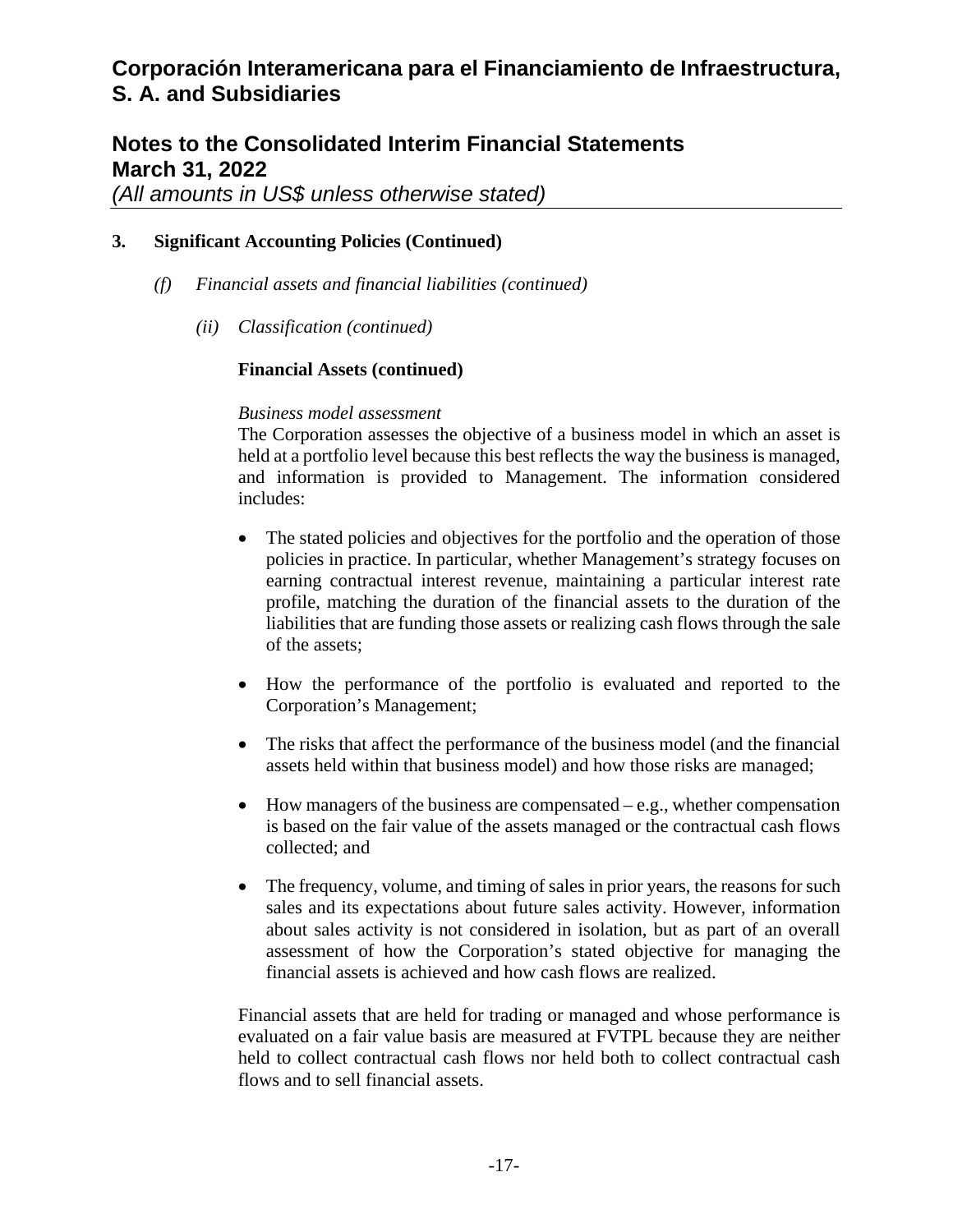### **Notes to the Consolidated Interim Financial Statements March 31, 2022**

*(All amounts in US\$ unless otherwise stated)* 

### **3. Significant Accounting Policies (Continued)**

- *(f) Financial assets and financial liabilities (continued)* 
	- *(ii) Classification (continued)*

#### **Financial assets (continued)**

*Assessment of whether contractual cash flows are solely payments of principal and interest* 

For the purposes of this assessment, principal is defined as the fair value of the financial asset on initial recognition. Interest is defined as consideration for the time value of money and for the credit risk associated with the principal amount outstanding during a particular period of time and for other basic lending risks and costs (e.g., liquidity risk and administrative costs), as well as profit margin.

In assessing whether the contractual cash flows are solely payments of principal and interest, the Corporation considers the contractual terms of the instruments. This includes assessing whether the financial asset contains a contractual term that could change the timing or amount of contractual cash flows such that it would not meet this condition. In making the assessment, the Corporation considers:

- Contingent events that would change the amount and timing of cash flows;
- Leverage features;
- Prepayment and extension terms;
- Terms that limit the corporation's claim to cash flows from specified assets e.g., non-recourse asset arrangements; and
- Features that modify consideration of the time value of money e.g., periodical reset of interest rates.

The Corporation holds a portfolio of long-term loans for which has the option to propose to revise the interest rate at periodic reset dates. These reset rights are limited to the market rate at the time of revision. The borrowers have an option to either accept the revised rate or redeem the loan at par, in some cases without penalty. The Corporation has determined that the contractual cash flows of these loans are solely payments of principal and interest because the option varies the interest rate in a way that reflect a consideration for the time value of money, credit risk, other basic lending risks and costs associated with the principal amount outstanding.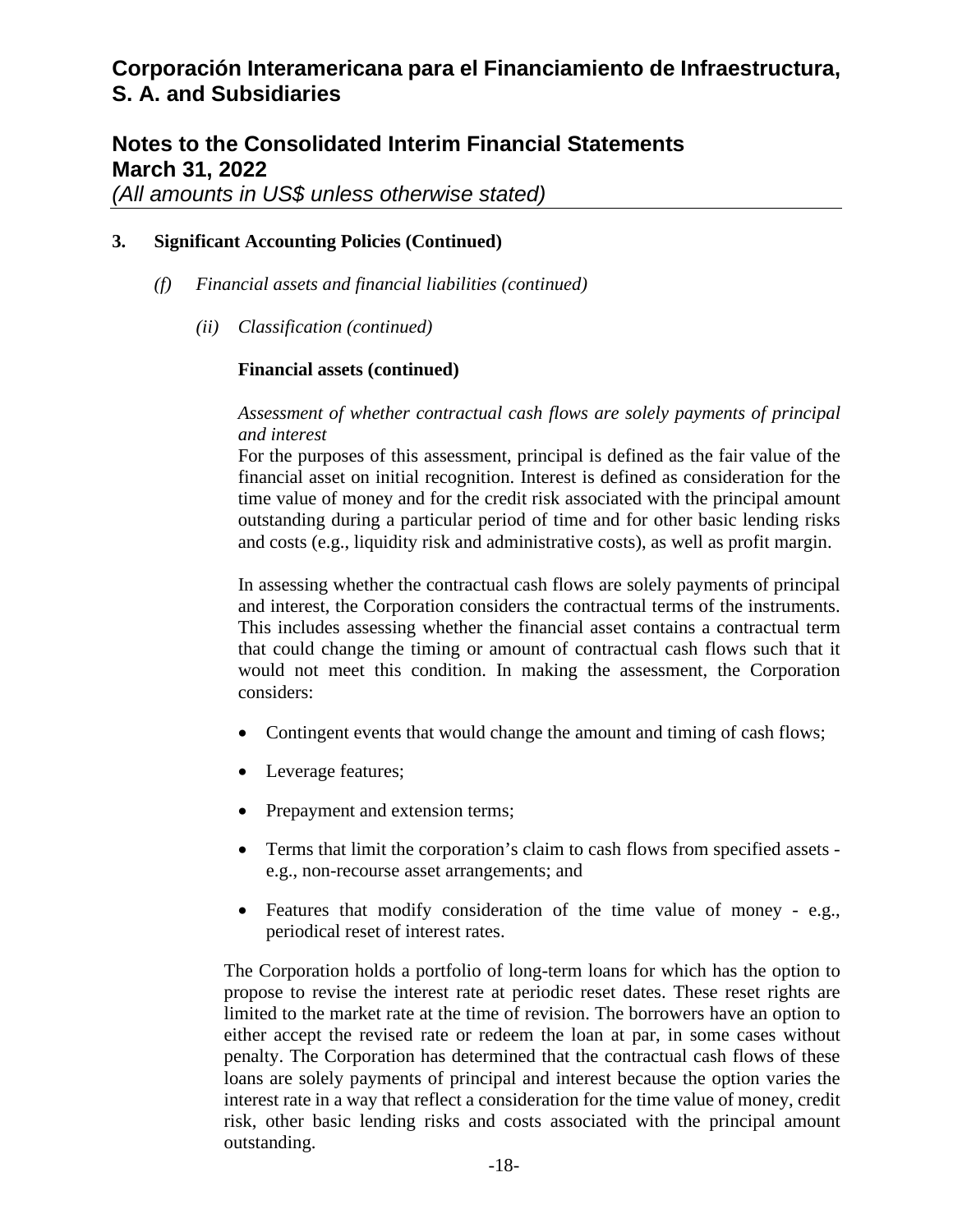### **Notes to the Consolidated Interim Financial Statements March 31, 2022**

*(All amounts in US\$ unless otherwise stated)* 

#### **3. Significant Accounting Policies (Continued)**

- *(f) Financial assets and financial liabilities (continued)* 
	- *(ii) Classification (continued)*

#### **Financial liabilities**

Under IFRS 9 all fair value changes of liabilities designated as at FVTPL will generally be presented as follows:

- The amount of change in the fair value that is attributable to changes in the credit risk of the liability is presented in OCI; and
- The remaining amount of change in the fair value is presented in profit or loss.

The Corporation has not designated any liabilities as at FVTPL and does not intend to do so.

#### *(iii) Derecognition*

A financial asset is derecognized when the Corporation loses control over the contractual rights that comprise the asset. This occurs when the rights are realized, expire, or are surrendered. The Corporation derecognizes a financial liability when its contractual obligations are discharged or cancelled or expired.

*(iv) Modifications to financial assets* 

If the terms of a financial asset are modified, the Corporation evaluates whether the cash flows of the modified asset are substantially different. If the cash flows are substantially different, then the contractual rights to cash flows from the original financial asset are deemed to have expired. In this case, the original financial asset is derecognized, and a new financial asset is recognized at fair value.

If the cash flows of the modified asset carried at amortized cost are not substantially different, then the modification does not result in derecognition of the financial asset. In this case, the Corporation recalculates the gross carrying amount of the financial asset and recognizes the amount arising from adjusting the gross carrying amount as a modification gain or loss in profit or loss. If such a modification is carried out because of financial difficulties of the borrower, then the gain or loss is presented together with impairment losses. In other cases, it is presented as interest income.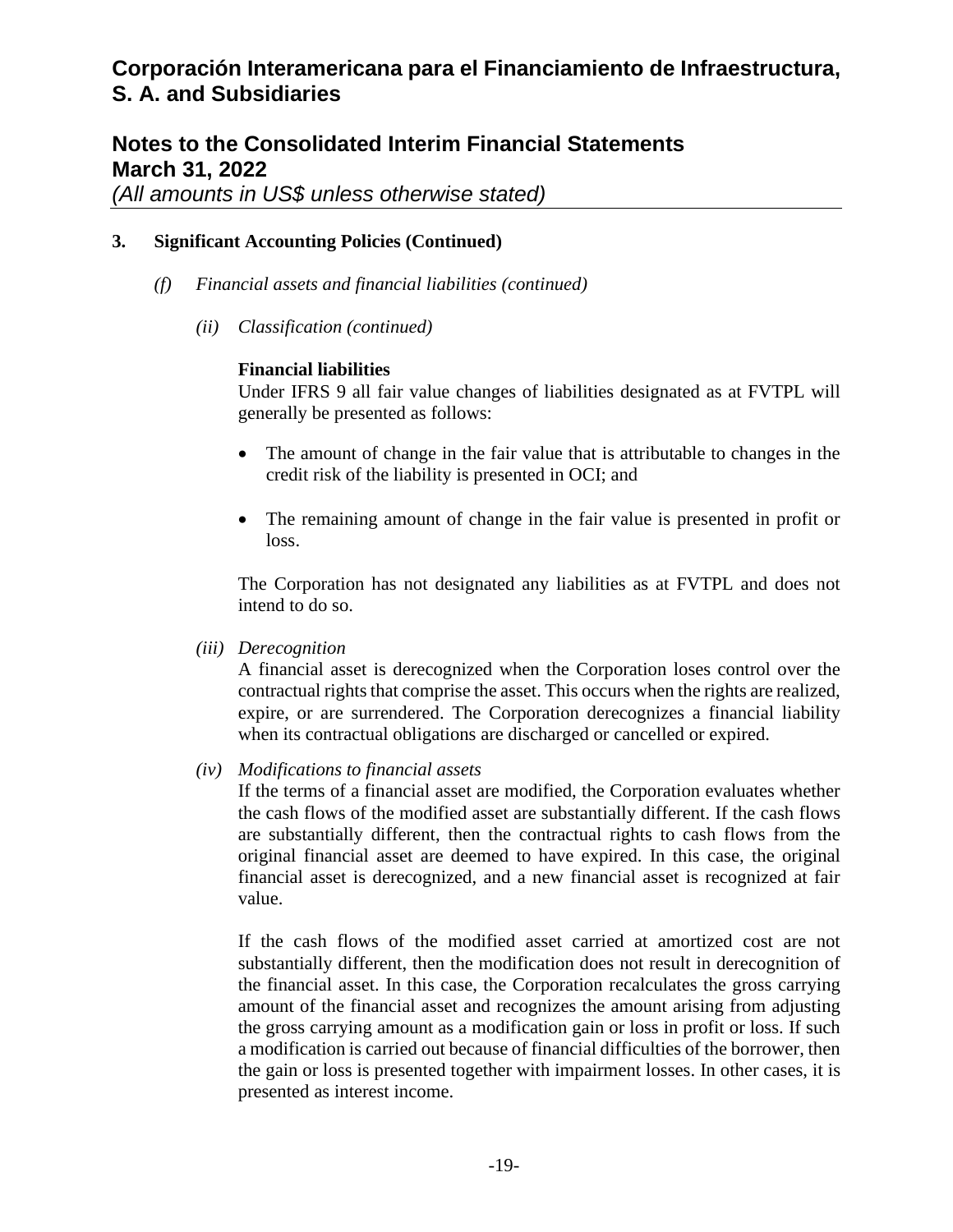# **Notes to the Consolidated Interim Financial Statements March 31, 2022**

*(All amounts in US\$ unless otherwise stated)* 

### **3. Significant Accounting Policies (Continued)**

- *(f) Financial assets and financial liabilities (continued)* 
	- *(v) Fair value measurement*

Fair value is the price that would be received to sell an asset or paid to transfer a liability in an orderly transaction between market participants at the measurement date in the principal or, in its absence, the most advantageous market to which the Corporation has access at that date. The fair value of a liability reflects its non-performance risk.

When available, the Corporation measures the fair value of an instrument using the quoted price in an active market for that instrument. A market is regarded as active if transactions for the asset or liability take place with enough frequency and volume to provide pricing information on an ongoing basis.

If there is no quoted price in an active market, then the Corporation uses valuation techniques that maximize the use of relevant observable inputs and minimize the use of unobservable inputs. The chosen valuation technique incorporates all the factors that market participants would take into account in pricing a transaction.

If an asset or a liability measured at fair value has a bid price and an ask price, then the Corporation measures assets and long positions at a bid price and liabilities and short positions at an ask price.

The Corporation recognizes transfers between levels of the fair value hierarchy as of the end of the reporting period during which the change has occurred.

*(vi) Impairment* 

The Corporation recognizes loss allowances for ECL on the following financial instruments that are not measured at FVTPL:

- Financial assets that are debt instruments; and
- Loan commitments issued and financial guarantees.

No impairment loss is recognized on equity investments.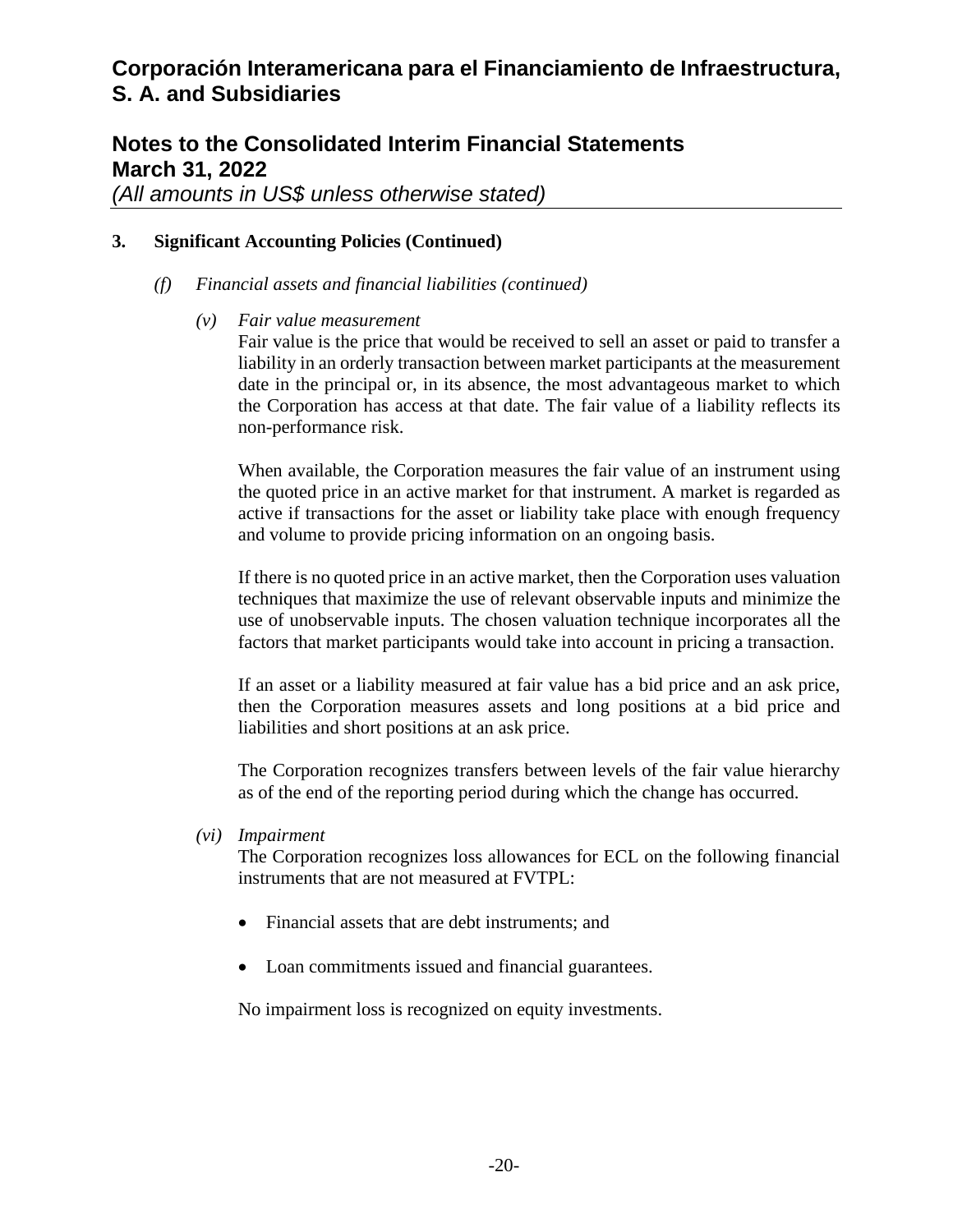### **Notes to the Consolidated Interim Financial Statements March 31, 2022**

*(All amounts in US\$ unless otherwise stated)* 

### **3. Significant Accounting Policies (Continued)**

- *(f) Financial assets and financial liabilities (continued)* 
	- (*vi) Impairment (continued)*

The Corporation measures loss allowances at an amount equal to lifetime ECL, except for the following, for which they are measured as 12-month ECL:

- Debt investment securities that are determined to have low credit risk at the reporting date; and
- Other financial instruments on which credit risk has not increased significantly since their initial recognition.

12-month ECL are the portion of ECL that result from default events on a financial instrument that are possible within the 12 months after the reporting date.

#### *Measurement of ECL*

ECL are a probability-weighted estimate of credit losses. They are measured as follows:

- Financial assets that are not credit-impaired at the reporting date: as the present value of all cash shortfalls.
- Financial assets that are credit-impaired at the reporting date: as the difference between the gross carrying amount and the present value of estimated future cash flows.
- Undrawn loan commitments: as the present value of the difference between the contractual cash flows that are due to the Corporation if the commitment is drawn down and the cash flows that the Corporation expects to receive.
- Financial guarantee contracts: the expected payments to reimburse the holder less any amounts that the Corporation expects to recover.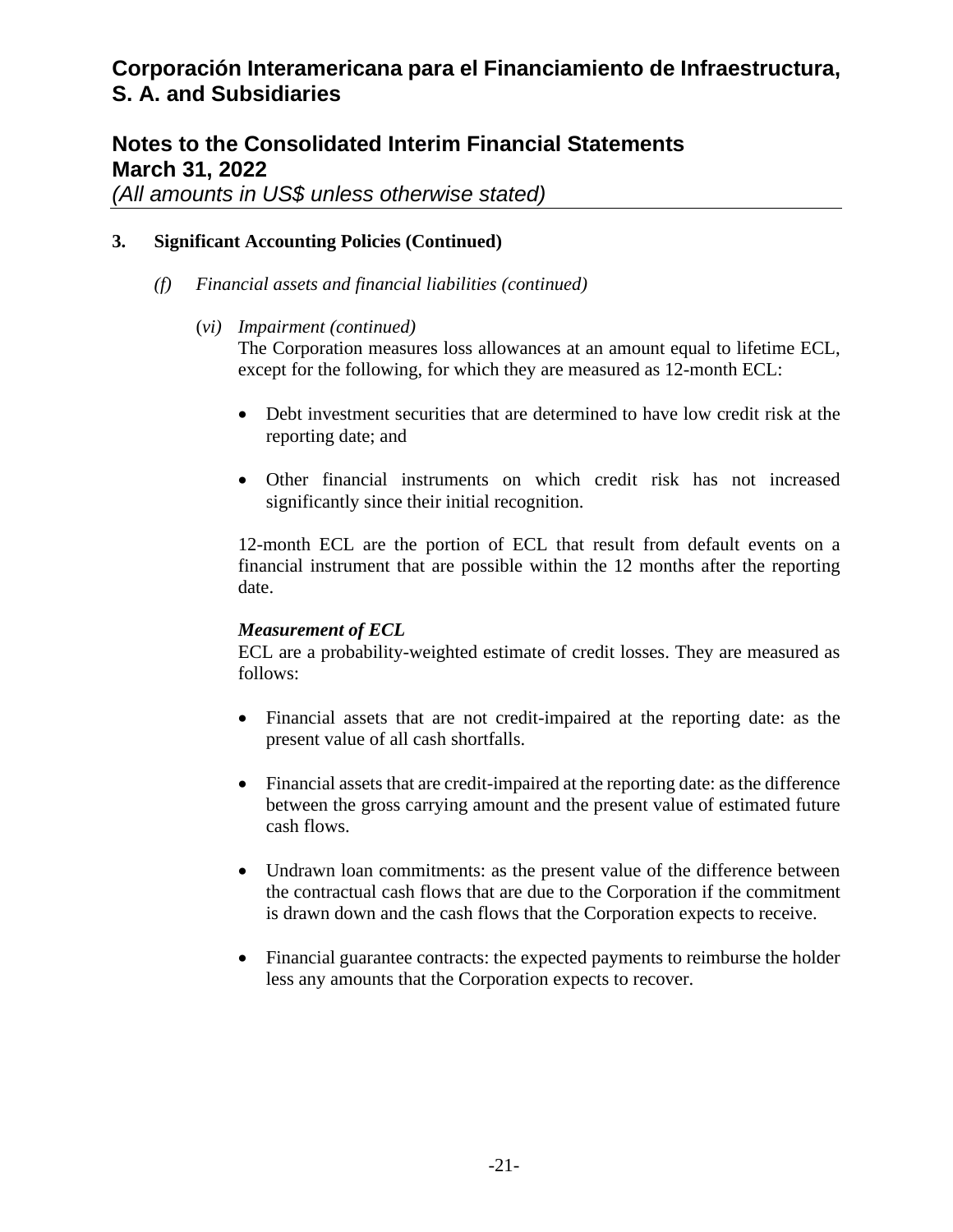# **Notes to the Consolidated Interim Financial Statements March 31, 2022**

*(All amounts in US\$ unless otherwise stated)* 

### **3. Significant Accounting Policies (Continued)**

- *(f) Financial assets and financial liabilities (continued)* 
	- (*vi) Impairment (continued)*

#### *Restructured financial assets*

If the terms of a financial asset are renegotiated or modified or an existing financial asset is replaced with a new one due to financial difficulties of the borrower, then an assessment is made of whether the financial asset should be derecognized and ECL are measured as follows:

- If the expected restructuring will not result in derecognition of the existing asset, then the expected cash flows arising from the modified financial asset are included in calculating the cash shortfalls from the existing asset.
- If the expected restructuring will result in derecognition of the existing asset, then the expected fair value of the new asset is treated as the final cash flow from the existing financial asset at the time of its derecognition. This amount is included in calculating the cash shortfalls from the existing financial asset that are discounted from the expected date of derecognition to the reporting date using the original effective interest rate of the existing financial asset.

### *Credit-impaired financial assets*

At each reporting date, the Corporation assesses whether financial assets carried at amortized cost and debt financial assets carried at FVOCI are credit-impaired. A financial asset is 'credit-impaired' when one or more events that have a detrimental impact on the estimated future cash flows of the financial asset have occurred.

Evidence that a financial asset is credit-impaired includes the following observable data:

- Significant financial difficulty of the borrower or issuer;
- A breach of contract such as a default or past due event;
- The restructuring of a loan or advance by the Corporation on terms that the Corporation would not consider otherwise;
- It is becoming probable that the borrower will enter bankruptcy or other financial reorganization; and
- The disappearance of an active market for a security because of financial difficulties.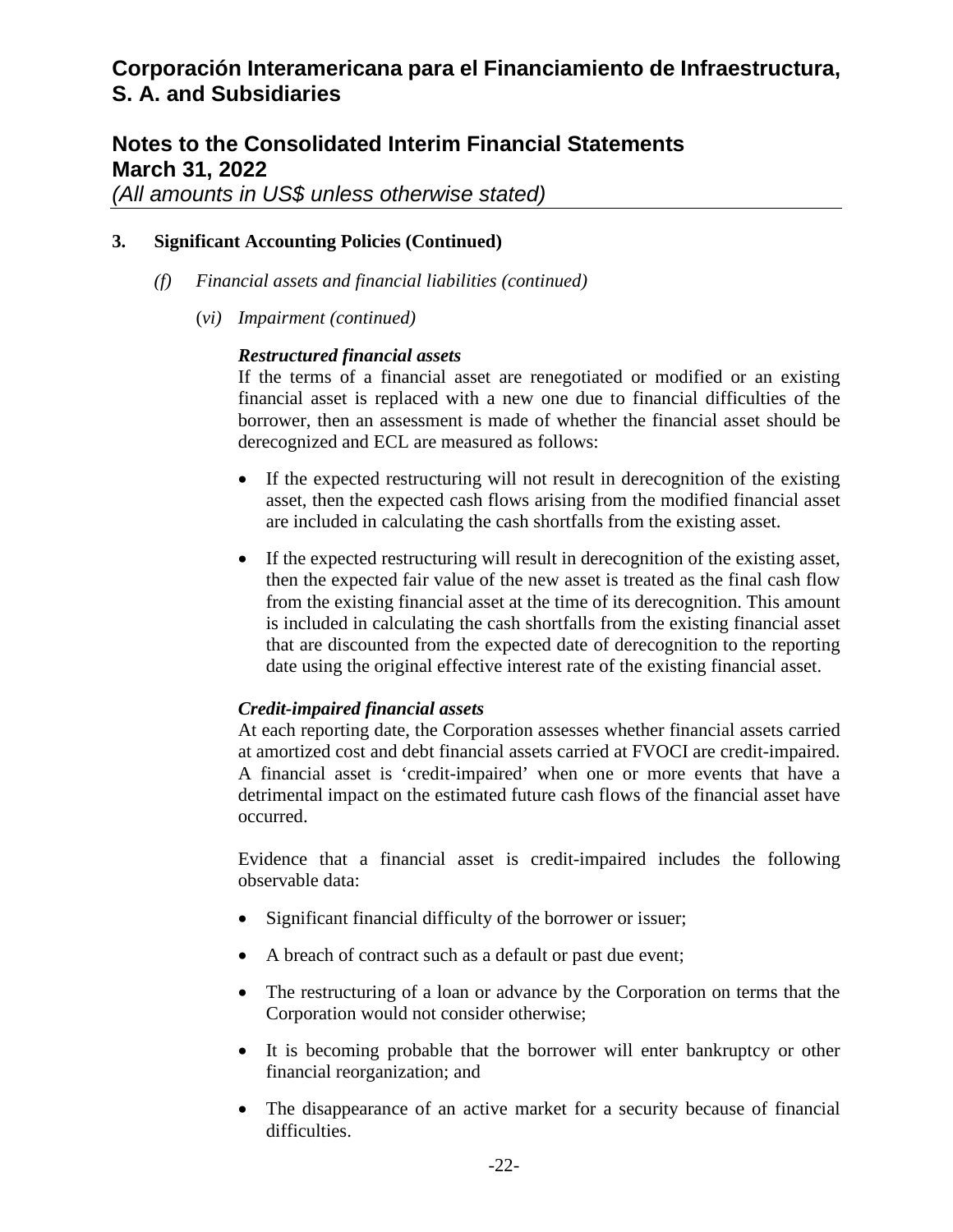### **Notes to the Consolidated Interim Financial Statements March 31, 2022**

*(All amounts in US\$ unless otherwise stated)* 

### **3. Significant Accounting Policies (Continued)**

- *(f) Financial assets and financial liabilities (continued)* 
	- (*vi) Impairment (continued)*

### *Credit-impaired financial assets (continued)*

A loan that has been renegotiated due to a deterioration in the borrower's condition is usually considered to be credit-impaired unless there is evidence that the risk of not receiving contractual cash flows has reduced significantly and there are no other indicators of impairment.

### **Presentation of allowance for ECL in the consolidated statement of financial position**

Loss allowances for ECL are presented in the consolidated statement of financial position as follows:

- Financial assets measured at amortized cost: as a deduction from the gross carrying amount of assets;
- Loan commitments and financial guarantee contracts: generally, as a provision;
- Where a financial instrument includes both a drawn and an undrawn component and the Corporation cannot identify the ECL on the loan commitment component separately from those on the drawn component: The Corporation presents a combined loss allowance for both components. The combined amount is presented as a deduction from the gross carrying amount of the drawn component. Any excess of the loss allowance over the gross amount of the drawn component is presented as a provision; and
- Debt instruments measured at FVOCI: no loss allowance is recognized in the consolidated statement of financial position because the carrying amount of these assets is their fair value. However, the loss allowance is disclosed and is recognized in retained earnings.

### **Write-offs**

Loans and debt securities are written off when there is no realistic prospect of recovery. This is generally the case when the Corporation determines that the borrower does not have assets or sources of income that could generate sufficient cash flows to repay the amounts subject to the write-off. However, financial assets that are written off could still be subject to enforcement activities, in order to comply with the Corporation procedures for recovery of amounts due. Any writeoff must be recommended by the Risk Committee and approved by the Board of Directors.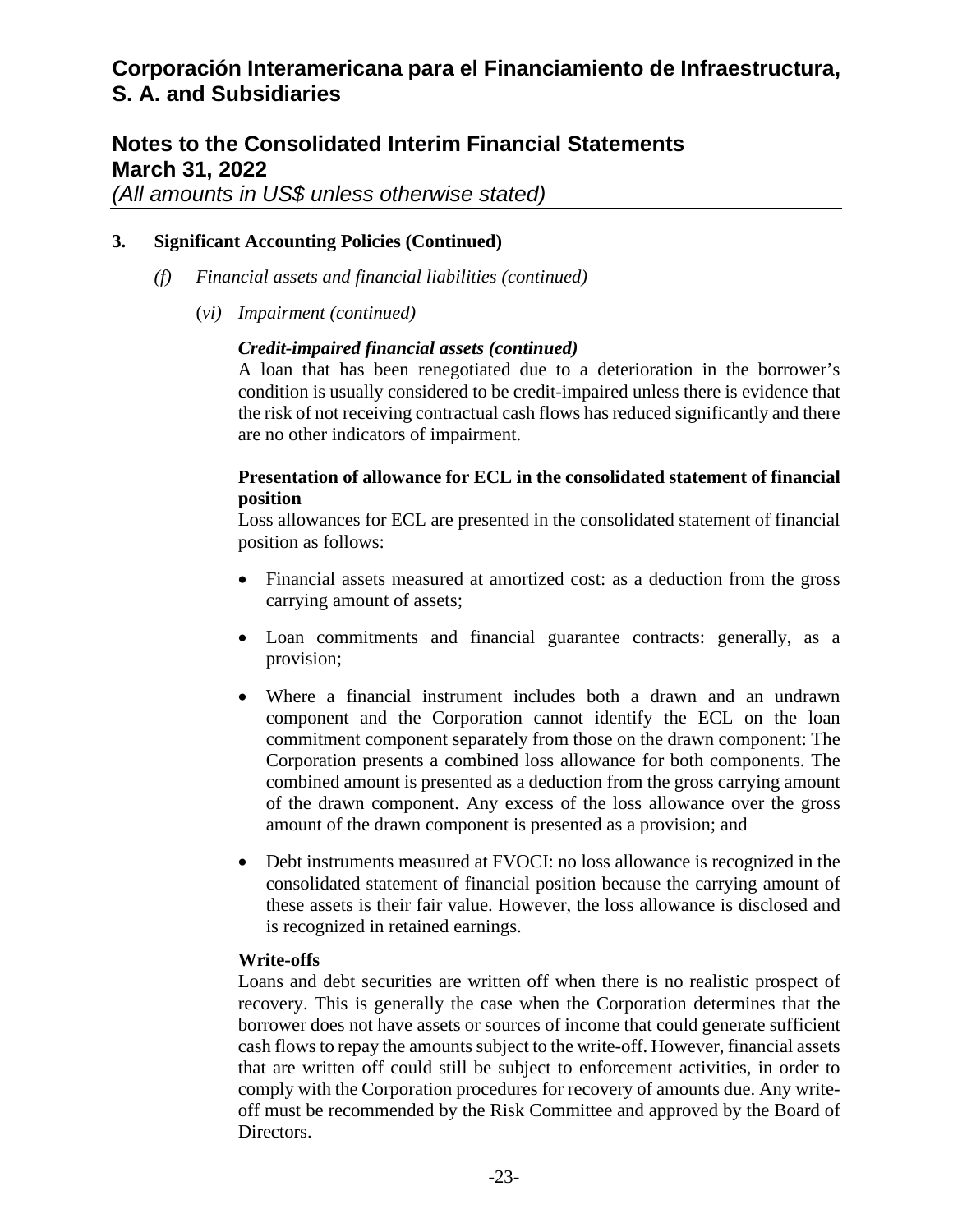### **Notes to the Consolidated Interim Financial Statements March 31, 2022**

*(All amounts in US\$ unless otherwise stated)* 

### **3. Significant Accounting Policies (Continued)**

- *(f) Financial assets and financial liabilities (continued)* 
	- (*vi) Impairment (continued)*

### **Financial Assets**

IFRS 9 contains a forward-looking 'expected credit loss' (ECL) model. This will require considerable judgment over how changes in economic factors affect ECLs, which will be determined on a probability-weighted basis.

The impairment model is applied to financial assets measured at amortized cost and FVOCI, except for investments in equity instruments.

A three-stage approach to impairment is used for financial assets that are performing at the date of origination or purchase. This approach is summarized as follows:

- 12-month ECL: The Corporation recognizes a credit loss allowance at an amount equal to 12-month expected credit losses. This represents the portion of lifetime expected credit losses from default events that are expected within 12 months of the reporting date, assuming that credit risk has not increased significantly after initial recognition.
- Lifetime ECL not credit-impaired: The Corporation recognizes a credit loss allowance at an amount equal to lifetime expected credit losses for those financial assets which are considered to have experienced a significant increase in credit risk since initial recognition. This requires the computation of ECL based on lifetime probability of default (LTPD) that represents the probability of default occurring over the remaining lifetime of the financial assets. Allowance for credit losses is higher in this stage because of an increase in credit risk and the impact of a longer time horizon being considered compared to 12-month ECL. The criteria for recognizing a "Significant Increase in Credit Risk", to migrate from 12-month ECL to Lifetime ECL not credit impaired, are:
	- a. If a country is downgraded 3 or more notches, in a 6-month consecutive period, the Risk Committee will analyze all loans in order to decide which loans shall migrate to "Watch List";
	- b. Early Warning System (EWS) Red Zone. The EWS model is a scoring system internally developed and based on a client credit worthiness; and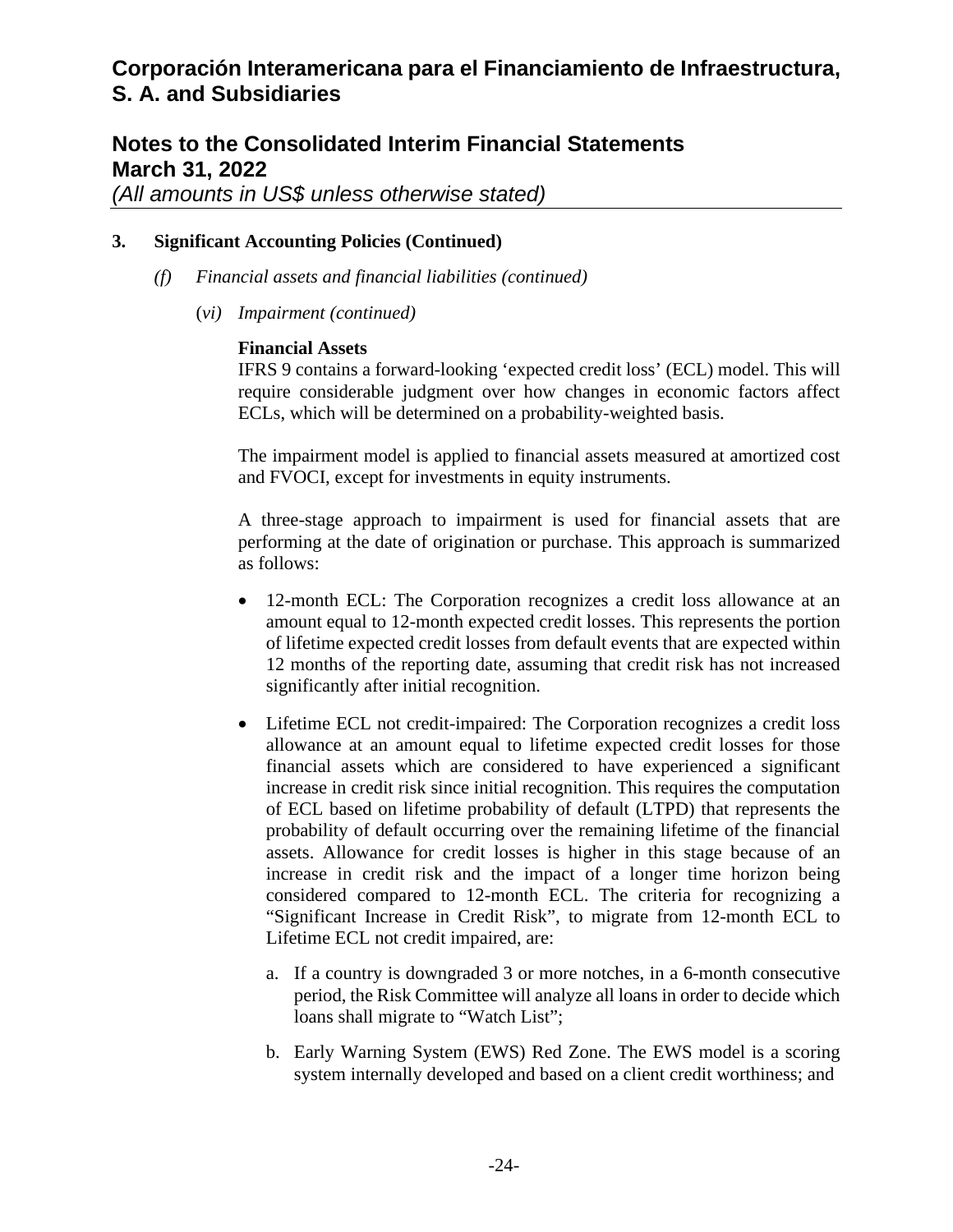### **Notes to the Consolidated Interim Financial Statements March 31, 2022**

*(All amounts in US\$ unless otherwise stated)* 

#### **3. Significant Accounting Policies (Continued)**

- *(f) Financial assets and financial liabilities (continued)* 
	- (*vi) Impairment (continued)*

#### **Financial Assets (continued)**

- c. By credit events that might affect country or industry risk, based on a documented opinion by the Risk Unit, and approved by the Risk Committee.
- Lifetime ECL credit-impaired: The Corporation recognizes a loss allowance at an amount equal to lifetime expected credit losses, reflecting a probability of default (PD) of 100% via the recoverable cash flows for the asset, for those financial assets that are credit-impaired.
- Financial assets that are credit-impaired upon recognition are categorized within this stage with a carrying value already reflecting the lifetime expected credit losses. The accounting treatment for these purchased or originated credit impaired (POCI) assets is discussed further below.
- POCI: Purchased or originated credit impaired (POCI) assets are financial assets that are credit impaired on initial recognition. POCI assets are recorded at fair value at original recognition and interest income is subsequently recognized based on a credit-adjusted effective interest rate. ECLs are only recognized or released to the extent that there is a subsequent change in the expected credit losses.
- *(g) Derivatives held for risk management purposes and hedge accounting*  Management uses derivative financial instruments as part of its operations. Those instruments are recognized at fair value in the consolidated statement of financial position.

The Corporation designates certain derivatives held for risk management as hedging instruments in qualifying hedging relationships. On initial designation of the hedge, the Corporation formally documents the relationship between the hedging instrument and the hedged item, including the risk management objective and strategy in undertaking the hedge, together with the method that will be used to assess the effectiveness of the hedging relationship. The Corporation makes an assessment, both at the inception of the hedge relationship as well as on a quarterly basis, as to whether the hedging instrument is expected to be 'highly effective' in offsetting the changes in the fair value or cash flows of the respective hedged item during the period for which the hedge is designated, and whether the actual results of each hedge are within a range of 80-125 percent.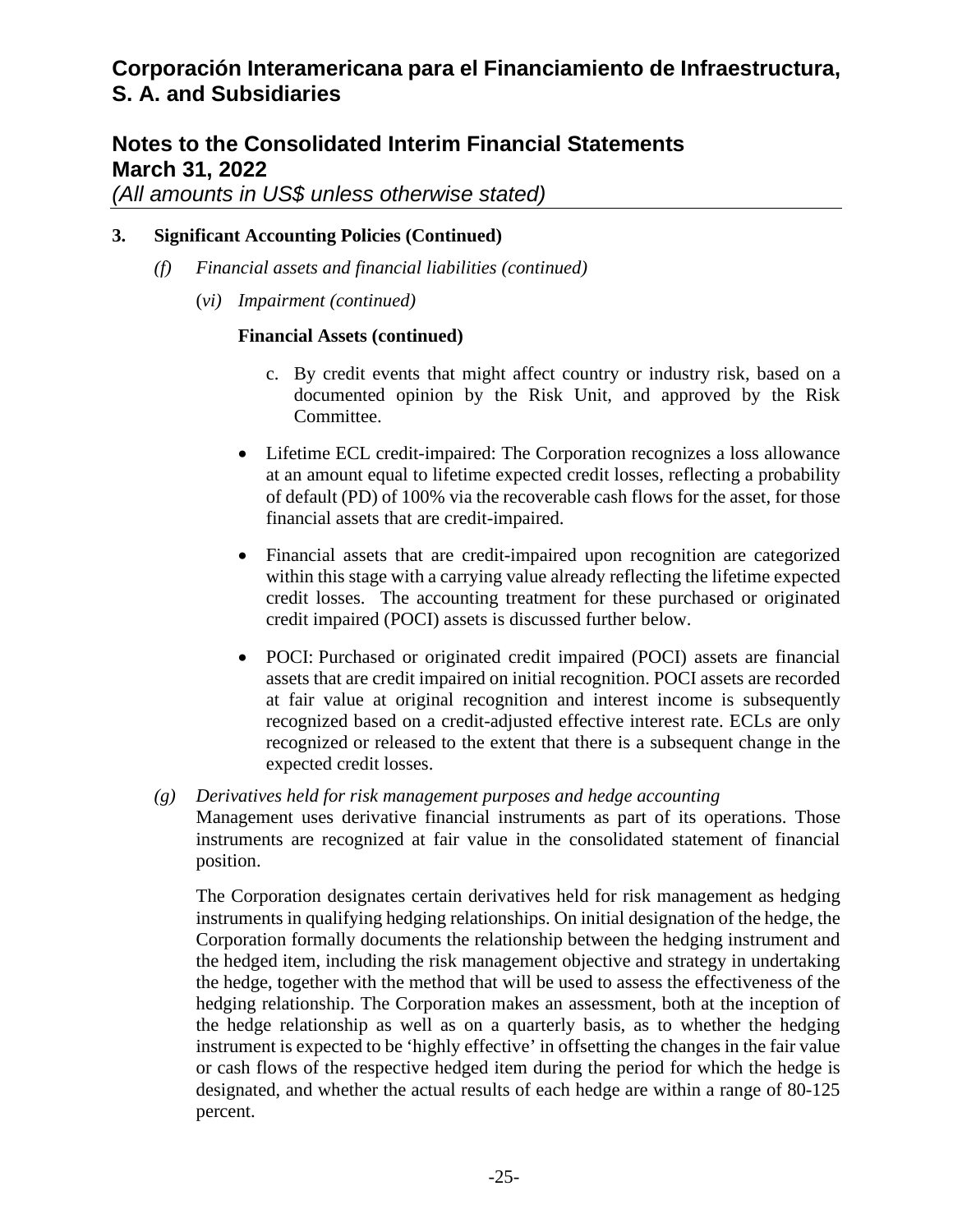# **Notes to the Consolidated Interim Financial Statements March 31, 2022**

*(All amounts in US\$ unless otherwise stated)* 

### **3. Significant Accounting Policies (Continued)**

*(g) Derivatives held for risk management purposes and hedge accounting (continued)*  Derivative instruments recognized as fair value hedges hedge exposure to changes in the fair value of an asset or liability recognized in the consolidated statement of financial position, or in the fair value of an identified portion of such asset or liability that is attributable to the specific hedged risk that could affect the net gain or loss recognized in the consolidated financial statements.

When a derivative is designated as the hedging instrument in a hedge of the change in fair value of a recognized asset or liability or a firm commitment that could affect profit or loss, changes in the fair value are recognized immediately in profit or loss. The change in fair value of the hedged item attributable to the hedged risk is recognized in profit or loss. If the hedged item would otherwise be measured at cost or amortized cost, then its carrying amount is adjusted accordingly.

If the hedging derivative expires or is sold, terminated, or exercised, or the hedge no longer meets the criteria for fair value hedge accounting, or the hedge designation is revoked, hedge accounting is discontinued prospectively. Any adjustment up to that point to a hedged item for which the effective interest method is used, is amortized to profit or loss as part of the recalculated effective interest rate of the item over its remaining life.

#### *(h) Investment securities*

The investment securities in the consolidated statement of financial position includes:

- Debt investment securities measured at amortized cost; these are initially measured at fair value plus incremental direct transaction costs, and subsequently at their amortized cost using the effective interest method.
- Debt and equity investment securities mandatorily measured at FVTPL or designated as at FVTPL; these are measured at fair value with changes recognized immediately in profit or loss.
- Debt securities measured at FVOCI.
- Equity investment securities designated as at FVOCI.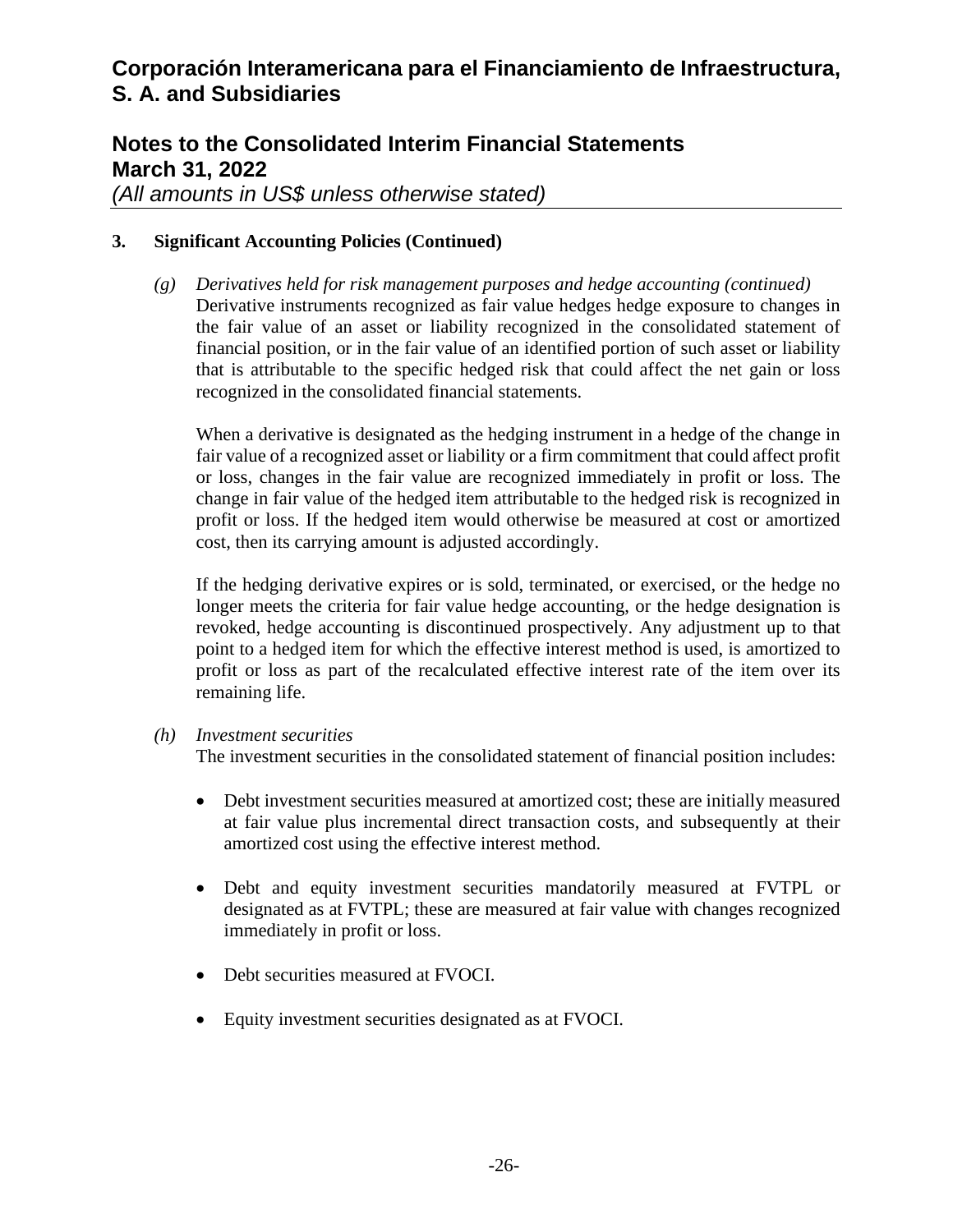# **Notes to the Consolidated Interim Financial Statements March 31, 2022**

*(All amounts in US\$ unless otherwise stated)* 

### **3. Significant Accounting Policies (Continued)**

- *(h) Investment securities (continued)*  For debt securities measured at FVOCI, gains and losses are recognized in OCI, except for the following, which are recognized in profit or loss in the same manner as for financial assets measured at amortized cost:
	- Interest revenue using the effective interest method.
	- ECL and reversals.
	- Foreign exchange gains and losses.

When a debt security measured at FVOCI is derecognized, the cumulative gain or loss previously recognized in OCI is reclassified from equity to profit or loss.

The Corporation elects to present in OCI changes in the fair value of certain investments in equity instruments that are not held for trading. The election is made on an instrument-by-instrument basis on initial recognition and is irrevocable.

Gains and losses on such equity instruments are never reclassified to profit or loss and no impairment is recognized in profit or loss. Dividends are recognized in profit or loss unless they clearly represent a recovery of part of the cost of the investment, in which case they are recognized in OCI. Cumulative gains and losses recognized in OCI are transferred to retained earnings on disposal of an investment.

### *(i) Assets held-for-sale*

Non-current assets are classified as held-for-sale if it is highly probable that they will be recovered primarily through sale rather than through continuing use. Such assets are generally measured at the lower of their carrying amount and fair value less costs to sell. Impairment losses on initial classification as held-for-sale and subsequent gains and losses on remeasurement are recognized in profit or loss. The Corporation reviews the carrying amounts of its assets held-for-sale to determine whether there is any indication of impairment. If any such indication exists, then the asset's recoverable amount is estimated. The recoverable amount of an asset is the greater of its value in use and its fair value less costs to sell. An impairment loss is recognized if the carrying amount of the asset exceeds its recoverable amount.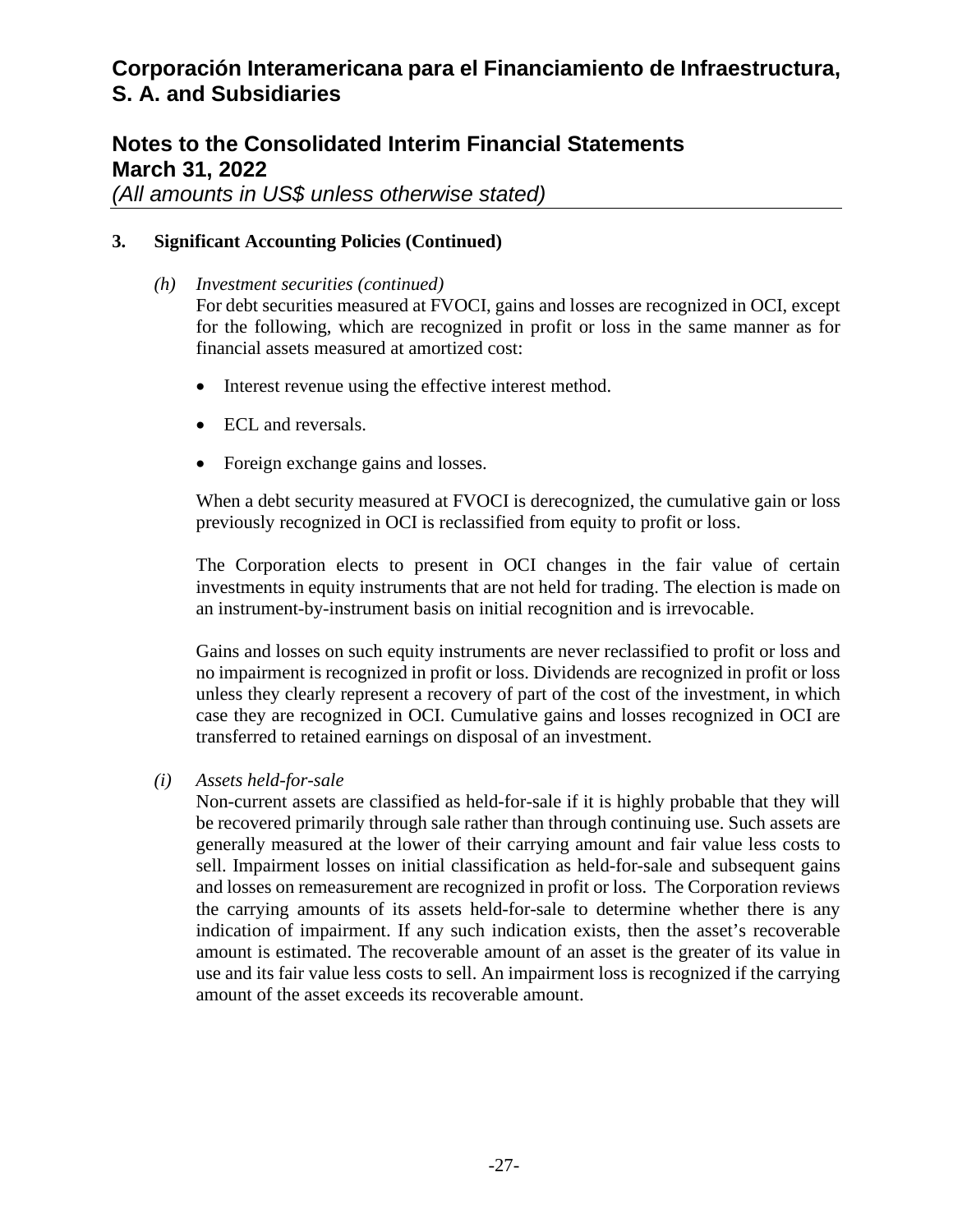### **Notes to the Consolidated Interim Financial Statements March 31, 2022**

*(All amounts in US\$ unless otherwise stated)* 

#### **3. Significant Accounting Policies (Continued)**

acquisition of the assets.

*(j) Furniture, equipment, and improvements*  Furniture, equipment, and improvements are used in the office the Corporation's premises. Those assets are stated at historical cost less accumulated depreciation and amortization. The historical cost includes the expense that is directly attributable to the

Subsequent costs are included in the carrying value of the asset or recognized as a separate asset, as applicable, only when it is likely that the Corporation would obtain the future economic benefits associated with the property and the cost can be reliably measured. Costs considered as repair and maintenance are recognized in profit or loss during the financial period they are incurred on.

Depreciation and amortization expenses of furniture, equipment and improvements are recognized in profit or loss under the straight-line method considering the useful life of the assets. The estimated useful lives are summarized as follows:

| Improvements            | 5 years   |
|-------------------------|-----------|
| Furniture and equipment | 4-5 years |

Furniture and equipment are reviewed for impairment whenever events or changes in circumstances indicate that the carrying amount may not be recoverable.

The carrying amount of an asset is written down immediately to its recoverable amount if the carrying amount of the asset is greater than its estimated recoverable amount. The recoverable amount is the greater of its value in use and its fair value less costs to sell.

#### *(k) Investment property*

Investment property is initially measured at cost and subsequently at fair value with any change therein recognized in profit or loss within other income. In case the investment property is acquired in exchange for a non-monetary asset or assets, the cost of such an investment property is measured at fair value.

Any gain or loss on disposal of investment property (calculated as the difference between the net proceeds from disposal and the carrying amount of the item) is recognized in profit or loss.

When the use of a property changes such that it is reclassified as property and equipment, its fair value at the date of reclassification becomes its cost for subsequent accounting.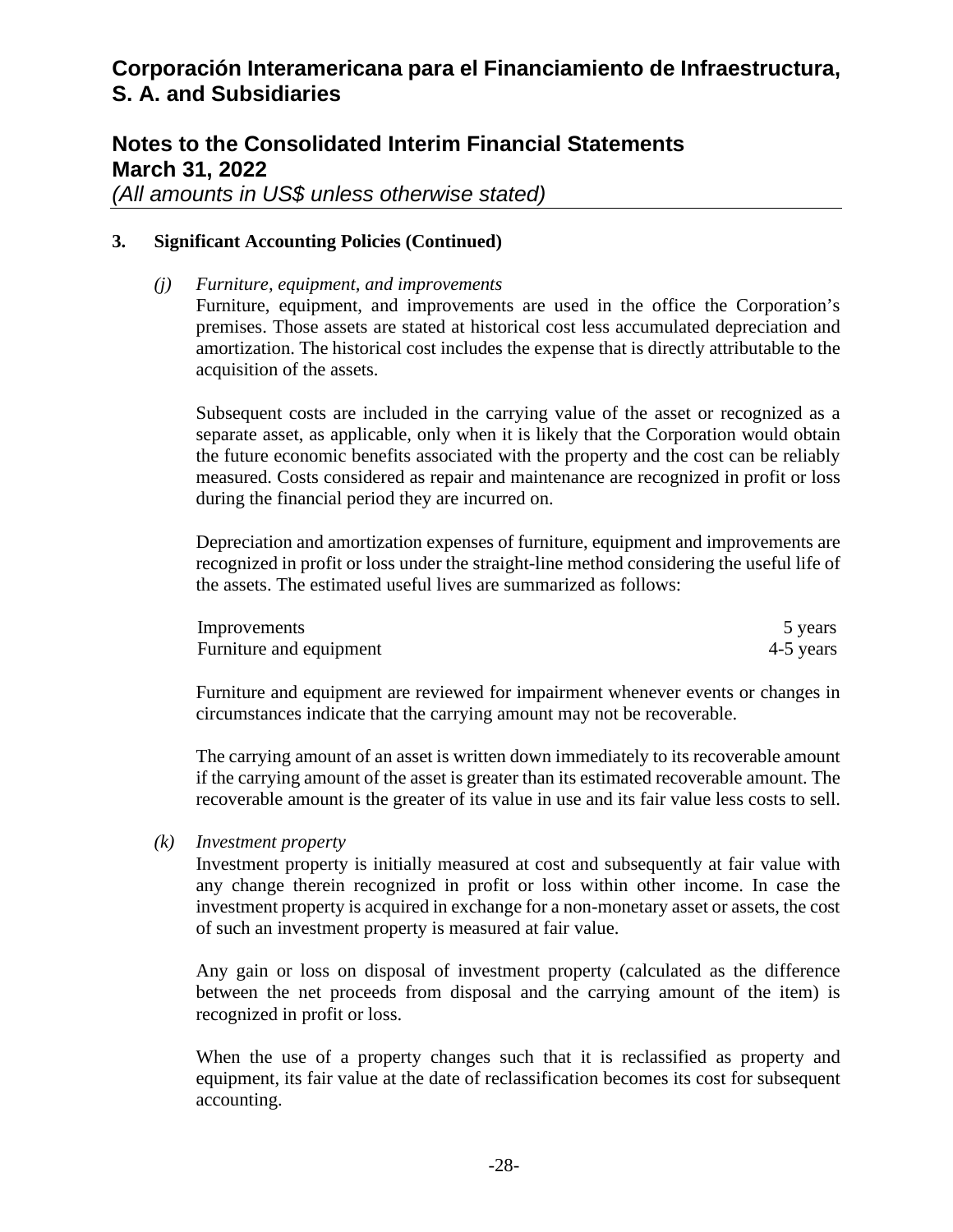# **Notes to the Consolidated Interim Financial Statements March 31, 2022**

*(All amounts in US\$ unless otherwise stated)* 

#### **3. Significant Accounting Policies (Continued)**

*(l) Liabilities* 

Liabilities are carried at cost or amortized cost, except for bonds in qualifying hedging relationships which are measured at amortized cost adjusted for hedging gain or loss.

*(m) Provisions* 

A provision is recognized in the consolidated statement of financial position when the Corporation has acquired a legal or constructive obligation as a result of a past event, and it is probable that an outflow of economic benefits will be required to settle the obligation.

Provisions made approximate settlement value; however, final amounts may vary. The estimated amount of the provision is adjusted at each reporting date, directly affecting profit or loss.

*(n) Income tax* 

Estimated income tax is the expected tax payable on taxable income for the year, using tax rates enacted at the reporting date, and any other adjustment to taxes payable in respect of previous years.

Deferred income tax represents the amount of income tax payable and/or receivable in future years resulting from temporary differences between the carrying values of assets and liabilities for financial reporting purposes and the amounts used for taxation purposes, measured at the tax rates that are expected to be applied to the temporary differences when they reverse, based on the laws that have been enacted or substantively enacted by the reporting date. These temporary differences are expected to be reversed in future years. If it is determined that the deferred tax would not be realized in future years, the deferred tax will be totally or partially reduced.

*(o) Income and expense recognition* 

### *i. Interest income and expense*

Effective interest rate

Interest income and expense are recognized in profit or loss using the effective interest method. The 'effective interest rate' is the rate that exactly discounts estimated future cash payments or receipts through the expected life of the financial instrument to:

- The gross carrying amount of the financial asset; or
- The amortized cost of the financial liability.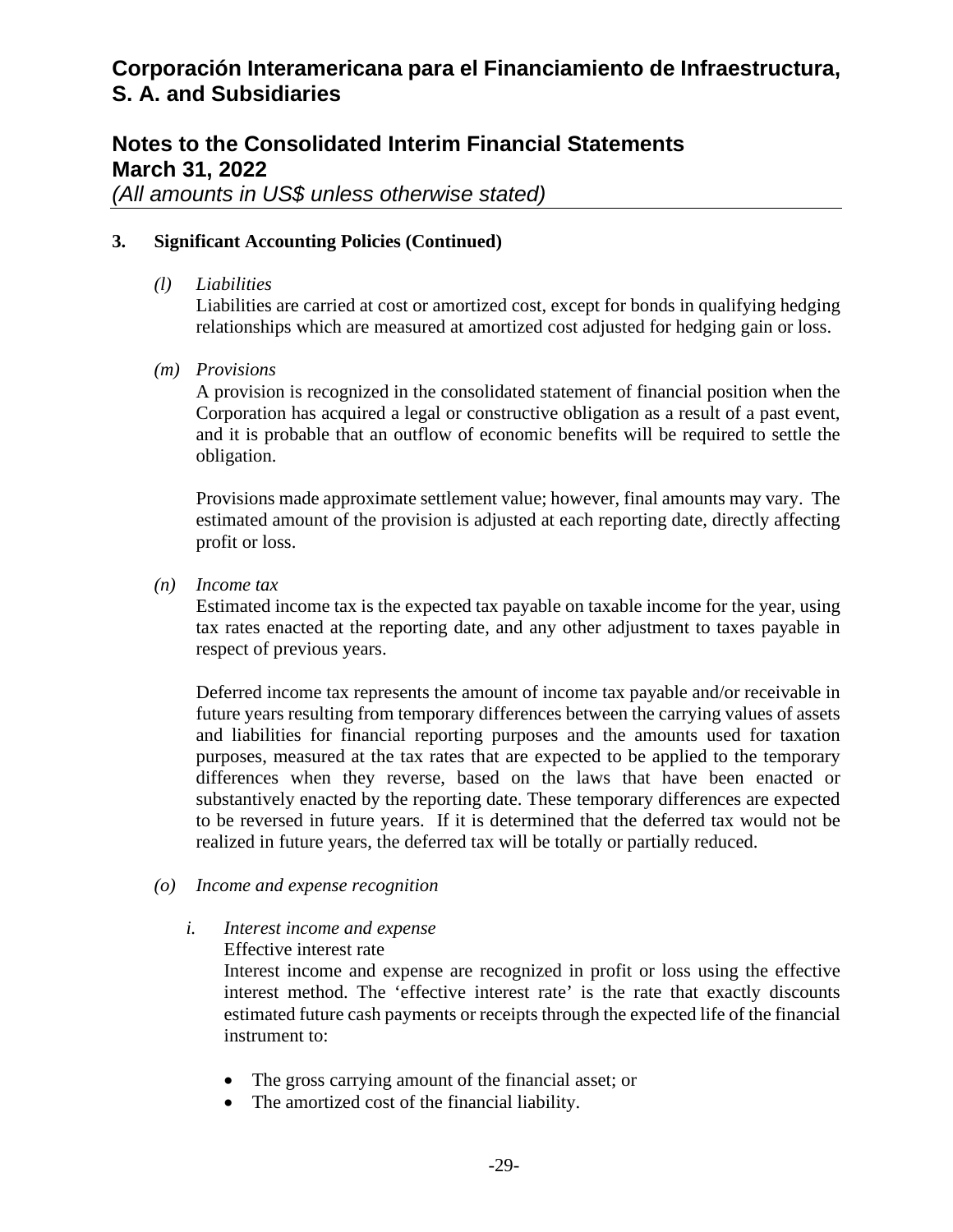### **Notes to the Consolidated Interim Financial Statements March 31, 2022**

*(All amounts in US\$ unless otherwise stated)* 

#### **3. Significant Accounting Policies (Continued)**

- *(o) Income and expense recognition (continued)* 
	- *(i) Interest income and expense (continued)*

When calculating the effective interest rate for financial instruments other than credit-impaired assets, the Corporation estimates future cash flows considering all contractual terms of the financial instrument, but not expected credit losses. For credit-impaired financial assets, a credit-adjusted effective interest rate is calculated using estimated future cash flows including expected credit losses.

The calculation of the effective interest rate includes transaction costs and fees that are an integral part of the effective interest rate. Transaction costs include incremental costs that are directly attributable to the acquisition or issue of a financial asset or financial liability.

#### *Amortized cost and gross carrying amount*

The amortized cost of a financial asset or liability is the amount at which the financial asset or liability is measured on initial recognition minus principal repayments, plus or minus the cumulative amortization using the effective interest method of any difference between that initial amount and the maturity amount and, for financial assets, adjusted for any expected credit loss allowance.

The gross carrying amount of a financial asset is the amortized cost of a financial asset before adjusting for any expected credit loss allowance.

### *Calculation of interest income and expense*

In calculating interest income and expense, the effective interest rate is applied to the gross carrying amount of the asset (when the asset is not credit-impaired) or to the amortized cost of the liability.

However, for financial assets that have become credit-impaired subsequent to initial recognition, interest income is calculated by applying the effective interest rate to the amortized cost of the financial asset. If the asset is no longer creditimpaired, then the calculation of interest income reverts to the gross basis.

For financial assets that were credit-impaired on initial recognition, interest income is calculated by applying the credit-adjusted effective interest rate to the amortized cost of the asset. The calculation of interest income does not revert to a gross basis, even if the credit risk of the asset improves.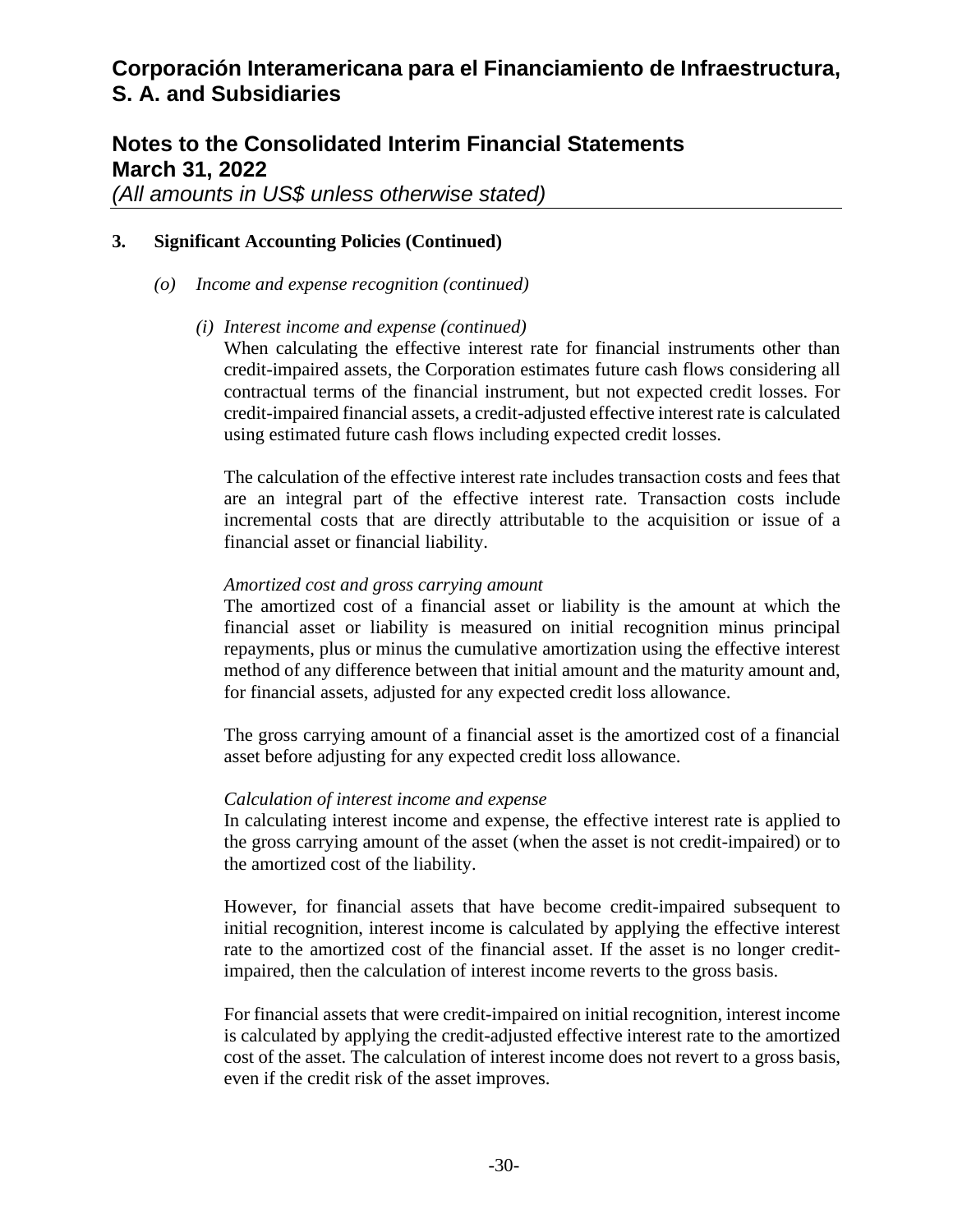### **Notes to the Consolidated Interim Financial Statements March 31, 2022**

*(All amounts in US\$ unless otherwise stated)* 

#### **3. Significant Accounting Policies (Continued)**

- *(o) Income and expense recognition (continued)* 
	- *(ii) Fee and commission income and expenses*

Fee and commission income and expenses that are integral to the effective interest rate on a financial asset or liability are included in the measurement of the effective interest rate. When a commission is deferred, it is recognized over the term of the loan.

Other fee and commission income is included in other operating income, arises from services provided by the Corporation, including advisory and structuring services, and is recognized as the related services are performed.

Fee and commission income from contracts with customers is measured based on the consideration specified in a contract with a customer. The Corporation recognizes revenue when it transfers control over a service to a customer.

The following table describes the products, services, and nature for which the Corporation generates its income.

| <b>Type of service</b>                  | Nature and timing of satisfaction of<br>performance obligations,<br>including significant payment<br>terms                                                                                                                                                                                                                                                                                                     | <b>Revenue recognition under</b><br><b>IFRS 15</b> |
|-----------------------------------------|----------------------------------------------------------------------------------------------------------------------------------------------------------------------------------------------------------------------------------------------------------------------------------------------------------------------------------------------------------------------------------------------------------------|----------------------------------------------------|
| Advisory and<br>Structuring<br>Services | Advising customers on the structuring of Revenue<br>the terms and conditions established in transactions is recognized at<br>the offer of financing and coordination the point in time when the<br>between the legal advisors of the lending transaction takes place.<br>and borrowing counterparties in all legal<br>aspects relating to the offer and<br>acceptance of the credit facility, among<br>others. | related<br>to                                      |

*(p) Net income from other financial instruments at fair value through profit or loss*  Net income from other financial instruments at fair value through profit or loss relates to non-trading derivatives held for risk management purposes that do not form part of qualifying hedge relationships and financial assets and liabilities designated at fair value through profit or loss and includes all realized and unrealized fair value changes.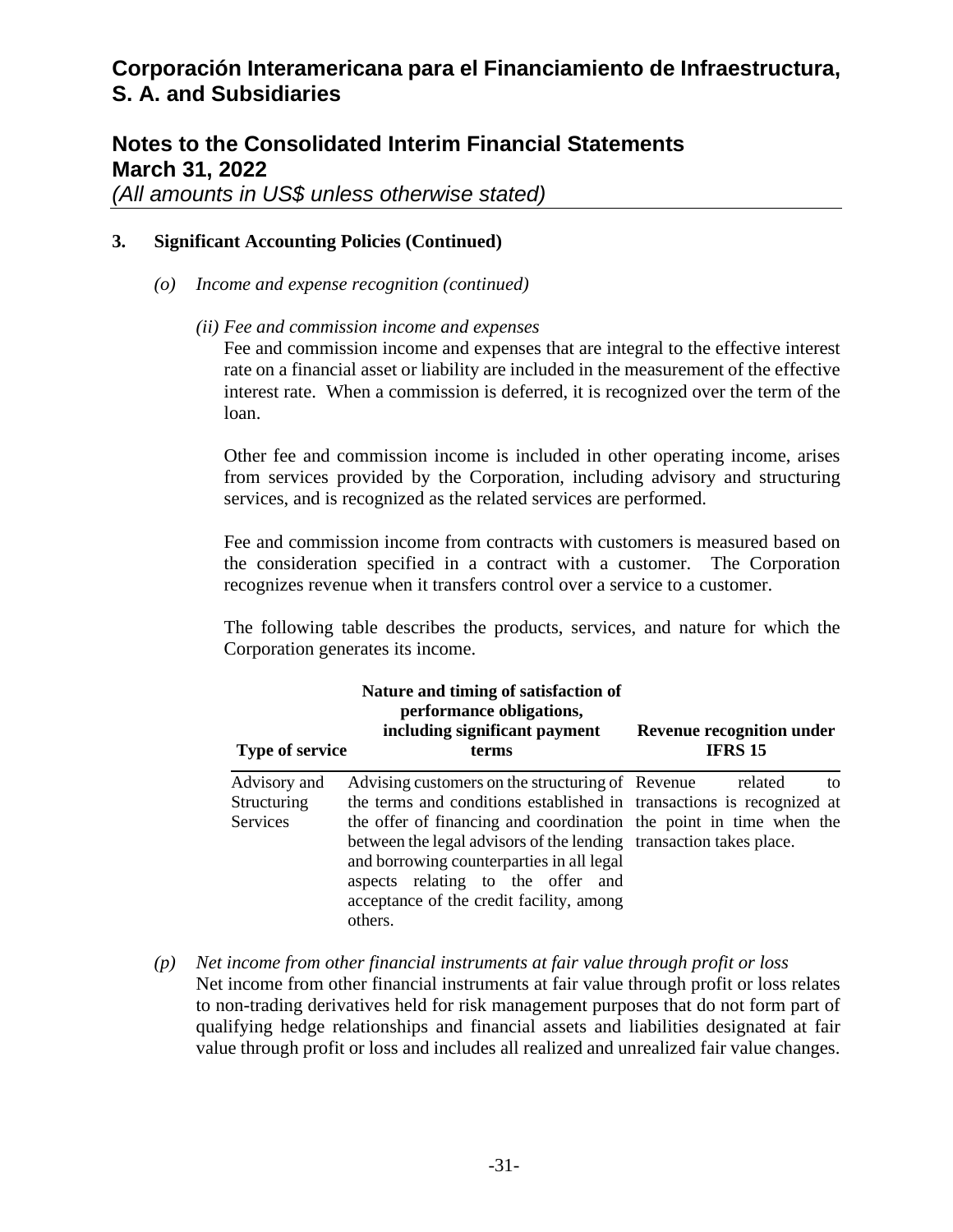# **Notes to the Consolidated Interim Financial Statements March 31, 2022**

*(All amounts in US\$ unless otherwise stated)* 

#### **3. Significant Accounting Policies (Continued)**

*(q) Basic earnings per share* 

The Corporation presents basic earnings per share (EPS) data for its ordinary shares. EPS is calculated by dividing the profit or loss that is attributable to ordinary shareholders of the Corporation by the weighted average number of ordinary shares outstanding during the period.

*(r) Segment Information* 

A business segment is a component of the Corporation, whose operating results are regularly reviewed by Management to make decisions about the resources that will be assigned to the segment and thus evaluate its performance, and for which financial information is available for this purpose.

The Corporation's business structure is based on one segment, as its main line of business is granting loans to finance infrastructure projects in Latin America. However, it also offers other services such as "Advisory & Structuring", which are not evaluated as a separate segment of the Corporation's business but rather assessed in conjunction with its lending activities.

### *(s) Employee benefits*

*(i) Short-term employee benefits* 

Short-term employee benefits are expensed as the related service is provided. A liability is recognized for the amount expected to be paid if the Corporation has a present legal or constructive obligation to pay this amount as a result of past service provided by the employee and the obligation can be estimated reliably.

#### *(ii) Other long-term employee benefits*

The Corporation's net obligation in respect of long-term employee (key executive) benefits is the amount of future benefits that executives have earned in return for their service in the current and future period. That benefit is based on the award value generated to determine its present value. Remeasurements are recognized in profit or loss in the period in which they arise.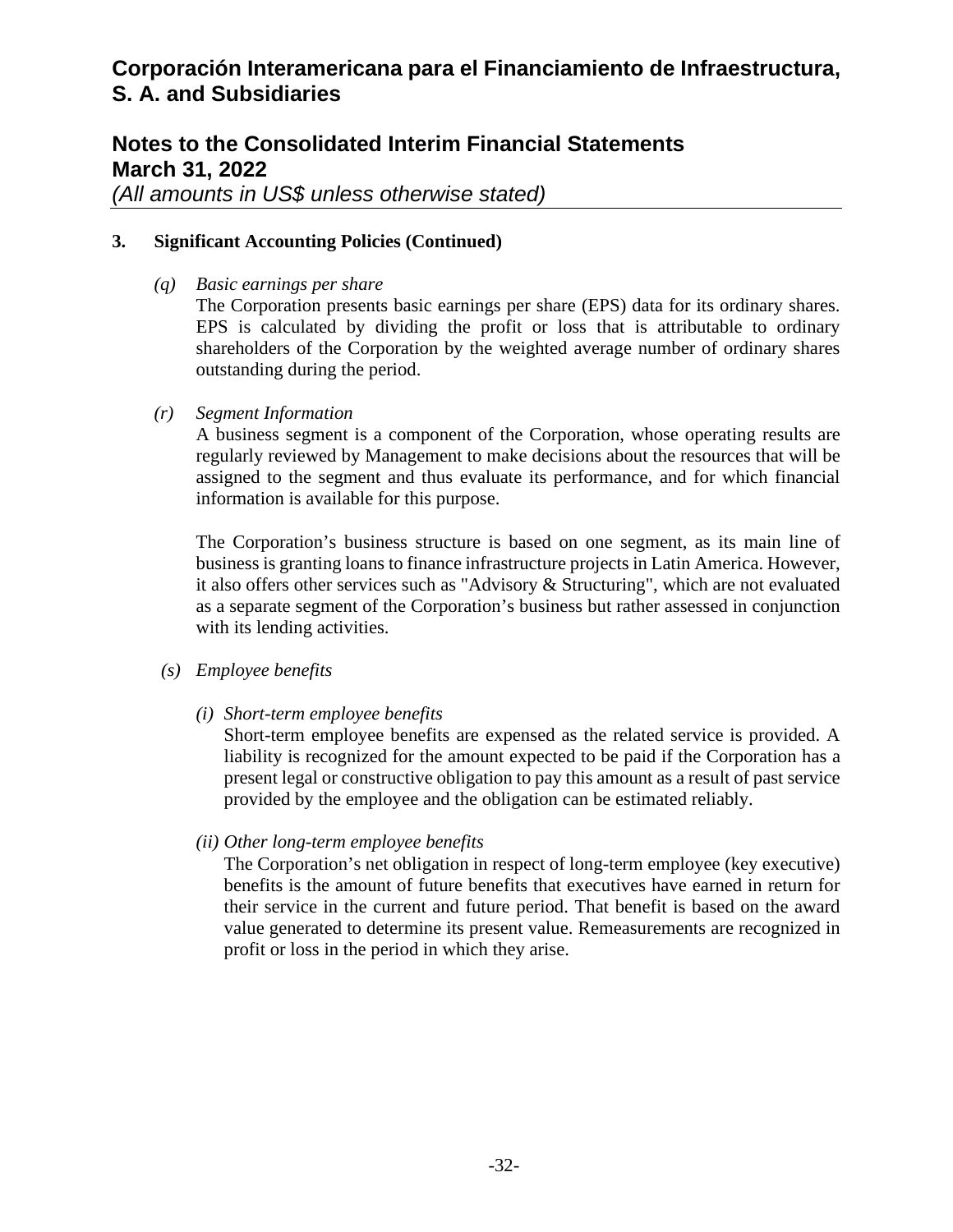# **Notes to the Consolidated Interim Financial Statements March 31, 2022**

*(All amounts in US\$ unless otherwise stated)* 

#### **3. Significant Accounting Policies (Continued)**

*(t) Leases* 

At inception of a contract, the Corporation assesses whether a contract is, or contains, a lease. A contract is, or contains, a lease if the contract conveys the right to control the use of an identified asset for a period of time in exchange for consideration. To assess whether a contract conveys the right to control the use of an identified asset, the Corporation assesses whether:

- The contract involves the use of an identified asset this may be specified explicitly or implicitly and should be physically distinct or represent substantially all of the capacity of a physically distinct asset. If the supplier has a substantive substitution right, then the asset is not identified;
- The Corporation has the right to obtain substantially all of the economic benefits from use of the asset throughout the period of use; and
- The Corporation has the right to direct the use of the asset. The Corporation has this right when it has the decision-making rights that are most relevant to changing how and for what purpose the asset is used. In rare cases where the decision about how and for what purpose the asset is used is predetermined, the Corporation has the right to direct the use of the asset if either:
- The Corporation has the right to operate the asset; or
- The Corporation designed the asset in a way that predetermines how and for what purpose it will be used.

At inception or on reassessment of a contract that contains a lease component, the Corporation allocates the consideration in the contract to each lease component on the basis of their relative stand-alone prices. However, for the leases of land and buildings in which it is a lessee, the Corporation has elected to separate non-lease components and not to account for the lease and non-lease components as a single lease component.

The Corporation recognizes a right-of-use asset and a lease liability at the lease commencement date. The right-of-use asset is initially measured at cost, which comprises the initial amount of the lease liability adjusted for any lease payments made at or before the commencement date, plus any initial direct costs incurred and an estimate of costs to dismantle and remove the underlying asset or to restore the underlying asset or the site on which it is located, less any lease incentives received.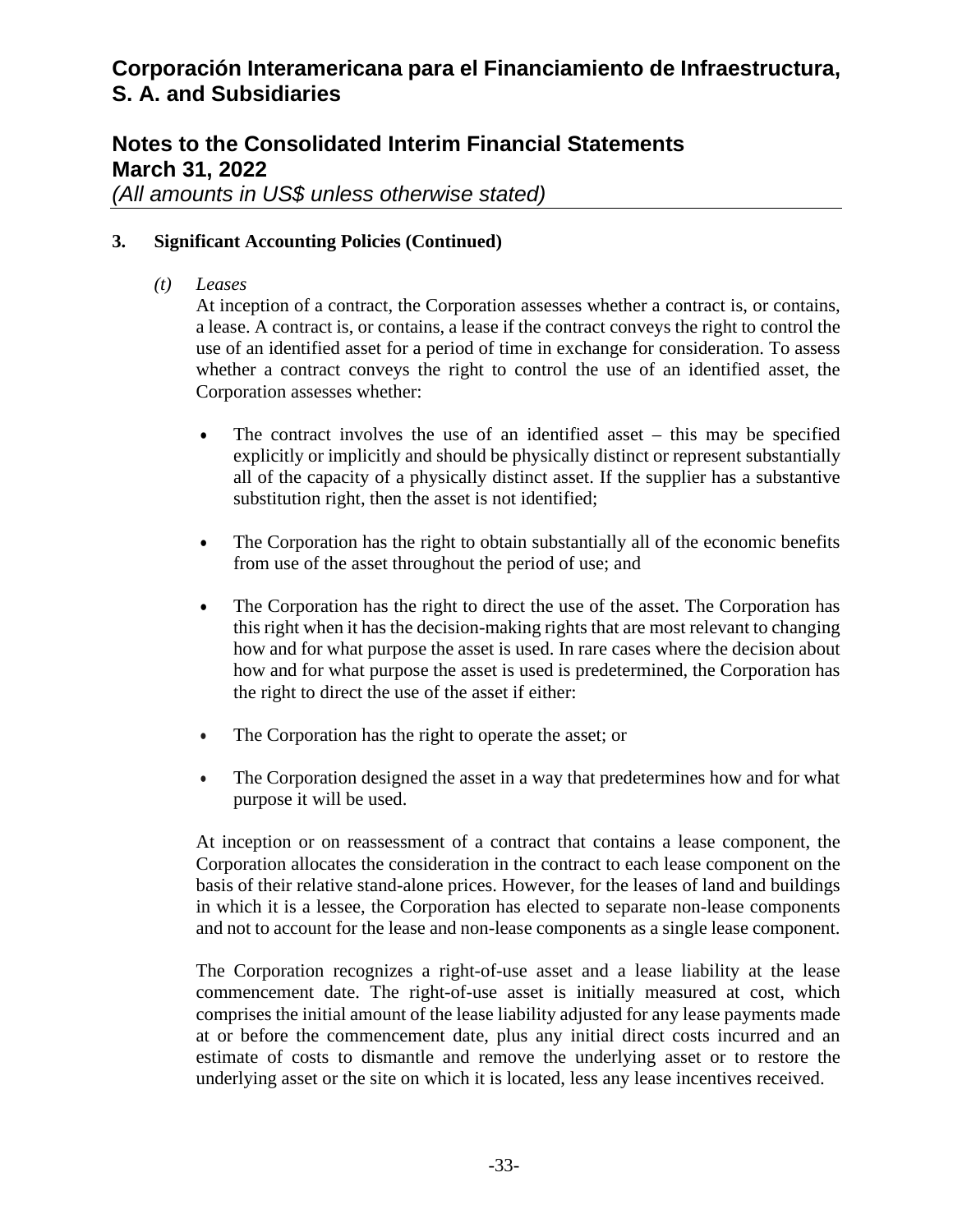# **Notes to the Consolidated Interim Financial Statements March 31, 2022**

*(All amounts in US\$ unless otherwise stated)* 

### **3. Significant Accounting Policies (Continued)**

*(t) Leases (continued)* 

The right-of-use asset is subsequently depreciated using the straight-line method from the commencement date to the earlier of the end of the useful life of the right-of-use asset or the end of the lease term. The estimated useful lives of right-of-use assets are determined on the same basis as those of furniture, equipment, and improvements. In addition, the right-of-use asset is periodically reduced by impairment losses, if any, and adjusted for certain remeasurements of the lease liability.

The lease liability is initially measured at the present value of the lease payments that are not paid at the commencement date, discounted using the interest rate implicit in the lease or, if that rate cannot be readily determined, the Corporation's incremental borrowing rate. The Corporation uses its incremental borrowing rate as the discount rate.

Lease payments included in the measurement of the lease liability comprise the following:

- Fixed payments, including in-substance fixed payments;
- Variable lease payments that depend on an index or a rate, initially measured using the index or rate as at the commencement date;
- Amounts expected to be payable under a residual value guarantee; and
- The exercise price under a purchase option that the Corporation is reasonably certain to exercise, lease payments in an optional renewal period if the Corporation is reasonably certain to exercise an extension option, and penalties for early termination of a lease unless the Corporation is reasonably certain not to terminate early.

The lease liability is measured at amortized cost using the effective interest method. It is remeasured when there is a change in future lease payments arising from a change in an index or rate, if there is a change in the Corporation's estimate of the amount expected to be payable under a residual value guarantee, or if the Corporation changes its assessment of whether it will exercise a purchase, extension, or termination option.

When the lease liability is remeasured in this way, a corresponding adjustment is made to the carrying amount of the right-of-use asset or is recorded in profit or loss if the carrying amount of the right-of-use asset has been reduced to zero.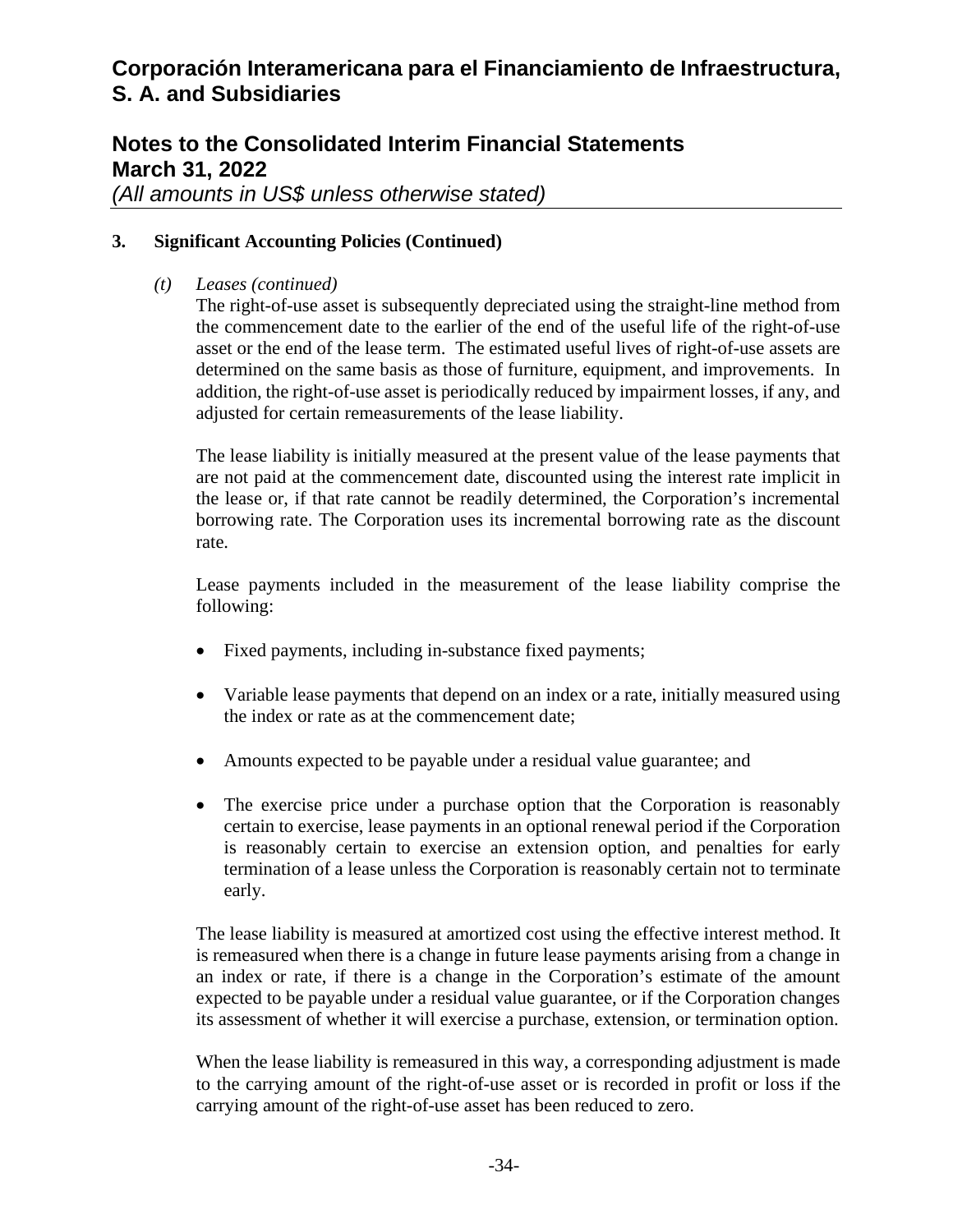# **Notes to the Consolidated Interim Financial Statements March 31, 2022**

*(All amounts in US\$ unless otherwise stated)* 

#### **3. Significant Accounting Policies (Continued)**

*(t) Leases (continued)* 

The Corporation presents right-of-use assets that do not meet the definition of investment property in furniture, equipment and improvement and lease liabilities in the consolidated statement of financial position.

#### **Short-term Leases and Leases of Low-value Assets**

The Corporation has elected not to recognize right-of-use assets and lease liabilities for short-term leases of computer equipment that has a lease term of 12 months or less and leases of low-value assets. The Corporation recognizes the lease payments associated with these leases as an expense on a straight-line basis over the lease term.

For contracts entered into before January 1, 2019, the Corporation determined whether the arrangement was or contained a lease based on the assessment of whether:

- Fulfilment of the arrangement was dependent on the use of a specific asset or assets; and
- The arrangement had conveyed a right to use the asset. An arrangement conveyed the right to use the asset if one of the following was met:
	- The purchaser had the ability or right to operate the asset while obtaining or controlling more than an insignificant amount of the output;
	- The purchaser had the ability or right to control physical access to the asset while obtaining or controlling more than an insignificant amount of the output; or
	- Facts and circumstances indicated that it was remote that other parties would take more than an insignificant amount of the output, and the price per unit was neither fixed per unit of output nor equal to the current market price per unit of output.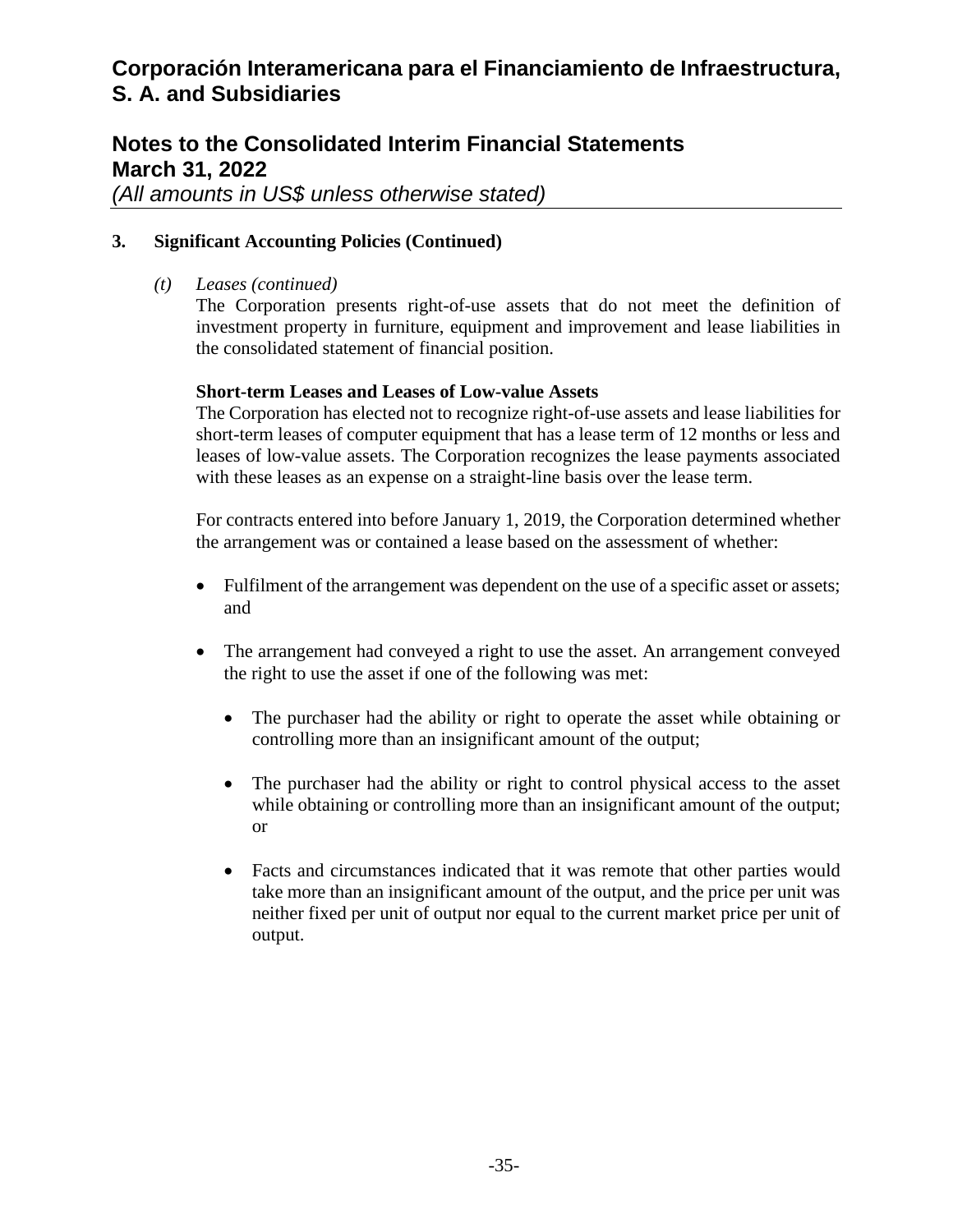### **Notes to the Consolidated Interim Financial Statements March 31, 2022**

*(All amounts in US\$ unless otherwise stated)* 

### **4. Balances and Transactions with Related Parties**

For the periods ended March 31, 2022, and December 31, 2021, the Corporation entered into transactions with parties that are considered to be related.

The following items were included in the consolidated statement of financial position and of comprehensive income, and their effects are as follows:

|                       |                     | <b>March 31, 2022</b>                                                        |                                                                            | <b>March 31, 2022</b>                                      |                                                           |
|-----------------------|---------------------|------------------------------------------------------------------------------|----------------------------------------------------------------------------|------------------------------------------------------------|-----------------------------------------------------------|
| Type of entity        | <b>Relationship</b> | <b>Assets – Loans</b><br>and Accrued<br><b>Interest</b><br><b>Receivable</b> | Liabilities -<br><b>Loans</b> and<br>Accrued<br><b>Interest</b><br>Payable | <b>Interest</b><br>Income on<br>Loans<br><b>Receivable</b> | <b>Interest</b><br><b>Expenses on</b><br>Loans<br>Payable |
| Legal entities        | <b>Shareholders</b> | 5,963,577                                                                    | 19,718,479                                                                 | 107.527                                                    | 170,354                                                   |
|                       |                     | <b>December 31, 2021</b>                                                     |                                                                            | <b>March 31, 2021</b>                                      |                                                           |
| <b>Type of entity</b> | <b>Relationship</b> | Assets – Loans<br>and Accrued<br><b>Interest</b><br>Receivable               | <b>Liabilities</b> -<br>Loans and<br>Accrued<br><b>Interest</b><br>Pavable | <b>Interest</b><br>Income on<br>Loans<br>Receivable        | <b>Interest</b><br><b>Expenses on</b><br>Loans<br>Payable |
| Legal entities        | <b>Shareholders</b> | 5.968.356                                                                    | 5,116,307                                                                  | 125.329                                                    | 263,089                                                   |

For the period ended March 31, 2022, the Corporation doesn't have undisbursed committed and uncommitted lines of credit with related parties , in addition to other credit facilities (see Note 12). Other liabilities include dividends payable for US\$113,638. Members of the Board of Directors have received compensation of US\$30,500 (March 31,2021: US\$57,000) for attending meetings during the period.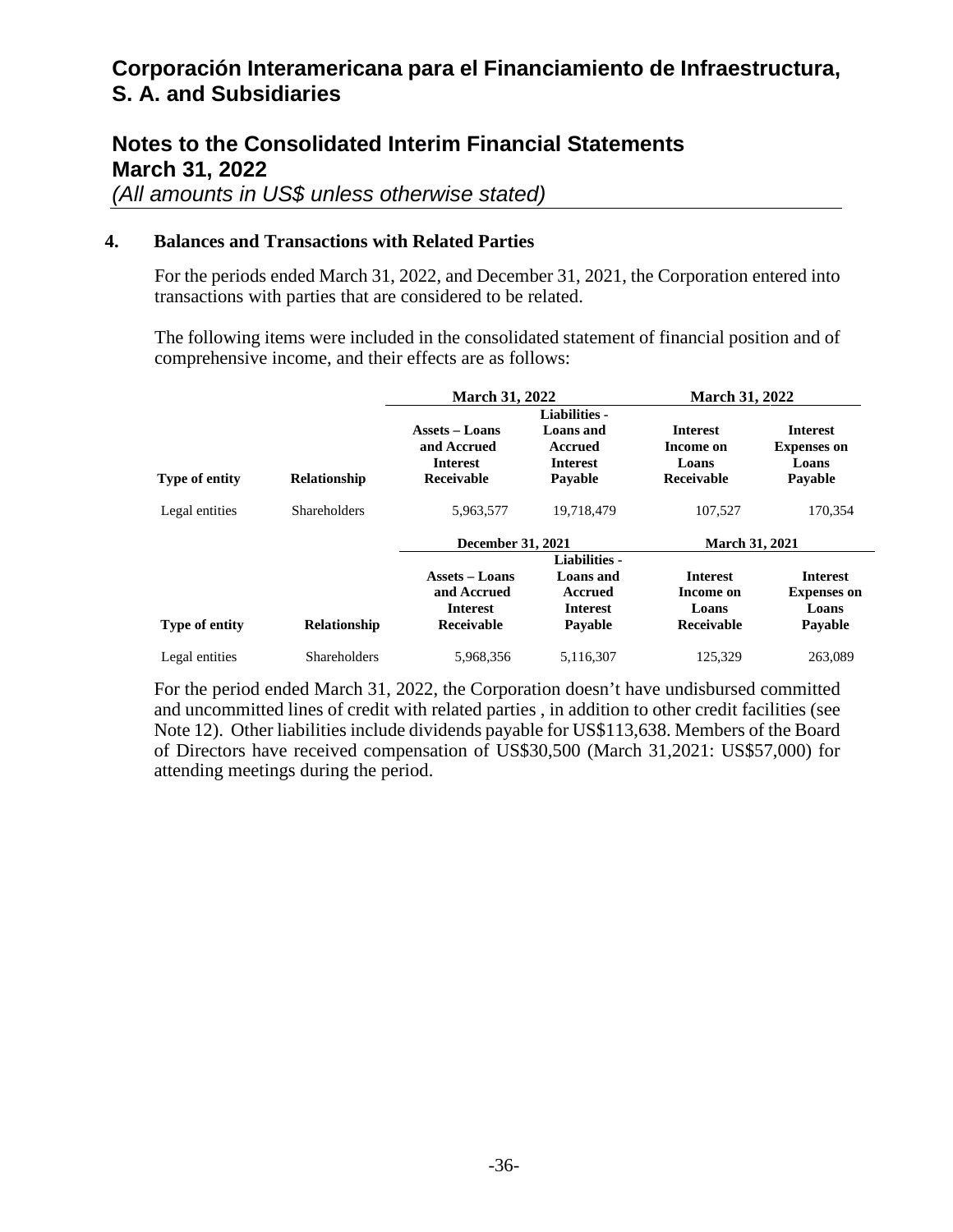# **Notes to the Consolidated Interim Financial Statements March 31, 2022**

*(All amounts in US\$ unless otherwise stated)* 

### **5. Employee Benefits**

For the period ended March 31, 2022, personnel expenses include salaries and benefits paid to key executive officers for US\$223,096 (March 31, 2021: US\$230,133). In addition to employee salaries, the Corporation provides all full-time employees with the following benefits:

- (a) All full-time employees are required to participate in the following insurance plans, unless proof of equivalent coverage is provided:
	- Medical insurance
	- Health and life insurance
	- Travel insurance.
- (b) Retirement plan contributions (Simple IRA): The Corporation contributes 3% (2021: 3%) of each employee's annual base salary. The Corporation makes its contributions to an independent fund manager and expenses those contributions as incurred. The Corporation has no future commitment to manage the funds contributed.
- (c) In June 2018, the Board of Directors of the Corporation approved the implementation of a long-term incentive plan ("Plan") applicable to key executives ("Participants"). The Plan is focused on rewarding and motivating the Participants for generating sustainable long-term-value for the Corporation.

Pursuant to the Plan, the Corporation grants the Participant a right to receive stock options convertible into cash, if certain performance metrics are achieved, as amended in 2019, during a seven-year term starting in 2018, that is attributed yearly ("Option"). The Option does not grant the Participant any rights on the Corporation's stock.

The Plan has a vesting period of five years and a subsequent three-year payout period. During the first two years of the payout period, the plan continues granting the right under the Option to the Participants. The benefits to the Participants are recognized in the consolidated statement of comprehensive income as personnel expense during the year in which they arise.

As of March 31, 2022, based on 2022 and 2021 performance metrics and evaluation of the potential award value under the Plan, the annual pro-rata portion of the Option accumulated for this benefit maintain open balance US\$242,095 (December 31, 2021: US\$242,095), based on amended terms.

The Corporation's internal policy does not allow loans to be extended to its employees.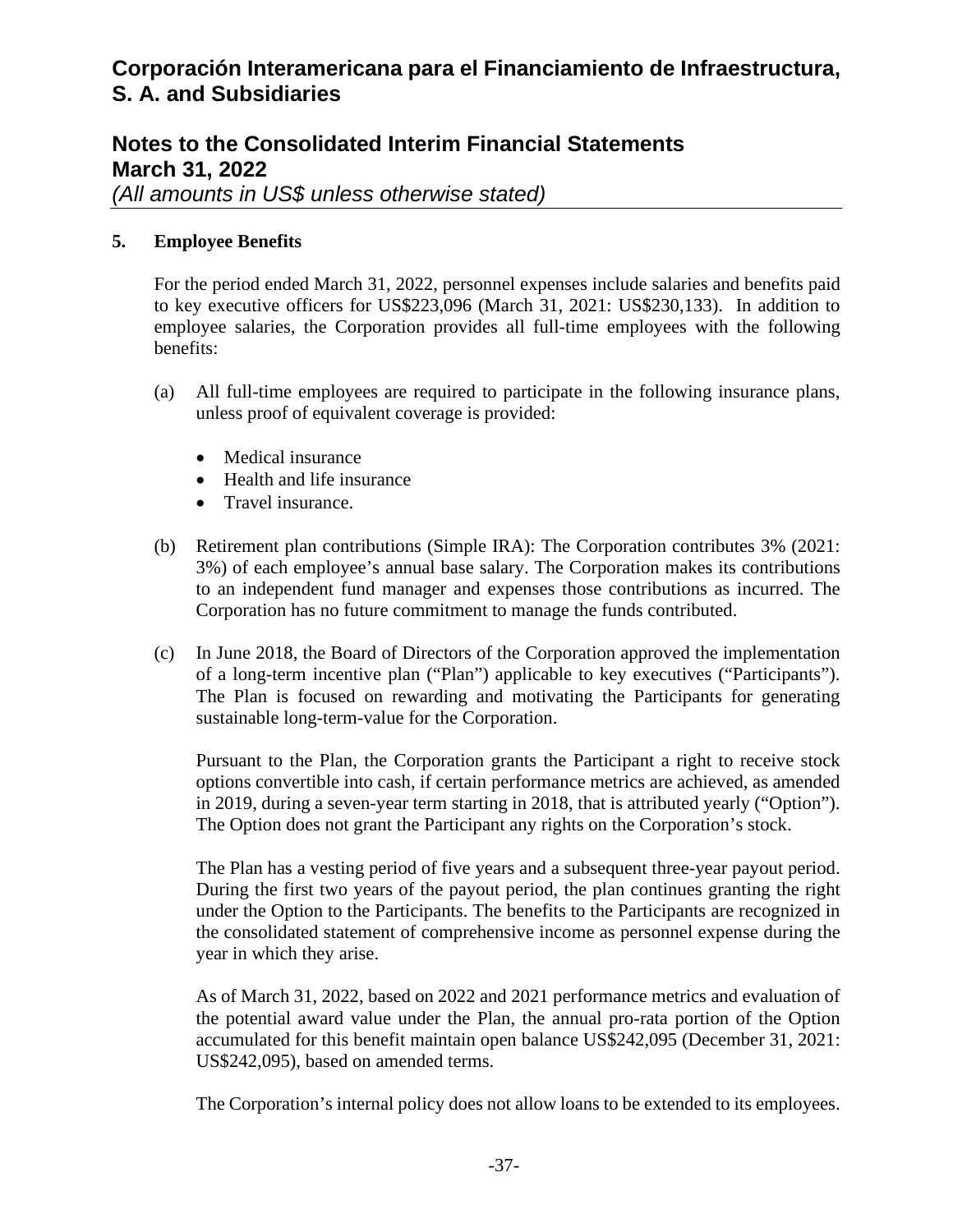# **Notes to the Consolidated Interim Financial Statements March 31, 2022**

*(All amounts in US\$ unless otherwise stated)* 

#### **6. Financial Risk Management**

In the normal course of operations, the Corporation is exposed to different types of financial risks, which are minimized through the application of risk management policies and procedures. Those policies cover credit, liquidity, market, capital adequacy and operating risks.

#### *Risk management framework*

The Corporation's Board of Directors has overall responsibility for the establishment and oversight of the risk management framework. For such purposes, the Board reviews and approves the Corporation's policies and has created the Risk Committee, the Audit Committee and the Nominating and Corporate Governance / Compensation Committee. All report regularly to the Board of Directors and are comprised of members of the Board and independent members.

The Corporation's risk management policies are established to identify and analyze the risks faced by the Corporation and to set appropriate risk limits and controls. Risk management policies and controls are reviewed regularly to adapt to and reflect changes in market conditions and in the products and services offered. The Corporation applies periodic employee training, management standards, and internal procedures to develop a disciplined and controlled environment in which all employees understand their roles and responsibilities.

The Risk Committee of the Board of Directors oversees management's program to limit or control the material business risks. It ensures the Corporation has in place an appropriate enterprise- wide process to identify, assess, monitor, and control material business risks including, but not limited to, credit risk, interest rate risk, liquidity risk, regulatory risk, counterparty risk, legal risk, operational risk, strategic risk, environmental risk, social risk, and reputational risk. In the case of Credit Risk, the Committee recommends write-offs to the Board of Directors; also, the Committee, on a regular basis, reviews the risk management programs and activities and the Corporation's compliance with those programs and activities. In addition, the Committee periodically reviews and monitors all matters related to the corporate culture within the Corporation. It reviews and monitors all the environmental and social responsibility standards and guidelines under which the Corporation and its employees must operate.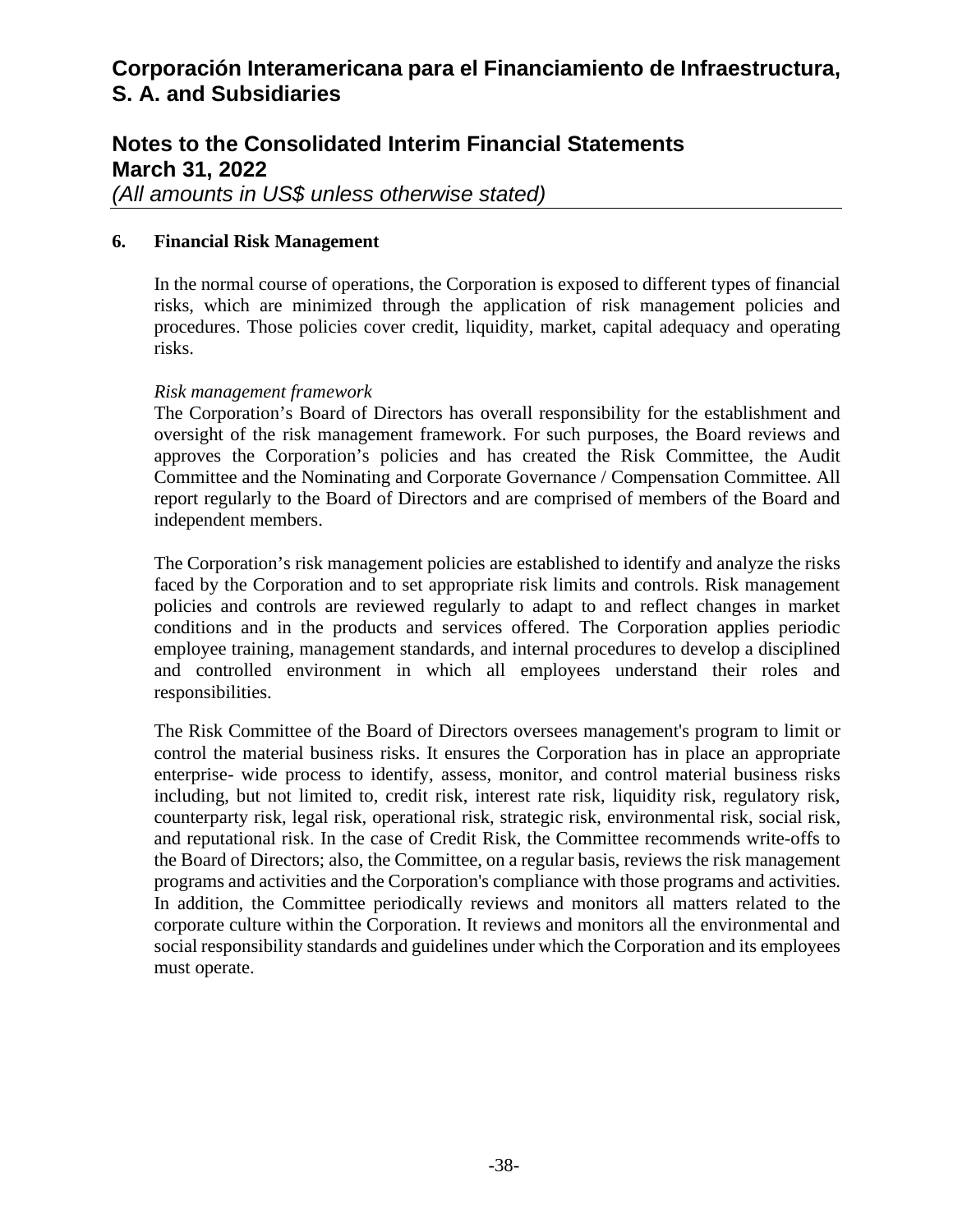# **Notes to the Consolidated Interim Financial Statements March 31, 2022**

*(All amounts in US\$ unless otherwise stated)* 

#### **6. Financial Risk Management (Continued)**

#### *Risk management framework (continued)*

The Audit Committee of the Board of Directors oversees the integrity of the Corporation's financial statements, compliance with legal and regulatory requirements, the independent auditors' qualifications and independence, the performance of the Corporation's internal audit functions, and the Corporation's system of disclosure controls and system of internal controls regarding finance, accounting, and legal compliance. The Audit Committee encourages continuous improvement of, and fosters adherence to the Corporation's policies, procedures, and practices at all levels. It also provides an open avenue of communication among the independent auditors, financial and senior management, the internal auditing function, and the Board.

The Nominating and Corporate Governance/Compensation Committee assists the Board in establishing and maintaining qualification standards for evaluating board candidates, in determining the size and composition of the Board of Directors and its committees, in monitoring a process to assess board effectiveness and in developing and implementing the Corporation's corporate governance guidelines. The Committee also makes employment and compensation decisions related to the Chief Executive Officer (the "CEO") and assists the CEO in carrying out his or her responsibilities relating to executive compensation, incentive compensation, and equity and non-equity-based benefit awards.

There are three (3) committees at management level: Credit, Asset and Liability Committee (ALCO) and Procurement.

The Credit Committee, majority comprised of senior management and two independent members nominated by the Board of Directors, reviews, approves and oversees the lending program of the Corporation. Its duties and responsibilities are to: review and approve loan transactions (including refinancing, rescheduling, and restructuring transactions) within the limits established by the Board, including but not limited to Corporation's credit and lending policies; review and approve material waivers and amendments to a credit (changes in spread, amortization schedule, tenor and/or guarantees) within the limits established by the Board; and monitor problem loans and assets. Any temporal waiver to limits and policies requires approval from the Risk Committee.

The ALCO must abide by the guidelines established in the risk policies relating to management of Interest Rate, Forex, GAP, and Liquidity Risks and comply with technical criteria pursuant to good banking practices. In addition, it recommends to the Risk Committee updates to the Capital Adequacy, Interest Rate, Forex, GAP, and Liquidity policies. This Committee is composed of three (3) members of Management and is assisted by the Treasurer. As in the Credit Committee, any waiver to limits and policies will require approval from the Risk Committee.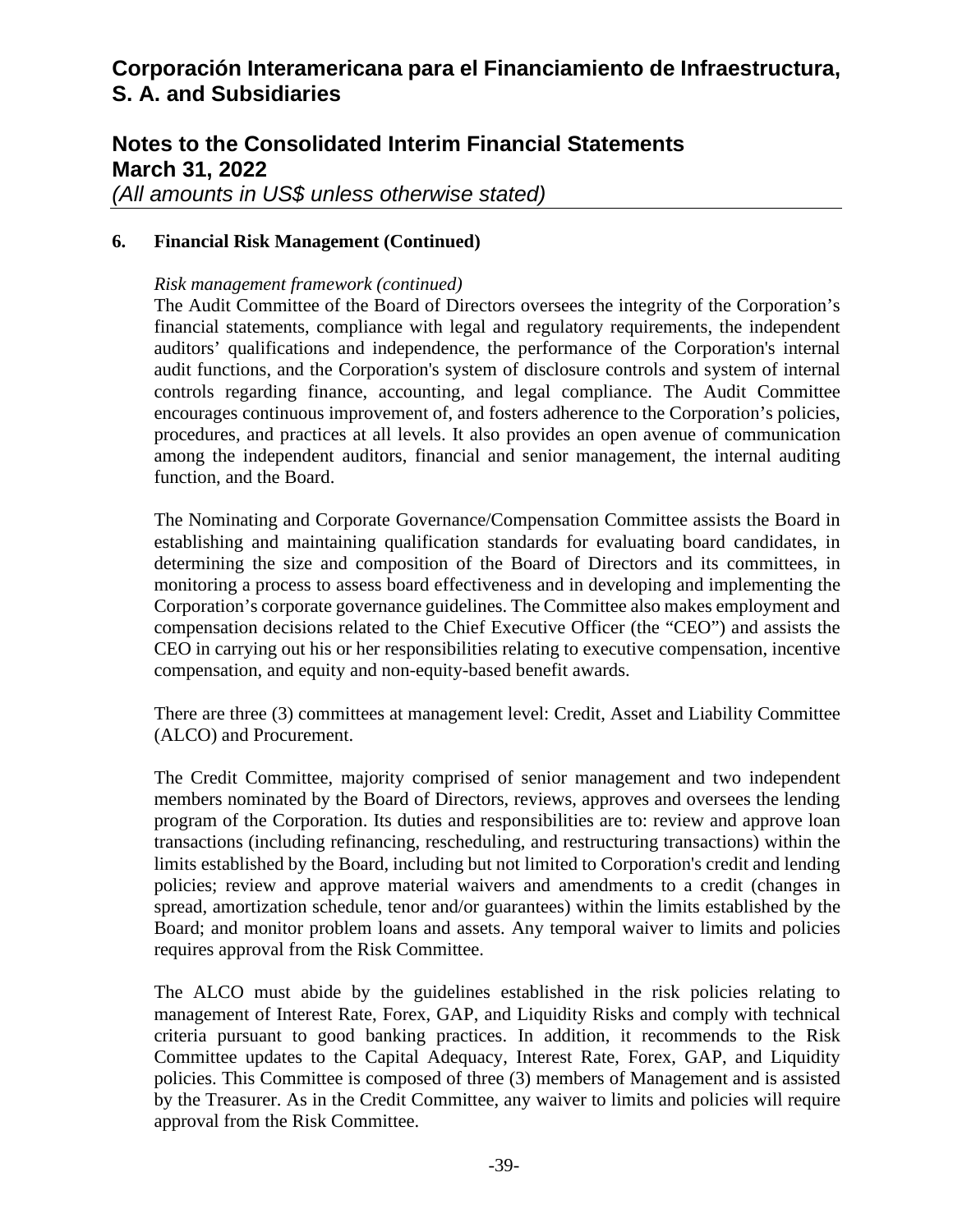## **Notes to the Consolidated Interim Financial Statements March 31, 2022**

*(All amounts in US\$ unless otherwise stated)* 

#### **6. Financial Risk Management (Continued)**

#### *Risk management framework (continued)*

The Procurement Committee, which is composed of three (3) members of Management, is involved in the procurement of goods and services on behalf of the Corporation. The Committee should ensure that purchasing and contracting activities comply with principles of fair competition, non-conflict of interest, cost-effectiveness, and transparency.

Following is a detailed explanation on management of credit, liquidity, market, and operational risks:

*(a) Credit risk* 

Credit risk is the risk that the debtor or issuer of a financial instrument owned by the Corporation fails to meet an obligation fully and on time in accordance with the contractual terms and conditions agreed when the Corporation acquired or originated the financial asset. Credit risk is mainly associated with the loan and investment security (bonds) portfolios; and is represented by the carrying amount of those assets in the consolidated statement of financial position.

#### *Investment and loan portfolios*

The Corporation will invest its liquid portfolio to give priority to security, liquidity, and profitability, using the following criteria:

- The investment horizon is up to 1 year.
- In instruments:
	- With a minimum issue or program size of US\$200 million (to ensure liquid secondary market), excluding commercial paper programs in Panama (Valores Comerciales Negociables - VCN, in Spanish), which minimum program size is of US\$50 million as approved by the Superintendency of the Securities Market (SMV, acronyms in Spanish) of Panama.
	- Of issuers located in countries with a rating of at least BB+/Ba1 from one of the main rating agencies (Moody's, Standard & Poor's, Fitch Ratings, Inc.).
	- Have a national rating of at least A or an international rating of BBB-/Baa3 (long term) or F2/ P-2 (short term).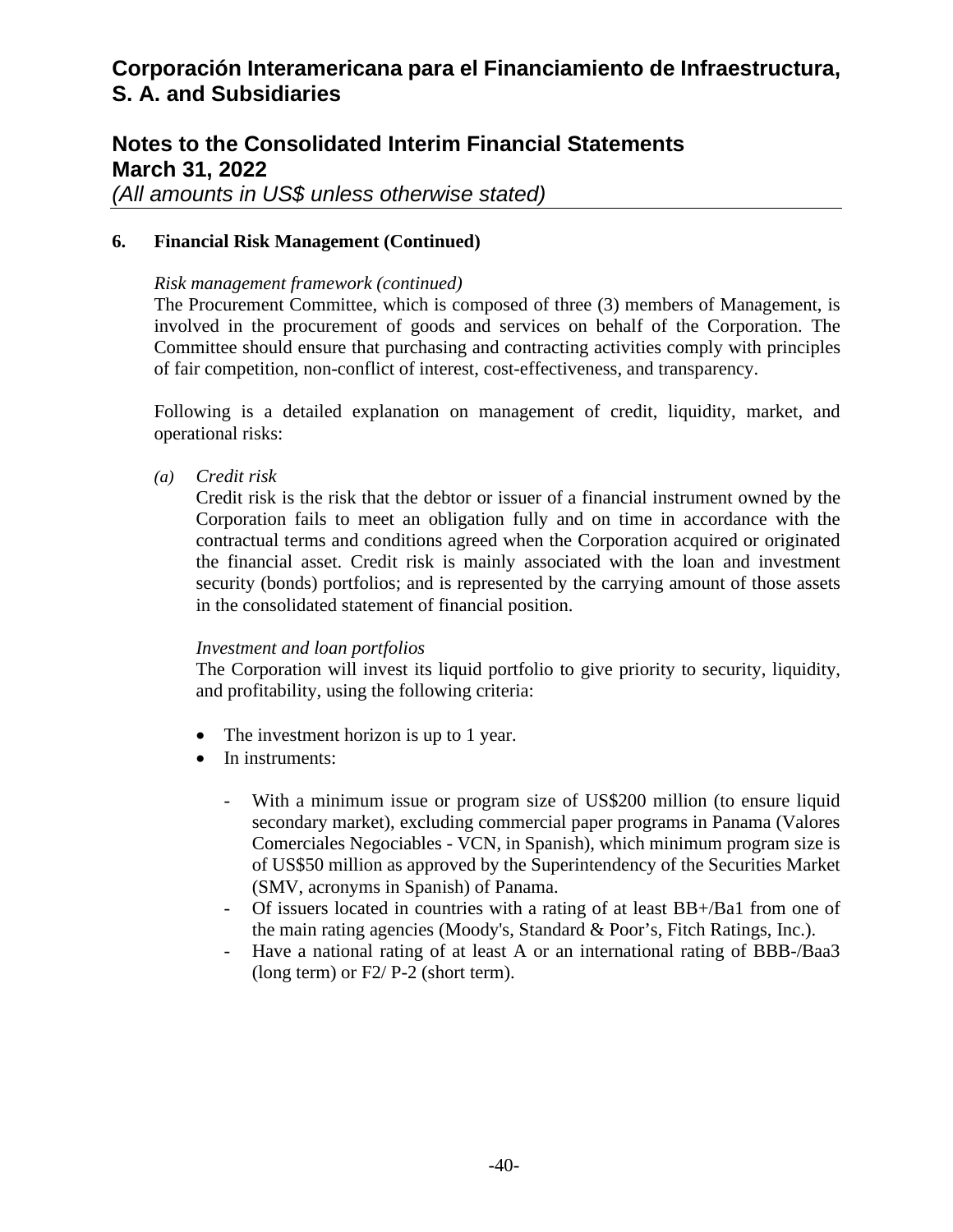## **Notes to the Consolidated Interim Financial Statements March 31, 2022**

*(All amounts in US\$ unless otherwise stated)* 

#### **6. Financial Risk Management (Continued)**

*Risk management framework (continued)* 

*(a) Credit risk (continued)* 

#### *Investment and loan portfolios (continued)*

Excluding demand deposits, the exposure to any single issuer shall not exceed 10% of Corporation's total equity

- No more than 25% of the liquid portfolio may be invested in a country with a rating lower than BBB-.
- All investments shall be denominated in US\$ or in local currency, provided that a financial institution with an international rating of AA- can hedge against the exchange risk (e.g., currency swap).
- 25% of the nominal value of the investment in the liquid portfolio will be included in the overall country loan portfolio exposure.
- Short term funding, up to 1 year, cannot exceed either \$65 million or 25% of total funding.
- For certificates of deposit, minimum issue or program size does not apply.

As of March 31, 2022, the concentrations of credit risk by sectors and countries are within the limits established by the Corporation. The maximum exposure to credit risk is represented by the nominal amount of each financial asset.

Balances of loans receivable and investment securities are as follows:

|                                         | March 31,<br>2022 | December 31,<br>2021 |  |
|-----------------------------------------|-------------------|----------------------|--|
| <b>Loans and investment securities</b>  |                   |                      |  |
| <b>Investment securities</b>            |                   |                      |  |
| Investment securities                   | 5,699,000         | 4,075,000            |  |
| Accrued interest receivable             | 7,131             | 6,560                |  |
| Investment securities at amortized cost | 5,706,131         | 4,081,560            |  |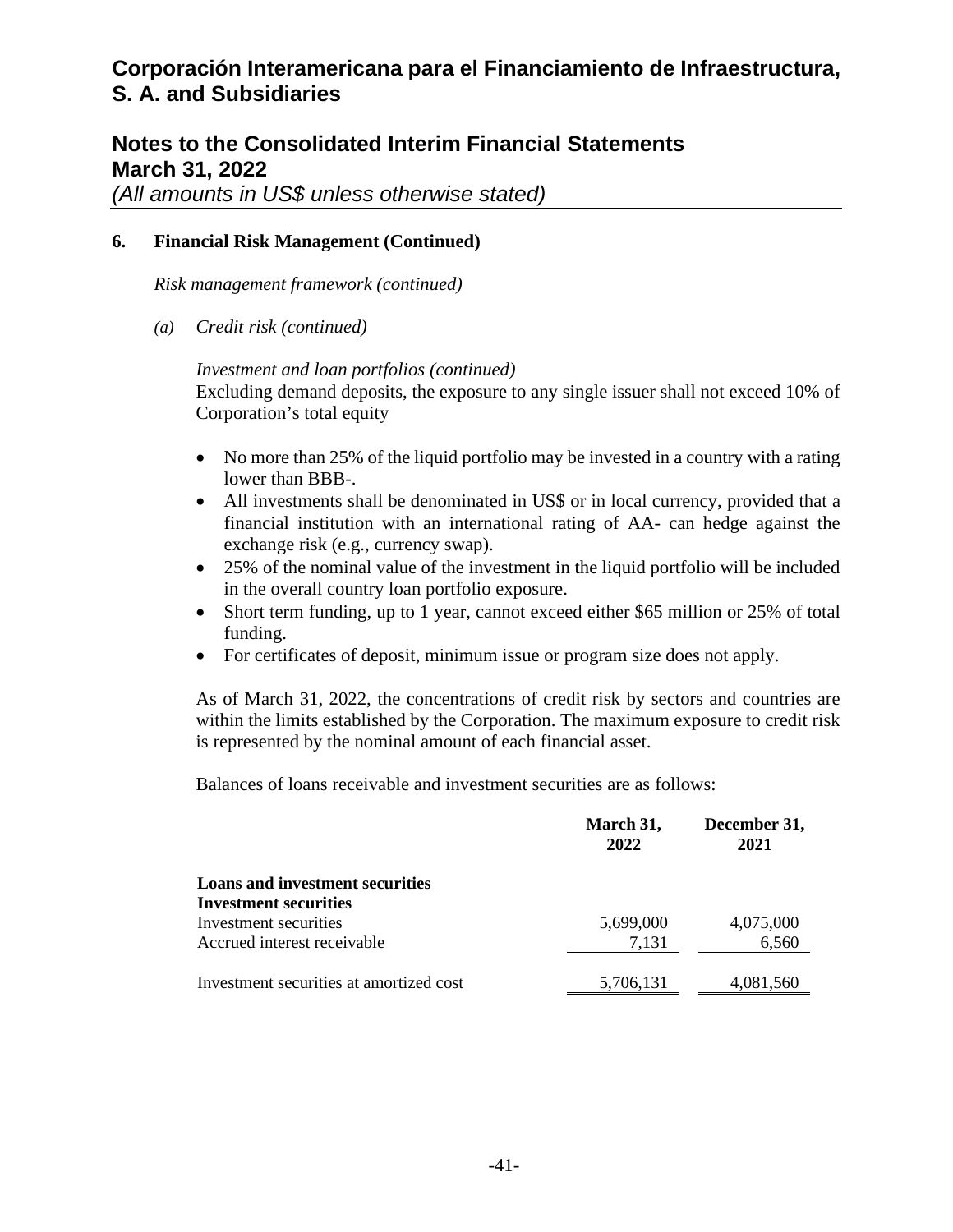### **Notes to the Consolidated Interim Financial Statements March 31, 2022**

*(All amounts in US\$ unless otherwise stated)* 

#### **6. Financial Risk Management (Continued)**

*Risk management framework (continued)* 

*(a) Credit risk (continued)* 

*Investment and loan portfolios (continued)* 

|                                             | March 31,<br>2022 | December 31,<br>2021 |
|---------------------------------------------|-------------------|----------------------|
| <b>Loans and investment securities</b>      |                   |                      |
| Loans                                       |                   |                      |
| Loans receivable                            | 380,016,973       | 359,188,663          |
| Accrued interest receivable                 | 6,504,663         | 4,744,950            |
|                                             | 386,521,636       | 363,933,613          |
| Allowance for loan losses                   | (5, 125, 572)     | (5,067,139)          |
| Unearned fees and commissions               | (1,562,284)       | (1,641,820)          |
|                                             | 379,833,780       | 357,224,654          |
| Less: re-measurement of hedged item         | (199,729)         | 96,514               |
| Loans receivable                            | 379,634,051       | 357, 321, 168        |
|                                             |                   |                      |
| Total investments and loans (par value)     | 392,028,038       | 368, 111, 687        |
|                                             |                   |                      |
| Total investments and loans, carrying value | 385, 340, 182     | 361,402,728          |

The loan portfolio includes the financing of project bonds totaling US\$6,364,552 (December 31, 2021: US\$6,393,701).

The Corporation has a policy in place for granting payment extensions and for restructuring, renegotiating and refinancing loans. Payment extensions apply only when the borrower is experiencing temporary difficulties and will be able to resume payments in the short term in accordance with the original agreement. Restructuring and refinancing are considered as part of the overall credit/risk reevaluation framework, provided that a joint and collective effort is made by all participating lenders and both owners and lenders will equally share the debt burden.

The Corporation has a derecognition policy in place that requires impaired loans and investments to be monitored on an ongoing basis to determine the probability of their recovery, either by executing a guaranty pledged on behalf of the Corporation or through financial restructuring. An impaired loan is derecognized when the Board of Directors determines the loan or investment to be uncollectible or decides that its valuation does not warrant continued recognition as an asset.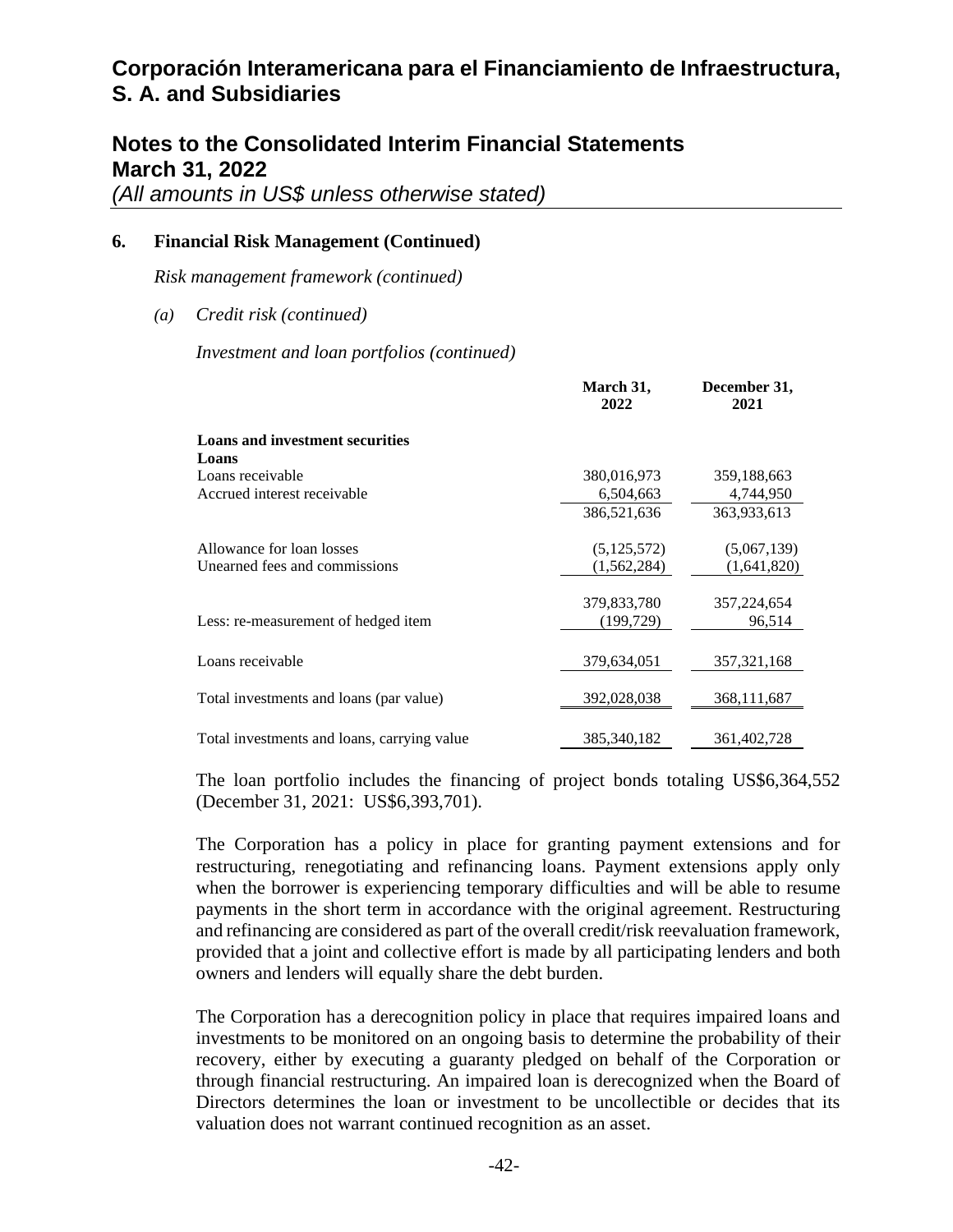### **Notes to the Consolidated Interim Financial Statements March 31, 2022**

*(All amounts in US\$ unless otherwise stated)* 

#### **6. Financial Risk Management (Continued)**

*Risk management framework (continued)* 

*(a) Credit risk (continued)* 

#### *Investment and loan portfolios (continued)*

As of March 31,2020, the Corporation held one loan receivable by US\$6,827,724 (December 31, 2021: US\$6,827,724) recognized as FVTPL.

As of March 31, 2022, the average loan portfolio internal risk rating is B (December 31, 2021: average loan portfolio internal risk rating was B), based on the Corporation's standards, which are not necessarily comparable to international credit rating standards.

The following table sets out information about the credit quality of financial assets measured at amortized cost and FVTPL.

|                                                       | <b>March 31, 2022</b>  |                                         |                                  |               |  |
|-------------------------------------------------------|------------------------|-----------------------------------------|----------------------------------|---------------|--|
|                                                       | 12-month<br><b>ECL</b> | Lifetime ECL,<br>not credit<br>impaired | Lifetime ECL,<br>credit impaired | <b>Total</b>  |  |
| Loans receivable at<br>Amortized cost (*)             |                        |                                         |                                  |               |  |
| $AAA / A$ -                                           |                        |                                         |                                  |               |  |
| $BBB + / BBB -$                                       | 8,383,954              |                                         |                                  | 8,383,954     |  |
| $BB+$ / $BB-$                                         | 64, 542, 635           | 6,177,133                               |                                  | 70,719,768    |  |
| $B+ / B-$                                             | 189,832,034            | 27,292,749                              |                                  | 217, 124, 783 |  |
| $\leq$ CCC+                                           | 64,911,120             |                                         | 18,877,348                       | 83,788,468    |  |
| Total gross amount                                    | 327,669,743            | 33,469,882                              | 18,877,348                       | 380,016,973   |  |
| Accrued interest receivable                           | 4,233,747              | 1,278,720                               | 992,196                          | 6,504,663     |  |
| Allowance for loan losses                             | (2,400,705)            | (910, 631)                              | (1,814,236)                      | (5, 125, 572) |  |
| Deferred income                                       | (1, 562, 284)          |                                         |                                  | (1,562,284)   |  |
|                                                       | 327,940,501            | 33,837,971                              | 18,055,308                       | 379,833,780   |  |
| Add: re-measurement of<br>hedged item                 | (199, 729)             |                                         |                                  | (199, 729)    |  |
| Net carrying amount (*)                               | 327,740,772            | 33,837,971                              | 18,055,308                       | 379,634,051   |  |
| <b>Investment securities at</b><br>amortized cost (*) |                        |                                         |                                  |               |  |
| $AAA / A$ -                                           |                        |                                         |                                  |               |  |
| $BBB + / BBB -$                                       |                        |                                         |                                  |               |  |
| $BB+$ / $BB-$                                         | 5,699,000.00           |                                         |                                  | 5,699,000.00  |  |
| $B+ / B-$                                             |                        |                                         |                                  |               |  |
| $\epsilon =$ CCC+                                     |                        |                                         |                                  |               |  |
| Total gross amount                                    | 5,699,000.00           |                                         |                                  | 5,699,000.00  |  |
| Accrued interest receivable                           | 7,131.30               |                                         |                                  | 7,131.30      |  |
| Net carrying amount                                   | 5,706,131              |                                         |                                  | 5,706,131     |  |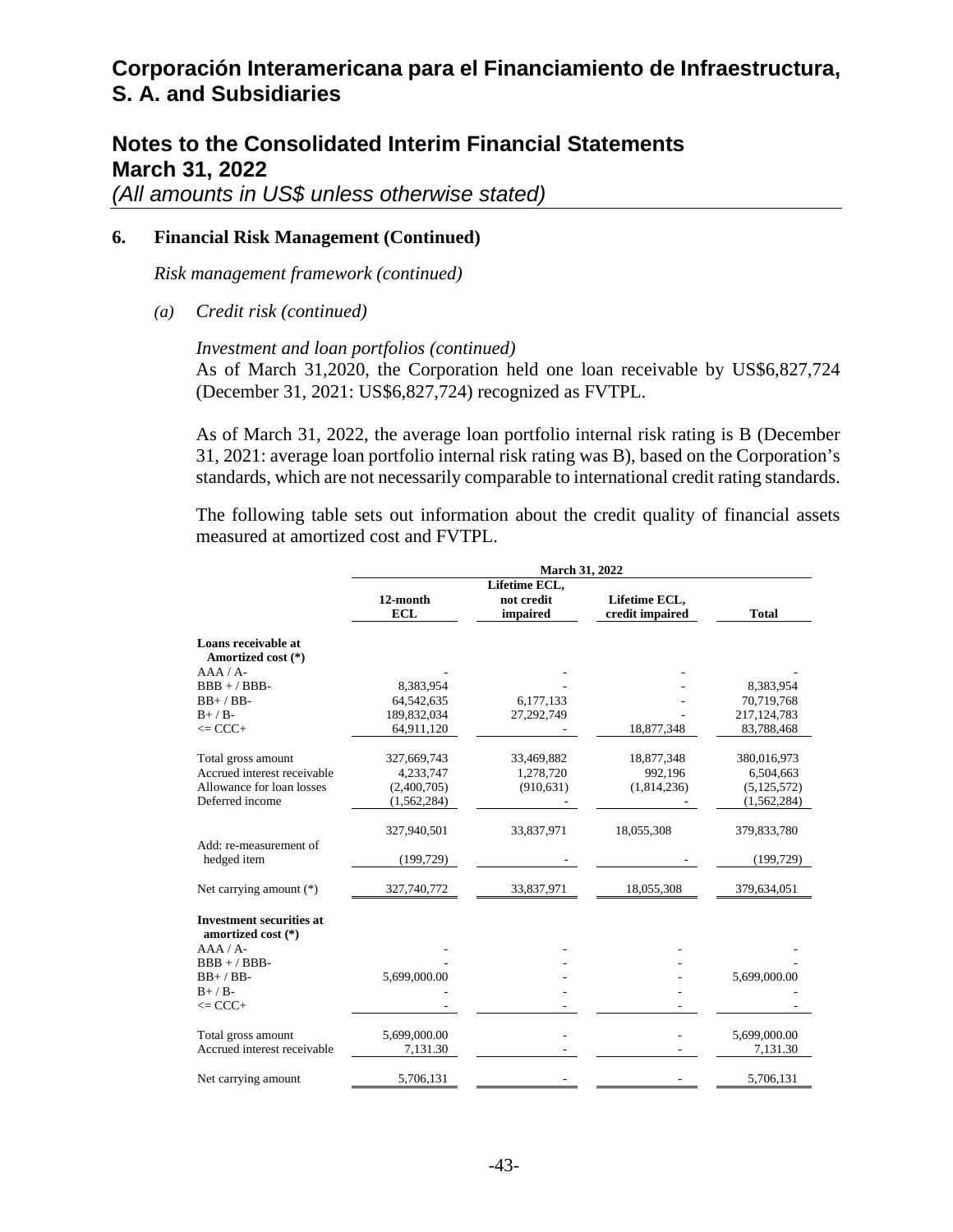## **Notes to the Consolidated Interim Financial Statements March 31, 2022**

*(All amounts in US\$ unless otherwise stated)* 

#### **6. Financial Risk Management (Continued)**

*Risk management framework (continued)* 

#### *(a) Credit risk (continued)*

*Investment and loan portfolios (continued)* 

|                                                       | <b>December 31, 2021</b>  |                                         |                                  |                           |  |
|-------------------------------------------------------|---------------------------|-----------------------------------------|----------------------------------|---------------------------|--|
|                                                       | 12-month<br><b>ECL</b>    | Lifetime ECL,<br>not credit<br>impaired | Lifetime ECL,<br>credit impaired | <b>Total</b>              |  |
| Loans receivable at<br>amortized cost (*)             |                           |                                         |                                  |                           |  |
| $AAA/A-$                                              |                           |                                         |                                  |                           |  |
| $BBB + / BBB -$                                       | 8,771,430                 |                                         |                                  | 8,771,430                 |  |
| $BB+$ / $BB-$                                         | 59,753,184                | 16,897,283                              |                                  | 76,650,468                |  |
| $B+ / B-$<br>$\leq$ CCC+                              | 165,804,193<br>67,922,918 | 22,398,389                              | 5,884,442<br>11,756,824          | 194,087,023<br>79,679,742 |  |
| Total gross amount                                    | 302,251,725               | 39,295,672                              | 17,641,266                       | 359,188,663               |  |
| Accrued interest receivable                           | 2,878,035                 | 901,862                                 | 965,053                          | 4,744,950                 |  |
| Loss allowance                                        | (2,591,384)               | (1,205,395)                             | (1,270,360)                      | (5,067,139)               |  |
| Deferred income                                       | (1,641,820)               |                                         |                                  | (1,641,820)               |  |
|                                                       | 300,896,555               | 38,992,139                              | 17,335,959                       | 357,224,654               |  |
| Add: re-measurement of<br>hedged item                 | 96,514                    |                                         |                                  | 96,514                    |  |
| Net carrying amount (*)                               | 300,993,069               | 38,992,139                              | 17,335,959                       | 357,321,168               |  |
| <b>Investment securities at</b><br>amortized cost (*) |                           |                                         |                                  |                           |  |
| $AAA/A-$                                              |                           |                                         |                                  |                           |  |
| $BBB + / BBB -$                                       |                           |                                         |                                  |                           |  |
| $BB+$ / $BB-$                                         | 4,075,000                 |                                         |                                  | 4,075,000                 |  |
| $B+ / B-$                                             |                           |                                         |                                  |                           |  |
| $\epsilon =$ CCC+                                     |                           |                                         |                                  |                           |  |
| Total gross amount                                    | 4,075,000                 |                                         |                                  | 4,075,000                 |  |
| Accrued interest receivable                           | 6,560                     |                                         |                                  | 6,560                     |  |
| Net carrying amount                                   | 4,081,560                 |                                         |                                  | 4,081,560                 |  |

(\*) The grades used are in line with the criteria of an international credit rating agencies.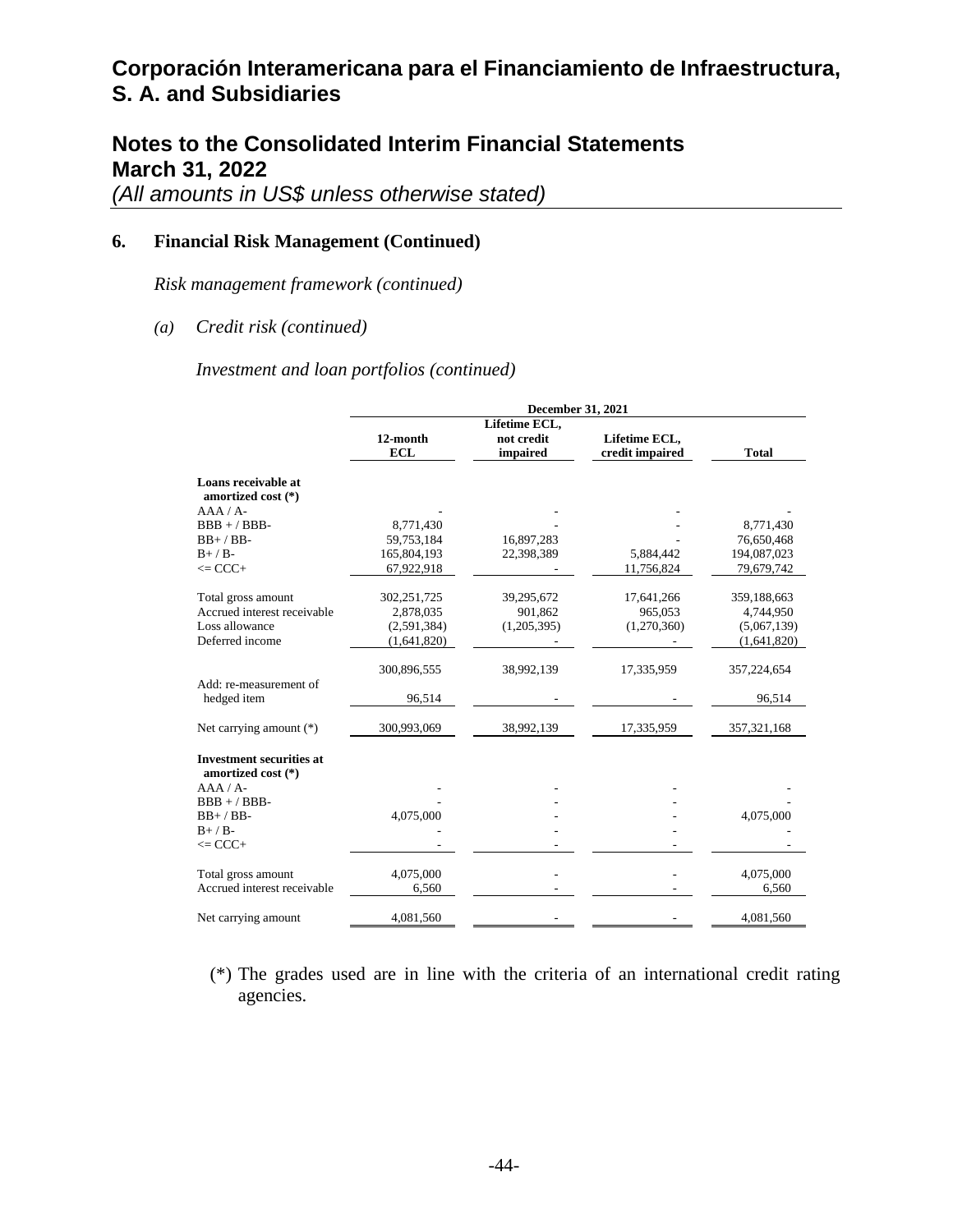## **Notes to the Consolidated Interim Financial Statements March 31, 2022**

*(All amounts in US\$ unless otherwise stated)* 

#### **6. Financial Risk Management (Continued)**

*Risk management framework (continued)* 

*(a) Credit risk (continued)* 

#### *Investment and loan portfolios (continued)*

As of March 31, 2022, the Corporation has past due loans for US\$18,877,348 (December 31, 2021: US\$\$17,641,266)

To secure some of its loans payable, as of March 31, 2022, the Corporation has pledged to the lenders rights to cash flows derived from certain loans receivable granted by the Corporation; those cash flows derive from certain loan and investment security portfolios representing 7.02% (December 31, 2021: 6.69%) of the total assets.

The following table shows a reconciliation from the opening to the closing balance of the ECL allowance by class of financial instrument:

|                                                 | <b>March 31, 2022</b>  |                                         |                                     |            |  |
|-------------------------------------------------|------------------------|-----------------------------------------|-------------------------------------|------------|--|
|                                                 | 12-month<br><b>ECL</b> | Lifetime ECL,<br>not credit<br>impaired | Lifetime ECL,<br>credit<br>impaired | Total      |  |
| Loans receivable at<br>amortized cost           |                        |                                         |                                     |            |  |
| Balance at January 1                            | 2,591,384              | 1,205,395                               | 1,270,360                           | 5,067,139  |  |
| Transfer to 12-month ECL                        | 89,621                 | (89,621)                                |                                     |            |  |
| Transfer to lifetime ECL<br>not credit impaired |                        | (194, 479)                              | 194,479                             |            |  |
| Transfer to lifetime ECL<br>credit impaired     |                        |                                         |                                     |            |  |
| Net remeasurement of loss<br>allowance          | 6,382                  | (10,664)                                | 349,397                             | 345,115    |  |
| New financial assets<br>originated              | 12,013                 |                                         |                                     | 12,013     |  |
| Financial assets that have                      |                        |                                         |                                     |            |  |
| been derecognised<br>Write-offs $(*)$           | (298, 695)             |                                         |                                     | (298, 695) |  |
| Balance at March 31                             | 2,400,705              | 910,631                                 | 1,814,236                           | 5,125,572  |  |

As of March 31, 2022, the Corporation has US\$ \$366,652,092 (December 31, 2021: US\$346,292,347) of loans evaluated collectively with a provision for loan portfolio of US\$3,311,336 December 31, 2021: US\$3,796,77); and US\$ \$19,869,544 (December 31,2021: US\$17,641,266) of loans evaluated individually with a loan portfolio provision of US\$1,814,236 (December 31, 2021: US\$1,270,360).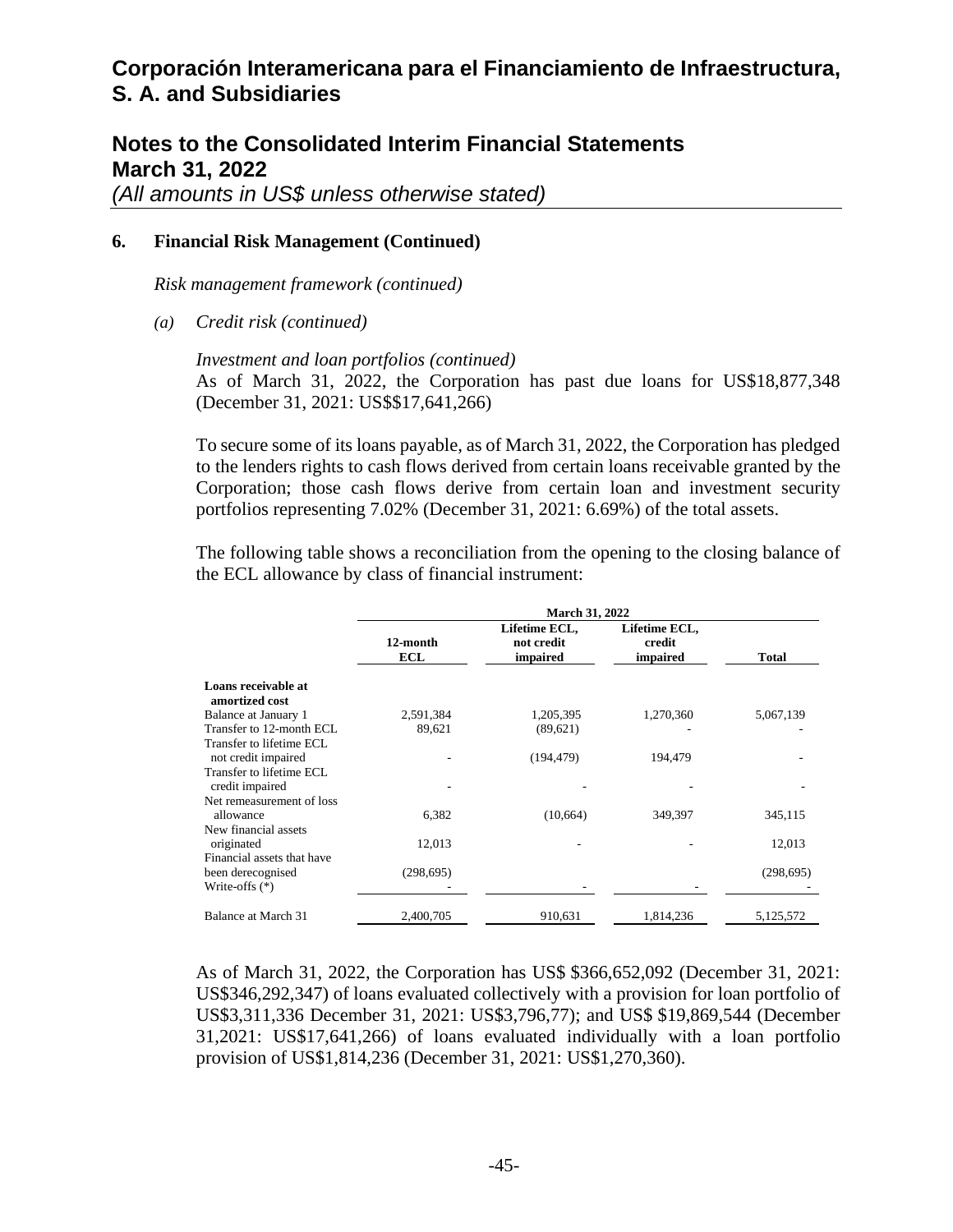## **Notes to the Consolidated Interim Financial Statements March 31, 2022**

*(All amounts in US\$ unless otherwise stated)* 

#### **6. Financial Risk Management (Continued)**

*Risk management framework (continued)* 

*(a) Credit risk (continued)* 

*Investment and loan portfolios (continued)* 

|                                       | <b>December 31, 2021</b> |                        |                                  |              |  |  |
|---------------------------------------|--------------------------|------------------------|----------------------------------|--------------|--|--|
|                                       | Lifetime ECL,            |                        |                                  |              |  |  |
|                                       | 12-month<br>ECL          | not credit<br>impaired | Lifetime ECL,<br>credit impaired | <b>Total</b> |  |  |
| Loans receivable at<br>amortized cost |                          |                        |                                  |              |  |  |
| Balance at January 1                  | 2,211,771                | 2,262,076              | 1,646,205                        | 6,120,052    |  |  |
| Transfer to 12-month ECL              | 121,968                  | (121,968)              |                                  |              |  |  |
| Transfer to lifetime ECL              |                          |                        |                                  |              |  |  |
| not credit impaired                   | (25, 568)                | 25,568                 |                                  |              |  |  |
| Transfer to lifetime ECL              |                          |                        |                                  |              |  |  |
| credit impaired                       |                          | (73, 848)              | 73.848                           |              |  |  |
| Net remeasurement of loss             |                          |                        |                                  |              |  |  |
| allowance                             | 271,269                  | (151,078)              | 4.354.174                        | 4,474,365    |  |  |
| New financial assets                  |                          |                        |                                  |              |  |  |
| originated                            | 11,945                   |                        |                                  | 11,945       |  |  |
| Write-offs $(*)$                      |                          | (735, 355)             | (4,803,868)                      | (5,539,223)  |  |  |
| Balance at December 31                | 2,591,385                | 1,205,395              | 1,270,360                        | 5,067,139    |  |  |

(\*) The Corporation does not maintain legal processes to those write-offs.

Management of the Corporation generally follows the policy of requiring collateral from its customers or a corporate loan guarantee prior to formally extending and disbursing a loan. Corresponding figures of the 2021 have been modified to present the loans collaterals and guarantees, as follows:

|                                               | March 31,<br>2022 | December 31,<br>2021 |
|-----------------------------------------------|-------------------|----------------------|
| Accounts receivable                           | 10,743,229        | 11,694,314           |
| Cash or CD pledge                             | 16,375,043        | 13,620,340           |
| Conditional sale agreement                    | 7,038,052         | 7,038,052            |
| Corporate                                     | 31,413,776        | 75,513,661           |
| Guarantees issued by the operating companies  | 6,000,109         | 6,421,535            |
| Mortgages or securities on buildings          | 82,048,765        | 82,048,765           |
| Mortgages or securities on land               | 131,666,321       | 131,666,321          |
| Pledge of shares                              | 16,497,528        | 16,497,528           |
| Pledge on property and mortgages on machinery | 320,233,400       | 323,280,722          |
| Pledge over rights on contracts               | 54,174,001        | 51,038,803           |
| Pledge over rights on contracts or others     | 103,241,486       | 66,923,952           |
| <b>Shares</b>                                 | 23,150,000        | 23,150,000           |
| Stand-by letters of credit                    | 3,482,841         | 3,482,840            |
|                                               | 806,064,551       | 812,376,833          |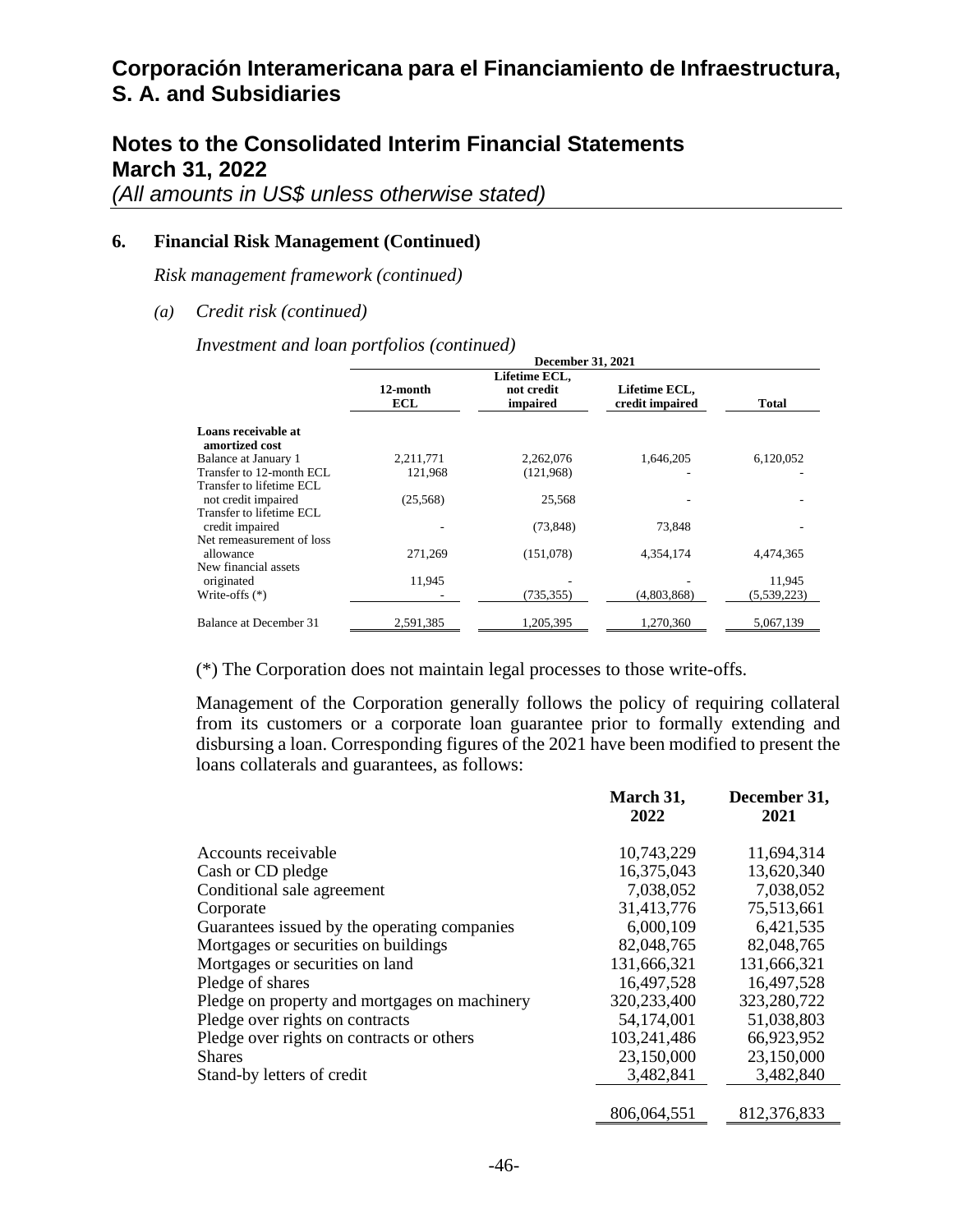### **Notes to the Consolidated Interim Financial Statements March 31, 2022**

*(All amounts in US\$ unless otherwise stated)*

#### **6. Financial Risk Management (Continued)**

*Risk management framework (continued)*

*(a) Credit risk (continued)*

#### *Investment and Loan Portfolios (continued)*

The Corporation classifies loans as past due when no principal or interest payments have been made by thirty-one days after the due date. The Corporation classifies loans as impaired when no principal or interest payment have been made by ninety-one days after the due date.

Loans and investment securities earn interest at annual rates ranging between 3.68% and 13.50% (December 31, 2021: 3.12% and 13.50%).

• Maximum risk by economic unit: The maximum risk limit assumed by the Corporation with respect to individual borrowers or groups of borrowers having similar economic interests is 18% of Corporation's net worth of its consolidated financial statements. However, exposure to any single client shall not exceed the following criteria, based on Corporation's net worth of its consolidated financial statements:

| Tier | <b>Credit Rating</b> |         | <b>Secured</b> |  |
|------|----------------------|---------|----------------|--|
|      |                      |         |                |  |
|      | BB or better         | 12.5%   | 18.0%          |  |
|      | $B+$ to BB-          | $9.0\%$ | 15.0%          |  |
|      | $B$ to $B-$          | 5.0%    | 12.0%          |  |

A loan will be secured if exposure is fully covered with acceptable guarantees to the Corporation. All guarantees shall comply with the following criteria: i) Security valuation was performed based on an external and independent assessment; ii) an analysis must be made relating to the underlying credit quality of any guarantee and its acceptable value for the Corporation, including appraisals. For appraisals, if the most recent security valuation occurred within the span of three years it might be accepted. However, the security valuation will be adjusted every year based on the appropriate depreciation; and iii) after the above value estimation, this valuation will be further adjusted.

The concentration of the loan portfolio in individual borrowers or groups of borrowers having similar economic interests based on total equity is as follows:

|               |                        | % of total equity<br><b>March 31, 2022</b> |                               | % of total equity<br><b>December 31, 2021</b> |  |  |
|---------------|------------------------|--------------------------------------------|-------------------------------|-----------------------------------------------|--|--|
|               | Number of<br>exposures | Amount                                     | Number of<br><b>Exposures</b> | Amount                                        |  |  |
| 0 to $4.99\%$ | 21                     | 57, 515, 578                               | 23                            | 59,202,803                                    |  |  |
| 5 to 9.99%    | 27                     | 212,851,855                                | 26                            | 203,978,069                                   |  |  |
| 10 to 14.99%  |                        | 92,149,541                                 | 6                             | 78,507,791                                    |  |  |
| 15 to 18%     |                        | 17,500,000                                 |                               | 17,500,000                                    |  |  |
|               | 56                     | 380,016,974                                | 56                            | 359,188,663                                   |  |  |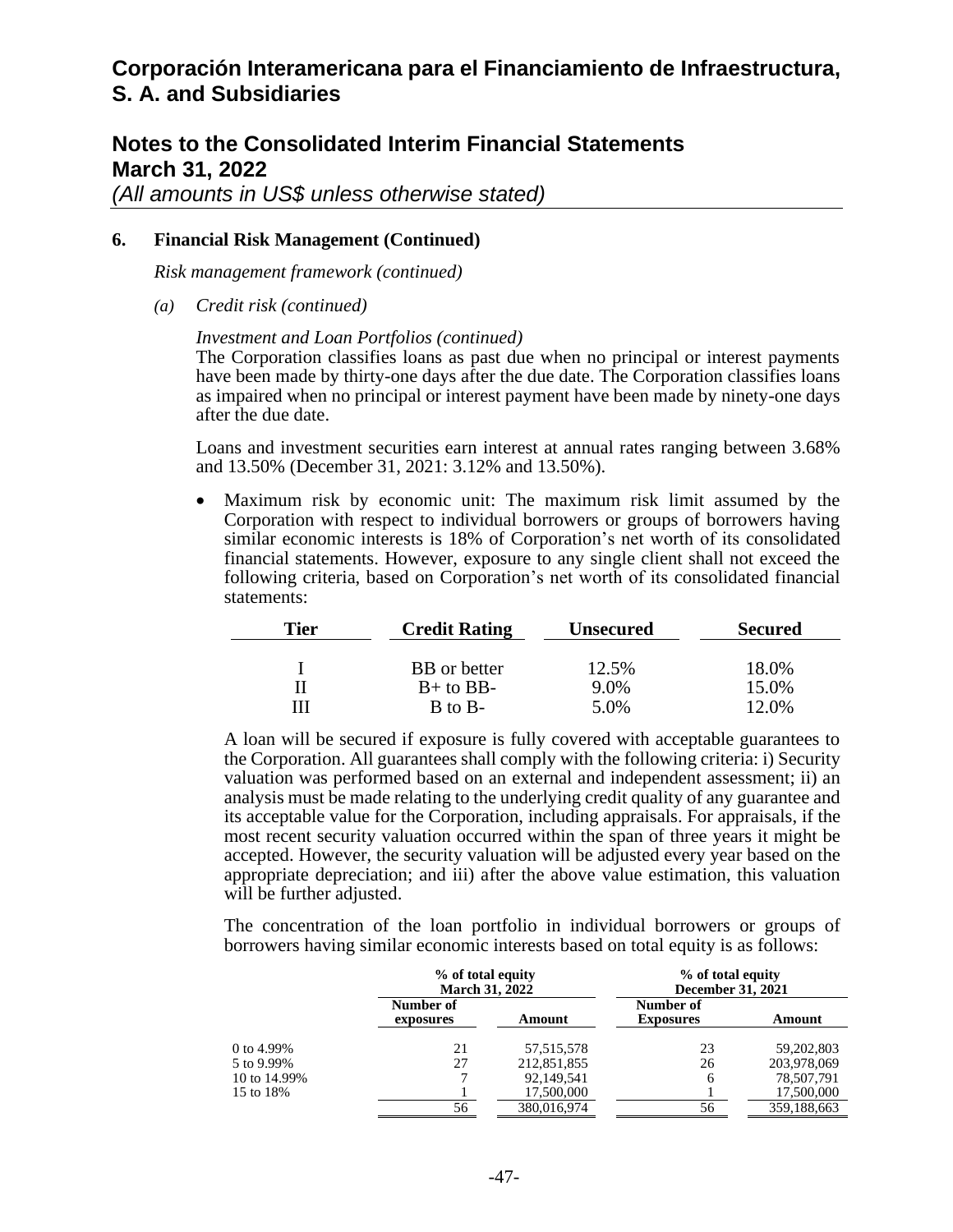## **Notes to the Consolidated Interim Financial Statements March 31, 2022**

*(All amounts in US\$ unless otherwise stated)* 

#### **6. Financial Risk Management (Continued)**

*Risk management framework (continued)* 

*(a) Credit risk (continued)* 

#### *Investment and Loan Portfolios (continued)*

• Country risk: The Corporation uses a series of classifications by country risk and gross domestic product to place countries in the following risk categories: Prime, Normal, Fair, and Restricted. Under this system, country size is less relevant for high-risk countries and more significant for low-risk countries. Each category has a maximum credit limit on the total value of the corresponding loan portfolio. As of March 31, 2022, the Corporation complied with country risk exposure limits.

An analysis of the concentration of credit risk by country for gross loans and investment securities at the reporting date is as follows:

|                                      | March 31,     | December 31, |
|--------------------------------------|---------------|--------------|
|                                      | 2022          | 2021         |
| Chile                                | 60,517,611    | 45,546,670   |
| Panama                               | 55,255,273    | 53,919,585   |
| <b>Brazil</b>                        | 36,266,900    | 36,266,900   |
| Argentina                            | 35,033,092    | 37,593,092   |
| Ecuador                              | 30,142,174    | 30,593,972   |
| Mexico                               | 25,287,067    | 25,287,067   |
| Honduras                             | 20,781,397    | 20,781,397   |
| <b>Belize</b>                        | 18,427,062    | 18,427,062   |
| Nicaragua                            | 17,431,274    | 8,743,162    |
| Colombia                             | 16,151,454    | 16,151,454   |
| Peru                                 | 14,876,299    | 15,390,225   |
| Bolivia                              | 12,406,154    | 12,535,385   |
| Jamaica                              | 10,180,837    | 10,180,837   |
| Spain                                | 9,920,000     | 9,920,000    |
| Uruguay                              | 8,383,954     | 8,771,430    |
| Paraguay                             | 5,884,442     | 5,884,442    |
| Dominican Republic                   | 4,247,500     | 2,747,500    |
| Salvador                             | 3,523,484     | 3,523,483    |
| Costa Rica                           | 1,000,000     | 1,000,000    |
|                                      |               |              |
| Gross loans and investment portfolio | 385,715,974   | 363,263,663  |
| Accrued interest receivable          | 6,511,794     | 4,751,510    |
|                                      |               |              |
|                                      | 392,227,768   | 368,015,173  |
| Add: re-measurement of hedged item   | (199, 729.41) | 96,514       |
| Total                                | 392,028,039   | 368,111,687  |
|                                      |               |              |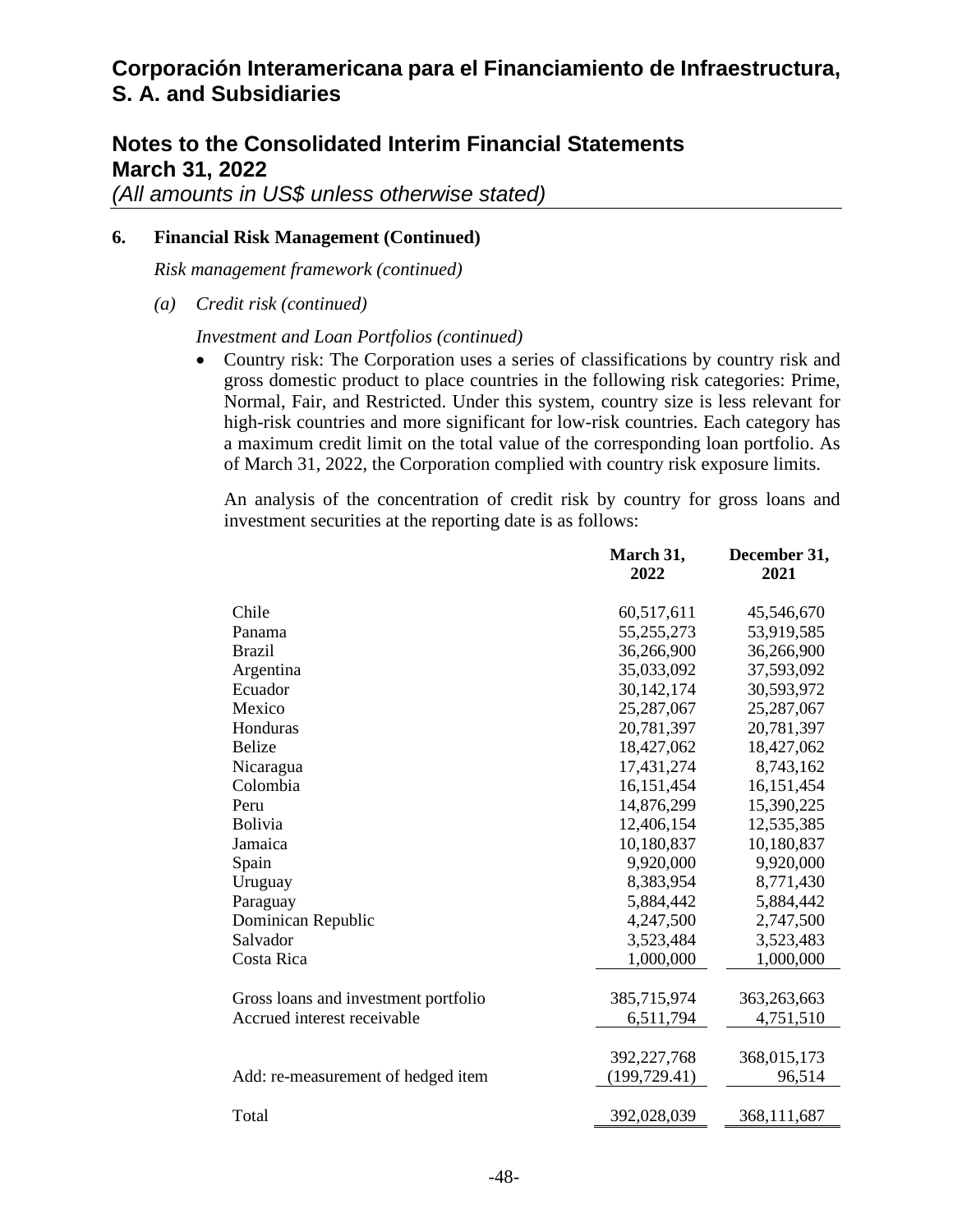## **Notes to the Consolidated Interim Financial Statements March 31, 2022**

*(All amounts in US\$ unless otherwise stated)* 

#### **6. Financial Risk Management (Continued)**

*Risk management framework (continued)* 

*(a) Credit risk (continued)* 

#### *Investment and Loan Portfolios (continued)*

• Sector risk: The Corporation limits its portfolio concentration by subsectors based on the applicable I, II or III TIERS. Subsectors classified in TIER I – Renewable Energy, such as Solar, Wind, Hydro are limited to 75% of the total portfolio; Subsectors classified in TIER II - Transportation and Telecommunication are limited to 40% of the total portfolio, and Subsectors classified in TIER III - Alternative Fuels, Construction and Logistics, among others, are limited to 20% of the total portfolio. As of March 31, 2022, the Corporation complied with sector risk exposure limits.

Gross loans and investment securities by economic sector are as follows:

|                                      | March 31,<br>2022 | December 31,<br>2021 |
|--------------------------------------|-------------------|----------------------|
| <b>Solar Power</b>                   | 111,548,453       | 97,721,805           |
| <b>Telecommunications</b>            | 49,216,154        | 48, 305, 385         |
| <b>Airports and Seaports</b>         | 40,758,040        | 41,158,040           |
| Construction & Engineering           | 25,542,580        | 25,340,893           |
| Co-generation (Biomass)              | 20,932,082        | 20,932,082           |
| Roads, Railroads and Others          | 19,053,181        | 19,053,181           |
| Tourism                              | 15,269,433        | 15,269,433           |
| <b>Alternative Fuel</b>              | 15,000,000        | 15,000,000           |
| Social Infrastructure                | 14,986,386        | 15,297,815           |
| <b>Wind Power</b>                    | 13,897,151        | 14,893,129           |
| Geothermal                           | 11,918,077        | 2,621,464            |
| <b>Energy Efficiency</b>             | 11,000,000        | 11,000,000           |
| <b>Hydro Power</b>                   | 9,119,661         | 9,119,661            |
| Logistics Center and Other           | 8,888,708         | 8,888,708            |
| <b>Thermo Power</b>                  | 7,787,067         | 7,787,067            |
| Securities                           | 5,699,000         | 4,075,000            |
| Gas & Oil                            | 5,100,000         | 6,800,000            |
| Gross loans and investment portfolio | 385,715,973       | 363,263,663          |
| Accrued interest receivable          | 6,511,794         | 4,751,510            |
|                                      | 392,227,767       | 368,015,173          |
| Add: re-measurement of hedged item   | (199, 729.41)     | 96,514               |
|                                      |                   |                      |
| Total                                | 392,028,038       | 368,111,687          |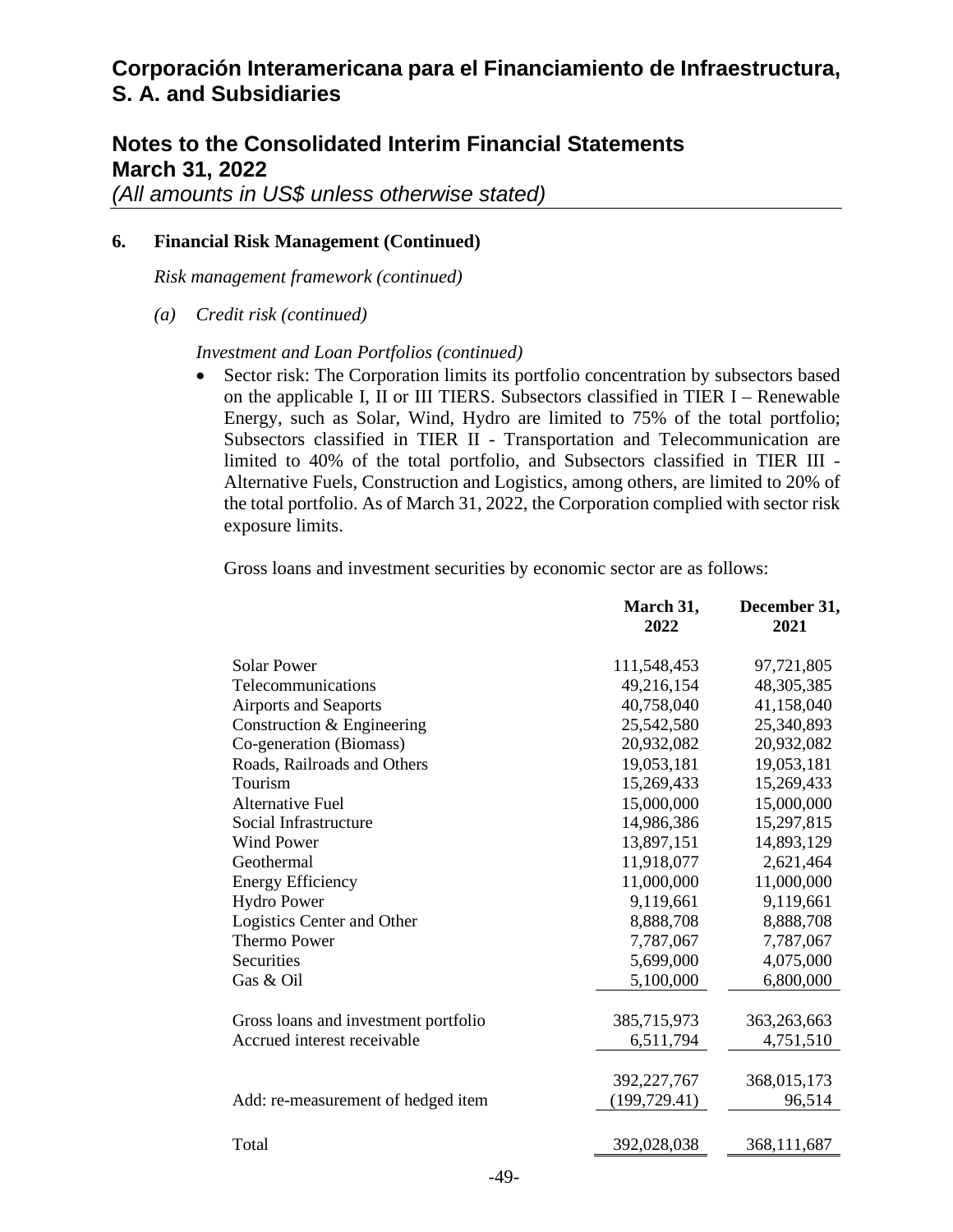## **Notes to the Consolidated Interim Financial Statements March 31, 2022**

*(All amounts in US\$ unless otherwise stated)* 

#### **6. Financial Risk Management (Continued)**

*Risk management framework (continued)* 

*(a) Credit risk (continued)* 

#### *Investment and Loan Portfolios (continued)*

In addition, commissions receivable from corporate services rendered to third parties, amounting on March 31, 2022 to US\$2,741,542 (December 31, 2021: US\$6,381,439), which are presented as receivables from advisory and structuring services, are classified as performing receivables. ECL impairment on receivables recognized in 2022 amounted to US\$110,262 (December 31, 2021: US\$933,495).

The Corporation has developed a Credit Risk Rating System based on the Altman Z-score method adapted to emerging markets, for its project finance loans. The method identifies certain key factors based on a debtor's financial performance that determine the probability of default and combines or weighs them into a quantitative score. That system also includes quantitative information and qualitative factors that affect infrastructure projects and emerging markets. The results consider relevant information such as foreign exchange risk, competition, project analysis, and country risk. This rating was not related with expected losses as LGD and doesn't impact the Corporation's internal credit rating. For corporate loans, the Corporation has acquired the RiskCalc EDF model for Emerging Markets from Moody's.

#### Actions implemented due to the COVID-19 pandemic

In April 2020, due to the prevailing worldwide macroeconomic conditions, the Corporation performed a full analysis of all its customers, including each country and industry in which it maintains exposure. This allowed the Corporation to identify customers with higher levels of risk depending on the country, industry, and financial position. The analysis was based on:

- a. Effects by country and sector;
- b. Collateral status, including debt service reserve account;
- c. Reviews of financial statements and covenants compliance;
- d. Identifying weaknesses in the customer´s business; and
- e. Frequent customer's updates.

Based on the above analysis, Management presented a detailed report to the Credit and Risk Committees, and for those customers with higher credit risk, the Risk Unit increased its credit follow-up.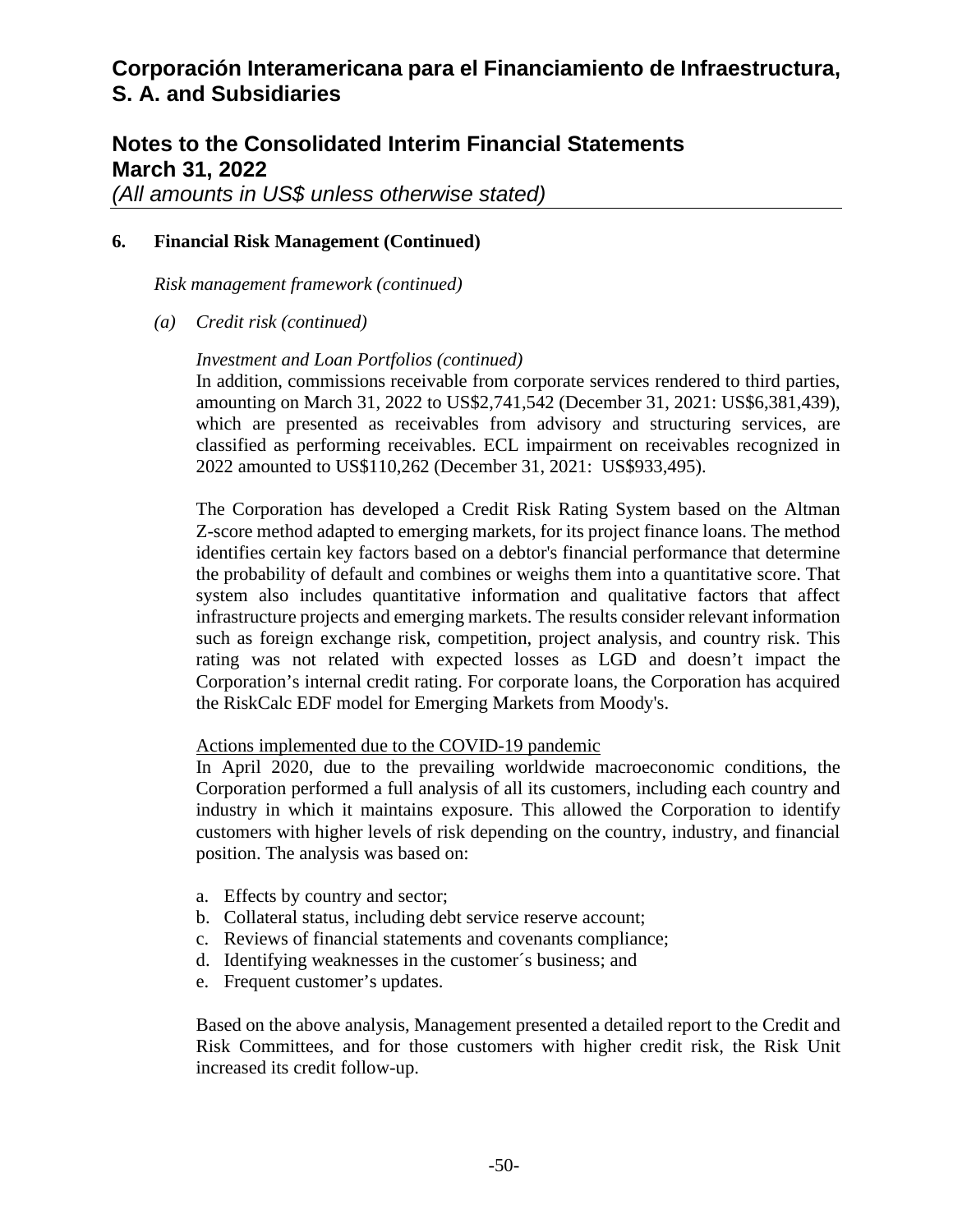## **Notes to the Consolidated Interim Financial Statements March 31, 2022**

*(All amounts in US\$ unless otherwise stated)* 

#### **6. Financial Risk Management (Continued)**

*Risk management framework (continued)* 

*(a) Credit risk (continued)* 

#### *Investment and Loan Portfolios (continued)*

After a final analysis presented by Management to the Risk Committee and the Board of Directors in September 2021, the Corporation has normalized its credit cycle.

*(b) Liquidity risk* 

Liquidity risk arises in the general funding of the Corporation's activities. It includes both the risk of being unable to settle assets at contractual maturities and the risk of being unable to liquidate an asset at a reasonable price and in an appropriate timeframe.

#### *Management of liquidity risk*

The Corporation's approach to managing liquidity is to ensure, as far as possible, that it always must have sufficient liquidity to meet its liabilities when due, under both normal and stressed conditions, without incurring unacceptable losses or risking damage to the Corporation's reputation.

The Treasurer receives information from management of new business units regarding liquidity needs for the next several days, weeks, and months. The Treasurer then keeps a portfolio of short-term liquid assets, largely made up of cash in banks, liquid investments in secure instruments in accordance with internal policies on liquid portfolio investment limits, and committed and available lines of credit, to ensure that the Corporation can meet expected and unexpected liquidity requirements.

The liquidity position is monitored on a regular basis and liquidity stress testing is conducted under scenarios covering both normal and more severe market conditions. All internal policies and procedures for term matching are subject to review and approval by the Board of Directors. ALCO monitors the Corporation's liquidity position by evaluating the following requirements established in the Corporation's current liquidity policy, which are reported to the Risk Committee and the Board of Directors on a quarterly basis:

 Mismatches in the consolidated statement of financial position - asset-liability gap analysis;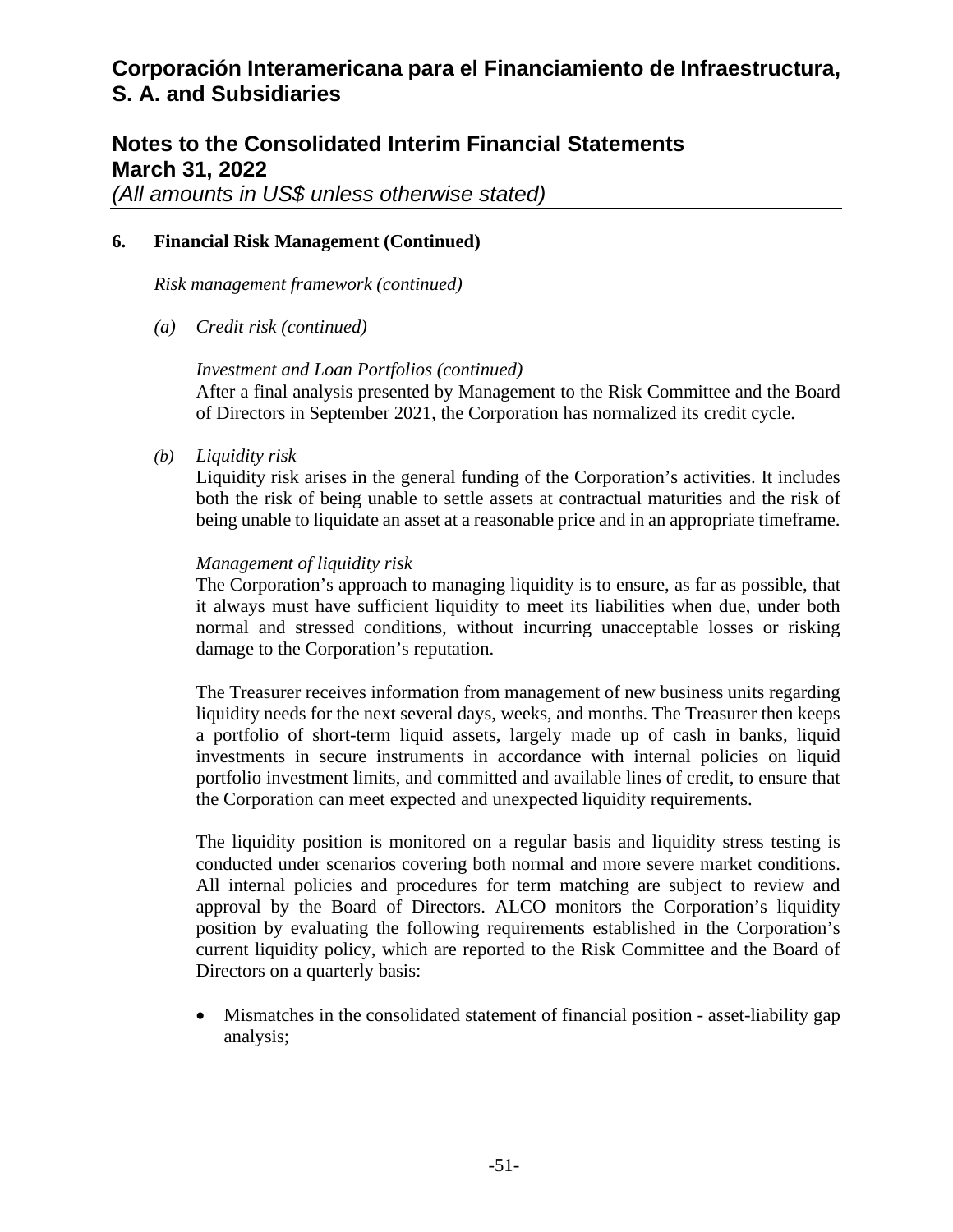## **Notes to the Consolidated Interim Financial Statements March 31, 2022**

*(All amounts in US\$ unless otherwise stated)* 

#### **6. Financial Risk Management (Continued)**

*Risk management framework (continued)* 

*(b) Liquidity risk (continued)* 

*Management of liquidity risk (continued)* 

- Anticipated funding needs and strategies;
- Liquidity position;
- Mark to market variances; and
- Stress analysis of the Corporation's forecasted cash flows.

When a financial crisis impacts the markets, the Corporation activates its liquidity contingency plan, which requires Management to increase liquidity and to extend its liquidity position from 6 months to 1 year its liquidity position.

As of March 31, 2022, the Corporation had US\$37,273,823 (December 31, 2021: US\$51,598,072) in cash and cash equivalents and doesn't maintain undisbursed and available balances of committed credit facilities with financial institutions (December 31, 2021: US\$2,100,000) with tenors at 2022 and 2023 (December 31,2020: tenors at 2021 and 2022). Additionally, the Corporation maintains undisbursed and available balances of uncommitted short-term revolving credit facilities with financial institutions for US\$7,500,000 (December 31,2021: US\$25,000,000) (See Note 12).

According to the Corporation's liquidity policies, the Corporation shall comply with the following two limits: i) Cumulative asset-liability gap from 1 to 180 days  $> 0$ , and ii) Probability of negative cash flow balance in six months  $\leq 1\%$ . To apply the policy, the asset-liability gap analysis aggregates all contractual cash flows of on- and offbalance sheet assets and liabilities in their corresponding time band. Cash flows attributed to undrawn loan commitments and borrowings are allocated to the time band in which management expects their occurrence.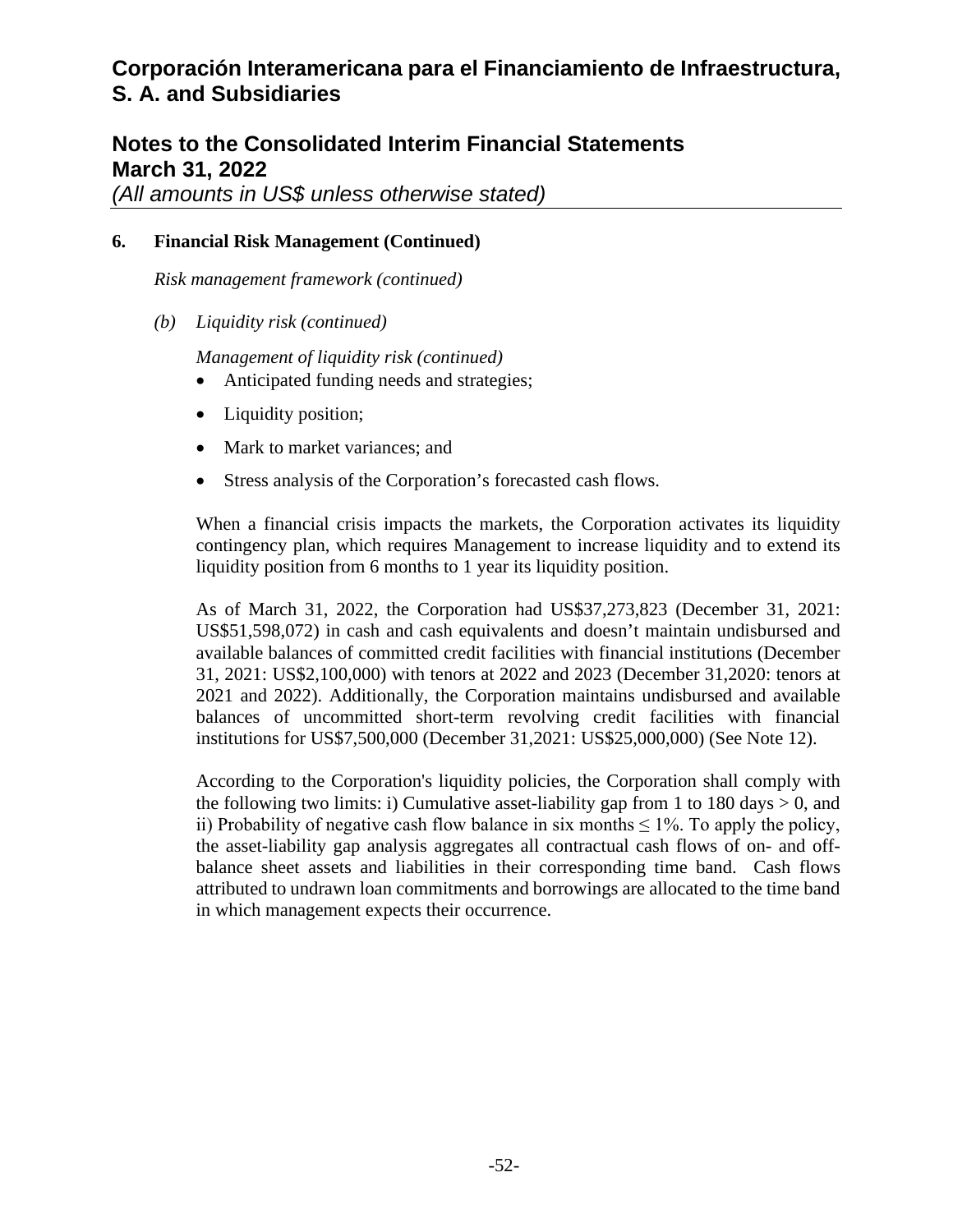## **Notes to the Consolidated Interim Financial Statements March 31, 2022**

*(All amounts in US\$ unless otherwise stated)* 

#### **6. Financial Risk Management (Continued)**

*Risk management framework (continued)* 

#### *(b) Liquidity risk (continued)*

The Corporation's consolidated statement of financial position asset and liability terms are matched as follows:

|                               | 1 to 30<br>days | 31 to 60<br>days | 61 to 90<br>days | 91 to 180<br>days | 181 to 365<br>days | <b>Over 365</b><br>days | Total       |
|-------------------------------|-----------------|------------------|------------------|-------------------|--------------------|-------------------------|-------------|
| March 31, 2022                |                 |                  |                  |                   |                    |                         |             |
| Assets                        |                 |                  |                  |                   |                    |                         |             |
| Cash and cash equivalents     | 33,273,823      | 2,000,000        |                  | 2,000,000         |                    |                         | 37,273,823  |
| Investment securities         | 5,002           | 300,000          | 2,129            | 3,275,000         | 2,124,000          |                         | 5,706,131   |
| Loans receivable              | 13,488,537      | 3,624,000        | 3,552,852        | 29,423,750        | 31,141,946         | 298,402,966             | 379,634,051 |
| Securitized of loan           |                 |                  |                  |                   |                    | 23,941,084              | 23,941,084  |
| Receivables from advisory and |                 |                  |                  |                   |                    |                         |             |
| structuring services          | 126,185         | 216,774          | 205,052          | 2,193,531         |                    |                         | 2,741,542   |
| Derivative assets             |                 |                  | (17, 193)        | 27,568            | 49,977             | 135,047                 | 195,399     |
| Margin Call                   | 9,420,000       |                  |                  |                   |                    |                         | 9,420,000   |
|                               |                 |                  |                  |                   |                    |                         |             |
|                               | 56,313,547      | 6,140,774        | 3,742,840        | 36,919,849        | 33,315,923         | 322,479,097             | 458,912,030 |
| <b>Liabilities</b>            |                 |                  |                  |                   |                    |                         |             |
| Loans payable                 | (11,640,204)    | 3,125,000        | 7,000,000        | 16,839,610        | 24,654,221         | 112,588,580             | 152,567,207 |
| <b>Bonds</b>                  | (15,245,000)    |                  | 1,000,000        | 300,000           | 31,892,000         | 139,644,826             | 157,591,826 |
| Commercial paper              | (12, 245, 000)  |                  |                  | 1,400,000         | 21,400,000         | 13,177,780              | 23,732,780  |
| Derivative liabilities        |                 |                  | (300, 910)       | (405, 426)        | 1,058,214          | 9,508,780               | 9,860,658   |
| Accrued interest payable      | 54,651          | 734,225          | 337,682          | 344,276           | 8,511              |                         | 1,479,345   |
| Securitization liabilities    |                 |                  |                  |                   |                    | 23,941,084              | 23,941,084  |
|                               | (39,075,553)    | 3,859,225        | 8,036,772        | 18,478,460        | 79,012,946         | 298,861,050             | 369,172,900 |

|                                    | 1 to 30<br>days | 31 to 60<br>days | 61 to 90<br>days | 91 to 180<br>days | 181 to 365<br>days | <b>Over 365</b><br>days | Total         |
|------------------------------------|-----------------|------------------|------------------|-------------------|--------------------|-------------------------|---------------|
| December 31, 2021<br><b>Assets</b> |                 |                  |                  |                   |                    |                         |               |
| Cash and cash equivalents          | 47.598.072      | 1,000,000        |                  | 3,000,000         |                    |                         | 51.598.072    |
| Investment securities              | 229.671         |                  | 1,889            | 300,000           | 2,550,000          | 1,000,000               | 4,081,560     |
| Loans receivable                   | (644, 369)      | 13,315,739       | 14,384,241       | 12,546,201        | 37,074,561         | 280,644,795             | 357, 321, 168 |
| Securitized of loan                |                 |                  |                  |                   |                    | 24,117,501              | 24,117,501    |
| Receivables from advisory and      |                 |                  |                  |                   |                    |                         |               |
| structuring services               | 3,440,570       | 30,700           | 1,440,600        | 1,469,568         |                    |                         | 6,381,439     |
| Margin Call                        | 6,230,000       |                  |                  |                   |                    |                         | 6,230,000     |
|                                    |                 |                  |                  |                   |                    |                         |               |
|                                    | 56,583,944      | 14,346,439       | 15,826,730       | 17,315,770        | 39,624,561         | 305,762,296             | 449,729,740   |
| <b>Liabilities</b>                 |                 |                  |                  |                   |                    |                         |               |
| Loans payable                      | 762,093         | (2,100,000)      | 17,450,000       | 10,493,182        | 27,854,221         | 94.915.008              | 149,374,504   |
| <b>Bonds</b>                       | (2,000,000)     | (2,100,000)      | 300,000          | 1,000,000         | 19,897,000         | 136,987,363             | 154,084,363   |
| Commercial paper                   |                 | 2,100,000        | 3,050,000        | 3,000,000         | 8,009,000          | 4,052,988               | 20,211,988    |
| Derivative liabilities             |                 |                  | (418, 669)       | (287,572)         | (615, 160)         | 10,856,285              | 9,534,884     |
| Accrued interest payable           | 422,245         | 286,723          | 268,102          | 297,381           | 1,197              |                         | 1,275,648     |
| Securitization liabilities         |                 |                  |                  |                   |                    | 24,117,501              | 24,117,501    |
|                                    | (815, 662)      | (1,813,277)      | 20,649,433       | 14,502,991        | 55,146,258         | 270,929,145             | 358,598,888   |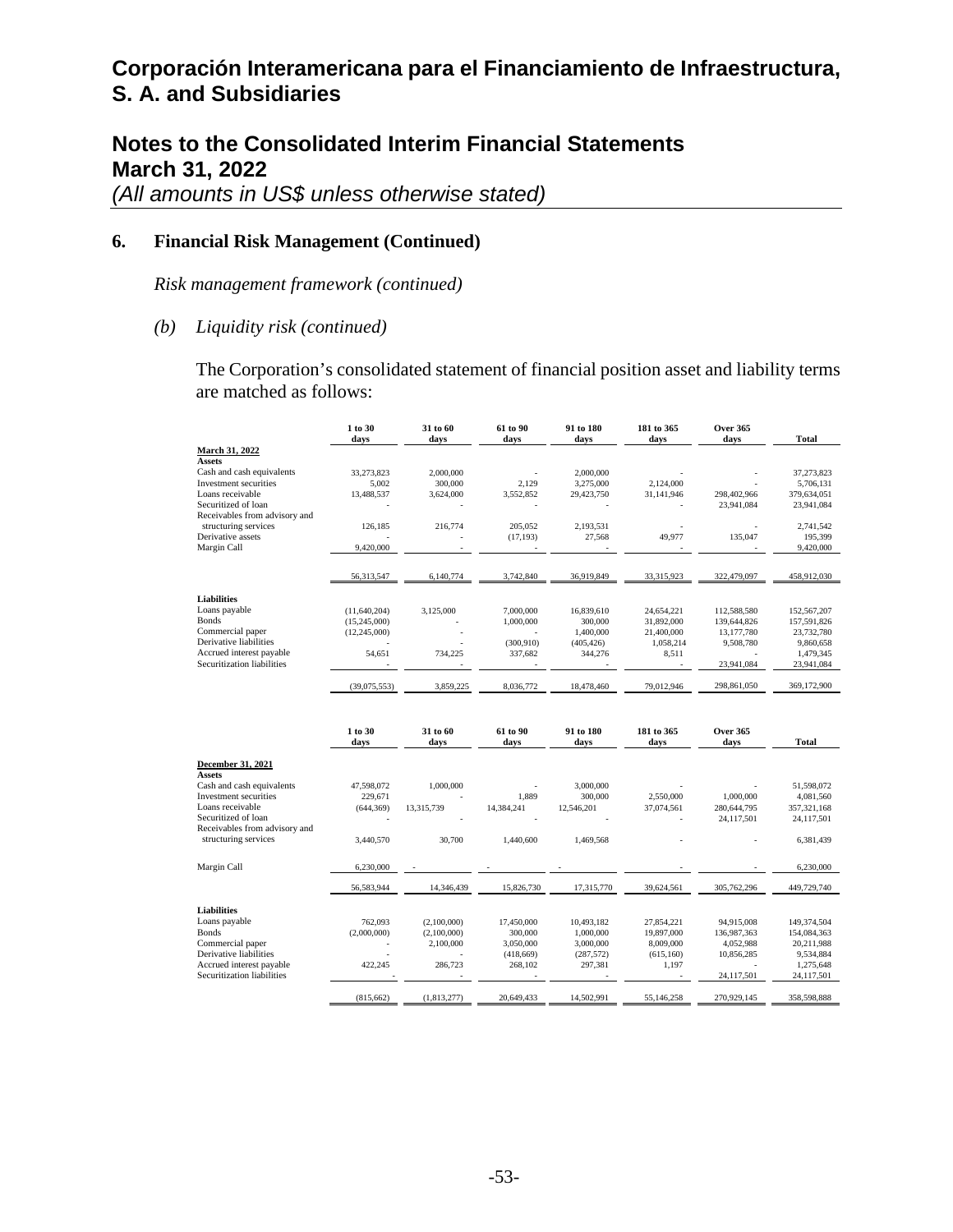## **Notes to the Consolidated Interim Financial Statements March 31, 2022**

*(All amounts in US\$ unless otherwise stated)* 

#### **6. Financial Risk Management (Continued)**

*Risk management framework (continued)* 

*(b) Liquidity risk (continued)* 

#### *Management of liquidity risk (continued)*

Outstanding contractual maturities of financial assets and liabilities and unrecognized loan commitments are as follows:

|                                                                                                                                                                | Carrying<br>amount                                      | <b>Gross</b><br><b>Nominal</b><br>inflow/<br>(outflow)                          | <b>Less than</b><br>1 month                               | Over<br>1 to 3<br>months                   | Over<br>3 months<br>to 1 year                  | Over<br>1 to 5 years               | Over 5<br>vears            |
|----------------------------------------------------------------------------------------------------------------------------------------------------------------|---------------------------------------------------------|---------------------------------------------------------------------------------|-----------------------------------------------------------|--------------------------------------------|------------------------------------------------|------------------------------------|----------------------------|
| March 31, 2022<br>Non-derivative liabilities:<br>Loans payable<br>Bonds <sup>*</sup><br>Commercial paper<br>Margin Call<br>Unrecognized loan<br>commitments    | 152,567,207<br>157,591,826<br>23,732,780<br>9,420,000   | (171.228.898)<br>(187, 320, 122)<br>(18.991.830)<br>(9,420,000)<br>(7,500,000)  | (5,411,571)<br>(3.004.875)<br>(9,420,000)<br>(7,500,000)  | (11.518.277)<br>(1,920,504)                | (47.438.167)<br>(35, 413, 537)<br>(15,986,955) | (105, 829, 775)<br>(149,986,081)   | (1,031,109)                |
|                                                                                                                                                                | 343, 311, 813                                           | (394, 460, 850)                                                                 | (25, 336, 446)                                            | (13, 438, 781)                             | (98, 838, 659)                                 | (255, 815, 856)                    | (1,031,109)                |
| Non – derivative assets:<br>Investment securities<br>Loans receivable                                                                                          | 5.706.131<br>379,634,051<br>385, 340, 182               | 5,787,166<br>519,271,105<br>525,058,271                                         | 9.279<br>15,129,933<br>15,139,212                         | 326,489<br>10,236,246<br>10,562,735        | 5.451.398<br>77,765,421<br>83,216,819          | 224,895,817<br>224,895,817         | 191,243,688<br>191,243,688 |
|                                                                                                                                                                | Carrying<br>amount                                      | <b>Gross</b><br><b>Nominal</b><br>inflow/<br>(outflow)                          | <b>Less than</b><br>1 month                               | Over<br>1 to 3<br>months                   | Over<br>3 months<br>to 1 year                  | Over<br>1 to 5 years               | Over 5<br>vears            |
| December 31, 2021<br>Non-derivative liabilities:<br>Loans payable<br>Bonds <sup>*</sup><br>Commercial paper<br>Margin call<br>Unrecognized loan<br>commitments | 149,374,504<br>154,084,363<br>20,211,988<br>(6,230,000) | (225.348.177)<br>(185, 584, 478)<br>(20,518,125)<br>(6,230,000)<br>(27,100,000) | (4,622,321)<br>(2,001,556)<br>(6,230,000)<br>(27,100,000) | (19,200,592)<br>(2,484,664)<br>(7,368,948) | (43,593,965)<br>(25,929,064)<br>(11, 147, 621) | (157, 931, 299)<br>(157, 170, 750) |                            |

|                                                                       | 317,440,855              | (464,780,780)            | (39.953.877)       | (29.054.204)         | (80.670.650)              | (315.102.049)            |             |
|-----------------------------------------------------------------------|--------------------------|--------------------------|--------------------|----------------------|---------------------------|--------------------------|-------------|
| Non – derivative assets:<br>Investment securities<br>Loans receivable | 4.081.560<br>357.321.168 | 4.176.432<br>464,411,787 | 233,026<br>171.665 | 23,046<br>30.173.803 | 2.915.582<br>64, 587, 528 | 1.004.778<br>207,860,236 | 161,618,555 |
|                                                                       | 361,402,728              | 468,588,219              | 404.691            | 30.196.849           | 67.503.110                | 208,865,014              | 161,618,555 |

\*Before fair value hedging adjustment.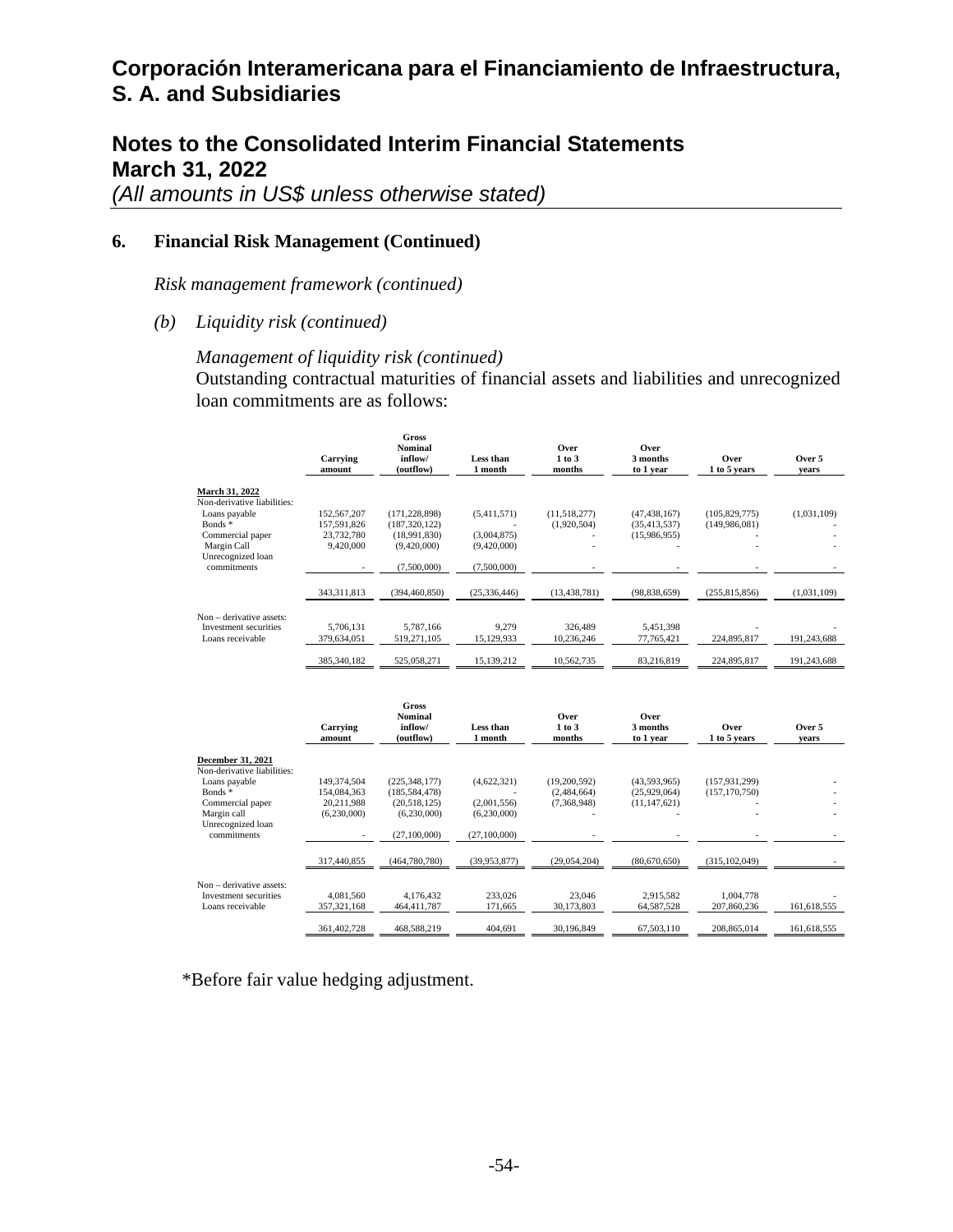## **Notes to the Consolidated Interim Financial Statements March 31, 2022**

*(All amounts in US\$ unless otherwise stated)* 

#### **6. Financial Risk Management (Continued)**

*Risk management framework (continued)* 

*(c) Market risk* 

Market risk is the risk that unfavorable movements in market variables, such as interest rates, equity prices, underlying assets, foreign exchange rates, and other financial variables, will affect the Corporation's income or the value of its holdings of financial instruments. The objective of market risk management is to manage and monitor risk exposure and to ensure that such exposure does not exceed acceptable limits, thus jeopardizing returns*.* 

#### *Foreign currency risk*

The Corporation incurs foreign currency risk when the value of its assets and liabilities denominated in currencies other than the U.S. dollar is affected by exchange rate variations, which are recognized in the consolidated statement of comprehensive income.

As of March 31, 2022, all the Corporation's assets and liabilities are denominated in U.S. dollars. Accordingly, no foreign currency risk is anticipated.

#### *Interest rate risk*

Interest rate risk is the risk that future cash flows and the value of underlying financial instruments will vary due to changes in market interest rates. Interest rate risk is managed by following an internal policy that limits the duration of equity to  $+/-1.5\%$ . The ALCO Committee, with the oversight of the Risk Committee, is responsible for monitoring interest rate risk.

Most of the Corporation's interest-earning assets and interest-bearing liabilities are repriced at least quarterly. As of March 31, 2022, 12% (December 31,2021: 11%) of interest-earning assets and 20% (December 31, 2021: 0%) of interest-bearing liabilities net of swaps are set to re-price after six months.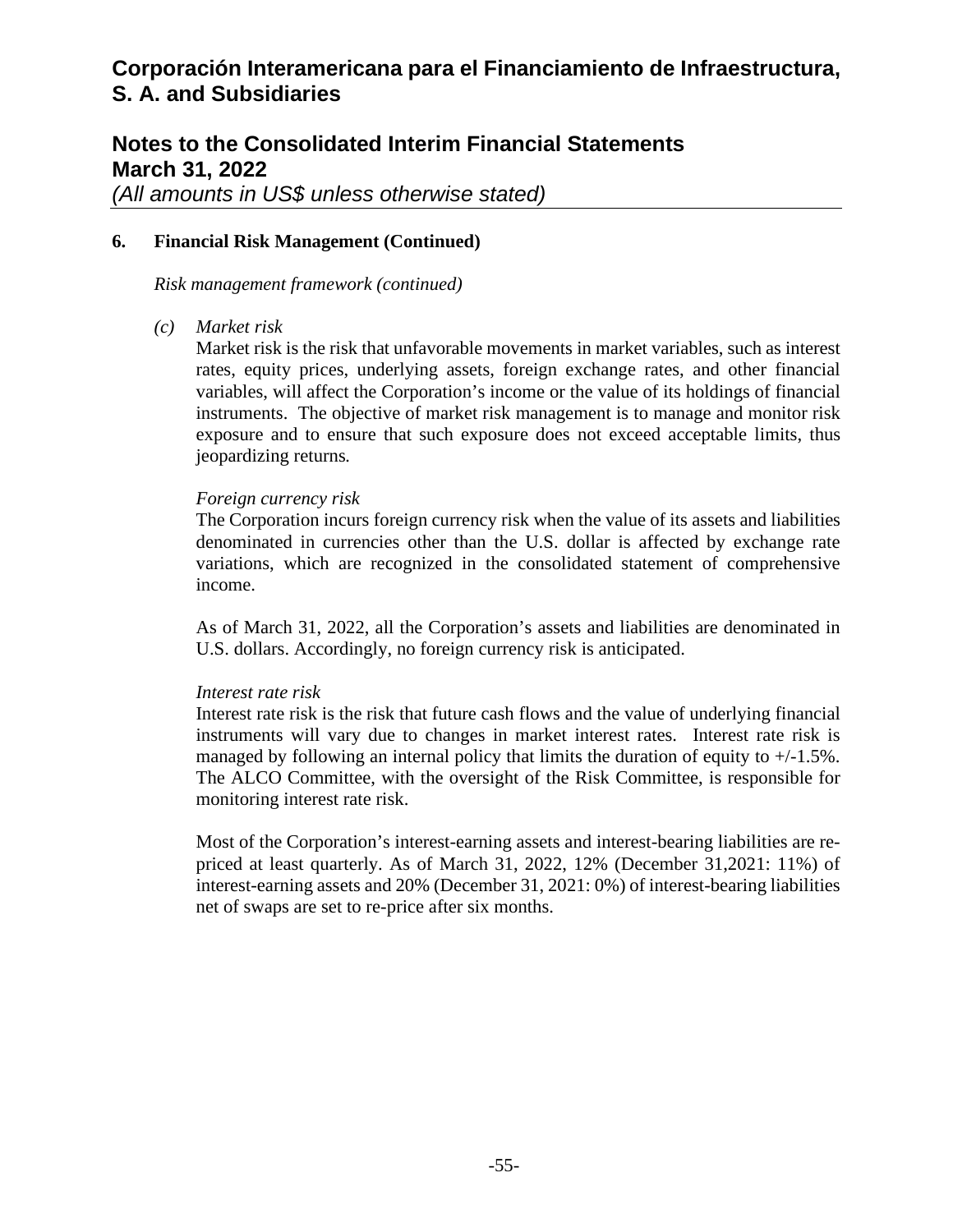### **Notes to the Consolidated Interim Financial Statements March 31, 2022**

*(All amounts in US\$ unless otherwise stated)* 

#### **6. Financial Risk Management (Continued)**

*Risk management framework (continued)* 

*(c) Market risk (continued)* 

#### *Interest rate risk (continued)*

The following tables summarize the Corporation's exposure to interest rate risks based on a duration of economic equity analysis.

| <b>March 31, 2022</b>                    | <b>Assets</b> | <b>Liabilities</b> | <b>Net</b> |  |
|------------------------------------------|---------------|--------------------|------------|--|
|                                          |               |                    |            |  |
| Present Value                            | 443,168,973   | (355, 536, 266)    | 87,632,707 |  |
| Duration (excluding interest rate swaps) | 0.39          | 0.34               |            |  |
| Duration (including interest rate swaps) | 0.39          | 0.34               | 0.06       |  |
| Floating rate as a % total               | 89.64%        | 43.66%             |            |  |
| Fixed rate as a % total                  | 8.55%         | 14.28%             |            |  |
| Hybrid Rate as a % Total                 | 1.81%         | 42.05%             |            |  |
| Net Portfolio's Sensitivity to 100bp     |               |                    | 0.64       |  |
| change in interest rate                  |               |                    |            |  |
| <b>POLICY LIMIT:</b>                     |               |                    | $+/- 2.00$ |  |

| <b>December 31, 2021</b>                                  | <b>Assets</b>       | <b>Liabilities</b>    | <b>Net</b> |  |
|-----------------------------------------------------------|---------------------|-----------------------|------------|--|
| Present Value<br>Duration (excluding interest rate swaps) | 428,417,300<br>0.42 | (352,993,638)<br>0.32 | 75,423,662 |  |
| Duration (including interest rate swaps)                  | 0.42                | 0.32                  | 0.10       |  |
| Floating rate as a % total                                | 89.15%              | 42.01%                |            |  |
| Fixed rate as a % total                                   | 8.82%               | 14.00%                |            |  |
| Hybrid Rate as a % Total                                  | 2.02%               | 44.00%                |            |  |
| Net Portfolio's Sensitivity to 100bp                      |                     |                       | 0.90       |  |
| change in interest rate                                   |                     |                       |            |  |
| POLICY LIMIT:                                             |                     |                       | $+/- 2.00$ |  |

A change of 100 basis points in interest rates would have increased or decreased the Corporation's net economic value by US\$556,579 (December 31,2021: US\$404,121) or 0.51% (December 31,2021: 0.32%).

The following tables summarize the Corporation's exposure to interest rate risk. Assets and liabilities are classified based on the repricing or maturity date, whichever occurs first.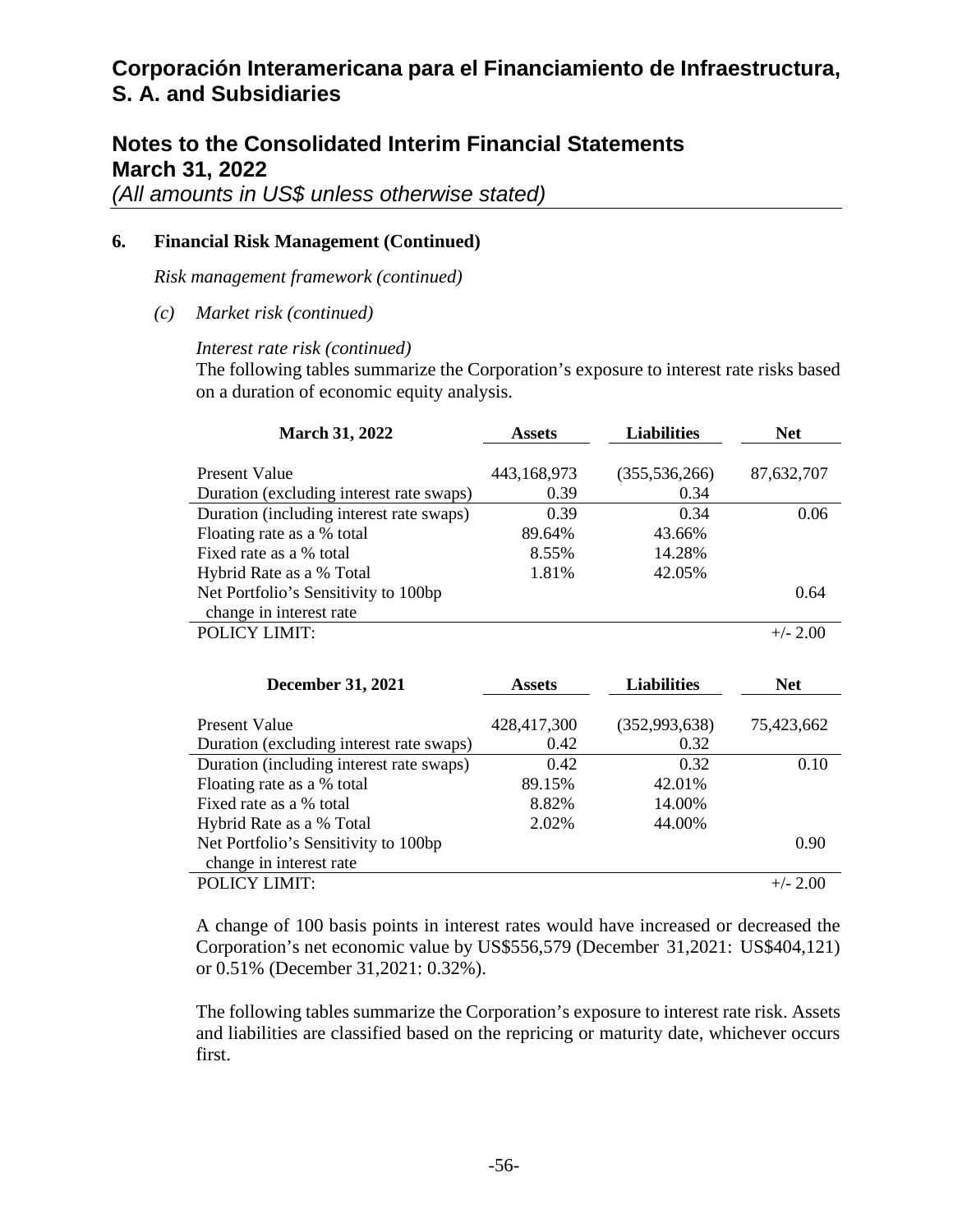### **Notes to the Consolidated Interim Financial Statements March 31, 2022**

*(All amounts in US\$ unless otherwise stated)* 

#### **6. Financial Risk Management (Continued)**

*Risk management framework (continued)* 

*(c) Market risk (continued)* 

*Interest rate risk (continued)* 

|                                         | 1 to 30<br>days | 31 to 60<br>days | 61 to 90<br>days | 91 to 180<br>days | 181 to<br>365 days | Over<br>365 days | <b>Total</b> |
|-----------------------------------------|-----------------|------------------|------------------|-------------------|--------------------|------------------|--------------|
| March 31, 2022<br>Asset<br>Loans and    |                 |                  |                  |                   |                    |                  |              |
| investments, gross                      | 51,243,185      | 95,780,113       | 157,872,000      | 33,564,928        | 14,407,543         | 32,848,204       | 385,715,973  |
| Liability                               |                 |                  |                  |                   |                    |                  |              |
| Loans, gross                            | 7,800,000       | 46,250,000       | 46,445,000       | 40,182,468        | 78,528,364         | 126,971,063      | 346,176,895  |
| Net position                            | 43,443,185      | 49.530.113       | 111,427,000      | (6,617,540)       | (64, 120, 821)     | (94, 122, 859)   | 39,539,078   |
|                                         | 1 to 30<br>days | 31 to 60<br>days | 61 to 90<br>days | 91 to 180<br>days | 181 to<br>365 days | Over<br>365 days | <b>Total</b> |
| December 31, 2021<br>Asset<br>Loans and |                 |                  |                  |                   |                    |                  |              |
| investments, gross                      | 64.637.248      | 58,822,622       | 105,321,555      | 94,005,582        | 12,328,196         | 28,148,460       | 363,263,663  |
| Liability<br>Loans, gross               | 14,853,895      | 20,000,000       | 33,568,182       | 74.350,000        | 5,136,364          | 2,843,580        | 150,752,021  |
|                                         |                 |                  |                  |                   |                    |                  |              |
| Net position                            | 49,783,353      | 38.822.622       | 71,753,373       | 19.655.582        | 7,191,832          | 25,304,880       | 212,511,642  |

#### *Operational risk*

Operational risk is the risk of direct or indirect loss arising from a wide variety of causes associated with the Corporation's processes, personnel, technology, and infrastructure, and from external factors such as those arising from legal and regulatory requirements and generally accepted standards of corporate behavior. Operational risks arise from all the Corporation's operations and are faced by all business entities.

The Corporation's objective is to manage operational risk to balance the avoidance of financial losses and damage to the Corporation's reputation with overall costeffectiveness and to avoid control procedures that restrict initiative and creativity.

The primary responsibility for the development of internal controls and procedures to address operational risk is assigned to the Corporation's management. The Corporation has the following controls and procedures in place:

- Internal procedures for evaluating, approving, and monitoring loan operations;
- Internal procedures for managing the liquid portfolio;
- Internal procedures for acquiring derivative financial instruments;
- Internal procedures for the minimum insurance requirement;
- Environmental and social policies;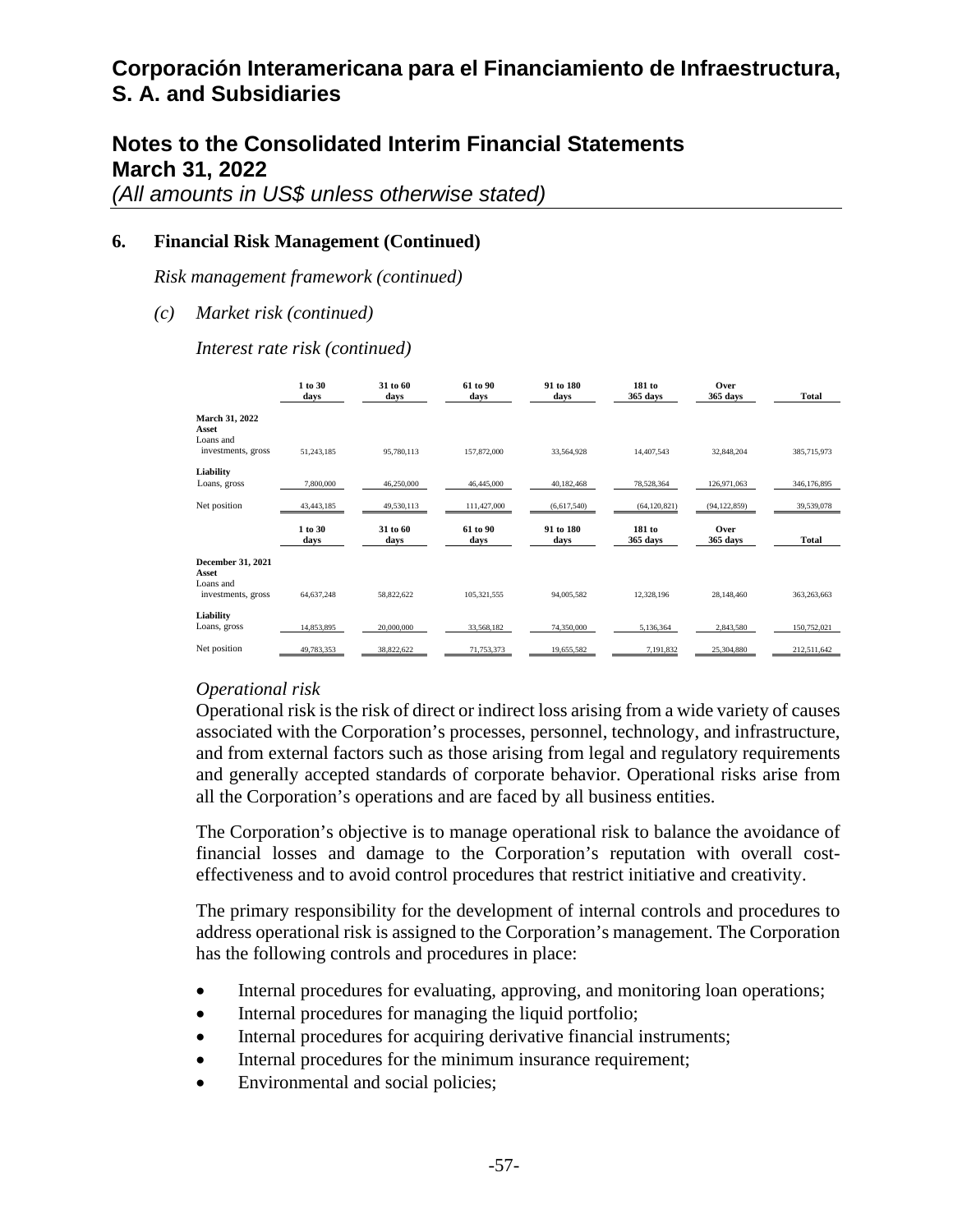## **Notes to the Consolidated Interim Financial Statements March 31, 2022**

*(All amounts in US\$ unless otherwise stated)* 

#### **6. Financial Risk Management (Continued)**

*Risk management framework (continued)* 

*(c) Market risk (continued)* 

*Operational risk (continued)* 

- Compliance with internal policies and controls;
- Code of conduct for employees and the Board of Directors and its Committees;
- Corporate Compliance Manual to prevent money laundering activities; and
- Acquisition of insurance to mitigate operational risk.

The Risk Committee oversees management's program to limit or control operational risk and ensures that the Corporation has in place an appropriate enterprise-wide process to identify, assess and monitor this risk. The Audit Committee monitors compliance with the Corporation's internal policies and procedures on a regular basis, based on reports made by the Internal Auditor.

#### Actions implemented due to the COVID-19 pandemic

The Corporation has successfully implemented its Business Continuity Plan, implicating among other things, that 100% of its staff can work remotely if needed(telecommuting).

This has increased the frequency of risks associated with cybersecurity, among them:

- Increased e-mail attack attempts; and
- Increased attack attempts due to the widespread use of remote connection protocols.

To counteract these risks, management of the Corporation has reinforced controls as follows:

- Monitoring of main attack vectors was extended to e-mail and end-user devices; and
- The frequency of vulnerability scans has been intensified.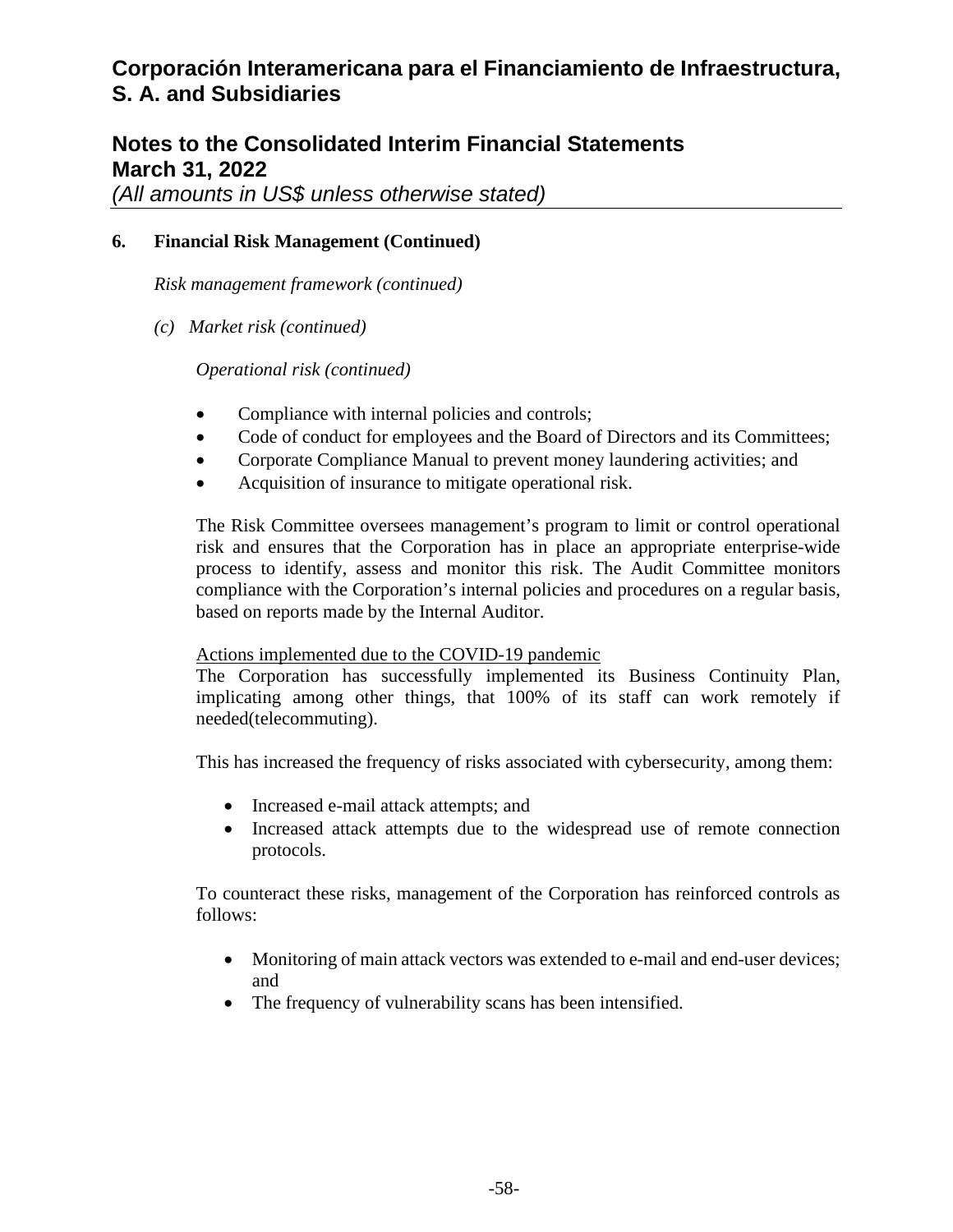### **Notes to the Consolidated Interim Financial Statements March 31, 2022**

*(All amounts in US\$ unless otherwise stated)* 

#### **6. Financial Risk Management (Continued)**

*Risk management framework (continued)* 

*(d) Capital management* 

The Corporation has adopted the Standardized Approach of Basel II, approved by the Board of Directors on December 13, 2018. The Corporation's capital structure is as follows:

|                                                                                                                | March 31,<br>2022                                                       | December 31,<br>2021                                                |
|----------------------------------------------------------------------------------------------------------------|-------------------------------------------------------------------------|---------------------------------------------------------------------|
| Tier 1 capital                                                                                                 | 109,792,153                                                             | 108,936,307                                                         |
| Total capital                                                                                                  | 109,792,153                                                             | 108,936,307                                                         |
| Risk weight of 50%<br>Risk weight of 100%<br>Risk weight of 150%<br>Risk weight of 250%<br>Risk weight of 400% | 17,529,885<br>346, 348, 587<br>78,866,244<br>15, 147, 628<br>25.348.991 | 25,493,153<br>330,724,167<br>85,222,891<br>12,044,534<br>25,384,274 |
| Subtotal for credit risk<br>Concentration<br>Operational risk                                                  | 483, 241, 335<br>191,152,797<br>78.370.959                              | 478,869,019<br>183,954,974<br>78.370.959                            |
| Risk - weighted assets                                                                                         | 752,765,091                                                             | 741,194,952                                                         |
| Capital adequacy                                                                                               | 14.59%                                                                  | 14.70%                                                              |
| Required capital adequacy (as established by the Board                                                         | 12.50%                                                                  | 12.50%                                                              |

For investment property, a 400% risk weight was used in a Solar Power Company as the Corporation owns shares in this company. For the US\$1.2 million first loss guarantee related to the securitization program, a 400% risk weight was applied.

*(e) Securitized Loans* 

As part of the credit risk management, specifically concentration risk, the Corporation decided to reduce its individual concentration by starting a securitization program with institutional investors in El Salvador (See Note 21).

#### **7. Cash and Cash Equivalents**

Cash and cash equivalents are detail as follows:

|                                   | March 31,<br>2022 | December 31,<br>2021 |
|-----------------------------------|-------------------|----------------------|
| Cash                              | 1,000             | 1,000                |
| Current account                   | 18,902,823        | 28,447,072           |
| Time deposits                     | 18,370,000        | 23,150,000           |
|                                   | 37,273,823        | 51,598,072           |
| Less: Time deposits with maturity |                   |                      |
| more than ninety days             | (2,000,000)       | (3,000,000)          |
|                                   | 35,273,823        | 48,598,072           |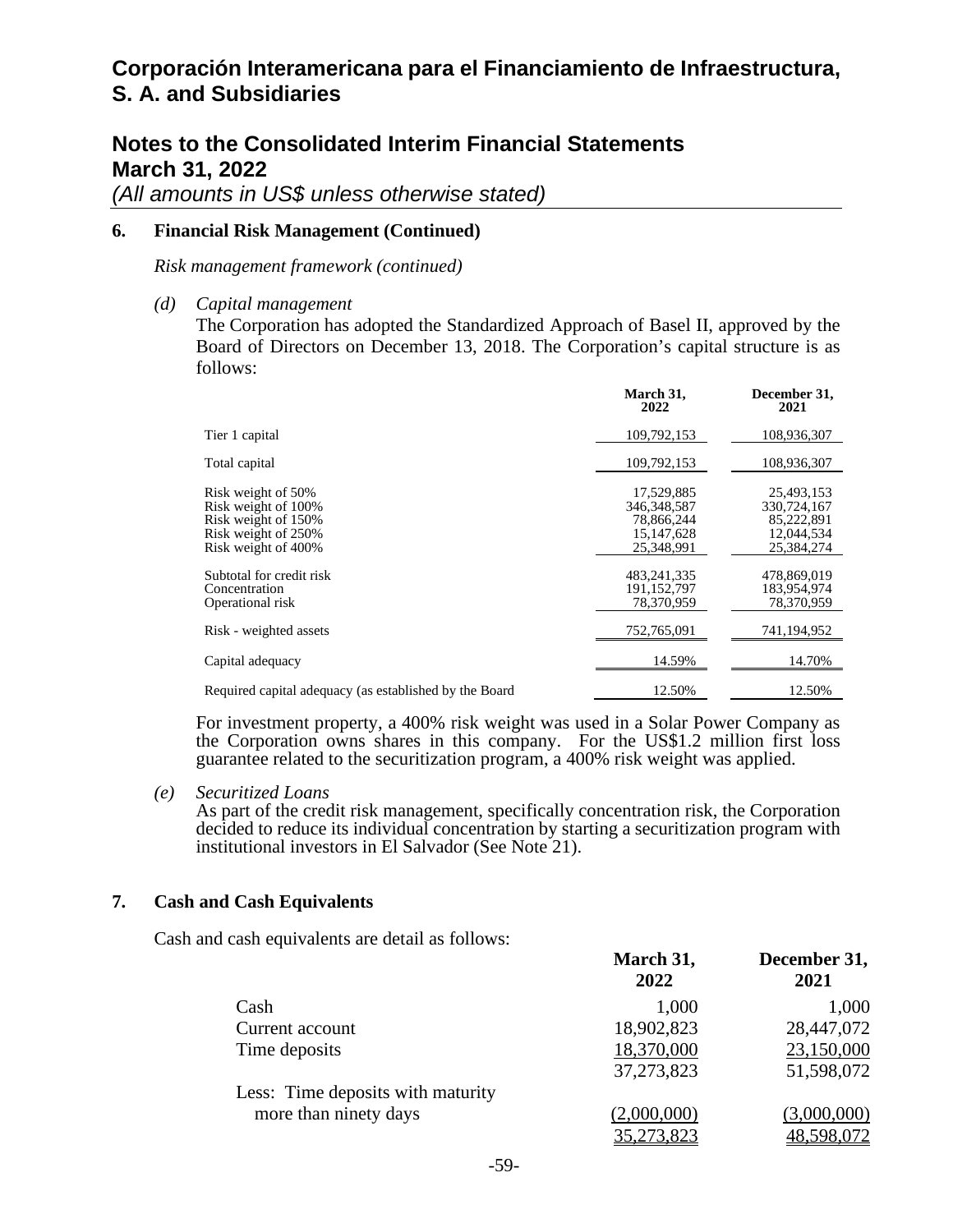### **Notes to the Consolidated Interim Financial Statements March 31, 2022**

*(All amounts in US\$ unless otherwise stated)* 

#### **8. Reconciliation of Movements of Borrowings and Debt Arising from Financing Activities, as Presented in the Consolidated Statements of Cash Flows**

|                                                           | <b>March 31, 2022</b> |              |             |                |  |  |
|-----------------------------------------------------------|-----------------------|--------------|-------------|----------------|--|--|
|                                                           |                       |              | Commercial  |                |  |  |
|                                                           | Loans                 | <b>Bonds</b> | Paper       | <b>Total</b>   |  |  |
| <b>Balance at January 1, 2021</b>                         | 149.374.504           | 154,084,363  | 20,211,988  | 323,670,855    |  |  |
| Change from financing cash flow                           |                       |              |             |                |  |  |
| Proceeds from loans payable                               | 19,600,00             |              |             | 19,600,000     |  |  |
| Repayment of loans payable                                | (16, 407, 297)        |              |             | (16, 407, 297) |  |  |
| Proceeds from issue bonds                                 |                       | 4.000.000    |             | 4,000,000      |  |  |
| Repayment of bonds                                        |                       | (172,020)    |             | (172,020)      |  |  |
| Proceeds from issue of commercial paper                   |                       |              | 12,791,000  | 12.791.000     |  |  |
| Repayment of commercial paper                             |                       |              | (9,270,208) | (9,270,208)    |  |  |
| Total from financing cash flows                           | 3,192,703             | 3,827,980    | 3,520,792   | 10,541,475     |  |  |
| Change of fair value for hedge<br>accounting relationship |                       | (320, 517)   |             | (320, 517)     |  |  |
| <b>Balance at December 31, 2021</b>                       | 152,567,207           | 157,591,826  | 23,732,780  | 333,891,813    |  |  |

|                                     | <b>March 31, 2021</b> |              |             |              |  |  |
|-------------------------------------|-----------------------|--------------|-------------|--------------|--|--|
|                                     | Commercial            |              |             |              |  |  |
|                                     | Loans                 | <b>Bonds</b> | Paper       | <b>Total</b> |  |  |
| <b>Balance at January 1, 2020</b>   | 159,909,764           | 166,415,132  | 39,547,680  | 365,872,576  |  |  |
| Change from financing cash flow     |                       |              |             |              |  |  |
| Proceeds from loans payable         | 25,000,000            |              |             | 25,000,000   |  |  |
| Repayment of loans payable          | (19,041,461)          |              |             | (19,041,461) |  |  |
| Proceeds from issue bonds           |                       | 19,495,000   |             | 19,495,000   |  |  |
| Repayment of bonds                  |                       | (17,800,000) |             | (17,800,000) |  |  |
| Proceeds from issue of commercial   |                       |              |             |              |  |  |
| paper                               |                       |              | 10,550,000  | 10,550,000   |  |  |
| Repayment of commercial paper       |                       |              | (9,455,000) | (9,455,000)  |  |  |
| Total from financing cash flows     | 5,958,539             | 1.695.000    | 1,095,000   | 8,748,539    |  |  |
| Change of fair value for hedge      |                       |              |             |              |  |  |
| accounting relationship             |                       | (4,720,97)   |             | (4,720,979)  |  |  |
| <b>Balance at December 31, 2020</b> | 165,868,303           | 163,389,153  | 40,642,680  | 369,900,135  |  |  |

Reconciliation of equity movements arising from financing activities are presented in the consolidated statement of changes in equity.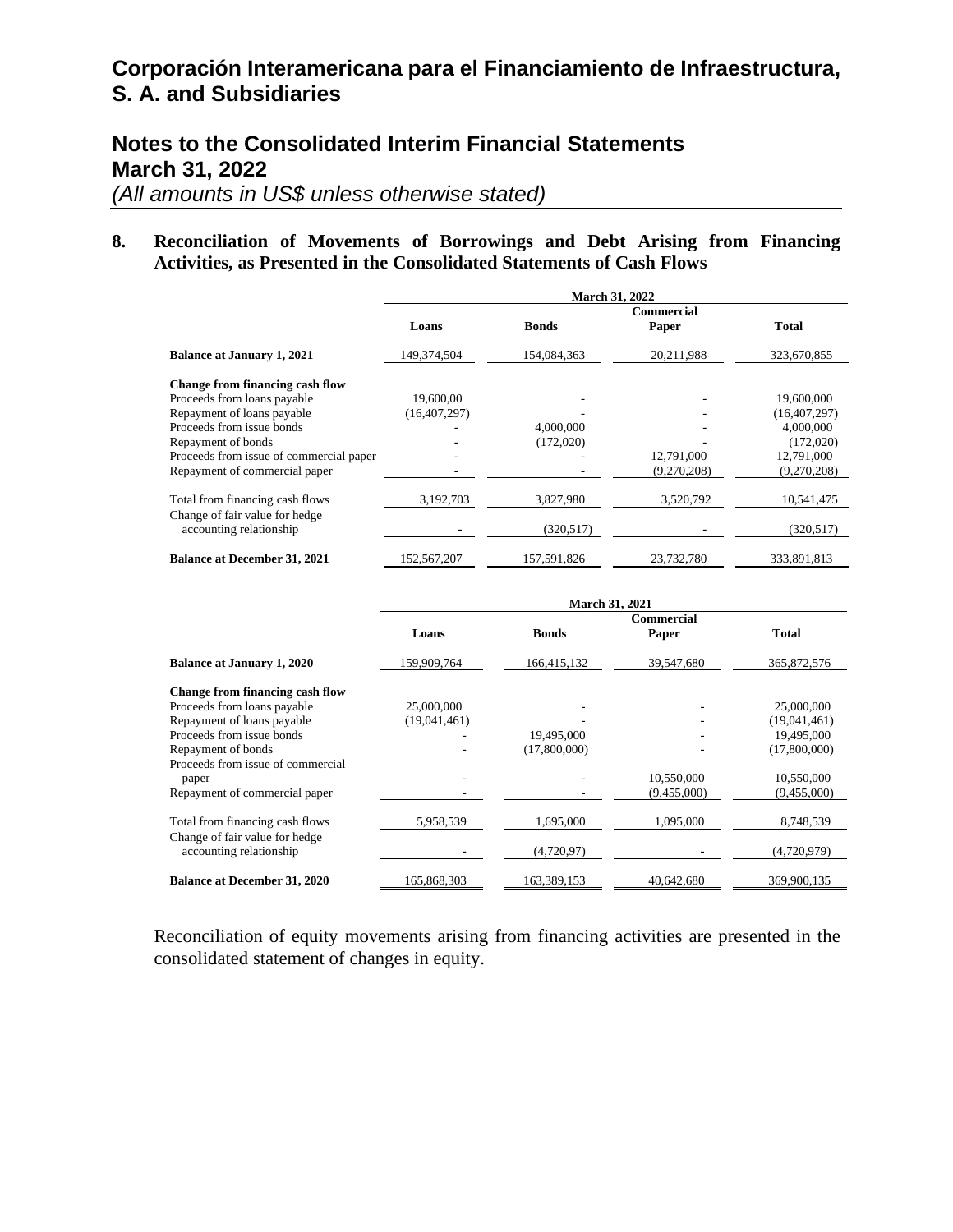## **Notes to the Consolidated Interim Financial Statements March 31, 2022**

*(All amounts in US\$ unless otherwise stated)* 

#### **9. Furniture, Equipment, Improvements and Rights-of-Use Assets**

Furniture, equipment, improvements, and rights-of-use assets are summarized as follows:

|                                                     | <b>March 31, 2022</b>             |                                        |                       |                                        |                     |  |  |
|-----------------------------------------------------|-----------------------------------|----------------------------------------|-----------------------|----------------------------------------|---------------------|--|--|
|                                                     | <b>Furniture and</b><br>Equipment | <b>Property</b><br><b>Improvements</b> | Computer<br>Equipment | Rights-of-<br><b>Use Assets</b><br>(1) | <b>Total</b>        |  |  |
| Cost                                                |                                   |                                        |                       |                                        |                     |  |  |
| Balance at January 1, 2022<br>Acquisitions          | 147,755                           | 1,120,007                              | 170,870<br>12,234     | 1,014,494                              | 2,453,126<br>12,234 |  |  |
| Adjustment<br>Sales                                 |                                   |                                        | (2,016)               |                                        | (2,016)             |  |  |
| <b>Balance at March 31, 2022</b>                    | 147,755                           | 1,120,007                              | 181,088               | 1,014,494                              | 2,463,344           |  |  |
| <b>Accumulated depreciation:</b>                    |                                   |                                        |                       |                                        |                     |  |  |
| Balance at January 1, 2022<br>Expense of the period | 147,639                           | 491.640<br>27,905                      | 128,301<br>7,730      | 202,899<br>50,725                      | 970,479<br>86,360   |  |  |
| Adjustment<br><b>Sales</b>                          |                                   |                                        | (1,995)               |                                        | (1,995)             |  |  |
| <b>Balance at March 31, 2022</b>                    | 147,639                           | 519,545                                | 134,036               | 253,624                                | 1,054,844           |  |  |
| <b>Net balance</b>                                  | 116                               | 600,462                                | 47,052                | 760,870                                | 1,408,500           |  |  |

(1) The rights-of-use assets mainly consist of office premises under lease (see Note  $3(t)$ ).

|                                     | <b>December 31, 2021</b>          |                                        |                       |                                        |              |  |  |
|-------------------------------------|-----------------------------------|----------------------------------------|-----------------------|----------------------------------------|--------------|--|--|
|                                     | <b>Furniture and</b><br>Equipment | <b>Property</b><br><b>Improvements</b> | Computer<br>Equipment | Rights-of-<br><b>Use Assets</b><br>(1) | <b>Total</b> |  |  |
| Cost                                |                                   |                                        |                       |                                        |              |  |  |
| Balance at January 1, 2021          | 147,755                           | 1,120,007                              | 160,572               | 1,610,639                              | 3,038,973    |  |  |
| Acquisitions                        |                                   |                                        | 57,026                |                                        | 57,026       |  |  |
| Adjustment                          |                                   |                                        | 3,367                 | (596, 146)                             | (592, 779)   |  |  |
| <b>Sales</b>                        |                                   |                                        | (50,095)              |                                        | (50,095)     |  |  |
| <b>Balance at December 31.</b>      |                                   |                                        |                       |                                        |              |  |  |
| 2021                                | 147,755                           | 1,120,007                              | 170,870               | 1,014,493                              | 2,453,125    |  |  |
| <b>Accumulated depreciation:</b>    |                                   |                                        |                       |                                        |              |  |  |
| Balance at January 1, 2021          | 129,986                           | 514,207                                | 130,105               | 402,660                                | 1,176,958    |  |  |
| Expense of the period               | 17,719                            | 142,130                                | 42,585                | 201,330                                | 403,764      |  |  |
| Adjustment                          | (66)                              | (164, 697)                             | (3,269)               | (401,091)                              | (569, 123)   |  |  |
| <b>Sales</b>                        |                                   |                                        | (41, 120)             |                                        | (41, 120)    |  |  |
| <b>Balance at December 31, 2021</b> | 147,639                           | 491,640                                | 128,301               | 202,899                                | 970,479      |  |  |
| <b>Net balance</b>                  | 116                               | 628,367                                | 42,569                | 811,594                                | 1,482,646    |  |  |

(1) They mainly consist of rights of use-assets corresponding to office premises under lease (see Note  $3(t)$ ).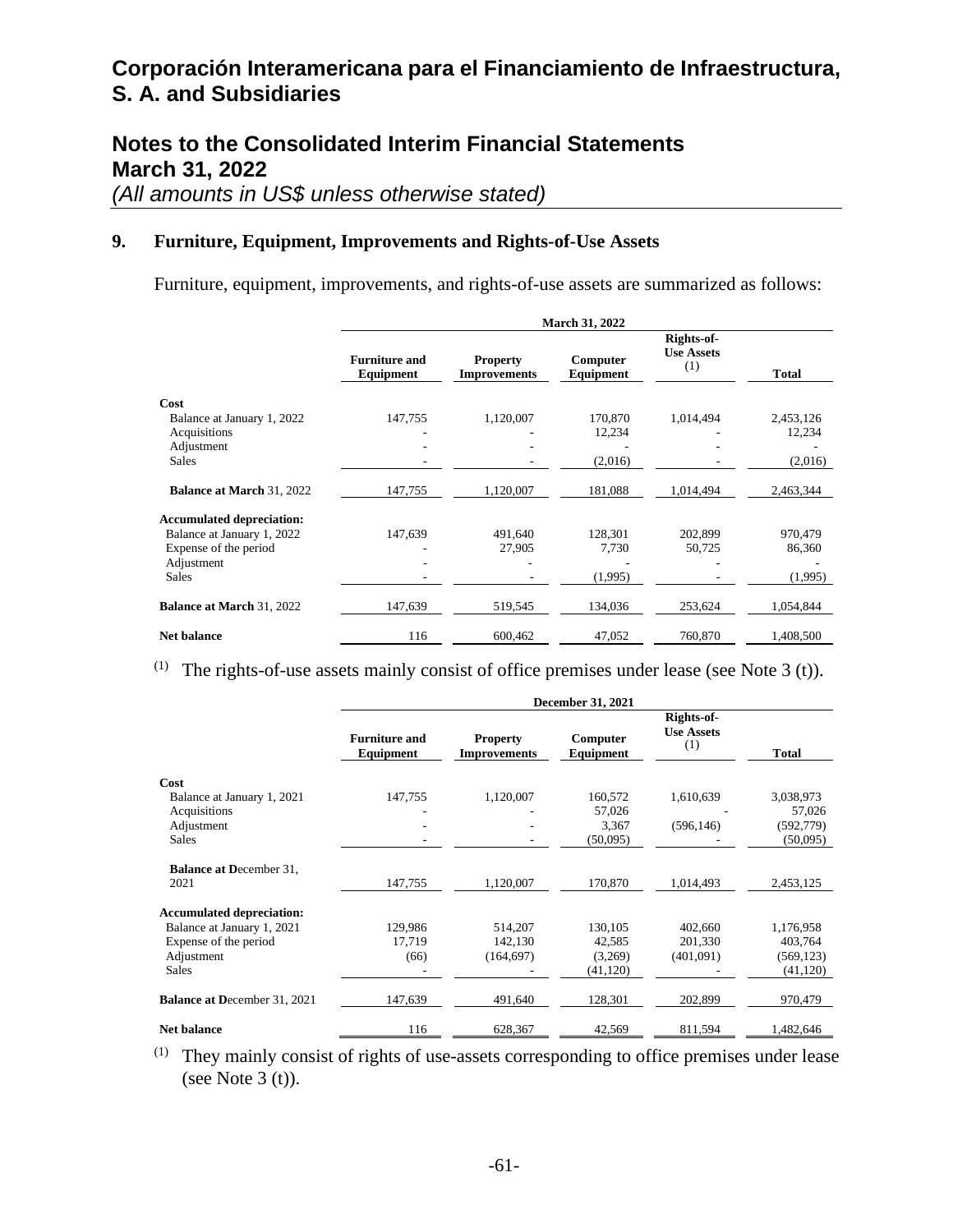## **Notes to the Consolidated Interim Financial Statements March 31, 2022**

*(All amounts in US\$ unless otherwise stated)* 

#### **9. Furniture, Equipment, Improvements and Rights-of-Use Assets (Continued)**

The Corporation has an intangible asset recorded as other assets for an amount of US\$90,882 which generated an amortization of US\$4,457 during the period ended March 31, 2022 (March 31, 2021: US\$4,457) (Note 11).

#### **10. Investment Property**

Investment property is summarized as follows:

|                                                      | March 31,<br>2022 | December 31,<br>2021 |
|------------------------------------------------------|-------------------|----------------------|
| Balance at beginning of the year                     | 15,756,299        | 17,016,964           |
| Changes in fair value                                |                   | (1,260,665)          |
| Increase in assets received in satisfaction of loans |                   |                      |
| Balance at end of the period                         | 15,756,299        | 15,756,299           |

In November 2019, the Corporation accelerated the loan granted to a solar-power company in Honduras, executing the guarantees of the loan, which included the trusts that owned: all the shares of the company, all fixed assets (land and equipment) and the license of the operation of the plant. As of March 31, 2022, the book value of the investment property, and its fair value as of March 31, 2022, is US\$5,140,193 (December 31,2021: US\$5,140,193).

In December 2019, the Corporation granted a new loan with an independent source of payment from the original sponsor. As a result of the restructured transaction, the new outstanding balance is US\$6,956,481. Additionally, a tract of land, was received in lieu of payment as part of the restructuring and was recorded as investment property which fair value as of March 31, 2022, is US\$10,616,106 (December 31, 2021: US\$10,616,106). As of December 31, 2021, the Corporation has signed a contract to sale this land for a value of US\$10,616,106, which will be executed in 2022.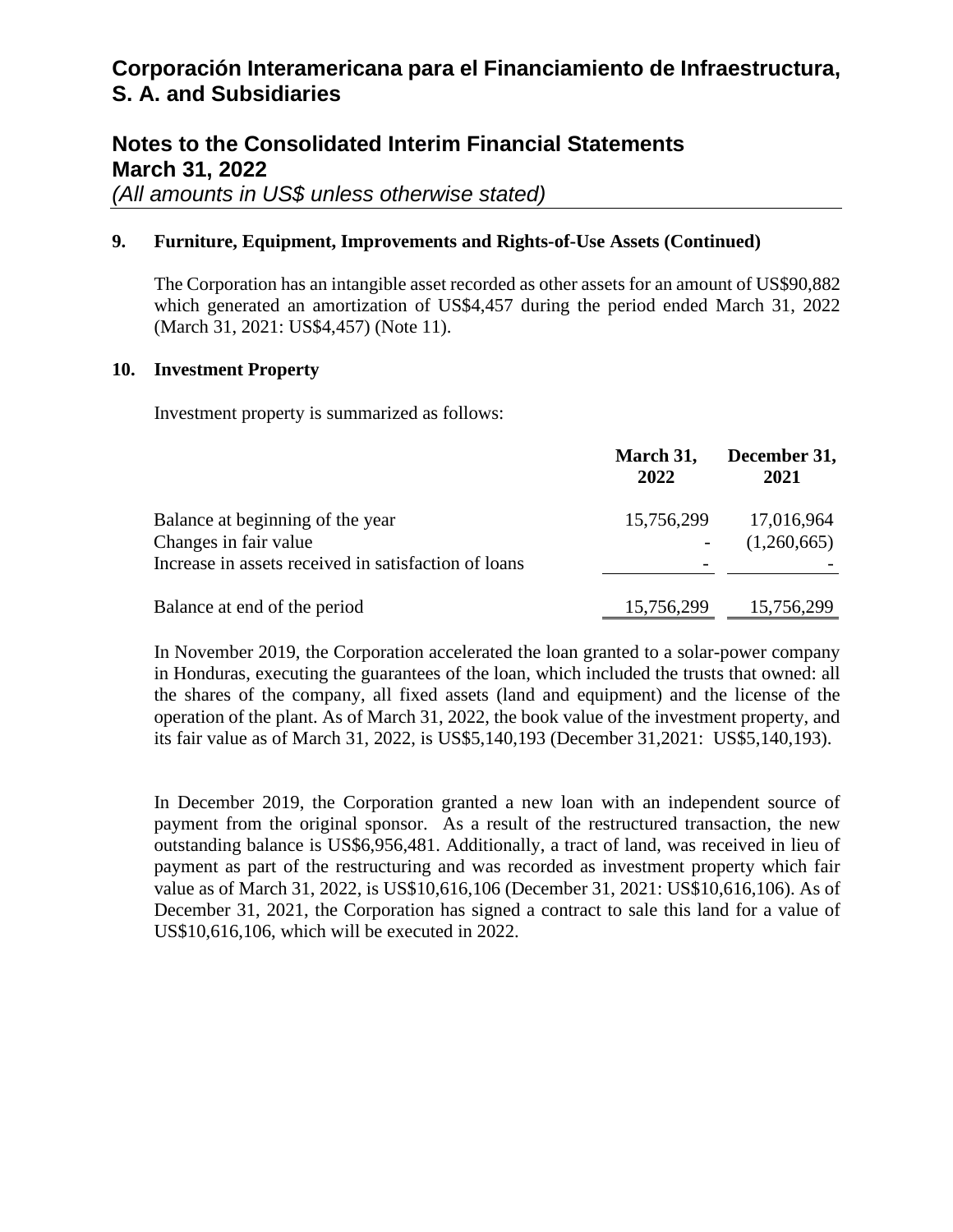# **Notes to the Consolidated Interim Financial Statements March 31, 2022**

*(All amounts in US\$ unless otherwise stated)* 

#### **11. Other Assets**

Other assets are summarized as follows:

|                                 | March 31,<br>2022 | December31,<br>2021 |
|---------------------------------|-------------------|---------------------|
| Administrative prepaid expenses | 1,475,106         | 1,639,888           |
| Treasury prepaid expenses       | 598,449           | 533,380             |
| Intangible asset, net (Note 9)  | 4,709             | 9,166               |
| Guarantee deposits              | 205,532           | 16,345              |
| Ongoing projects                | 172,222           | 63,760              |
| Deferred income tax asset       | 903,200           | 1,044,972           |
| Other receivables               | 2,521,242         | 2,802,939           |
| Total                           | 5,880,460         | 6,110,450           |

#### **12. Loans Payable**

Loans payable, net of origination costs (commissions paid), are as follows:

|                                                     |                 | March 31,   | December 31, |
|-----------------------------------------------------|-----------------|-------------|--------------|
|                                                     | <b>Maturity</b> | 2022        | 2021         |
| <b>Foreign financial institutions</b>               |                 |             |              |
| Occidental Bank (Barbados) Ltd.                     | 2022            | 4,000,000   | 4,000,000    |
| German Investment Corporation (KFW DEG)             | 2022            | 6,250,000   | 6,250,000    |
| Global Climate Partnership Fund                     | 2022            | 7,450,000   | 14,900,000   |
| International Finance Bank (IFB)                    | 2023            | 10,714,286  | 14,285,714   |
| Finnish Fund for Industrial Cooperation (Finn fund) | 2023            | 15,000,000  | 12,900,000   |
| <b>Bancaribe Curacao</b>                            | 2023            | 8,000,000   | 8,000,000    |
| Caribbean Development Bank                          | 2024            | 4,548,125   | 5,116,307    |
| Development Finance Institute (FinDev)              | 2025            | 10,500,000  | 10,500,000   |
| Cargill Financial Services International            | 2025            | 25,000,000  | 25,000,000   |
| Global Climate Partnership Fund                     | 2026            | 25,000,000  | 15,000,000   |
| Cargill Financial Services International            | 2026            | 20,000,000  | 20,000,000   |
| Banco de Desarrollo de Amércia Latina (CAF)         | 2023            | 7,500,000   |              |
| <b>Local financial institutions</b>                 |                 |             |              |
| Banco Internacional de Costa Rica, S. A.            | 2022            | 4,800,000   | 9,800,000    |
| <b>Banco Mercantil</b>                              | 2022            | 5,000,000   | 5,000,000    |
|                                                     |                 | 153,762,411 | 150,752,021  |
| Deferred costs                                      |                 | (1,195,204) | (1,377,517)  |
|                                                     |                 |             |              |
| Total                                               |                 | 152,567,207 | 149,374,504  |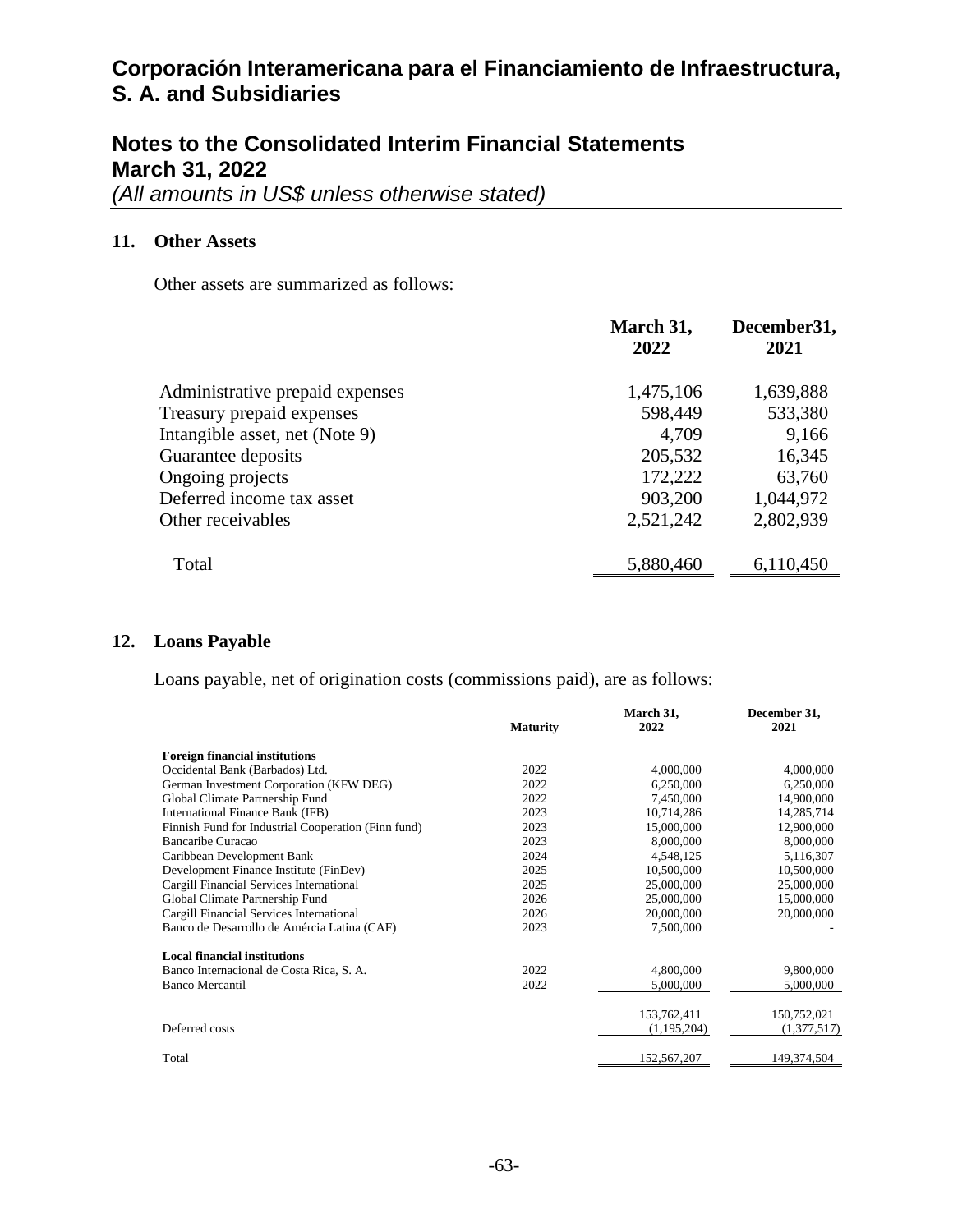## **Notes to the Consolidated Interim Financial Statements March 31, 2022**

*(All amounts in US\$ unless otherwise stated)* 

#### **12. Loans Payable (Continued)**

The effective annual interest rates on loans with financial entities range between 1.93% and 5.25% (December 31,2021: between 3.23% and 5.85%).

Following is a detail of the loans outstanding payable, undrawn balance of committed lines of credit and undrawn balance of uncommitted lines of credit:

|                                                | March 31,<br>2022 | December 31,<br>2021 |
|------------------------------------------------|-------------------|----------------------|
| Loans payable outstanding, net gross           | 152,567,207       | 149,374,504          |
| Undrawn balance of committed lines of credit   |                   | 2,100,000            |
| Undrawn balance of uncommitted lines of credit | 7,500,000         | 25,000,000           |

See Note 6(b) for information on outstanding contractual maturities of borrowings. The Corporation has not any defaults of principal, interest, or other covenant breaches with respect to its loans payable.

#### **13. Bonds**

Bonds are detail as follows:

| March 31,<br>December 31,<br>2022<br>2021     |             |
|-----------------------------------------------|-------------|
| Corporate bond - Panama<br>64,033,006         | 61,886,497  |
| Corporate Green Bond - Panama<br>50,062,632   | 50,762,544  |
| Corporate Green Bond - Colombia<br>44,640,126 | 42,707,241  |
| 158,735,764<br>155,356,282                    |             |
| Deferred costs<br>(1,143,938)                 | (1,271,919) |
| 154,084,363<br>157,591,826<br>Total           |             |

#### *Corporate Bond - Panama*

Through Resolution SMV-691-17 of the Superintendency of the Securities Market of Panama, on December 20, 2017, the public offering of a corporate bonds program in Panama was made, with a nominal value of US\$100,000,000. The corporate bonds were issued in nominative and rotating titles, registered and without coupons, in denominations of US\$1,000 and their multiples. The bonds will pay interest quarterly and may not be redeemed early by the issuer.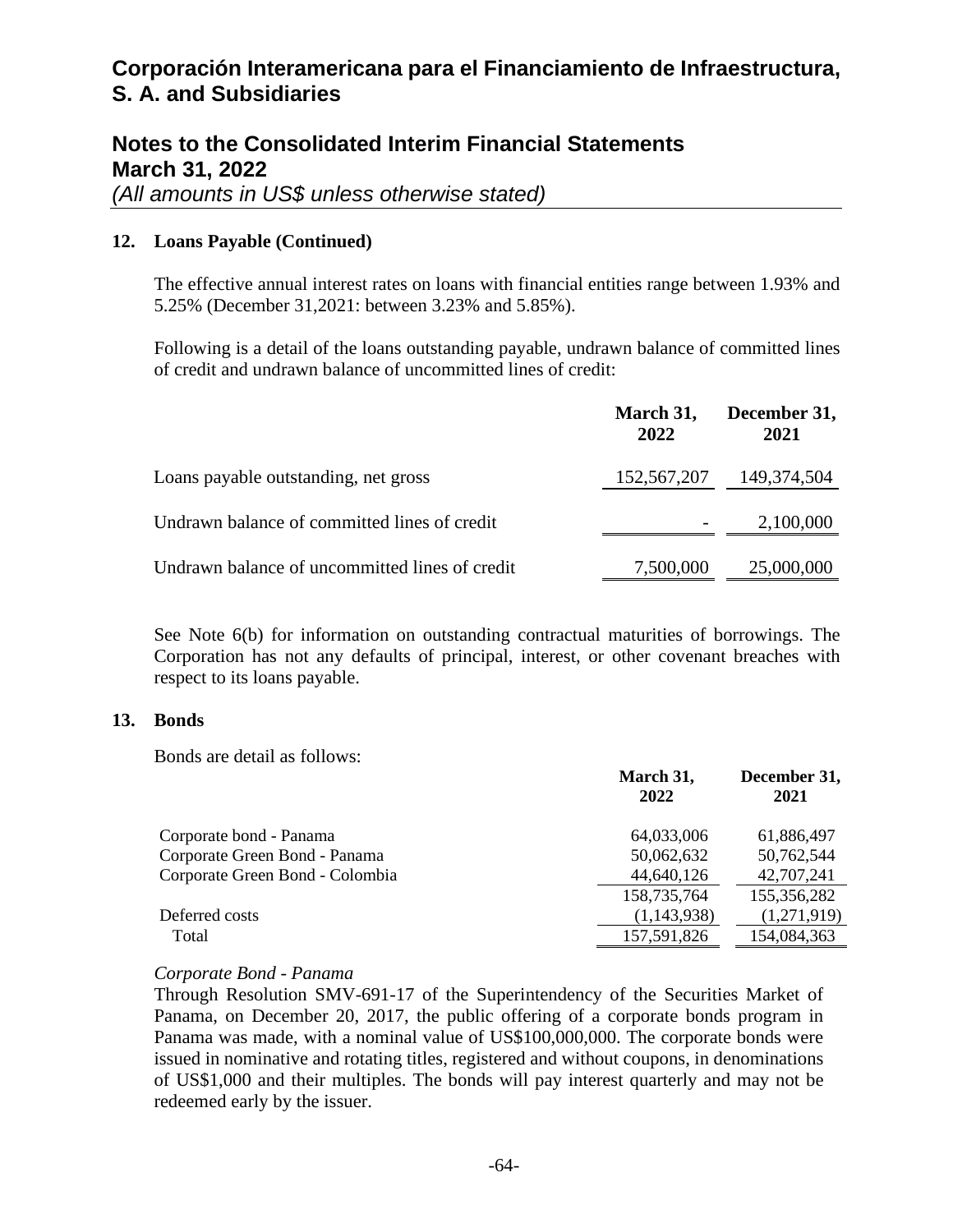## **Notes to the Consolidated Interim Financial Statements March 31, 2022**

*(All amounts in US\$ unless otherwise stated)* 

#### **13. Bonds (Continued)**

The terms and conditions of those bonds issued by the Corporation are detailed below:

|                               |                      |                 | March 31,<br>2022 | December 31,<br>2021 |
|-------------------------------|----------------------|-----------------|-------------------|----------------------|
|                               | <b>Nominal</b>       | <b>Maturity</b> | Carrying          | Carrying             |
|                               | <b>Interest Rate</b> | Date            | Amount            | Amount               |
| <b>Corporate Bonds</b>        |                      |                 |                   |                      |
| Series B                      | 5.50%                | 2023            | 5,000,000         | 5,000,000            |
| Series D                      | 5.00%                | 2023            | 1,500,000         | 1,800,000            |
| Series K                      | 5.75%                | 2023            | 1,500,000         | 1,500,000            |
| Series L                      | 5.75%                | 2023            | 566,000           | 566,000              |
| Series M                      | 4.00%                | 2023            | 2,000,000         | 2,000,000            |
| Series N                      | 4.25%                | 2024            | 2,000,000         | 2,000,000            |
| Series O                      | 4.50%                | 2025            | 2,000,000         | 2,000,000            |
| Series P                      | 4.75%                | 2026            | 3,000,000         | 3,000,000            |
| Series Q                      | 4.00%                | 2023            | 1,495,000         | 1,495,000            |
| Series R                      | 4.25%                | 2024            | 5,500,000         | 5,500,000            |
| Series S                      | 4.00%                | 2024            | 1,000,000         | 1,000,000            |
| Series T                      | 4.25%                | 2024            | 2,000,000         | 2,000,000            |
| Series U                      | 4.25%                | 2024            | 500,000           | 500,000              |
| Series V                      | 4.25%                | 2024            | 1,000,000         | 1,000,000            |
| Series W                      | 3.75%                | 2023            | 2,000,000         | 2,000,000            |
| Series X                      | 4.00%                | 2024            | 5,000,000         | 5,000,000            |
| Series Y                      | 4.00%                | 2024            | 2,300,000         | 2,300,000            |
| Series Z                      | 4.00%                | 2024            | 2,755,000         | 2,755,000            |
| Series AA                     | 3.25%                | 2023            | 2,400,000         | 2,400,000            |
| Series AB                     | 4.00%                | 2024            | 6,750,000         | 6,750,000            |
| Series AC                     | 4.38%                | 2025            | 7,000,000         | 7,000,000            |
| Series AD                     | 4.25%                | 2025            | 1,140,000         | 1,140,000            |
| Series AE                     | 3.50%                | 2023            | 2,000,000         | 2,000,000            |
| Series AF                     | 3.50%                | 2023            | 1,500,000         | 1,500,000            |
| Series AG                     | 3.50%                | 2024            | 2,000,000         |                      |
| Series AH                     | 3.38%                | 2023            | 2,000,000         |                      |
|                               |                      |                 | 65,906,000        | 62,206,000           |
| Remeasurement of hedged items |                      |                 | (1,872,994)       | (319,503)            |
|                               |                      |                 |                   |                      |
|                               |                      |                 | 64,033,006        | 61,886,497           |

#### *Corporate Green Bond - Panama*

Through Resolution SMV-337-19 of the Superintendency of the Securities Market of Panama, on August 20, 2019, the public offering of corporate green bonds program in Panama was made, with a nominal value of US\$200,000,000. The corporate green bonds were issued in nominative and rotating titles, registered and without coupons, in denominations of US\$1,000 and their multiples. The bonds will pay interest quarterly and may not be redeemed early by the issuer.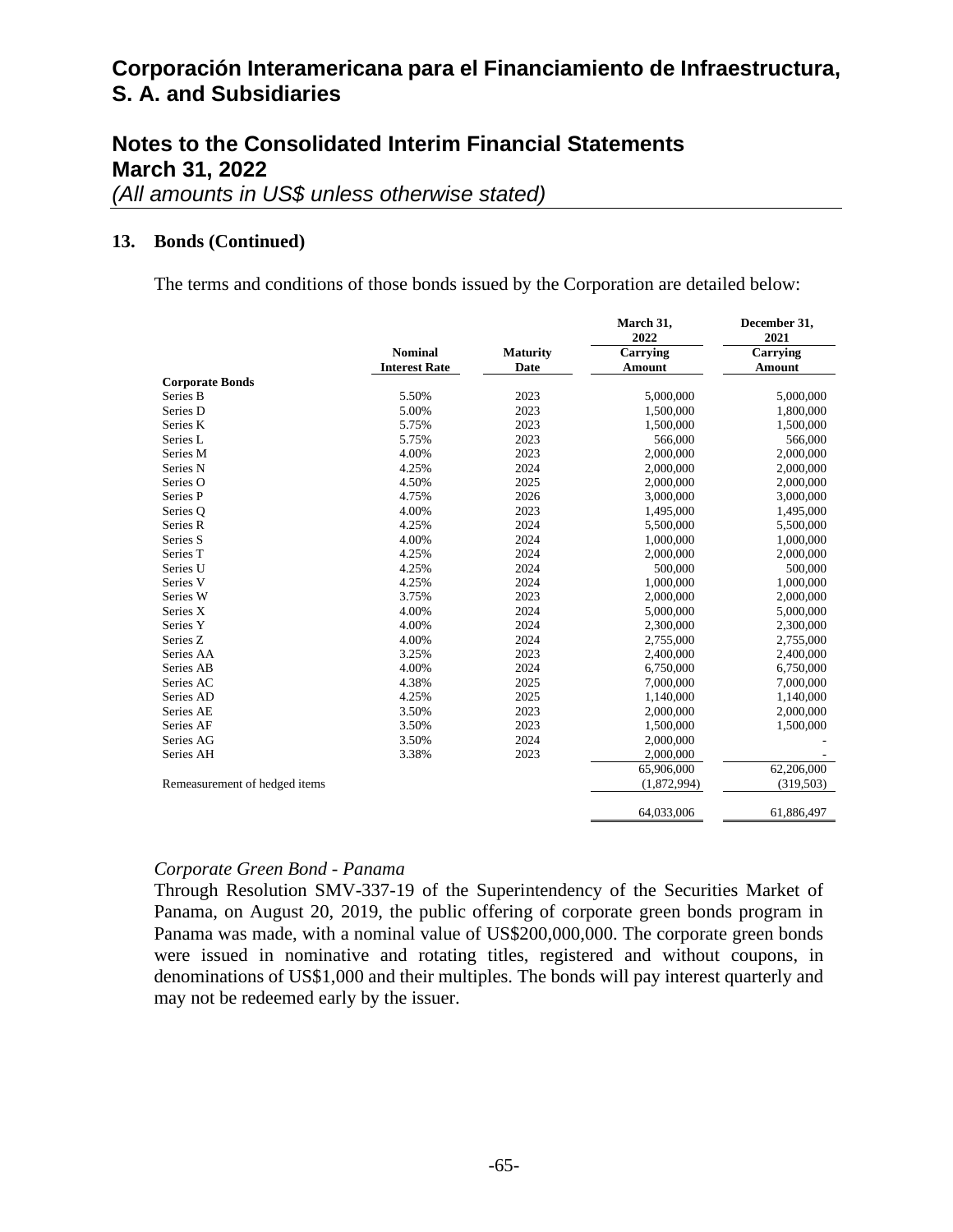## **Notes to the Consolidated Interim Financial Statements March 31, 2022**

*(All amounts in US\$ unless otherwise stated)* 

#### **13. Bonds (Continued)**

The terms and conditions of those green bonds issued by the Corporation are detailed below:

|                               | <b>Nominal</b>       | <b>Maturity</b> | March 31,<br>2022  | December 31,<br>2021 |
|-------------------------------|----------------------|-----------------|--------------------|----------------------|
|                               | <b>Interest Rate</b> | Date            | Carrying<br>Amount | Carrying<br>Amount   |
| <b>Green Bonds</b>            |                      |                 |                    |                      |
| Series A                      | 4.75%                | 2022            | 14,997,000         | 14,997,000           |
| Series B                      | 5.00%                | 2024            | 12,000,000         | 12,000,000           |
| Series C                      | 5.00%                | 2024            | 995,000            | 995,000              |
| Series D                      | 5.15%                | 2024            | 7,000,000          | 7,000,000            |
| Series E                      | 5.15%                | 2024            | 7,000,000          | 7,000,000            |
| Series F                      | 4.50%                | 2023            | 500,000            | 500,000              |
| Series G                      | 5.25%                | 2023            | 1,000,000          | 1,000,000            |
| Series I                      | 5.00%                | 2022            | 4,000,000          | 4,000,000            |
| Series J                      | 5.25%                | 2023            | 2,000,000          | 2,000,000            |
| Series K                      | 4.50%                | 2022            | 1,000,000          | 1,000,000            |
|                               |                      |                 | 50,492,000         | 50,492,000           |
| Remeasurement of hedged items |                      |                 | (429, 368)         | 270,544              |
|                               |                      |                 | 50,062,632         | 50,762,544           |

#### *Corporate Green Bond - Colombia*

Through filing No.2020258225-006-000 of the Financial Superintendency of Colombia, on November 23, 2020, the public offering of an ordinary bonds program in Colombia was made, with a nominal value. The bonds will pay interest quarterly and may not be redeemed early by the issuer.

The terms and conditions of the ordinary bonds issued by the Corporation are detailed below:

|                               |                                        |                         | March 31,<br>2022  | December 31,<br>2021 |
|-------------------------------|----------------------------------------|-------------------------|--------------------|----------------------|
|                               | <b>Nominal</b><br><b>Interest Rate</b> | <b>Maturity</b><br>Date | Carrying<br>Amount | Carrying<br>Amount   |
| <b>Green Bonds</b>            |                                        |                         |                    |                      |
| Series A                      | 6.63%                                  | 2023                    | 29,600,395         | 29,600,395           |
| Series B                      | 6.63%                                  | 2023                    | 12,654,240         | 12,654,240           |
| Series C                      | 8.15%                                  | 2026                    | 9,961,849          | 9,961,849            |
|                               |                                        |                         | 52,216,484         | 52,216,484           |
| Remeasurement of hedged items |                                        |                         | (7,576,358)        | (9,509,243)          |
|                               |                                        |                         | 44,640,126         | 42,707,241           |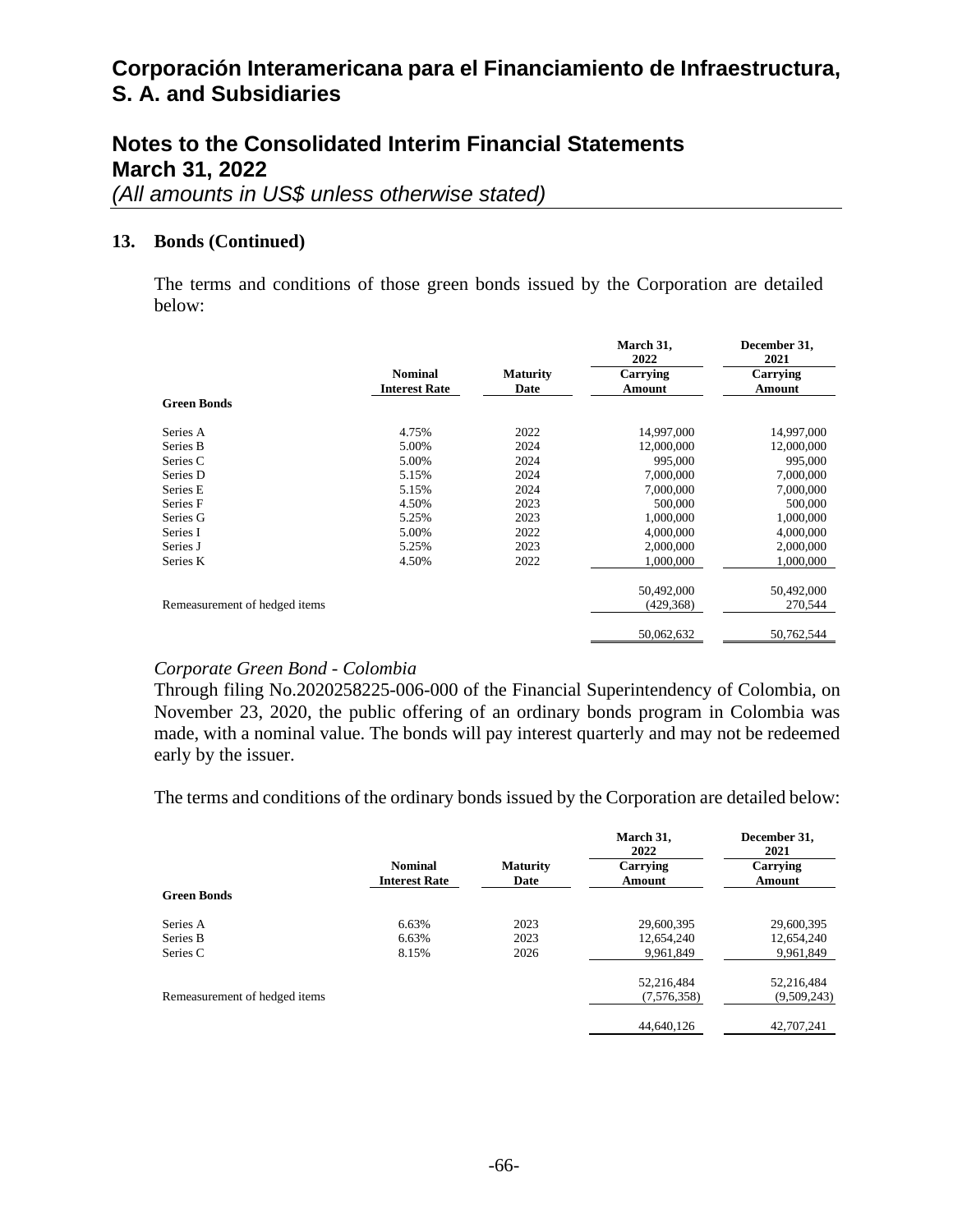## **Notes to the Consolidated Interim Financial Statements March 31, 2022**

*(All amounts in US\$ unless otherwise stated)* 

#### **14. Commercial Paper**

Through Resolution SMV-690-17 of the Superintendency of the Securities Market of Panama, on December 20, 2017, the public offering of a commercial paper program in Panama (Valores Comerciales Negociables – VCN, in Spanish) was made, with a nominal value of US\$50,000,000. The VCN were issued in nominative and rotating titles, registered and without coupons, in denominations of US\$1,000 and their multiples. The VCN will pay interest quarterly and may not be redeemed early by the issuer.

The terms and conditions of the commercial paper issued by the Corporation are detailed below:

|                |                      |                 | March 31,<br>2022 | December 31,<br>2021 |
|----------------|----------------------|-----------------|-------------------|----------------------|
|                | <b>Nominal</b>       | <b>Maturity</b> | Carrying          | Carrying             |
|                | <b>Interest Rate</b> | Date            | Amount            | Amount               |
| <b>VCN</b>     |                      |                 |                   |                      |
| Series AL      | 3.50%                | 2022            |                   | 2,000,000            |
| Series AM      | 3.50%                | 2022            |                   | 500,000              |
| Series AN      | 3.50%                | 2022            |                   | 1,700,000            |
| Series AO      | 3.50%                | 2022            |                   | 2,000,000            |
| Series AP      | 3.50%                | 2022            |                   | 3,050,000            |
| Series AS      | 3.25%                | 2022            | 3,000,000         | 3,000,000            |
| Series AT      | 2.75%                | 2022            | 1,400,000         | 1,400,000            |
| Series AU      | 2.75%                | 2022            | 1,000,000         | 1,000,000            |
| Series AV      | 2.75%                | 2022            | 1,000,000         | 1,000,000            |
| Series AW      | 2.75%                | 2022            | 1,000,000         | 1,000,000            |
| Series AX      | 2.75%                | 2022            | 2,500,000         | 2,281,000            |
| Series AY      | 2.75%                | 2022            | 1,000,000         | 1,000,000            |
| Series AZ      | 2.75%                | 2022            | 1,000,000         | 328,000              |
| Series BA      | 3.00%                | 2023            | 2,500,000         |                      |
| Series BB      | 3.00%                | 2023            | 4,175,000         |                      |
| Series BC      | 3.00%                | 2023            | 1,000,000         |                      |
| Series BD      | 2.50%                | 2022            | 3,175,000         |                      |
| Series BE      | 3.00%                | 2023            | 1,050,000         |                      |
|                |                      |                 | 23,800,000        | 20,259,000           |
| Deferred costs |                      |                 | (67,220)          | (47, 012)            |
|                |                      |                 | 23,732,780        | 20,211,988           |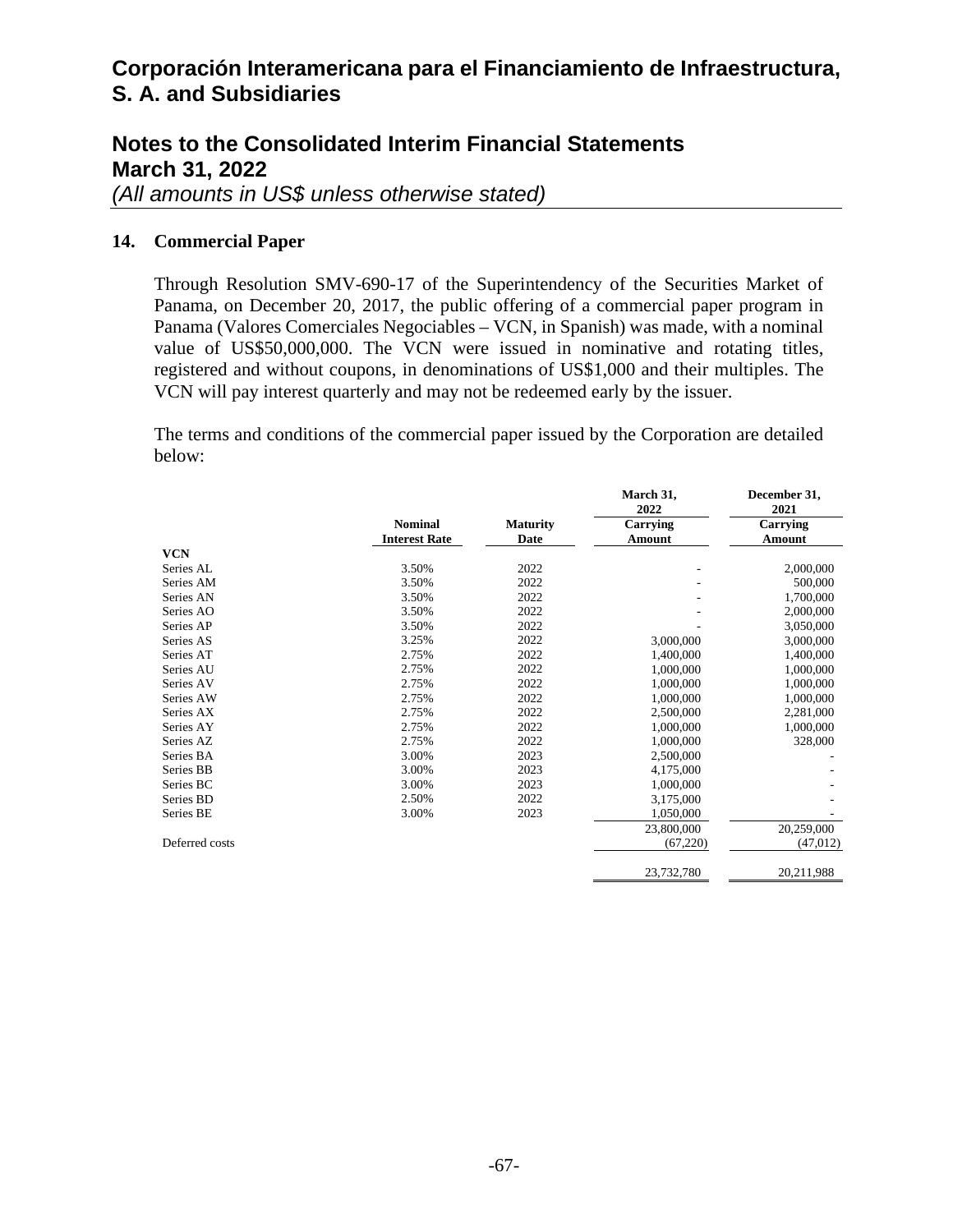## **Notes to the Consolidated Interim Financial Statements March 31, 2022**

*(All amounts in US\$ unless otherwise stated)* 

#### **15. Other Liabilities**

Other liabilities are summarized as follows:

|                            | March 31,<br>2022 | December 31,<br>2021 |
|----------------------------|-------------------|----------------------|
| <b>Employment benefits</b> | 1,458,521         | 1,428,339            |
| Tax payable                | 404,150           | 478,832              |
| Others payable             | 346,916           | 2,806,464            |
|                            | 2,209,587         | 4,713,635            |

#### **16. Equity**

#### **Share Capital**

The Corporation's share capital is comprised of 54,000,001 (December 31,2020: 54,000,001) common shares of US\$1 par value, for a total of US\$54,000,001 (December 31,2020: US\$54,000,001). Treasury shares acquired in 2019 amount to US\$3,673,618.

The issued and outstanding share capital is distributed as follows:

|                                              | March 31,<br>2022          |                              |                     | December 31,<br>2021         |
|----------------------------------------------|----------------------------|------------------------------|---------------------|------------------------------|
|                                              | <b>Acquired</b><br>Capital | Ownership<br><b>Interest</b> | Acquired<br>Capital | Ownership<br><b>Interest</b> |
| Norwegian Investment Fund for Developing     |                            |                              |                     |                              |
| Countries                                    | 17,263,819                 | 34.30%                       | 17,263,819          | 34.30%                       |
| Valora Holdings, S. A.                       | 16,531,282                 | 32.85%                       | 10.408.585          | 20.68%                       |
| Central American Bank for Economic           |                            |                              |                     |                              |
| Integration                                  | $\theta$                   | $0\%$                        | 6,122,697           | 12.17%                       |
| Caixa Banco de Investimento, S. A.           | 6,122,697                  | 12.17%                       | 6,122,697           | 12.17%                       |
| Caribbean Development Bank                   | 3,673,618                  | 7.30%                        | 3,673,618           | 7.30%                        |
| Finnish Fund for Industrial Cooperation Ltd. | 3,673,618                  | 7.30%                        | 3,673,618           | 7.30%                        |
| Banco Pichincha C. A.                        | 3,061,349                  | 6.08%                        | 3.061.349           | 6.08%                        |
|                                              | 50.326.383                 |                              | 50.326.383          |                              |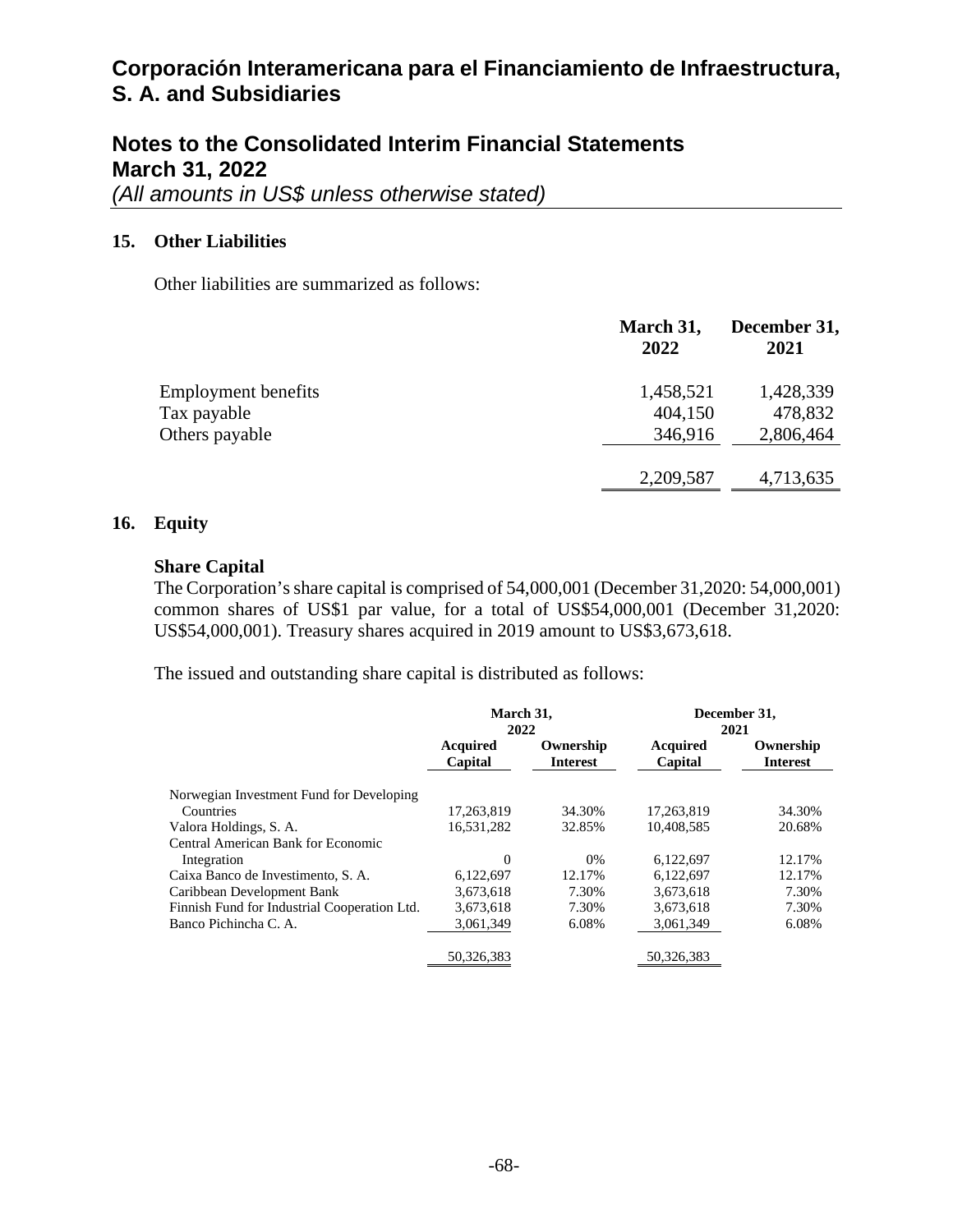## **Notes to the Consolidated Interim Financial Statements March 31, 2022**

*(All amounts in US\$ unless otherwise stated)* 

#### **17. Basic Earnings Per Share**

The calculation of basic earnings per share is based on the profit attributable to shareholders and the weighted average number of shares for the period, as follows:

|                    | March 31,<br>2022 | March 31,<br>2021 |
|--------------------|-------------------|-------------------|
| Net income         | 860,678           | 1,916,094         |
| Number of shares   | 50,326,383        | 50,326,383        |
| Earnings per share | 0.02              | 0.04              |

#### **18. Derivatives Held for Risk Management Purposes**

#### *Interest rate derivatives*

Management uses interest rate swaps to reduce interest rate risk on its assets (loans) and liabilities (bonds). The Corporation reduces its credit risk in respect of those swaps entered into by dealing with financially sound counterparty institutions.

As of March 31, 2022, the Corporation held the following interest rate swaps as hedging instruments in fair value hedges of interest risk.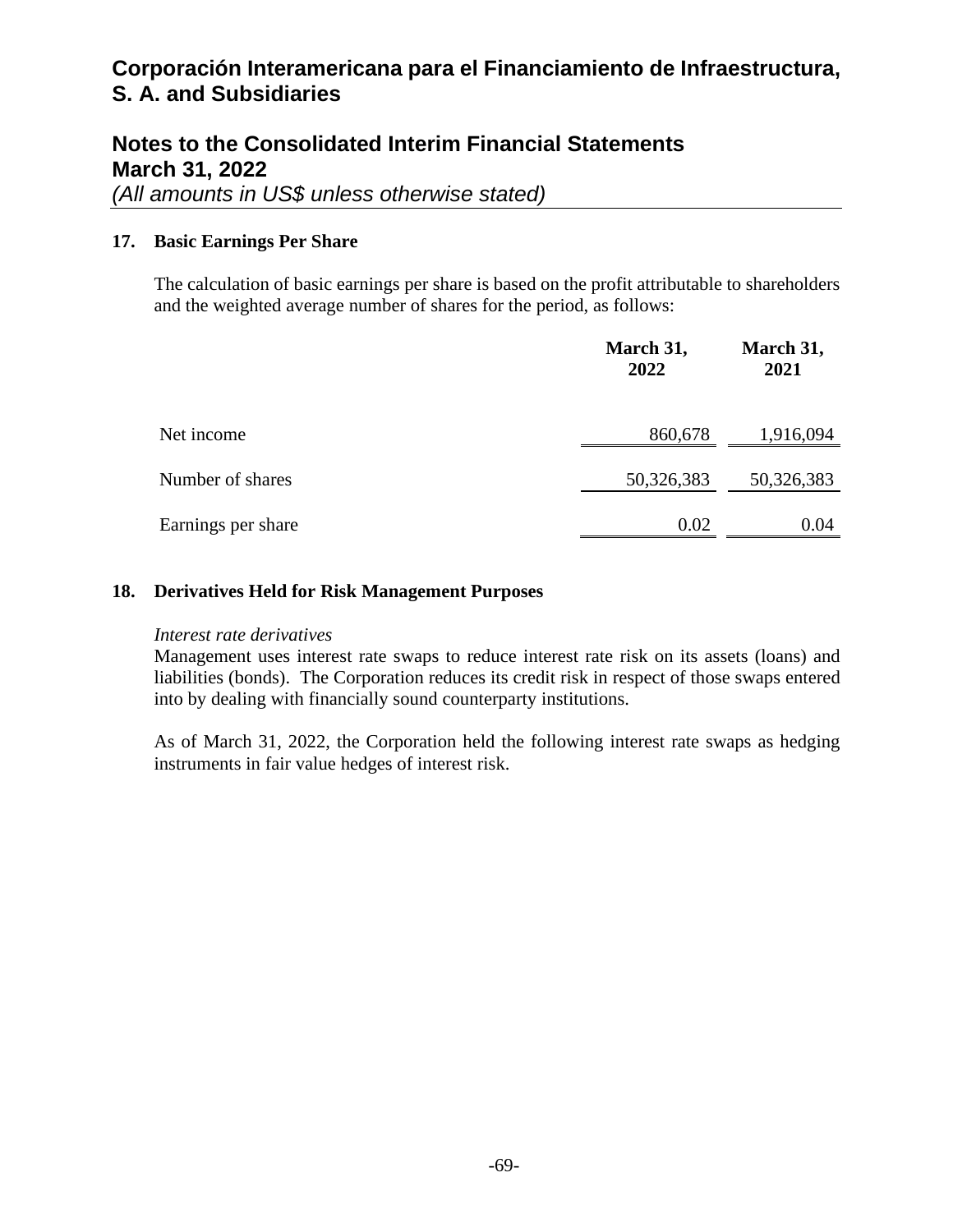## **Notes to the Consolidated Interim Financial Statements March 31, 2022**

*(All amounts in US\$ unless otherwise stated)* 

#### **18. Derivatives Held for Risk Management Purposes (Continued)**

|                              | <b>Maturity March 31, 2022</b> |            |                |            |           |  |
|------------------------------|--------------------------------|------------|----------------|------------|-----------|--|
|                              | Less than                      |            | $3$ months $-$ |            | More than |  |
| <b>Risk category</b>         | 1 month                        | 1-3 months | 1 year         | 1-5 years  | 5 years   |  |
| Interest rate risk           |                                |            |                |            |           |  |
| <b>Hedge of issued bonds</b> |                                |            |                |            |           |  |
| Notional amount (US\$)       |                                | 1,000,000  | 26,682,000     | 63,271,000 |           |  |
| Average fixed interest rate  |                                | 4.50%      | 4.54%          | 4.51%      |           |  |
| Average spread over Libor    |                                | 5.26%      | 4.58%          | 4.37%      |           |  |
| Interest rate risk           |                                |            |                |            |           |  |
| <b>Hedge of issued loans</b> |                                |            |                |            | 7,500,000 |  |
| Notional amount (US\$)       |                                |            |                |            | 8.25%     |  |
| Average fixed interest rate  |                                |            |                |            | 7.35%     |  |
| Average spread over Libor    |                                |            |                |            |           |  |
| <b>Cross Currency risk</b>   |                                |            |                |            |           |  |
| <b>Hedge of issued bonds</b> |                                |            |                |            |           |  |
| Notional amount (US\$)       |                                |            |                | 52,231,167 |           |  |
| Average fixed interest rate  |                                |            |                | 7.33%      |           |  |
| Average spread over Libor    |                                |            |                | 3.87%      |           |  |

|                              | <b>Maturity December 31, 2021</b> |            |                |            |           |  |  |
|------------------------------|-----------------------------------|------------|----------------|------------|-----------|--|--|
|                              | Less than                         |            | $3$ months $-$ |            | More than |  |  |
| <b>Risk category</b>         | 1 month                           | 1-3 months | 1 year         | 1-5 years  | 5 years   |  |  |
| Interest rate risk           |                                   |            |                |            |           |  |  |
| <b>Hedge of issued bonds</b> |                                   |            |                |            |           |  |  |
| Notional amount (US\$)       |                                   | ۰          | 17,687,000     | 73,266,000 |           |  |  |
| Average fixed interest rate  |                                   |            | 4.75%          | 4.49%      |           |  |  |
| Average spread over Libor    |                                   |            | 4.39%          | 3.90%      |           |  |  |
| Interest rate risk           |                                   |            |                |            |           |  |  |
| <b>Hedge of issued loans</b> |                                   | ٠          |                |            | 7,777,778 |  |  |
| Notional amount (US\$)       |                                   |            |                |            | 8.25%     |  |  |
| Average fixed interest rate  |                                   |            |                |            | 6.85%     |  |  |
| Average spread over Libor    |                                   |            |                |            |           |  |  |
| <b>Cross Currency risk</b>   |                                   |            |                |            |           |  |  |
| <b>Hedge of issued bonds</b> |                                   |            |                |            |           |  |  |
| Notional amount (US\$)       |                                   |            |                | 52,231,167 |           |  |  |
| Average fixed interest rate  |                                   |            |                | 7.33%      |           |  |  |
| Average spread over Libor    |                                   |            |                | 3.16%      |           |  |  |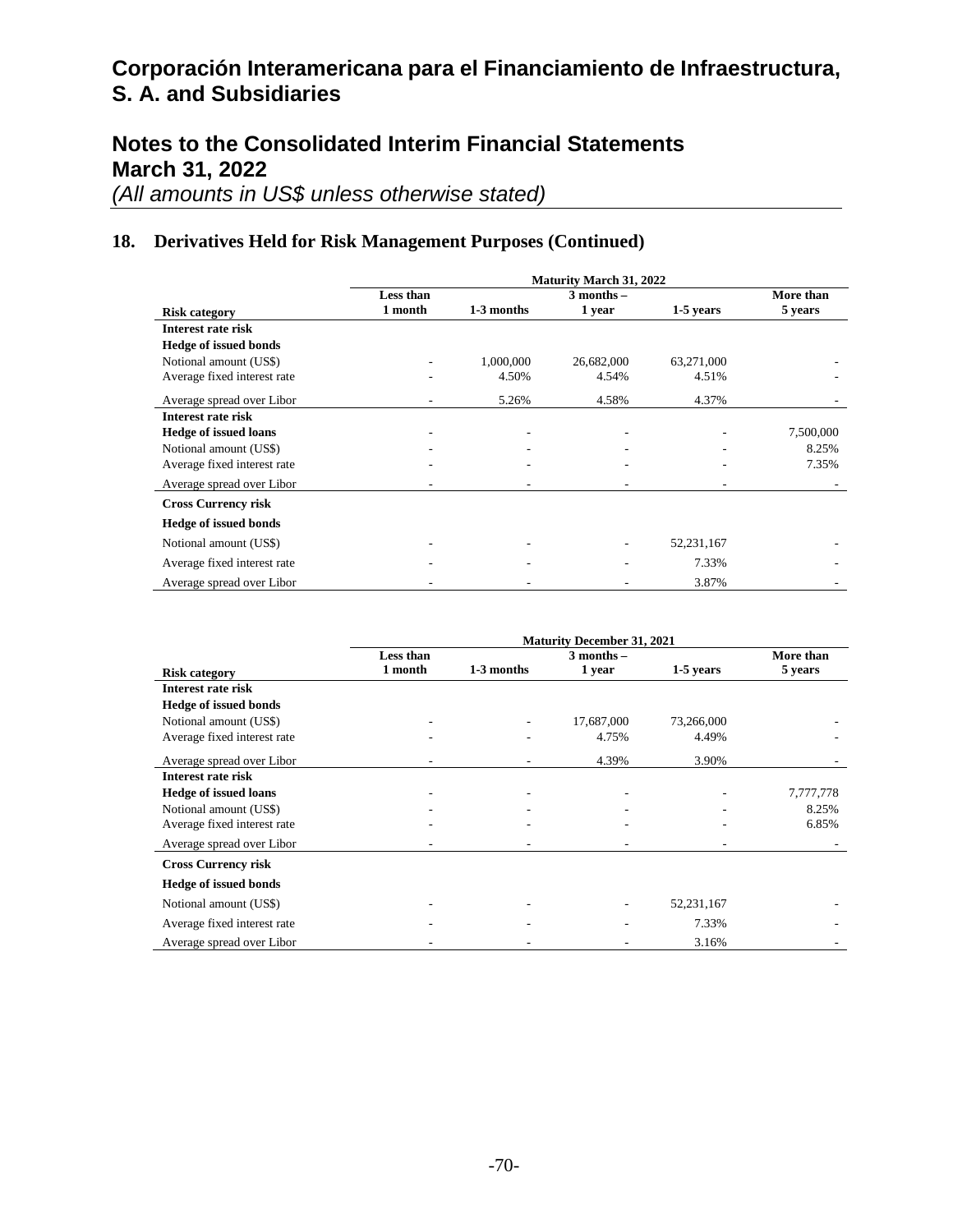## **Notes to the Consolidated Interim Financial Statements March 31, 2022**

*(All amounts in US\$ unless otherwise stated)* 

#### **18. Derivatives Held for Risk Management Purposes (Continued)**

The amounts relating to items designated as hedging instruments and hedge ineffectiveness were as follows:

| US\$                                                                                              | Nominal<br>amount | <b>Carrying amount</b><br>Assets        | <b>Liabilities</b> | March 31, 2022<br>Line item in<br>the<br>consolidated<br>statement of<br>financial<br>position where<br>the hedging<br>instrument is<br>included    | <b>Change</b> in fair<br>value used for<br>calculating<br>hedge<br>ineffectiveness | <b>Ineffectiveness</b><br>recognized in<br>profit or loss | Line item in<br>profit or loss<br>that includes<br>hedge<br>ineffectiveness |
|---------------------------------------------------------------------------------------------------|-------------------|-----------------------------------------|--------------------|-----------------------------------------------------------------------------------------------------------------------------------------------------|------------------------------------------------------------------------------------|-----------------------------------------------------------|-----------------------------------------------------------------------------|
| <b>Interest</b><br>rate risk                                                                      |                   |                                         |                    |                                                                                                                                                     |                                                                                    |                                                           |                                                                             |
| Interest rate<br>$swaps -$<br>hedge of<br>issued<br>bonds                                         | 89,953,000        | (2,428,699)                             |                    | Derivative<br>assets held for<br>risk<br>management                                                                                                 | 2,309,531                                                                          | 106,101                                                   | Other income -<br>gain or loss on<br>derivative<br>instruments              |
| Interest rate<br>$swaps -$<br>hedge of<br>issued loans                                            | 7,500,000         |                                         | 195,399            | Derivative<br>liabilities held<br>for risk<br>management                                                                                            | 204,060                                                                            | $\mathbf{0}$                                              | Other income -<br>gain or loss on<br>derivative<br>instruments              |
| <b>Cross</b><br>currency<br>risk<br>Cross<br>currency<br>$swaps -$<br>hedge of<br>issued<br>bonds | 52,231,167        | 195.399                                 | (7,431,959)        | Derivative<br>assets held for<br>risk<br>management                                                                                                 | 7,431,959                                                                          | $\boldsymbol{0}$                                          | Other income -<br>gain or loss on<br>derivative<br>instruments              |
| US\$                                                                                              | Nominal<br>amount | <b>Carrying amount</b><br><b>Assets</b> | Liabilities        | December 31, 2021<br>Line item in<br>the<br>consolidated<br>statement of<br>financial<br>position where<br>the hedging<br>instrument is<br>included | Change in fair<br>value used for<br>calculating<br>hedge<br>ineffectiveness        | <b>Ineffectiveness</b><br>recognized in<br>profit or loss | Line item in<br>profit or loss<br>that includes<br>hedge<br>ineffectiveness |
| <b>Interest</b><br>rate risk<br>Interest rate<br>$swaps -$<br>hedge of<br>issued<br>bonds         | 90,953,000        |                                         | 69,196             | Derivative<br>assets held for<br>risk<br>management                                                                                                 | 41,790                                                                             | 3,341,546                                                 | Other income -<br>gain or loss on<br>derivative<br>instruments              |
| Interest rate<br>$swaps -$<br>hedge of<br>issued loans                                            | 7,777,778         |                                         | 100,844            | Derivative<br>liabilities held<br>for risk<br>management                                                                                            | 92,184                                                                             | 8,508                                                     | Other income -<br>gain or loss on<br>derivative<br>instruments              |
| <b>Cross</b><br>currency<br>risk<br>Cross<br>currency                                             |                   |                                         |                    |                                                                                                                                                     |                                                                                    |                                                           |                                                                             |
| $swaps -$<br>hedge of<br>issued                                                                   |                   |                                         |                    | Derivative                                                                                                                                          |                                                                                    |                                                           | Other income -                                                              |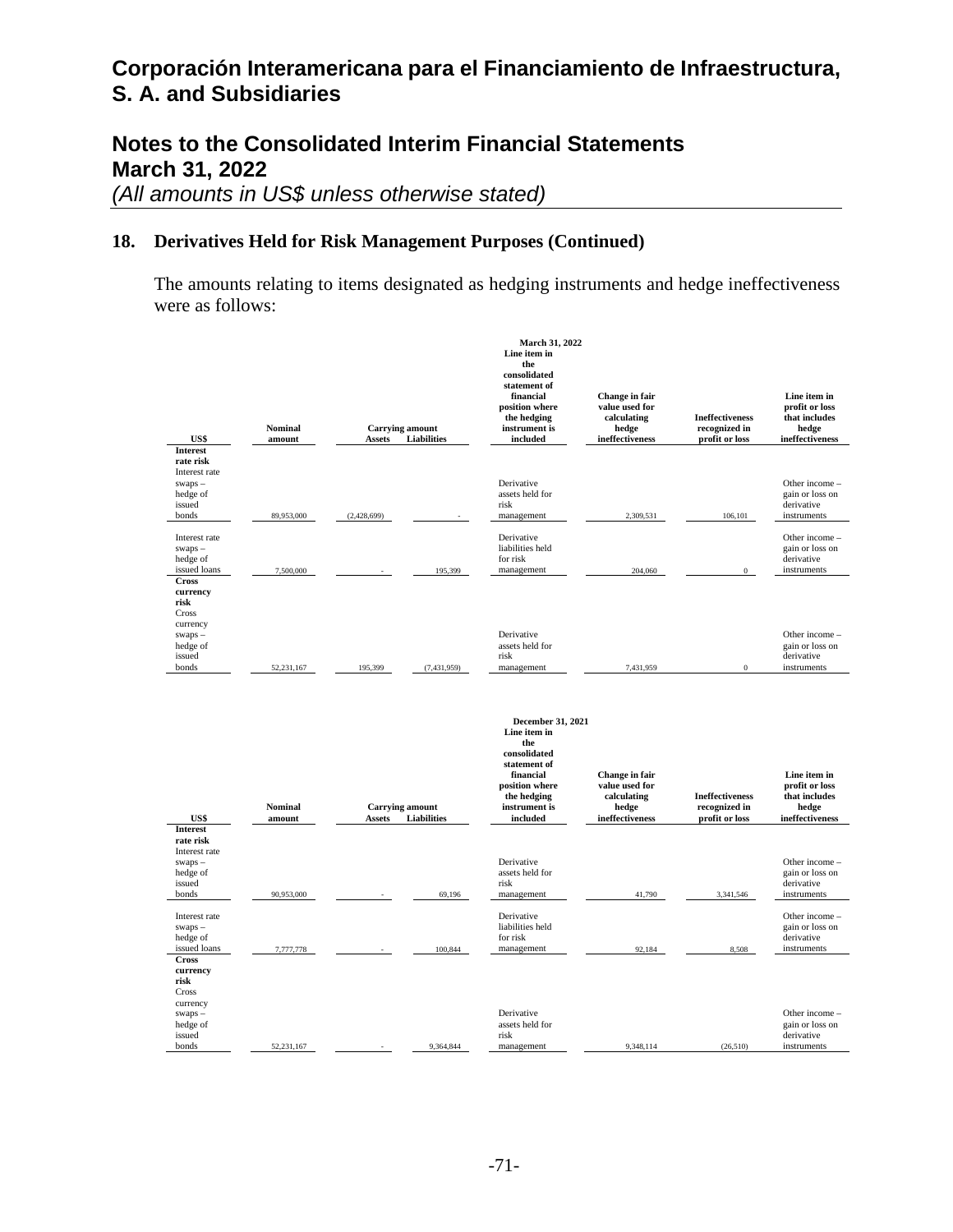### **Notes to the Consolidated Interim Financial Statements March 31, 2022**

*(All amounts in US\$ unless otherwise stated)* 

#### **18. Derivatives Held for Risk Management Purposes (Continued)**

The amounts relating to items designated as hedged items were as follows:

| Line item in the<br>consolidated<br>statement of<br>financial position<br>in which the<br>hedged item is | <b>Carrying amount</b> |                    | Accumulated amount of fair value<br>hedge adjustments on the hedged<br>item included in the carrying<br>amount of the hedged item |                    | <b>Change value</b><br>used for<br>calculating<br>hedge |
|----------------------------------------------------------------------------------------------------------|------------------------|--------------------|-----------------------------------------------------------------------------------------------------------------------------------|--------------------|---------------------------------------------------------|
| included                                                                                                 | <b>Assets</b>          | <b>Liabilities</b> | <b>Assets</b>                                                                                                                     | <b>Liabilities</b> | ineffectiveness                                         |
| <b>Bonds</b>                                                                                             |                        | 143, 184, 167      |                                                                                                                                   | (5, 122, 428)      | (5, 122, 428)                                           |
| Loans                                                                                                    | 7,777,778              |                    | 204,060                                                                                                                           |                    | 204,060                                                 |
| Line item in the<br>consolidated<br>statement of<br>financial position<br>in which the                   |                        |                    | December 31, 2021<br><b>Accumulated amount of fair value</b><br>hedge adjustments on the hedged<br>item included in the carrying  |                    | <b>Change value</b><br>used for<br>calculating          |
| hedged item is                                                                                           | <b>Carrying amount</b> |                    | amount of the hedged item                                                                                                         |                    | hedge                                                   |
| included                                                                                                 | <b>Assets</b>          | <b>Liabilities</b> | Assets                                                                                                                            | <b>Liabilities</b> | ineffectiveness                                         |
| <b>Bonds</b>                                                                                             |                        | 143, 184, 167      | 9,389,904                                                                                                                         |                    | 9,389,904                                               |
| Loans                                                                                                    | 7,777,778              |                    | 92,184                                                                                                                            |                    | 92,184                                                  |

#### **March 31, 2022**

#### *Derivatives and repurchase agreements*

In the ordinary course of business, the Corporation enters into derivative financial instrument transactions under industry standards agreements. Depending on the collateral requirements stated in the contracts, the Corporation and counterparties can receive or deliver collateral based on the fair value of the financial instruments transacted between parties. Collateral typically consists of pledged cash deposits and securities. The master netting agreements include clauses that, in the event of default, provide for close-out netting, which allows all positions with the defaulting counterparty to be terminated and net settled with a single payment amount.

The International Swaps and Derivatives Association master agreement ("ISDA") and similar master netting arrangements do not meet the criteria for offsetting in the consolidated statement of financial position. This is because they create for the parties to the agreement a right of set-off of recognized amounts that is enforceable only following an event of default, insolvency or bankruptcy of the Corporation or the counterparties or following other predetermined events.

Such arrangements provide for single net settlement of all financial instruments covered by the agreements in the event of default on any one contract.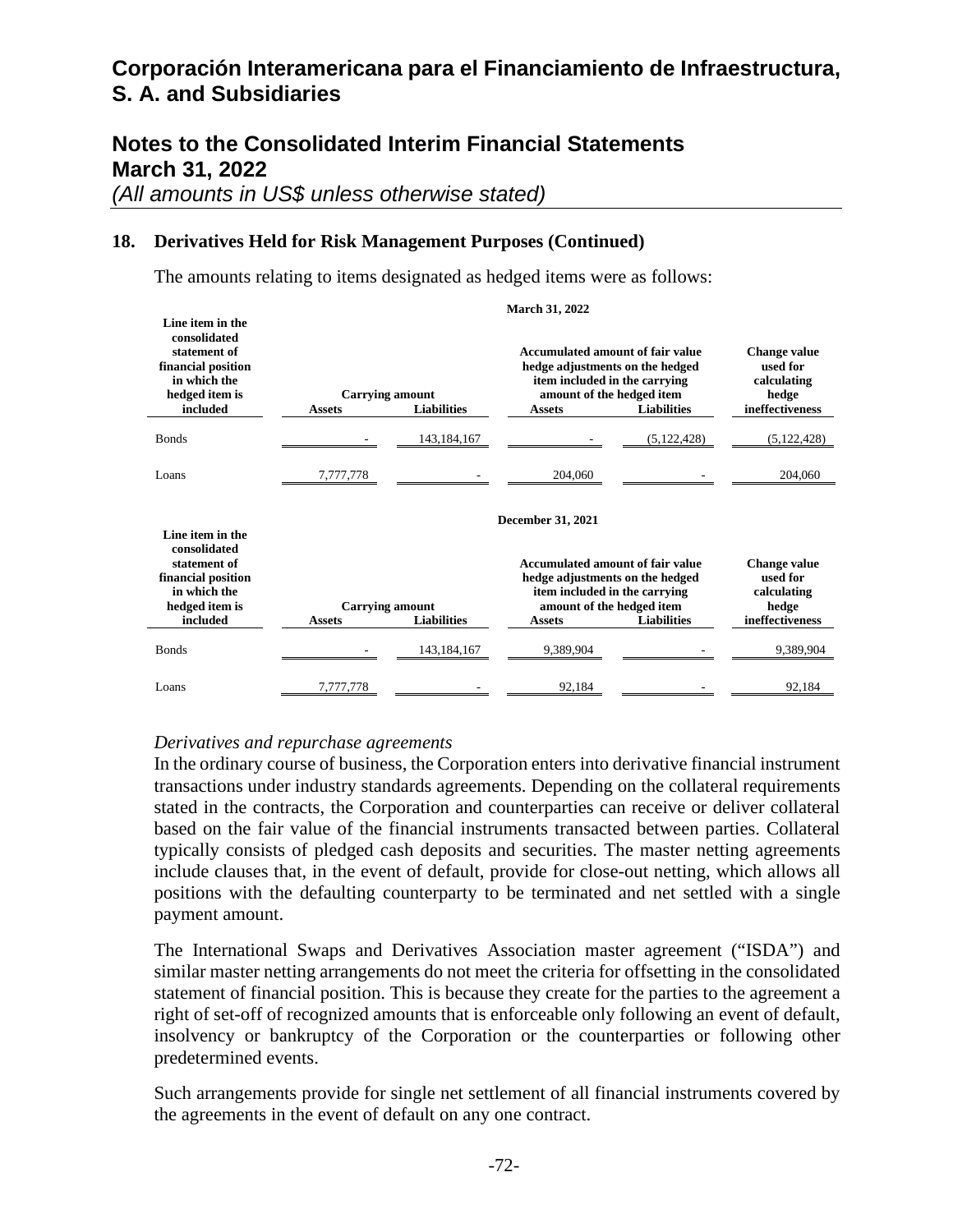### **Notes to the Consolidated Interim Financial Statements March 31, 2022**

*(All amounts in US\$ unless otherwise stated)* 

#### **18. Derivatives Held for Risk Management Purposes (Continued)**

Master netting arrangements do not normally result in an offset of balance–sheet assets and liabilities unless certain conditions for offsetting are met.

Although master netting arrangements may significantly reduce credit risk, it should be noted that:

- Credit risk is eliminated only to the extent that amounts due to the same counterparty will be settled after the assets are realized.
- The extent to which overall credit risk is reduced may change substantially within a short period because the exposure is affected by each transaction subject to the arrangement.

The following tables presents financial assets and liabilities that are offset in the consolidated financial statement or subject to an enforceable master netting arrangement:

*Derivative financial instruments - liabilities* 

|                    |                                                                            |                                                                                  | <b>March 31, 2022</b>                                                                |                                                                     |                  |                   |
|--------------------|----------------------------------------------------------------------------|----------------------------------------------------------------------------------|--------------------------------------------------------------------------------------|---------------------------------------------------------------------|------------------|-------------------|
|                    |                                                                            |                                                                                  |                                                                                      | Gross amount of offset in<br>the consolidated financial<br>position |                  |                   |
| <b>Description</b> | <b>Gross</b><br>amount of<br>recognized<br>financial<br><b>liabilities</b> | <b>Gross</b><br>amount<br>offset in the<br>consolidated<br>financial<br>position | Net amount of<br>assets presented<br>in the<br>consolidated<br>financial<br>position | Financial<br>instruments                                            | Cash<br>received | <b>Net amount</b> |
| <b>Bonds</b>       | 143, 184, 167                                                              |                                                                                  | 143, 184, 167                                                                        | 9,420,000                                                           |                  | 152,604,167       |
| Total              | 143, 184, 167                                                              |                                                                                  | 143, 184, 167                                                                        | 9,420,000                                                           |                  | 152,604,167       |
|                    |                                                                            |                                                                                  | <b>December 31, 2021</b>                                                             |                                                                     |                  |                   |
|                    |                                                                            |                                                                                  |                                                                                      | Gross amount of offset in the<br>consolidated financial<br>position |                  |                   |
| <b>Description</b> | <b>Gross</b><br>amount of<br>recognized<br>financial<br><b>liabilities</b> | <b>Gross</b><br>amount<br>offset in the<br>consolidated<br>financial<br>position | Net amount of<br>assets presented<br>in the<br>consolidated<br>financial<br>position | Financial<br>instruments                                            | Cash<br>received | <b>Net amount</b> |
| <b>Bonds</b>       | 143, 184, 167                                                              |                                                                                  | 143, 184, 167                                                                        | 6,230,000                                                           |                  | 149,414,167       |
| Total              | 143, 184, 167                                                              |                                                                                  | 143, 184, 167                                                                        | 6,230,000                                                           |                  | 149,414,167       |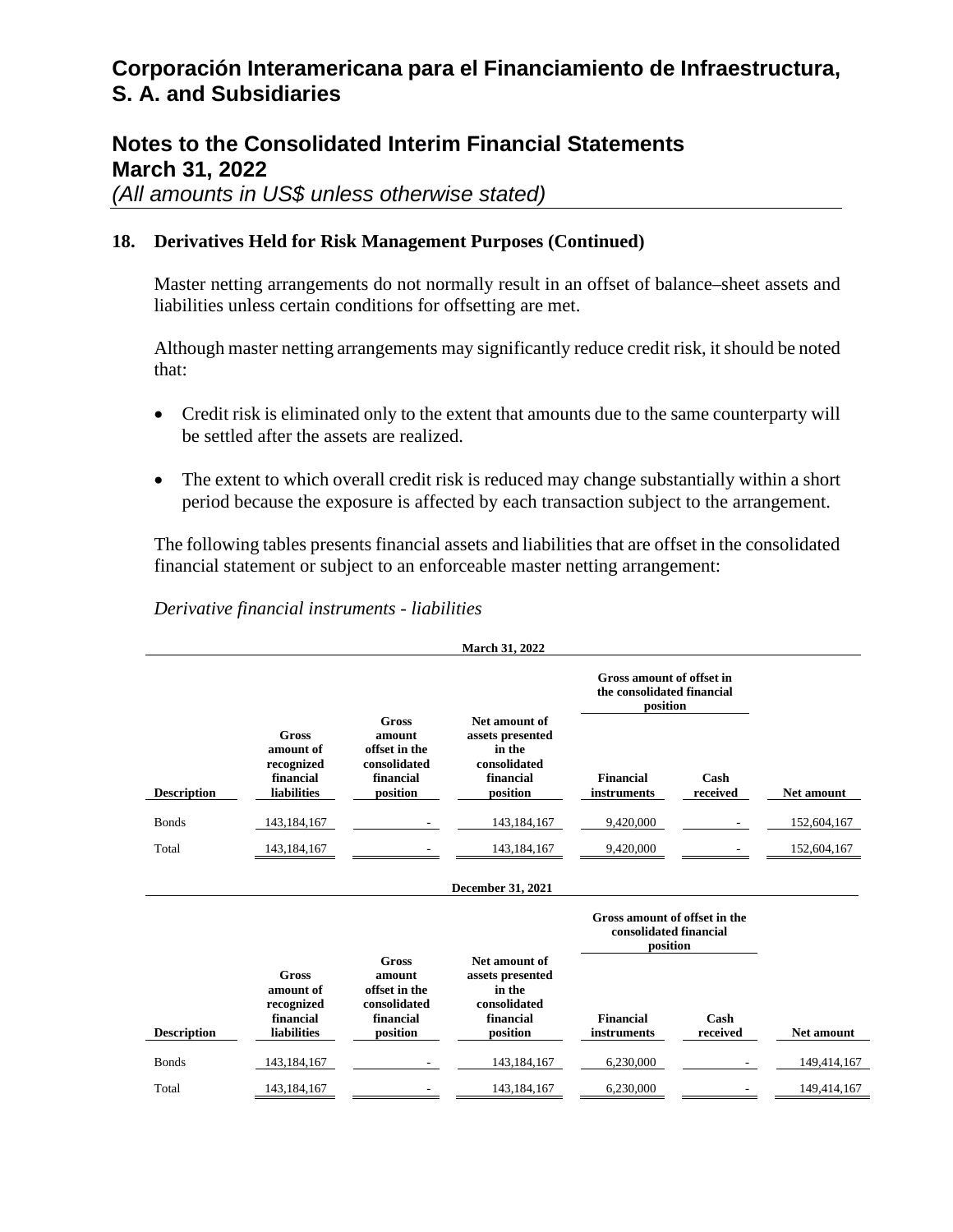## **Notes to the Consolidated Interim Financial Statements March 31, 2022**

*(All amounts in US\$ unless otherwise stated)* 

#### **19. Fair Value of Financial Instruments and Investment Property**

The fair values of financial assets and financial liabilities that are traded in active markets are based on quoted market prices or dealer price quotations. For all other financial instruments, the Corporation determines fair values using other valuation techniques.

For financial instruments that trade infrequently and have little price transparency, fair value is less objective, and requires varying degrees of judgment depending on liquidity, concentration, uncertainty of market factors, pricing assumptions and other risks affecting the specific instrument.

The Corporation measures fair values using the following fair value hierarchy, which reflects the significance of the inputs used in making the measurements.

- Level 1: inputs that are quoted market prices (unadjusted) in active markets for identical instruments.
- Level 2: inputs other than quoted prices included within Level 1 that are observable either directly (i.e., as prices) or indirectly (i.e., derived from prices). This category includes instruments valued using quoted market prices in active markets for similar instruments; quoted prices for identical or similar instruments in markets that are considered less than active; or other valuation techniques in which all significant inputs are directly or indirectly observable from market data.
- Level 3: inputs that are unobservable. This category includes all instruments for which the valuation technique includes inputs not based on observable data and the unobservable inputs have a significant effect on the instrument's valuation. This category includes instruments that are valued based on quoted prices for similar instruments for which significant unobservable adjustments or assumptions are required to reflect differences between the instruments.

Valuation techniques include net present value and discounted cash flow models, comparison with similar instruments for which observable market prices exist, and other valuation models. Assumptions and inputs used in valuation techniques include risk-free and benchmark interest rates, credit spreads and other premises used in estimating discount rates, bond and equity prices, and foreign currency exchange rates.

The objective of valuation techniques is to arrive at a fair value measurement that reflects the price that would be received to sell the asset or paid to transfer the liability in an orderly transaction between market participants at the measurement date.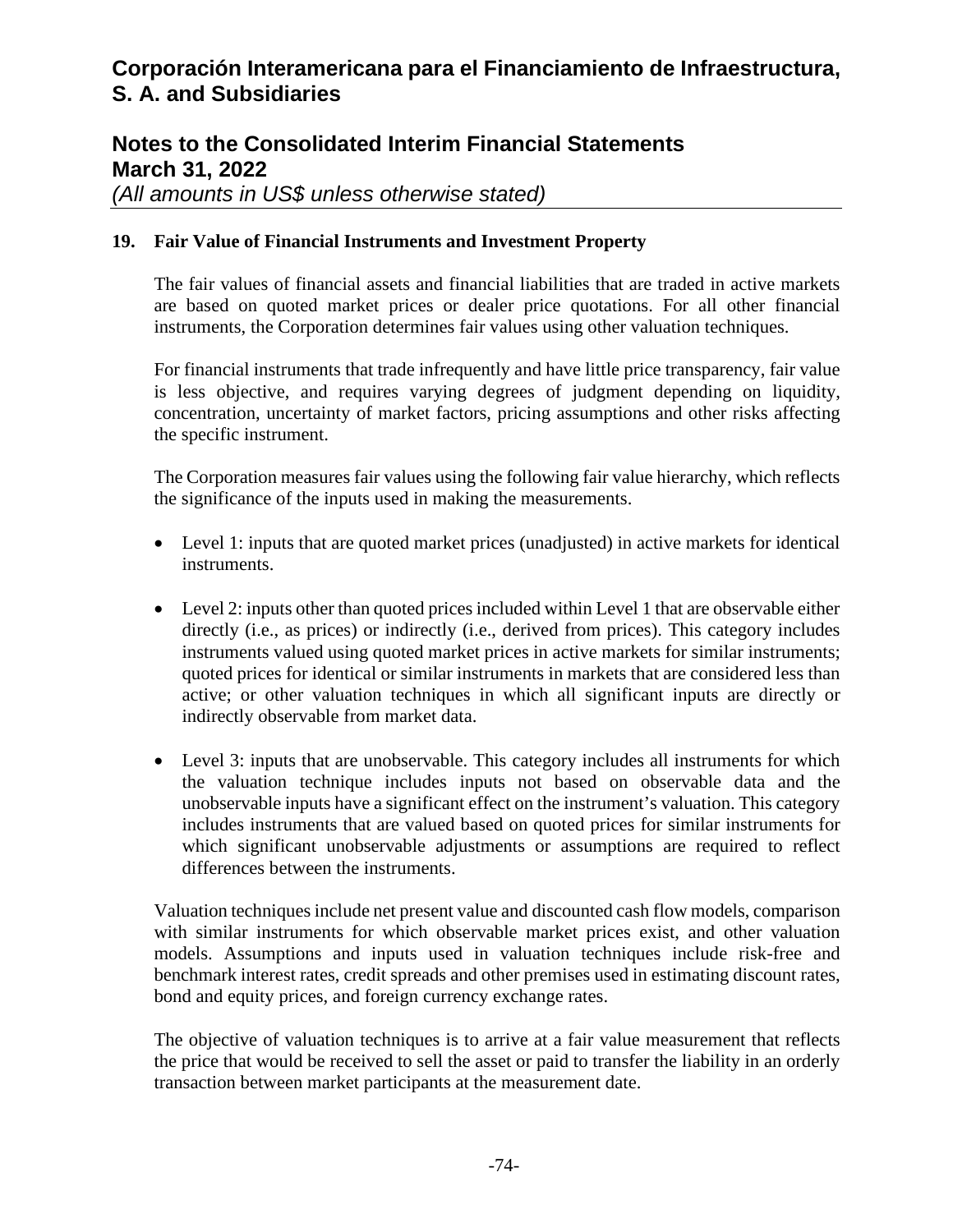### **Notes to the Consolidated Interim Financial Statements March 31, 2022**

*(All amounts in US\$ unless otherwise stated)* 

#### **19. Fair Value of Financial Instruments and Investment Property (Continued)**

The Corporation uses widely recognized valuation models for determining the fair value of common and simpler financial instruments, such as interest rate and currency swaps that use only observable market data and require little management judgment and estimation. Observable prices or model inputs are usually available in the market for listed debt and equity securities, exchange-traded derivatives, and simple over-the-counter derivatives such as interest rate swaps. Availability of observable market prices and model inputs reduces the need for management judgment and estimation and also reduces the uncertainty associated with determining fair values.

Availability of observable market prices and inputs varies depending on the products and markets and is prone to changes based on specific events and general conditions in the financial markets.

|                        | <b>March 31, 2022</b> |                          |         |  |  |  |
|------------------------|-----------------------|--------------------------|---------|--|--|--|
|                        | Carrying<br>amount    | <b>Level 2</b>           | Level 3 |  |  |  |
| Derivative liabilities | 9,860,658             | 9,860,658                |         |  |  |  |
|                        | <b>Carrying</b>       | <b>December 31, 2021</b> |         |  |  |  |
|                        | amount                | Level 2                  | Level 3 |  |  |  |
| Derivative liabilities | 9,534,884             | 9,534,884                |         |  |  |  |

The financial instruments recorded at fair value by hierarchical level are as follows: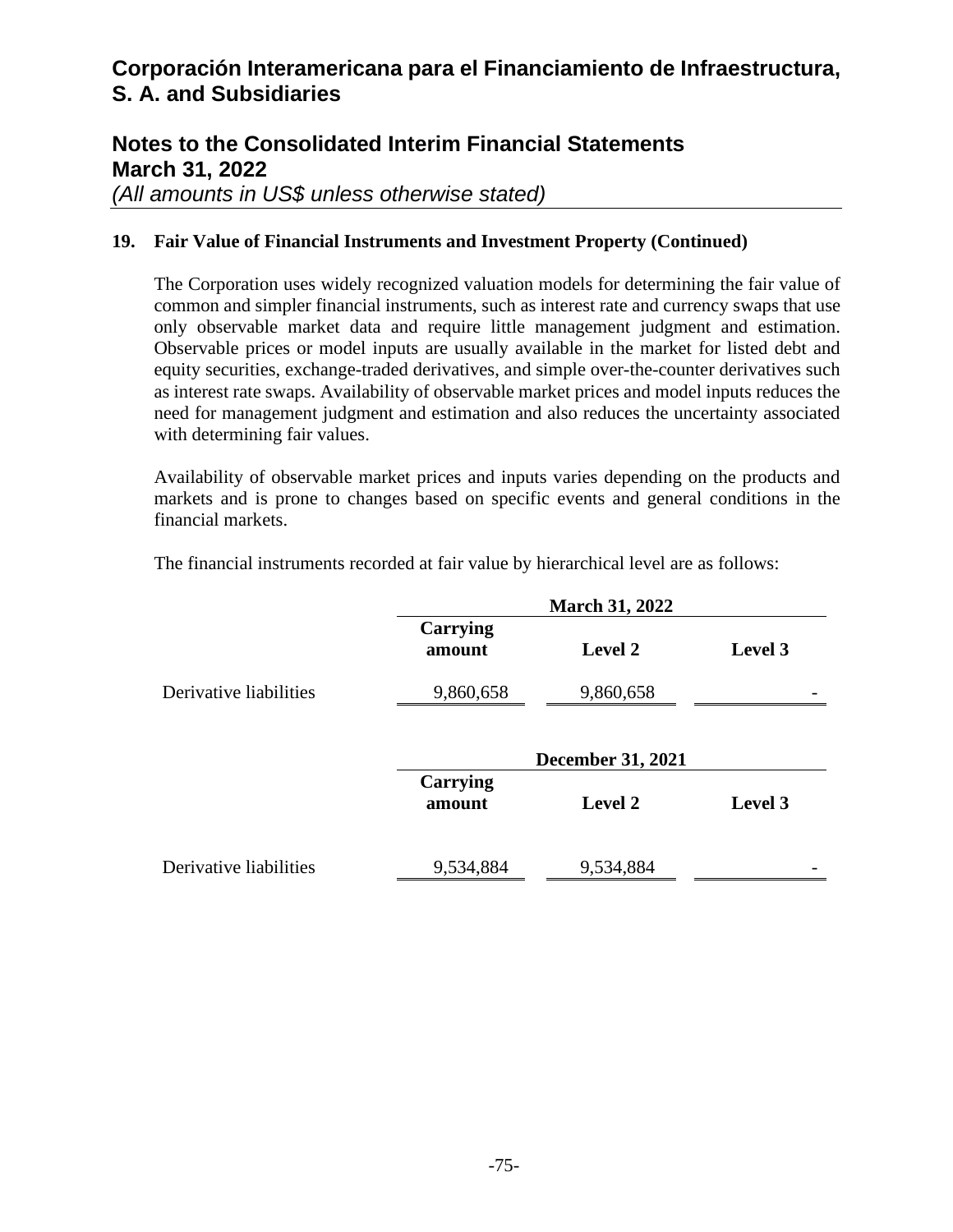# **Notes to the Consolidated Interim Financial Statements March 31, 2022**

*(All amounts in US\$ unless otherwise stated)* 

### **19. Fair Value of Financial Instruments and Investment Property (Continued)**

The following table sets outs the fair values of financial instruments not measured at fair value and analyses them by the level in the fair value hierarchy into which each fair value measurement is categorized, except those short-term financial instruments which carrying value approximates fair value:

|                              | <b>March 31, 2022</b>    |                   |                   |
|------------------------------|--------------------------|-------------------|-------------------|
|                              | <b>Carrying</b>          | <b>Fair value</b> | <b>Fair value</b> |
|                              | amount                   | Level 2           | Level 3           |
| <b>Financial assets</b>      |                          |                   |                   |
| Investment securities        | 5,706,131                | 5,706,528         |                   |
| Loans receivable             | 379,634,051              |                   | 400,188,622       |
| <b>Financial liabilities</b> |                          |                   |                   |
| Loans payable                | 152,567,207              |                   | 158,982,648       |
| <b>Bonds</b>                 | 157,591,826              |                   | 172,844,674       |
| Commercial paper             | 23,732,780               |                   | 23,708,945        |
|                              | <b>December 31, 2021</b> |                   |                   |
|                              | Carrying                 | <b>Fair value</b> | <b>Fair value</b> |
|                              | amount                   | <b>Level 2</b>    | Level 3           |
| <b>Financial assets</b>      |                          |                   |                   |
| Investment securities        | 4,081,560                | 4,082,381         |                   |
| Loans receivable             | 357, 321, 168            |                   | 371,736,846       |
| <b>Financial liabilities</b> |                          |                   |                   |
| Loope povoblo                | 140.274.504              |                   | 156971522         |

| Loans payable    | 149,374,504  |     | 156,871,532 |
|------------------|--------------|-----|-------------|
| <b>Bonds</b>     | 154,084,363  |     | 175,768,191 |
| Commercial paper | 20, 211, 988 | $-$ | 20,353,915  |

During the period ended March 31, 2022 and December 2021, there have not been transfers between Levels of the fair value hierarchy.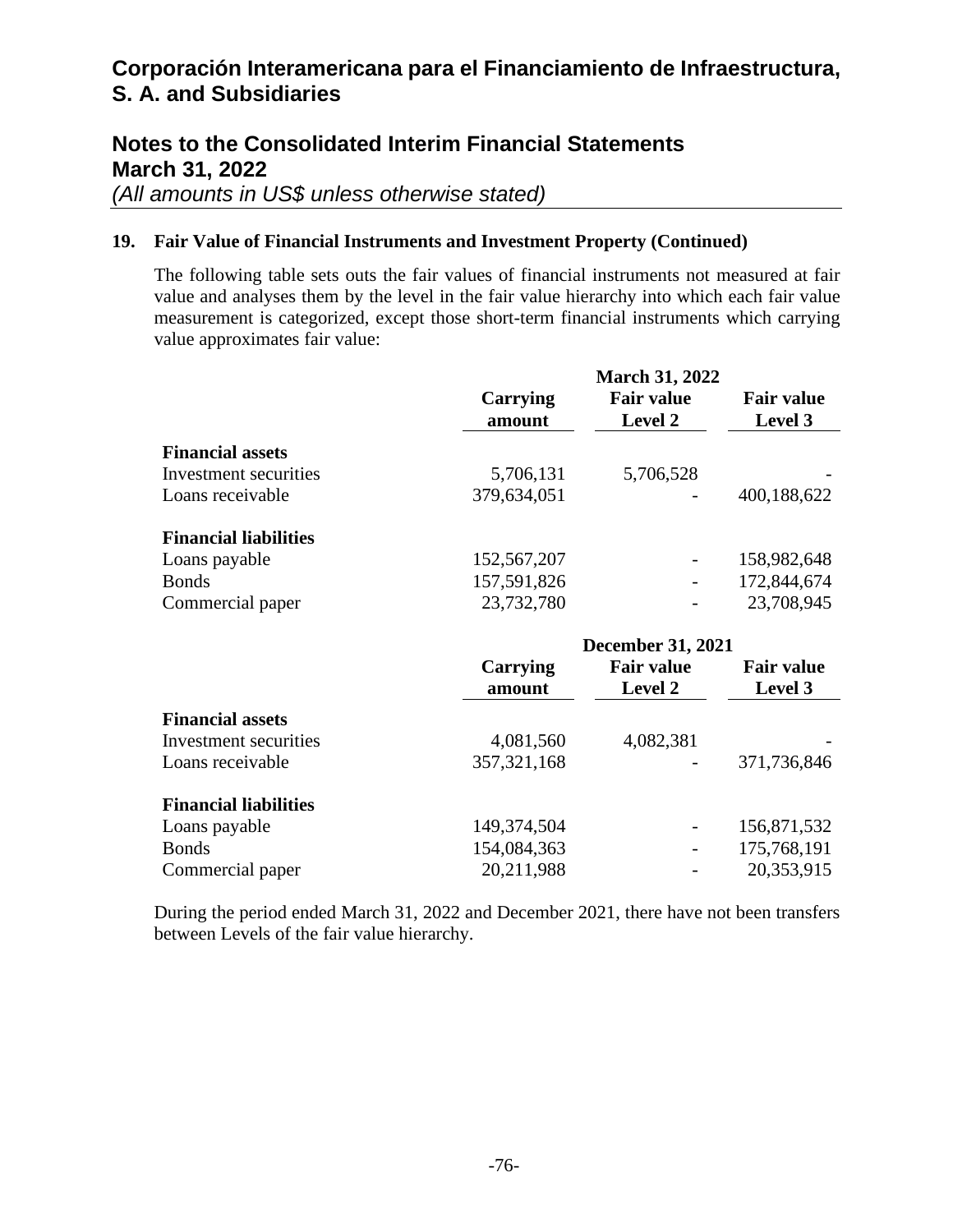### **Notes to the Consolidated Interim Financial Statements March 31, 2022**

*(All amounts in US\$ unless otherwise stated)* 

### **19. Fair Value of Financial Instruments and Investment Property (Continued)**

Valuation techniques and data inputs used in measuring financial instruments categorized in Level 2 and Level 3 of the fair value hierarchy are as follows:

*(a) Investment securities* 

Fair values are determined by using a model based on observable market data, such as: yield rates (LIBOR and OIS (Overnight Index Swap)).

*(b) Loans receivable* 

Fair value of loans is determined by grouping loans into classes with similar financial characteristics. The fair value of each class of loans is calculated by discounting cash flows expected until maturity, using a discount market rate that reflects the inherent credit and interest rate risks. Assumptions related to credit, cash flows, and discounted interest rate risks are determined by management based on available market and internal information, such as corporate debt market prices, governmental bonds market values with similar maturity to the loans where no corporate debt information is available, among others.

*(c) Loans payable* 

Fair value of loans payable is calculated by discounting committed cash flows at current market rates for loans with similar maturities.

*(d) Bonds and commercial paper* 

Fair values of bonds and commercial paper are calculated by discounting committed cash flows at current market rates for instruments with similar maturities.

### *Investment property*

Fair values of investment properties are determined within the level 3 of fair value hierarchy using a model based on observable in the market data, including property appraisal and expected future cash flows at current market interest rates in order to bring the future value to present value.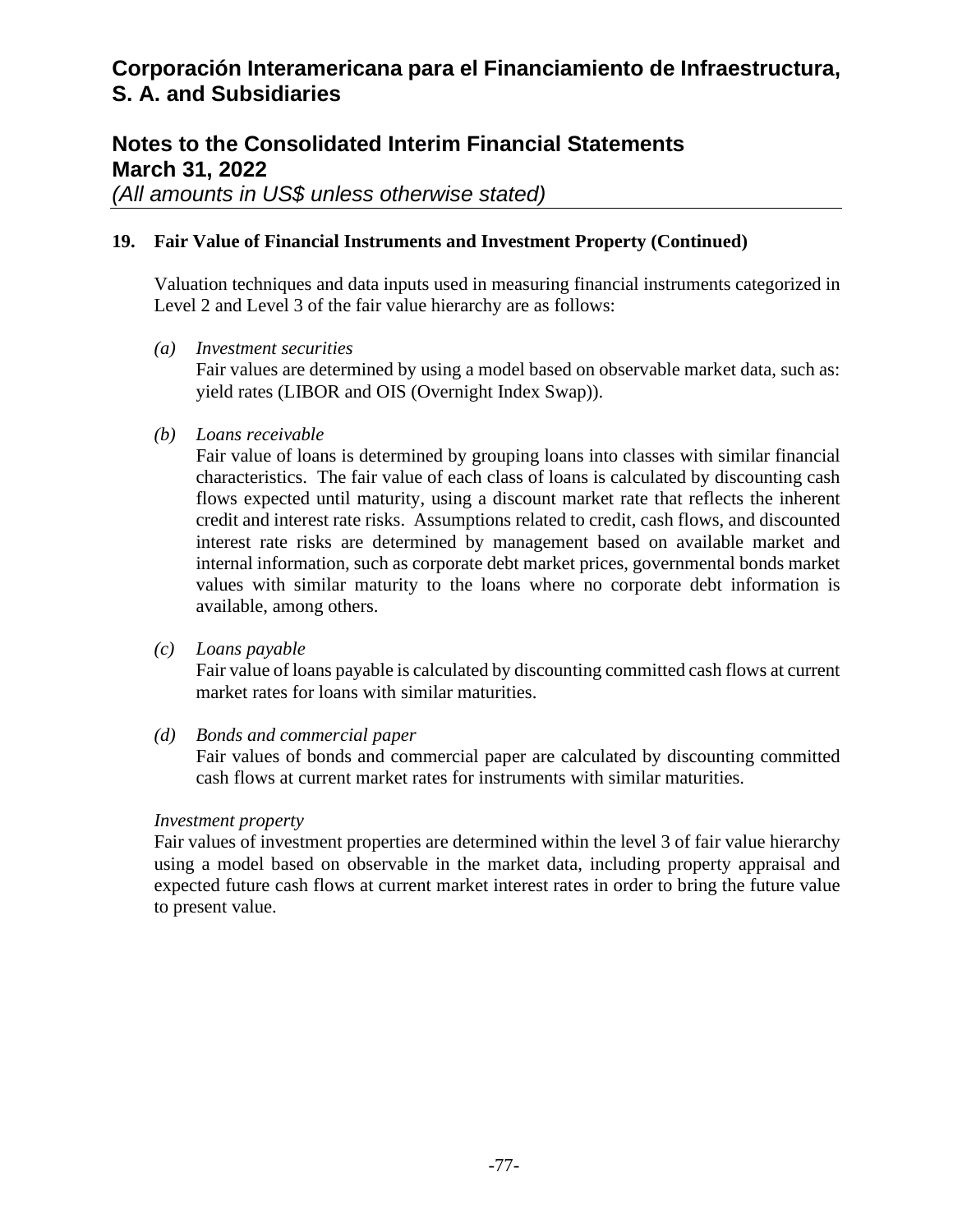## **Notes to the Consolidated Interim Financial Statements March 31, 2022**

*(All amounts in US\$ unless otherwise stated)* 

### **19. Fair Value of Financial Instruments and Investment Property (Continued)**

The following table shows the valuation techniques used in measuring the fair value of investment property, as well as the significant unobservable inputs used.

|                              |                                                                                                                                                                                                                                                                                                                                                                                                                                                       |                                                                                                                                                                                                                                                                | <b>Inter-relationship</b><br>between<br>unobservable                                                                                                                                                     |
|------------------------------|-------------------------------------------------------------------------------------------------------------------------------------------------------------------------------------------------------------------------------------------------------------------------------------------------------------------------------------------------------------------------------------------------------------------------------------------------------|----------------------------------------------------------------------------------------------------------------------------------------------------------------------------------------------------------------------------------------------------------------|----------------------------------------------------------------------------------------------------------------------------------------------------------------------------------------------------------|
| <b>Asset</b>                 | <b>Valuation technique</b>                                                                                                                                                                                                                                                                                                                                                                                                                            | <b>Significant</b><br>unobservable inputs                                                                                                                                                                                                                      | inputs and fair<br>value measurement                                                                                                                                                                     |
| Land                         | Discounted cash flows:<br>the<br>valuation model considers the<br>present value of net cash flows<br>generated from the sale of<br>property and related selling and<br>maintenance costs. The expected<br>net cash flows are discounted<br>risk-adjusted<br>discount<br>using<br>rates. Among other factors, the<br>discount<br>estimation<br>rate<br>considers the country and risk-<br>premiums, US\$<br>free<br>local<br>interest rates and taxes. | COVID-19<br>crisis<br>impacting:<br>-Market value (values<br>between US\$19M to<br><b>US\$24M)</b><br>$-Selling$<br>date<br>(expected<br>between<br>January<br>and<br>December 2022)<br>- Risk-adjusted<br>discount<br>rates<br>14%<br>(between)<br>to<br>16%) | The estimated fair<br>value would increase<br>(decrease) if:<br>-Market value was<br>higher (lower)<br>-Selling date was<br>shorter (longer)<br>-Risk-adjusted<br>discount rates was<br>lower (higher)   |
| Photovoltaic<br>energy plant | Discount<br>cash<br>flows:<br>the<br>valuation model considers the<br>present value of net cash flows<br>generated from the sale of<br>electrical energy to the system<br>less O&M costs and CAPEX.<br>The expected net cash flows are<br>discounted using risk-adjusted<br>discount rates. Among other<br>discount<br>the<br>factors,<br>rate<br>estimation considers the country<br>risk<br>premium<br>the<br>and<br>Corporation's cost of funding. | -Selling date to a new<br>client<br>(expected<br>between March and<br>December 2022)<br>-Off-taker actions that<br>can impact the plant<br>cash flow stability                                                                                                 | estimated fair<br>The<br>value would increase<br>(decrease) if:<br>-Selling date was<br>shorter (longer)<br>$-$ Off-taker<br>actions<br>impacted<br>positively<br>(negatively)<br>cash<br>flow stability |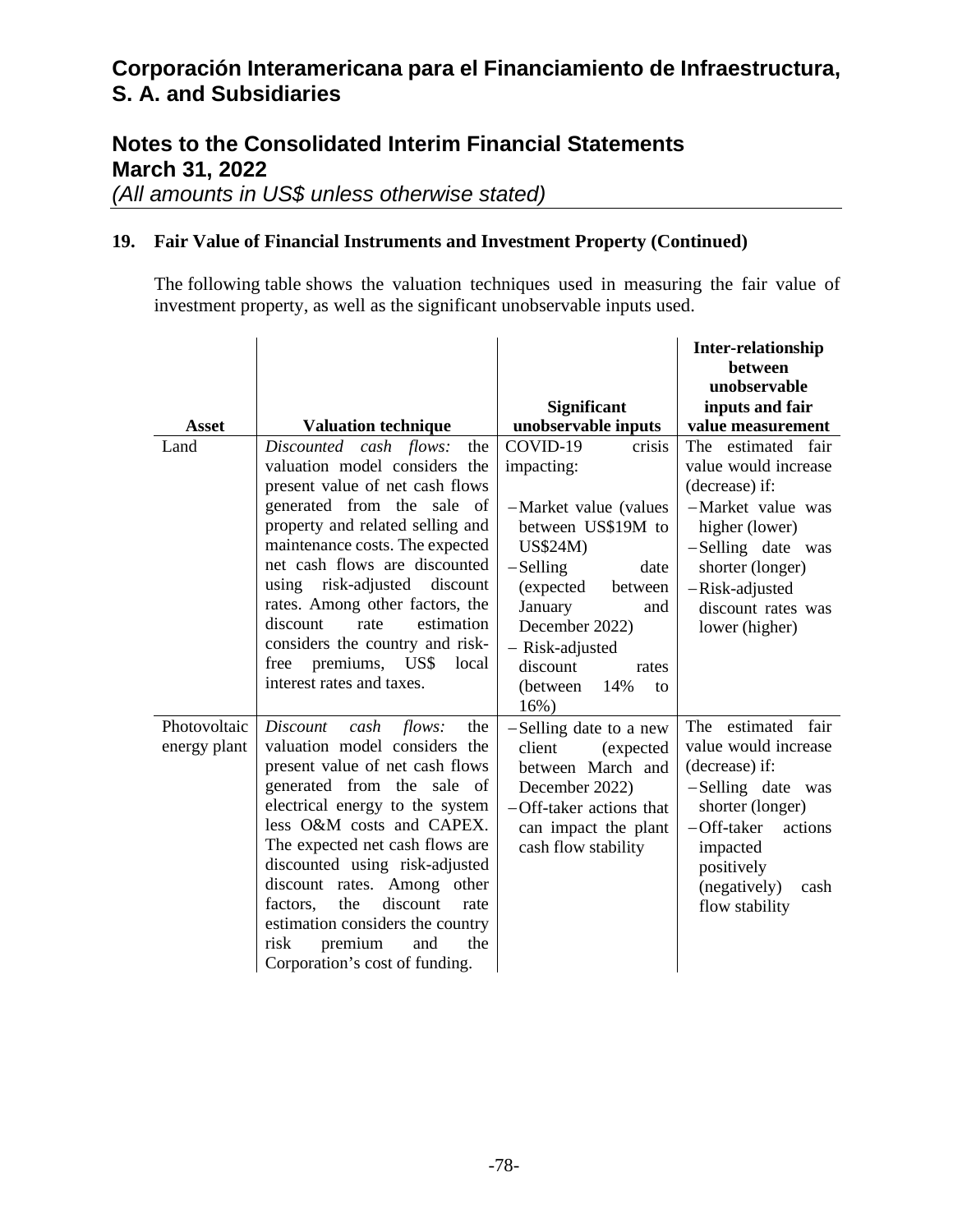# **Notes to the Consolidated Interim Financial Statements March 31, 2022**

*(All amounts in US\$ unless otherwise stated)* 

### **20. Commitments and Contingencies**

In the normal course of business, the Corporation maintains off-balance sheet commitments and contingencies that involve a certain degree of credit and liquidity risk.

As of March 31, 2022, the Corporation has commitments and contingencies in the amount of US\$\$35,059,771 (December 31, 2021: US\$50,986,307), corresponding to credits pending disbursement to various entities.

In addition, due to the El Salvador Securitization, the Corporation has an additional contingency of \$1,197,054 related to the first loss guarantee granted to investors. (Note 21)

Based on Management's best knowledge, the Corporation is not involved in any litigation that is likely to have a significant adverse effect on its business, consolidated financial position or consolidated financial performance.

#### **21. Securitization of Loan Participation**

On December 15, 2021, Ricorp Titularizadora issues the CIFI Securitization Fund ("Securitization Fund Ricorp Titularizadora CIFI Cero Uno"). The CIFI Securitization placed in the primary market the series A, negotiated through the Electronic Trading System of the El Salvador Stock Exchange for US\$25 million for a term of 180 months. This series A is the first placement of a total authorized amount of US\$100 million. The securitization allows CIFI to reduce individual credit risk concentration and obtain financing by assigning in exchange for cash, loan portfolio participations for infrastructure development of CIFI that are likely to generate income in the future.

Among others, the characteristics of this securitization are as follows:

- The payments of the sub-participated loans are collected through a Trust with an international bank, which makes the pro rata payments. The Corporation has no obligation to pay to the Securitization Fund any amount that is not actually received from the debtors.
- The returns on the participations have been assigned in favor of the CIFI Securitization Fund.